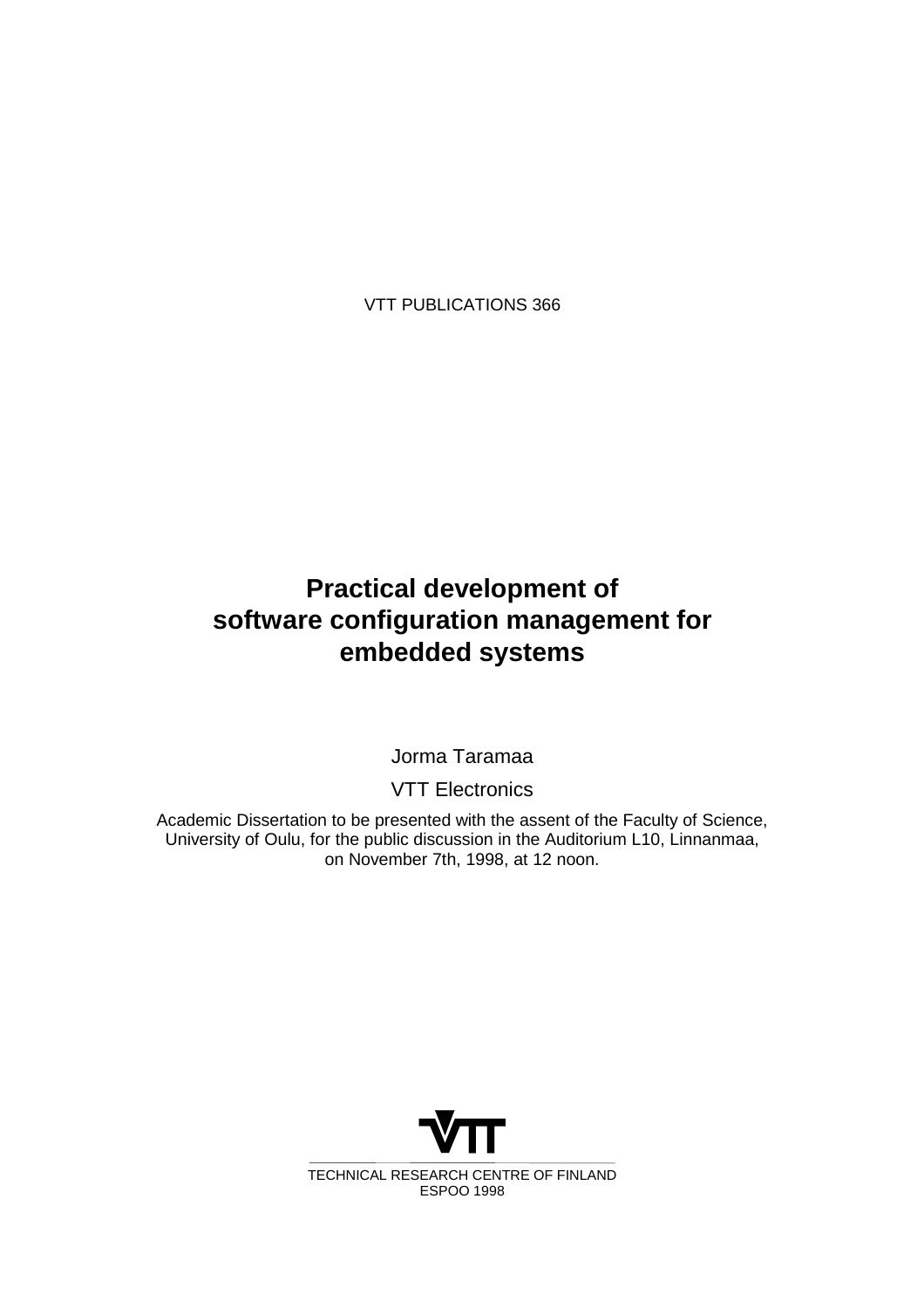ISBN 951-38-5344-6 ISSN 1235–0621

Copyright © Valtion teknillinen tutkimuskeskus (VTT) 1998

#### JULKAISIJA – UTGIVARE – PUBLISHER

Valtion teknillinen tutkimuskeskus (VTT), Vuorimiehentie 5, PL 2000, 02044 VTT puh. vaihde (09) 4561, faksi (09) 456 4374

Statens tekniska forskningscentral (VTT), Bergsmansvägen 5, PB 2000, 02044 VTT tel. växel (09) 4561, fax (09) 456 4374

Technical Research Centre of Finland (VTT), Vuorimiehentie 5, P.O.Box 2000, FIN–02044 VTT, Finland phone internat. + 358 9 4561, fax + 358 9 456 4374

VTT Elektroniikka, Sulautetut ohjelmistot, Kaitoväylä 1, PL 1100, 90571 OULU puh. vaihde (08) 551 2111, faksi (08) 551 2320

VTT Elektronik, Inbyggd programvara, Kaitoväylä 1, PB 1100, 90571 ULEÅBORG tel. växel (08) 551 2111, fax (08) 551 2320

VTT Electronics, Embedded Software, Kaitoväylä 1, P.O.Box 1100, FIN–90571 OULU, Finland phone internat. + 358 8 551 2111, fax + 358 8 551 2320

Technical editing Leena Ukskoski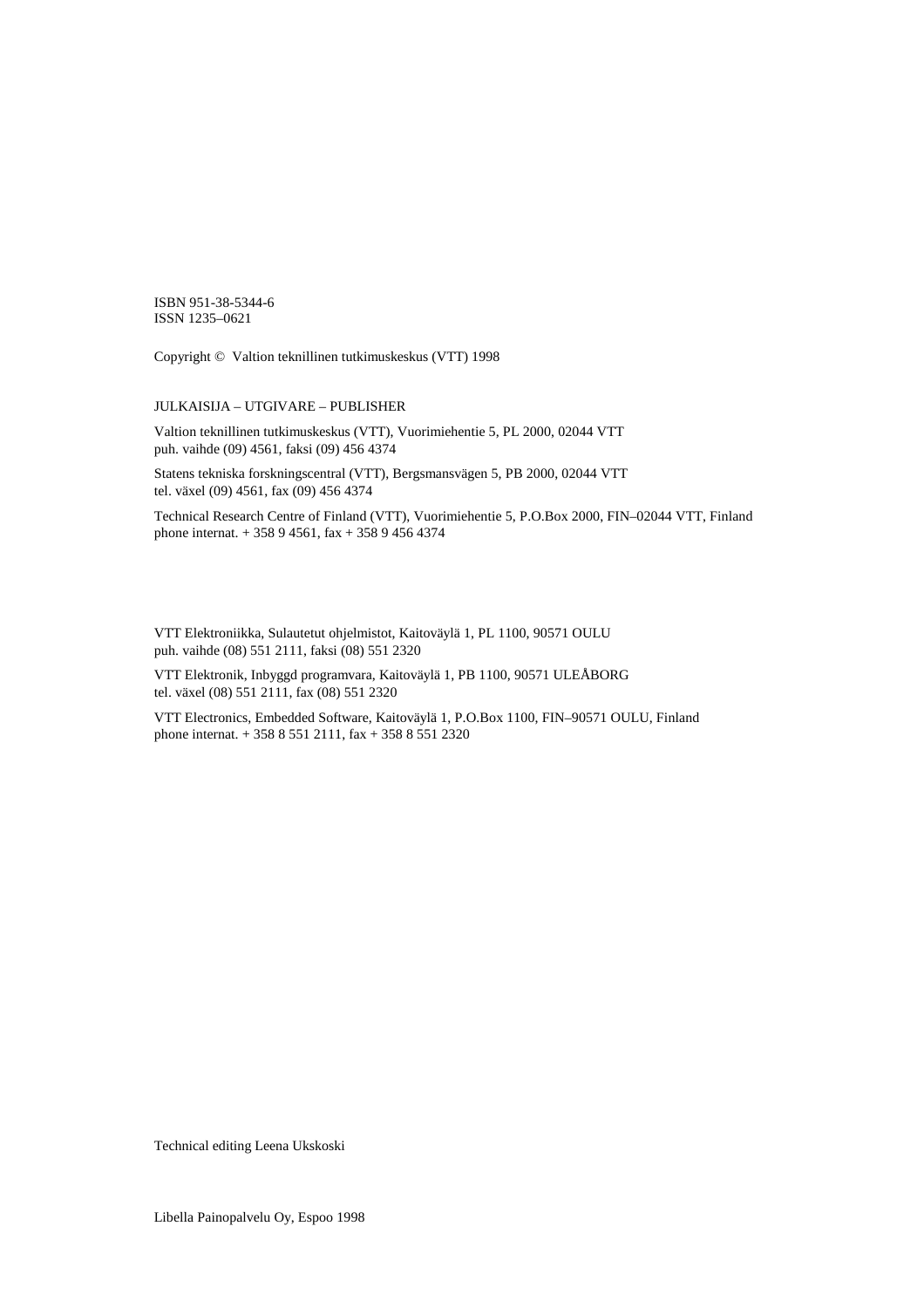Taramaa, Jorma. Practical development of software configuration management for embedded systems. Espoo 1998. Technical Research Centre of Finland, VTT Publications, 366, 147 p. + 108 p.

**Keywords** software engineering, software configuration management, embedded software, embedded systems, process improvement, computer programs

## **Abstract**

Software production problems have forced industrial organisations producing embedded systems to assess and change the disciplines used to manage the software process. The development of software configuration management (SCM) is one of the solutions for problems concerning new product features. SCM is also one of the software processes that requires improvements. The importance of SCM is clearly understood by producers of embedded systems, but there are difficulties to find the right procedures to apply and further develop SCM in practice.

This thesis introduces a descriptive framework for SCM as a part of development of more comprehensive software engineering practices of embedded systems. The SCM framework covers version control, release-oriented and change-oriented SCM. In addition to these SCM-specific procedures, there are CM solutions for other product technologies and for global product management including distribution.

The SCM framework has been evaluated and applied in co-operation with several industrial embedded systems manufacturers in the field of mechatronics, space instruments and other electronics applications. The framework can be regarded as a starting point for the further development of a SCM maturity model.

The tentative SCM maturity improvement levels are associated with the SCM elements and related logistics processes, such as order/delivery and customer data management. The maturity levels of the improvement range from low-level version control to global product management including parallel solutions of SCM and related elements.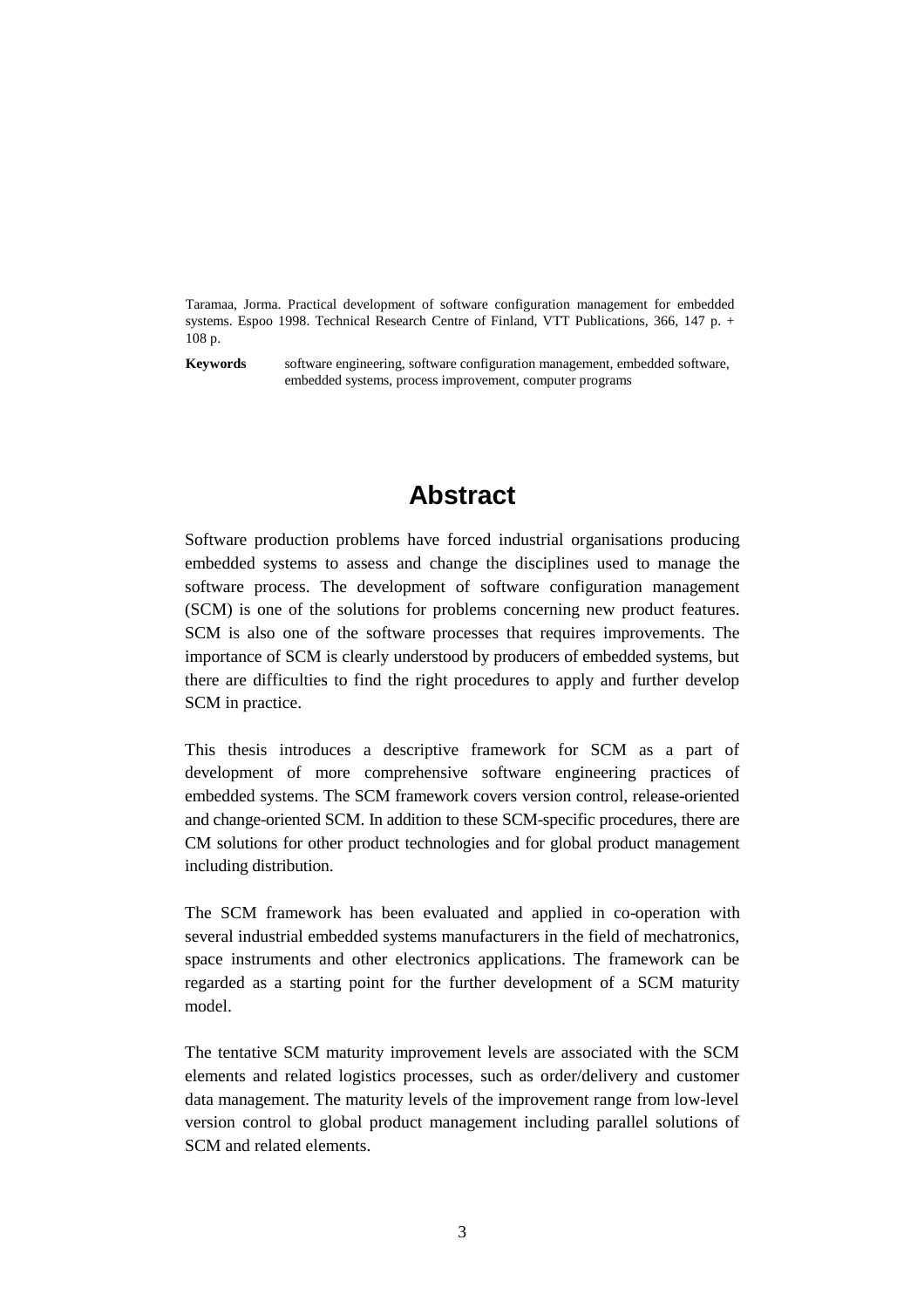The improvement of the SCM process calls for a maturity assessment and improvement procedure. This research describes an inductive procedure,  $PR<sup>2</sup>IMER$ , used in the first experiments as a part of the incremental approach.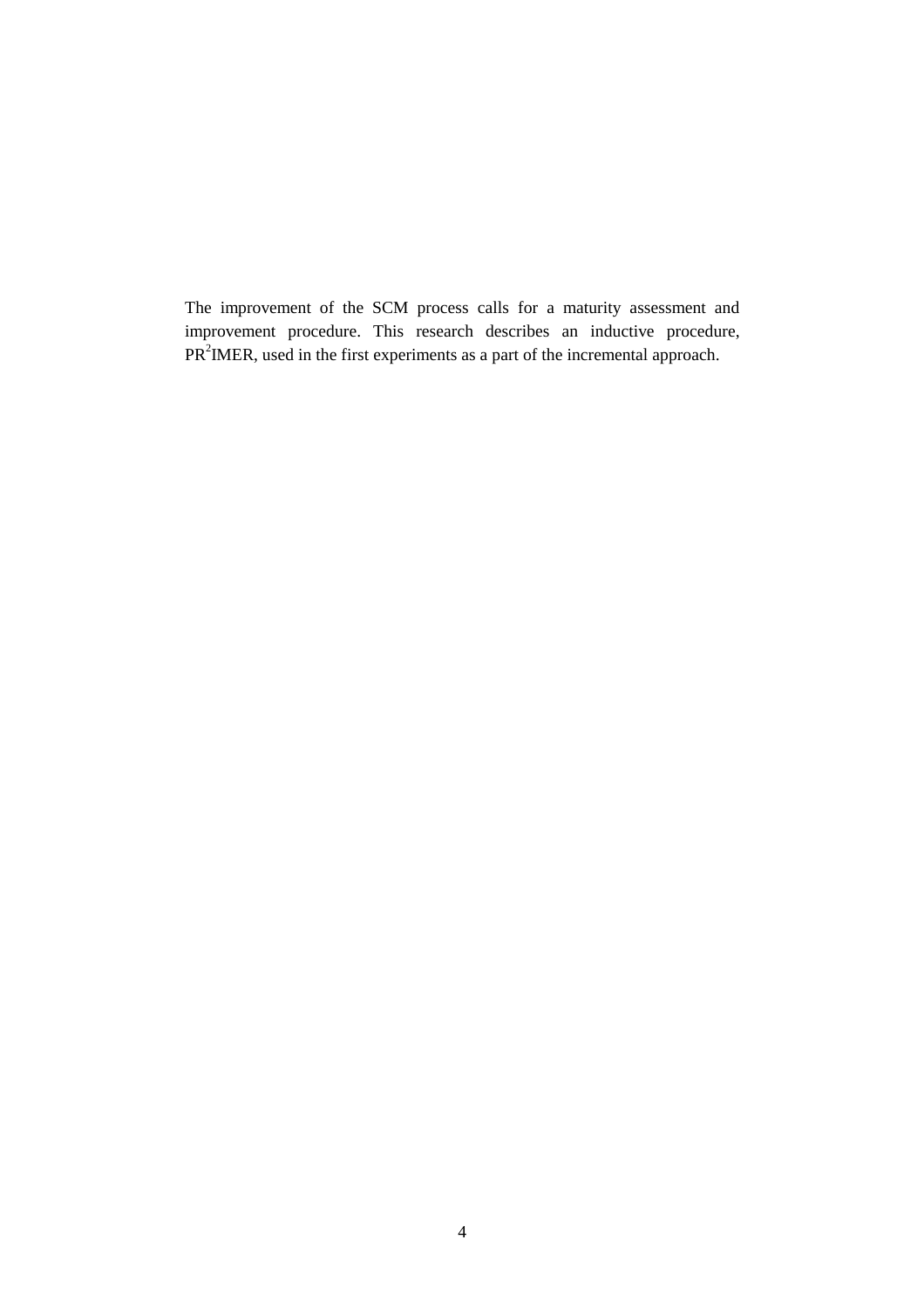## **Preface**

This research was carried out at VTT Electronics. The foundation for the work was laid during my stay at the University of Maryland at College Park in 1989 - 1990. The results of this visit produced the idea of constructing a reverse engineering tool for PL/M code. The tool was implemented in the ARKEO project in 1991 - 1993. This work also provided a more profound viewpoint on software maintenance and its relation to software configuration management.

The Finnish project LOKKI, carried out in 1993 - 1994, addressed configuration management in mechatronics applications, where the role of software is not as central as in some other applications. A prototype of a software configuration management system was built that indicated a need to proceed gradually from version control to configuration management and maintenance.

The main context of this research was the ESPRIT project AMES, carried out in 1993 - 1996, which produced a set of tools, such as disabbreviation and domain analysis tools, as parts of an application understanding toolset. The concept 'application management' that was used in modelling the application management process led to a comprehensive view of the needs of this work.

The Finnish project LEIVO, which took place in 1994 - 1996, resulted in cooperation with industry for proceeding incrementally towards developing configuration management practices. Experiences with this project strengthened the need for the use of various configuration management steps when developing software configuration management practices in each company.

In the final phase of the research, in 1995 - 1997, the European Space Agency's (ESA/ESTEC) PMod project provided additional support for the evaluation of software configuration management solutions in space applications.

I would like to thank my colleagues at VTT Electronics: Dr. Antti Auer, Mr. Jukka Korhonen, Dr. Kari Laitinen, Mr. Raino Lintulampi, Ms. Minna Mäkäräinen, Dr. Markku Oivo, Ms. Heli Puustinen, Mr. Hannu Rytilä, and Mr. Matias Vierimaa. I also want to be grateful to all my co-operation partners of other organisations, Dr. James Purtilo of the University of Maryland, Mr. Esa Tuovinen of Honeywell Automation, Mr. Jussi Eronen of Datex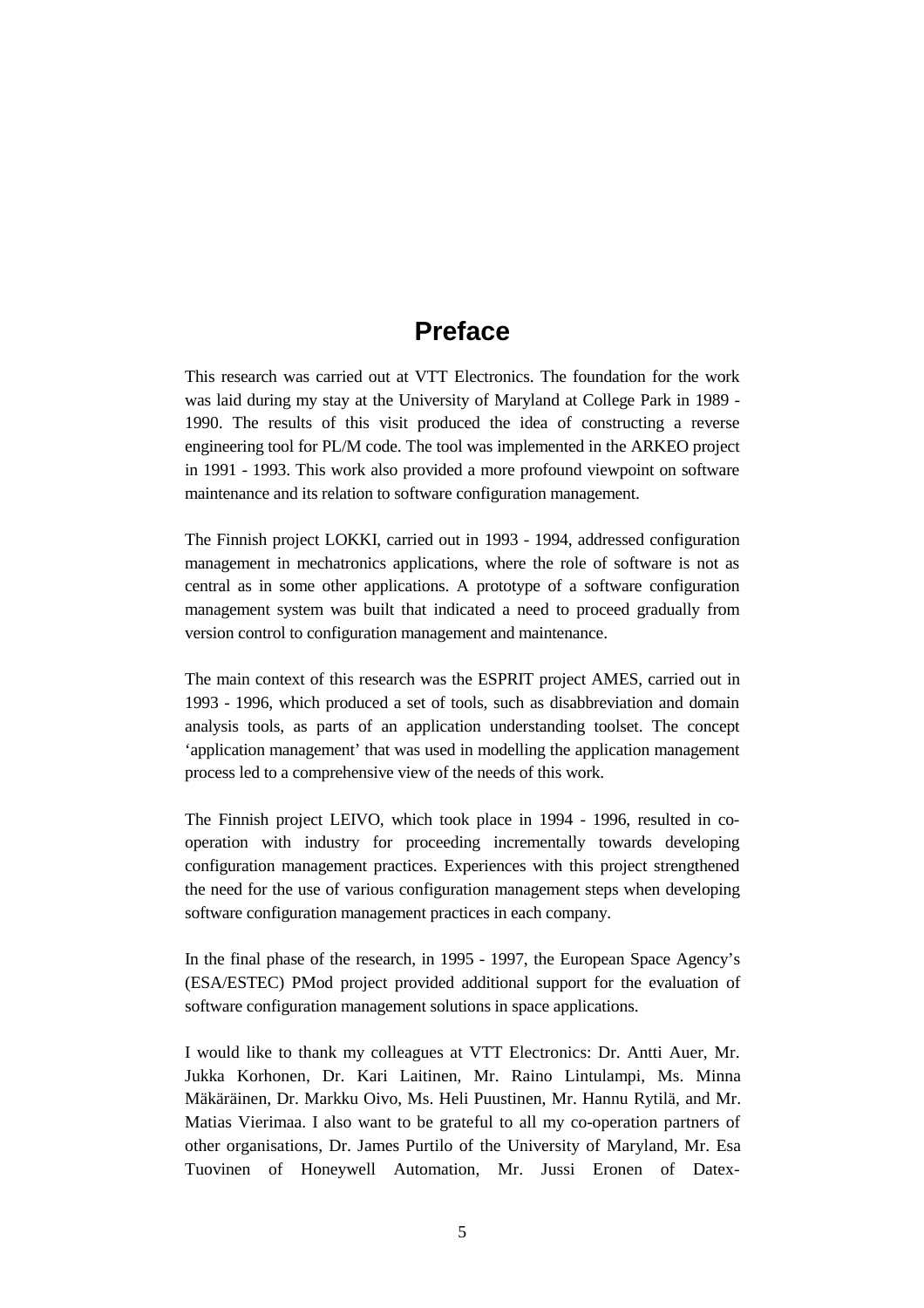Instrumentarium, Mr. Ari Tuunanen and Mr. Arto Sirén of Tamrock Drills, Mr. Tommi Ketola, Mr. Kari Kumpulainen and Ms. Kati Suominen of Space Systems Finland. In addition, I am also grateful to all the people in the AMES project, which provided an excellent forum to exchange thoughts of the topics of my dissertation.

Prof. Veikko Seppänen read several drafts of the dissertation and provided several valuable comments. In addition, the co-operation with Prof. Seppänen has been excellent for all these years. Mr. Malcom Hicks proof-read the dissertation. Mr. Douglas Foxvog has checked my language in most of my scientific papers. My sincerest thanks for them all.

I also wish to thank Prof. Reidar Conradi and Dr. Pekka Isomursu, the reviewers of this dissertation, for their valuable and constructive comments, which have led to a better construction of my dissertation. The work has been supervised by Prof. Samuli Saukkonen. I wish to thank him for guidance and comments.

The research projects behind this work have been financed by TEKES, VTT Electronics, and several companies. I am grateful for their support.

Finally, I wish to express my deepest gratitude to my family, Raija, Sakari and Mirjami, for their support and patience to the family member who is always sitting alone in the workroom.

Oulu, October 1998

Jorma Taramaa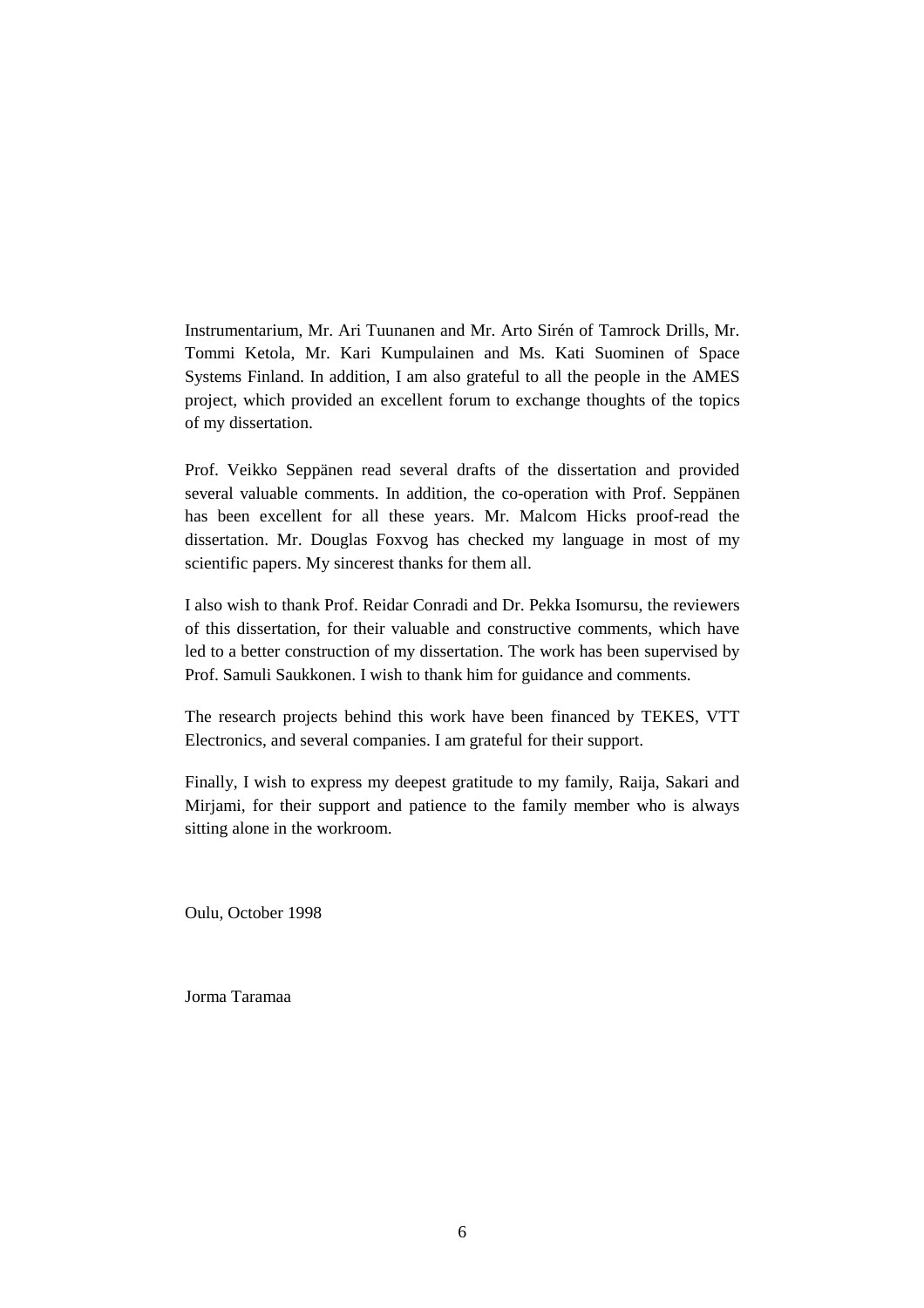## **List of original papers**

This thesis includes seven original papers published or accepted for publication in scientific journals or the proceedings of international conferences. They are included here with the permission of their original publishers.

- I Taramaa, J. and Oivo, M. Evaluation of Software Maintenance of Embedded Computer Systems. In: D.W. Russell (ed.), International Symposium on Engineered Software Systems, Malvern, Pennsylvania, May 1993. Published by World Scientific Publishing Co., Singapore. Pp. 193 - 203.
- II Taramaa, J. and Rytilä, H. A Solution of Reverse Engineering Process Using Different Knowledge Categories for Preventive Maintenance. Proceedings of the Seventh European Software Maintenance Workshop, Durham, UK, September 1993. 10 p.
- III Taramaa, J., Lintulampi, R. and Seppänen, V. Automated Assembly of Machine Control Software. Mechatronics 1994. Vol. 4, No. 7, pp. 753 - 769.
- IV Taramaa, J., Mäkäräinen, M. and Ketola, T. Improving Application Management Process through Qualitative Framework. In: G.-L. Caldiera and K. Bennett (eds.), Proceedings of the International Conference on Software Maintenance (ICSM'95), Opio (Nice), France, October 1995. Published by IEEE Computer Society Press, Los Alamitos, California. Pp. 327 - 336.
- V Taramaa, J., Seppänen, V. and Mäkäräinen, M. From Software Configuration to Application Management - Improving the Maturity of the Maintenance of Embedded Software. Journal of Software Maintenance: Research and Practice 1996. Vol. 8, No. 1, pp. 49 - 75.
- VI Auer, A. and Taramaa, J. Experience Report on the Maturity of Configuration Management for Embedded Software. In: I. Sommerville (ed.), Proceedings of the 6th International Workshop on Software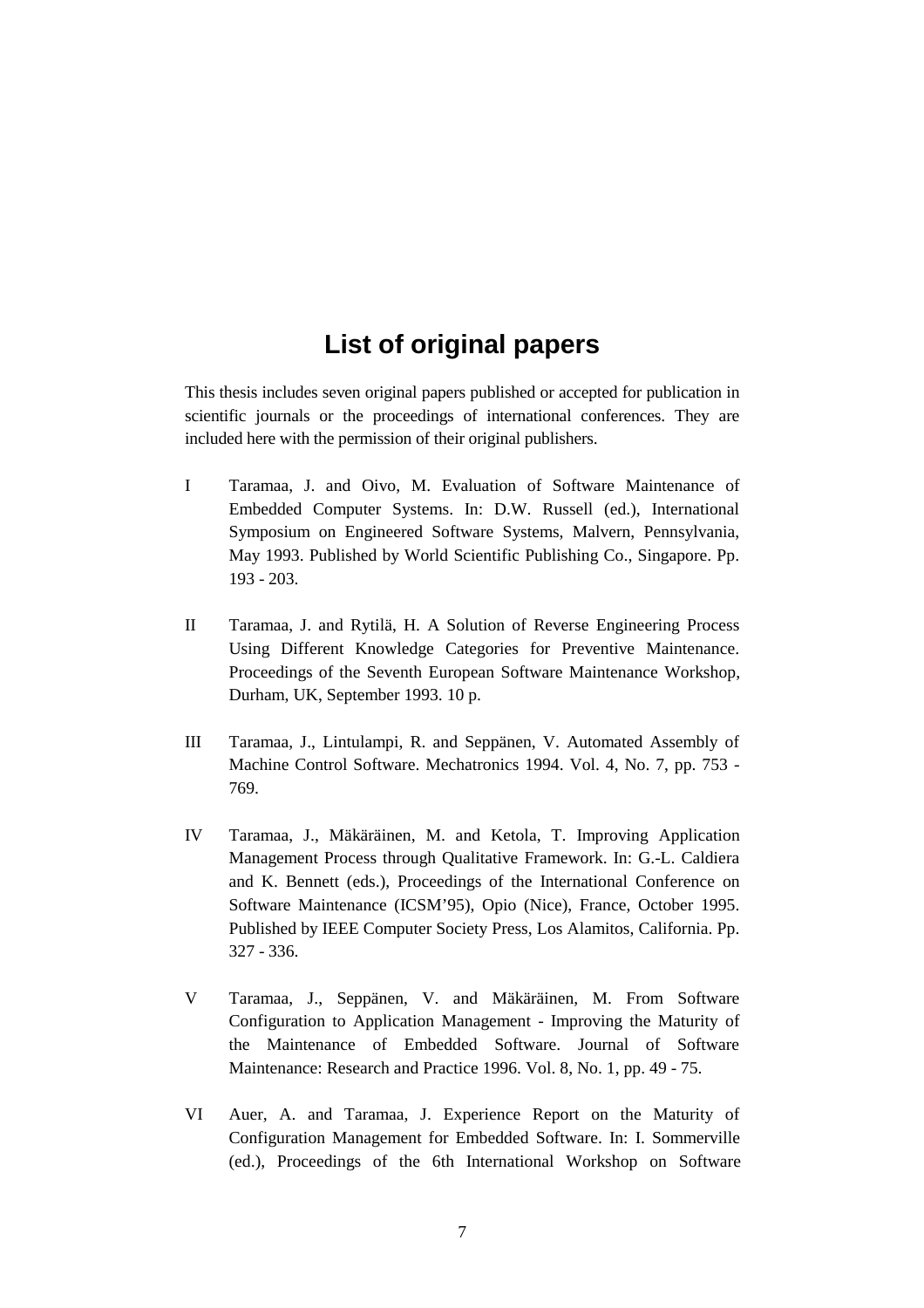Configuration Management (SCM6), Berlin, Germany, March 1996. Published by Lecture Notes in Computer Science 1167, Springer Verlag, Heidelberg, Germany, 1996. Pp. 187 - 197.

VII Vierimaa, M., Taramaa, J., Puustinen, H., Suominen, K. and Ketola, T. Framework for Tool Evaluation for a Maintenance Environment. Journal of Software Maintenance: Research and Practice 1998. Vol. 10, No. 3, pp. 203 - 224.

The author of this thesis is the principal author of the other papers than Paper VI and VII. In both of these papers the author's effort has been, however, essential. Paper I indicates the role of software maintenance. Paper II provides a solution for reverse engineering as part of software maintenance. Paper III introduces an approach to build a software configuration management system. Paper V extends the point of view from configuration to application management, taking into account software maintenance aspects. Paper IV further relates application management to process modelling. Paper VI provides experimental results of industrial application the framework presented in Paper III and extended in Paper V. Paper VII shows the results of the quantitative validation of the tools proposed for the application management.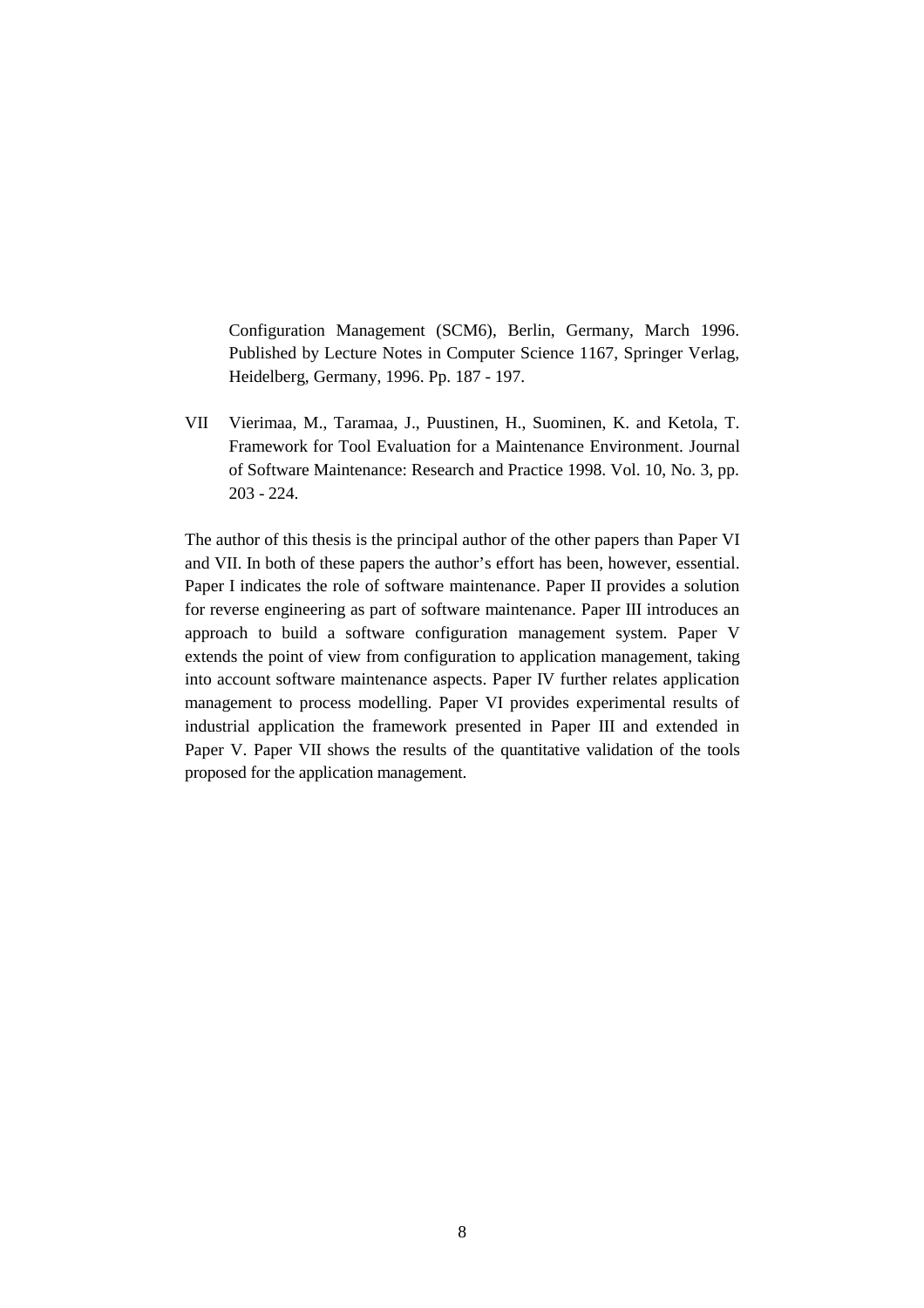## **Contents**

| $1_{-}$                                                          |
|------------------------------------------------------------------|
|                                                                  |
| 1.2                                                              |
| 1.3                                                              |
|                                                                  |
|                                                                  |
|                                                                  |
|                                                                  |
|                                                                  |
| 2.1.2 Software engineering and related development techniques of |
|                                                                  |
| 2.2 Configuration management in software engineering 37          |
| 2.2.1                                                            |
| 2.2.2 Configuration management of embedded software44            |
|                                                                  |
|                                                                  |
| 2.3.2                                                            |
|                                                                  |
| 2.4.1                                                            |
|                                                                  |
| 2.4.3<br>Extended software maintenance process                   |
|                                                                  |
|                                                                  |
|                                                                  |
|                                                                  |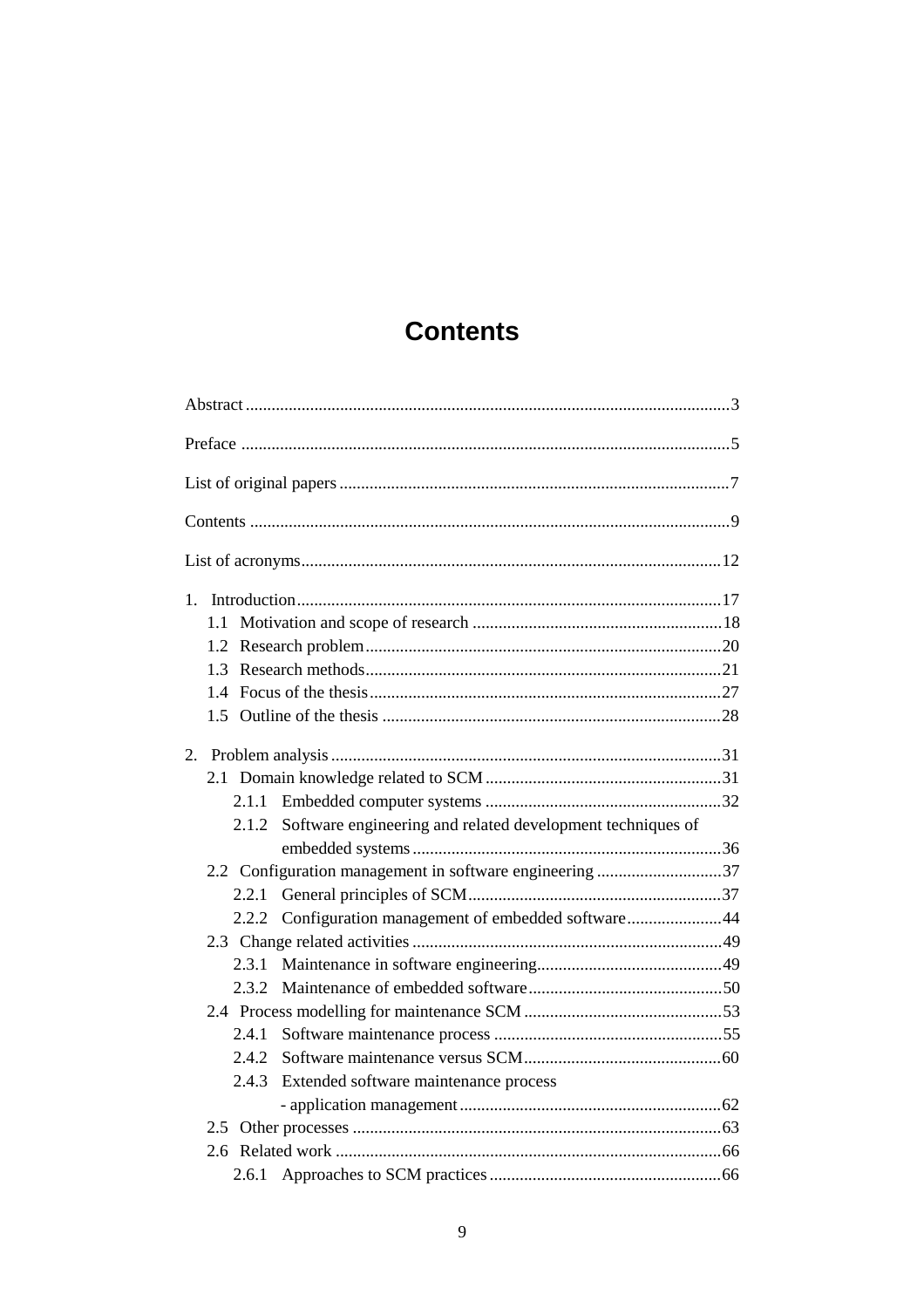| 2.6.3 |                                                                   |  |
|-------|-------------------------------------------------------------------|--|
|       |                                                                   |  |
|       |                                                                   |  |
|       |                                                                   |  |
|       |                                                                   |  |
|       |                                                                   |  |
|       |                                                                   |  |
|       |                                                                   |  |
|       |                                                                   |  |
|       | 4.2.1 Non-standardised and repeatable software manufacturing 83   |  |
|       |                                                                   |  |
|       | 4.2.3 Automated software manufacturing for mass-customisation 84  |  |
|       |                                                                   |  |
|       |                                                                   |  |
|       |                                                                   |  |
| 4.3.3 |                                                                   |  |
|       |                                                                   |  |
|       |                                                                   |  |
|       | 4.4.2 Configuration management related to several product         |  |
|       |                                                                   |  |
|       |                                                                   |  |
|       |                                                                   |  |
|       |                                                                   |  |
|       |                                                                   |  |
|       | 5.1.1 Version control-oriented levels - from step 1 to step 3 94  |  |
| 5.1.2 | Software manufacturing-oriented levels - from step 4 to step 5.95 |  |
|       |                                                                   |  |
| 5.1.4 |                                                                   |  |
| 5.1.5 |                                                                   |  |
|       |                                                                   |  |
|       |                                                                   |  |
|       |                                                                   |  |
| 6.1.1 |                                                                   |  |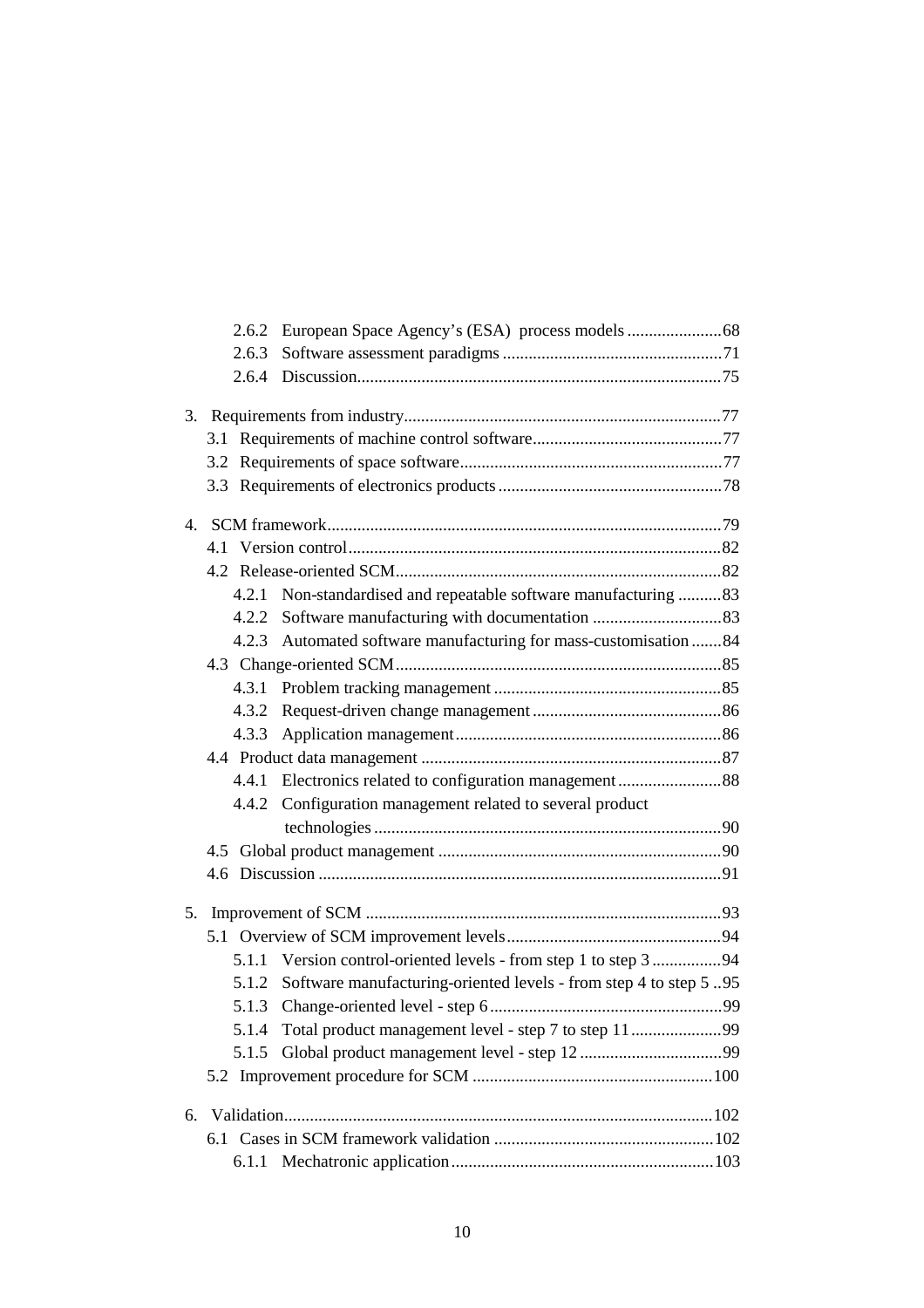|    | 6.1.3 |                                                                        |  |
|----|-------|------------------------------------------------------------------------|--|
|    |       |                                                                        |  |
|    |       |                                                                        |  |
|    | 6.2.1 | The AMES project: Improvement of change control  109                   |  |
|    |       | 6.2.2 The LEIVO project: Improvement of version control, software      |  |
|    |       |                                                                        |  |
|    |       |                                                                        |  |
|    |       | 7.1 Paper I, evaluation of software maintenance and its improvement121 |  |
|    |       | 7.2 Paper II, tool for software evolution and maintenance 121          |  |
|    |       | 7.3 Paper III, a solution to the software configuration management     |  |
|    |       |                                                                        |  |
|    |       | 7.4 Paper IV, process aspects of software maintenance 122              |  |
|    |       |                                                                        |  |
|    |       | 7.6 Paper VI, experiences of the improvement framework using           |  |
|    |       |                                                                        |  |
|    |       | 7.7 Paper VII, experiences of the improvement framework using          |  |
|    |       |                                                                        |  |
| 8. |       |                                                                        |  |
|    |       |                                                                        |  |
|    |       |                                                                        |  |

## ERRATA

APPENDICES

Papers I - VII

*Appendices of this publication are not included in the PDF version. Please order the printed version to get the complete publication (http://www.inf.vtt.fi/pdf/publications/1998)*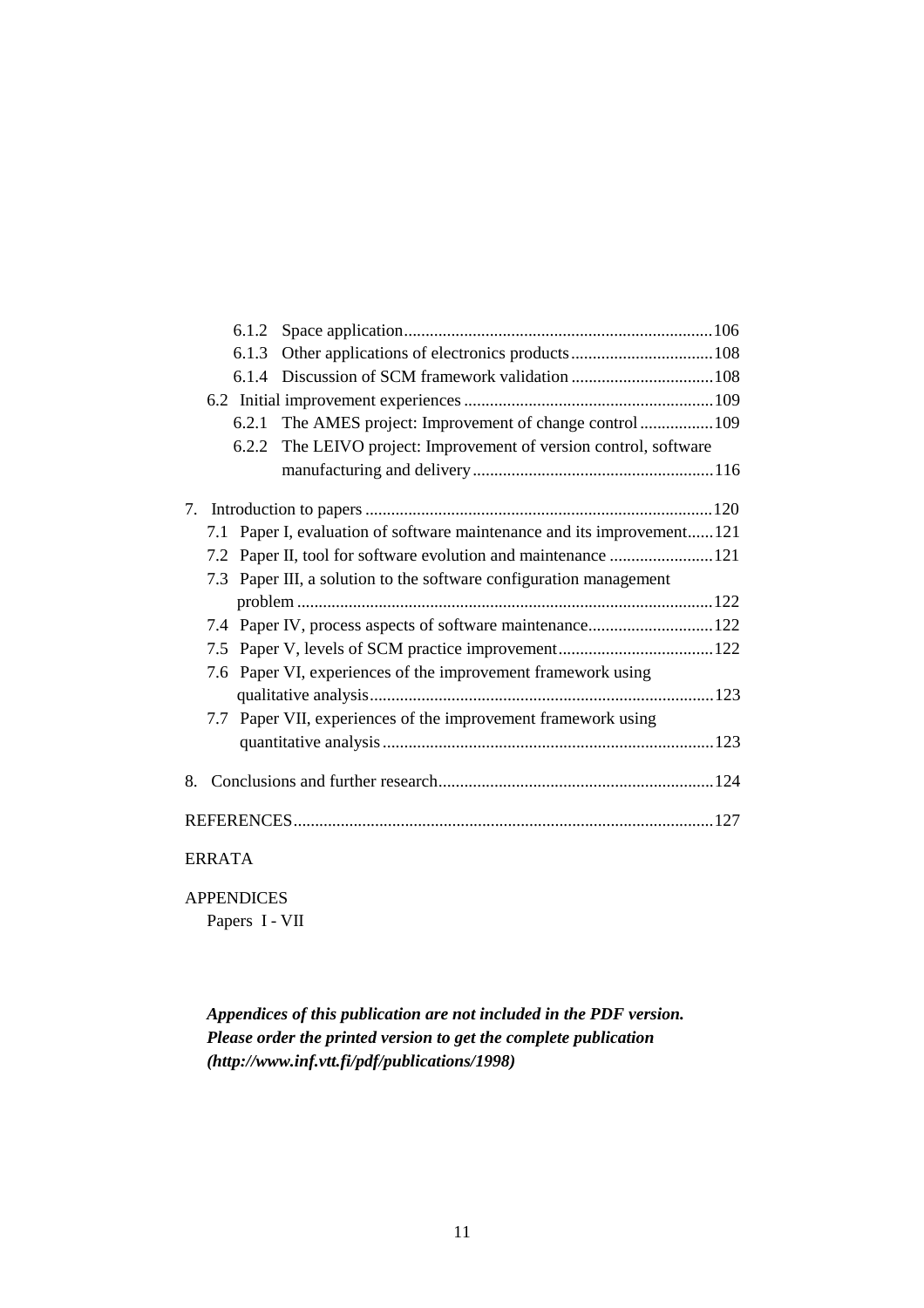# **List of acronyms**

| <b>AMES</b>      | Application Management Environments and Support, a<br>project of the ESPRIT programme #8156                                                                   |  |  |
|------------------|---------------------------------------------------------------------------------------------------------------------------------------------------------------|--|--|
| <b>ARKEO</b>     | Reverse engineering technology for embedded software, a<br>Finnish information technology project funded by TEKES<br>and Finnish industry and VTT Electronics |  |  |
| AU               | Application Understanding toolset, a part of the AMES<br>tools, developed by the University of Durham and VTT<br>Electronics                                  |  |  |
| <b>ASIC</b>      | Application<br>Specific<br>Integrated<br>Circuit,<br>an<br>implementation technology of complex logic functions in<br>hardware                                |  |  |
| <b>BIOS</b>      | Basic Input/Output System, a set of instructions stored on<br>a ROM chip inside IBM PCs and PC-compatibles, which<br>handles all input-output functions.      |  |  |
| <b>BOM</b>       | Bill-of-Material                                                                                                                                              |  |  |
| <b>BOOTSTRAP</b> | European software process assessment and improvement<br>methodology                                                                                           |  |  |
| CAD              | Computer-Aided Design                                                                                                                                         |  |  |
| <b>CAE</b>       | Computer-Aided Engineering                                                                                                                                    |  |  |
| CAM              | <b>Computer-Aided Manufacturing</b>                                                                                                                           |  |  |
| CASE             | <b>Computer-Aided Software Engineering</b>                                                                                                                    |  |  |
| <b>CI</b>        | Configuration Item                                                                                                                                            |  |  |
| ClearCase        | SCM tool, developed by Rational Software Corporation<br>Inc.                                                                                                  |  |  |
|                  | Object-oriented programming language developed at MIT                                                                                                         |  |  |
| <b>CLU</b>       |                                                                                                                                                               |  |  |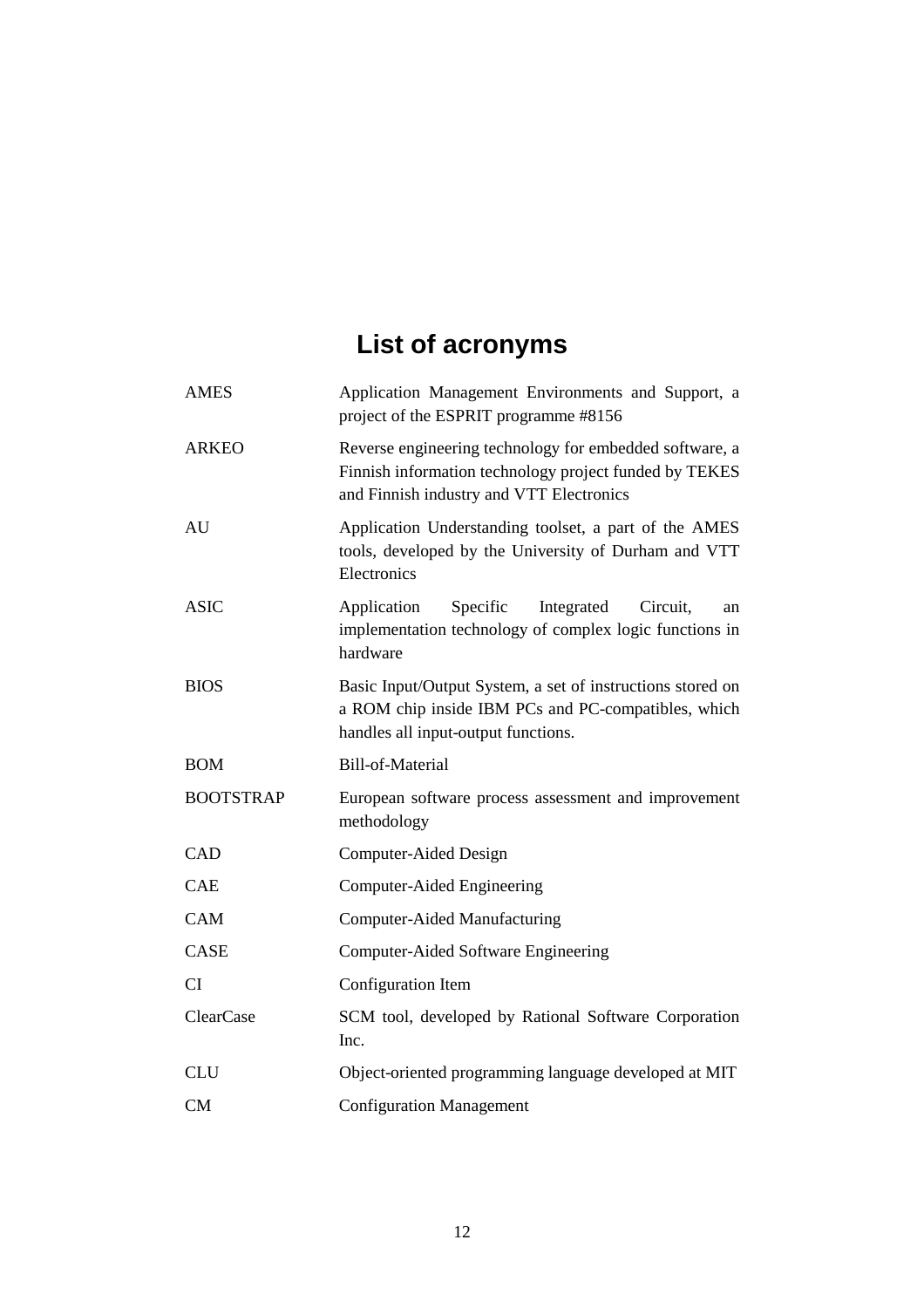| <b>CMM</b>     | Capability Maturity Model for software processes, an<br>American software process assessment and improvement<br>programme and framework |  |  |
|----------------|-----------------------------------------------------------------------------------------------------------------------------------------|--|--|
| Continuus      | SCM tool, developed by Continuus Software Corporation                                                                                   |  |  |
| CP             | <b>Configuration Programming</b>                                                                                                        |  |  |
| <b>DARPA</b>   | Defense Advanced Research Projects Agency                                                                                               |  |  |
| DoD            | Department of Defence                                                                                                                   |  |  |
| <b>DSP</b>     | <b>Digital Signal Processing</b>                                                                                                        |  |  |
| <b>EPROM</b>   | Erasable Programmable ROM                                                                                                               |  |  |
| <b>EPSOM</b>   | European Platform for SOftware<br>Maintenance,<br>a<br>subproject of ESF                                                                |  |  |
| <b>ESA</b>     | European Space Agency                                                                                                                   |  |  |
| <b>ESF</b>     | Eureka Software Factory                                                                                                                 |  |  |
| <b>ESPRIT</b>  | European Strategic Programme<br>for Research<br>and<br>development in Information Technology                                            |  |  |
| <b>ESSDE</b>   | European Space Software Development Environment                                                                                         |  |  |
| <b>ESSI</b>    | European Software System Initiative                                                                                                     |  |  |
| <b>ESTEC</b>   | European Space research and TEChnology Centre at<br>Noordwijk, the Netherlands                                                          |  |  |
| EU             | European Union                                                                                                                          |  |  |
| Eureka         | Pan-European, market-oriented research and development<br>programme                                                                     |  |  |
| <b>EXPRESS</b> | Language for data description related to STEP standard                                                                                  |  |  |
| <b>FPGA</b>    | Programmable<br>Gate<br>Arrays<br>(FPGAs),<br>Field<br>an<br>implementation technology of complex logic functions in<br>hardware        |  |  |
| <b>GQM</b>     | Goal-Question-Metric                                                                                                                    |  |  |
| <b>HOOD</b>    | Hierarchical Object Oriented Design                                                                                                     |  |  |
| <b>HTML</b>    | HyperText mark-up language                                                                                                              |  |  |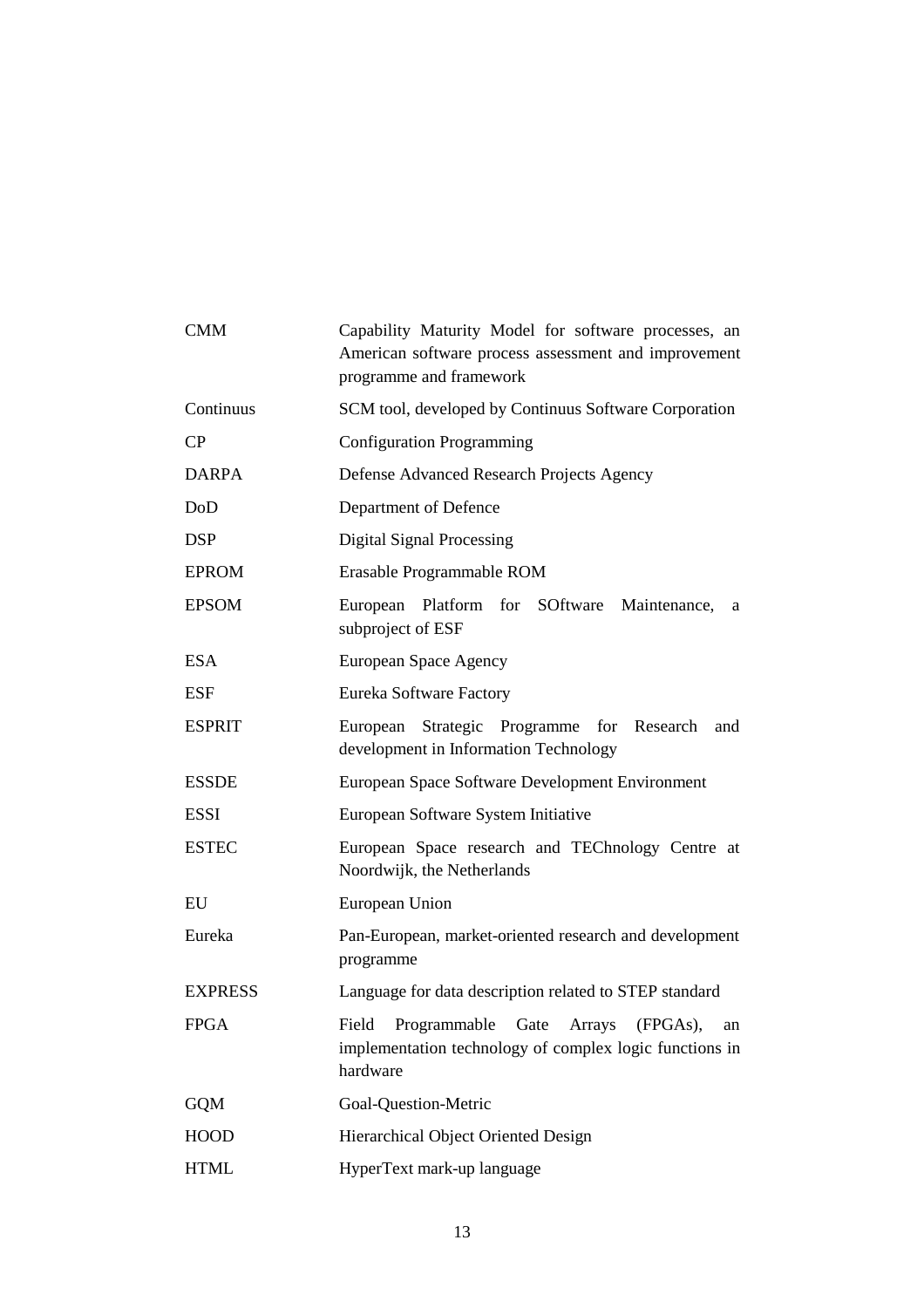| IAS                  | Impact Analysis toolset, a part of the AMES project tools,<br>developed by Matra Marconi Space, France                                                   |  |  |
|----------------------|----------------------------------------------------------------------------------------------------------------------------------------------------------|--|--|
| <b>IDEF0</b>         | Technique for specifying functional relationships, a<br>commercialised solution of SADT                                                                  |  |  |
| <b>IEC</b>           | <b>International Electrotechnical Commission</b>                                                                                                         |  |  |
| <b>IEEE</b>          | Institute of Electrical and Electronics Engineers                                                                                                        |  |  |
| <b>ISO</b>           | International Standardization Organization                                                                                                               |  |  |
| <b>LEIVO</b>         | Practical improvement of software configuration and<br>version control, a Finnish information technology project<br>funded by TEKES and Finnish industry |  |  |
| <b>LOKKI</b>         | Assembly of machine control software, a Finnish<br>information technology project funded by TEKES,<br>Finnish industry and VTT                           |  |  |
| <b>MIL</b>           | Module Interconnection Language                                                                                                                          |  |  |
| <b>MRP</b>           | <b>Material Requirement Planning</b>                                                                                                                     |  |  |
| MS-ACCESS            | Database, developed by Microsoft Inc.                                                                                                                    |  |  |
| <b>OVUM</b>          | Independent research and consulting company                                                                                                              |  |  |
| <b>PDM</b>           | <b>Product Data Management</b>                                                                                                                           |  |  |
| PL/M                 | Programming Language for Intel 80x86 processors                                                                                                          |  |  |
| PMod                 | Study on Process Models for Space Applications, a<br>project of ESA's Technology Research and Development<br>Programme                                   |  |  |
| Polymake             | Configuration Builder, produced by Intersolv Inc.                                                                                                        |  |  |
| <b>PSS-05</b>        | ESA's software engineering standard                                                                                                                      |  |  |
| PR <sup>2</sup> IMER | Practical Process Improvement for Embedded Real-Time<br>Software, developed by VTT Electronics                                                           |  |  |
| <b>ProcessWEAVER</b> | Process enactment tool, developed by Cap Gemini<br>Innovation                                                                                            |  |  |
| <b>PROM</b>          | Programmable ROM                                                                                                                                         |  |  |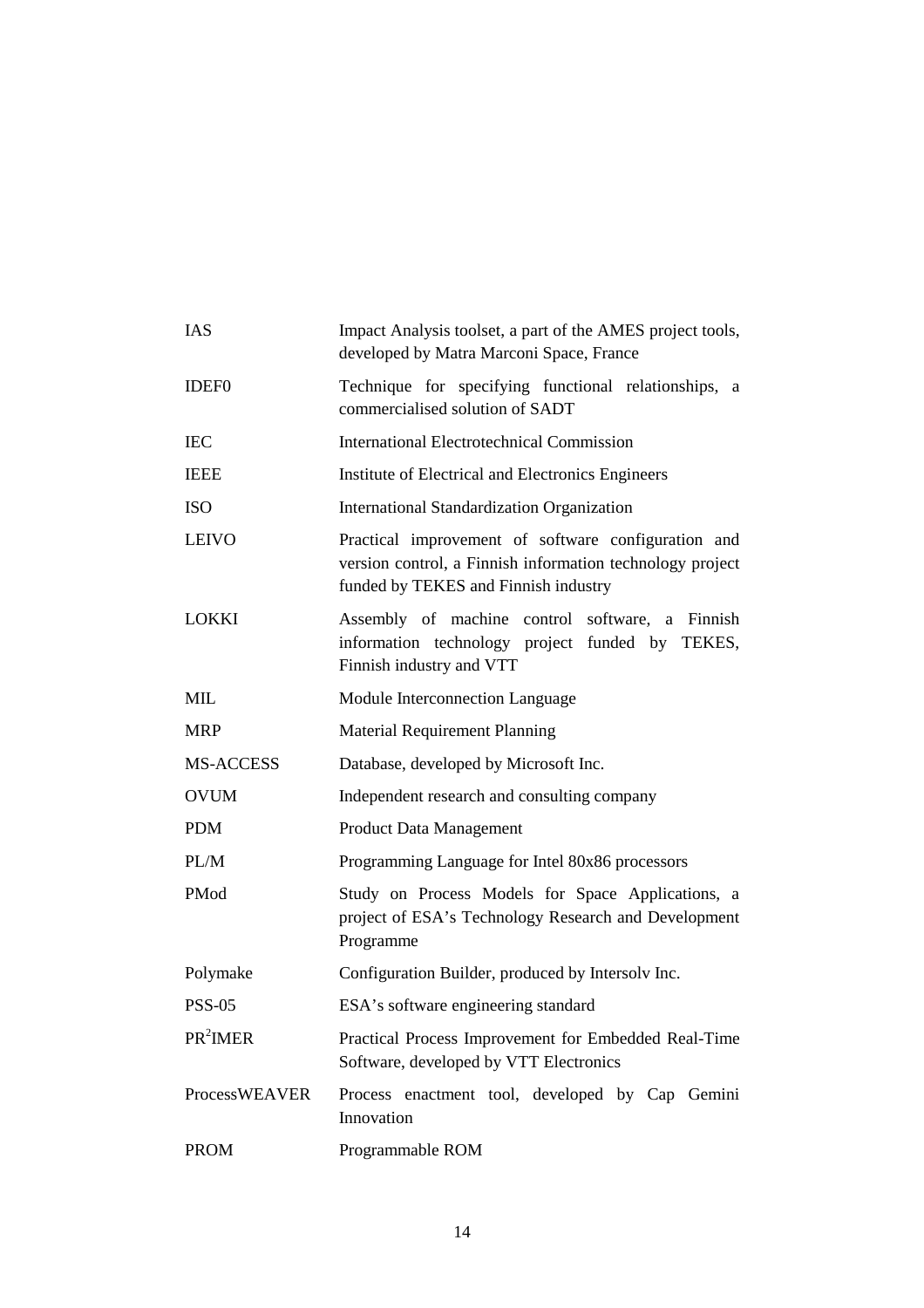| <b>PROMESSE</b>          | PROcess Modelling in ESSDE, a project of ESA's<br>Technology Research and Development Programme                                      |  |  |
|--------------------------|--------------------------------------------------------------------------------------------------------------------------------------|--|--|
| <b>PROTEUS</b>           | Support for System Evolution, a project of the ESPRIT<br>programme #6086                                                             |  |  |
| <b>PVCS</b>              | Professional Version Control System, developed by<br>Intesoly Inc.                                                                   |  |  |
| <b>RCS</b>               | Revision Control System, a version control system<br>developed by prof. Walter Tichy in Carnegie Mellon,<br>Pittsburgh, Pennsylvania |  |  |
| <b>REDO</b>              | Maintenance, Validation and Documentation of Software<br>Systems, a project of the ESPRIT programme #2487                            |  |  |
| <b>ReverseNICE</b>       | Reverse-engineering tool, a part of the AMES project<br>tools, developed by Intecs Sistemi Spa                                       |  |  |
| Robochart                | Flow-diagram editor, produced by Digital Insight Inc.                                                                                |  |  |
| <b>ROM</b>               | <b>Read Only Memory</b>                                                                                                              |  |  |
| RT-SA/SD                 | Real Time Extensions for Structured Analysis and Design<br>is a software engineering methodology                                     |  |  |
| SADT                     | <b>Structured Analysis and Design Technique</b>                                                                                      |  |  |
| <b>SCCS</b>              | Source Code Control System for UNIX systems                                                                                          |  |  |
| <b>SCM</b>               | <b>Software Configuration Management</b>                                                                                             |  |  |
| SCM-PR <sup>2</sup> IMER | SCM-focused<br>of<br>process<br>improvement<br>approach<br>PR <sup>2</sup> IMER                                                      |  |  |
| <b>SME</b>               | Small or Medium Enterprise                                                                                                           |  |  |
| SPI                      | Software Process Improvement                                                                                                         |  |  |
| <b>SPICE</b>             | Software<br>Capability<br>Process<br>Improvement<br>and<br>dEtermination                                                             |  |  |
| <b>STEP</b>              | ISO's STandard for the Exchange of Product data                                                                                      |  |  |
| Tcl/Tk                   | Scripting language for applications developed to run on<br>Sun Microsystems environments                                             |  |  |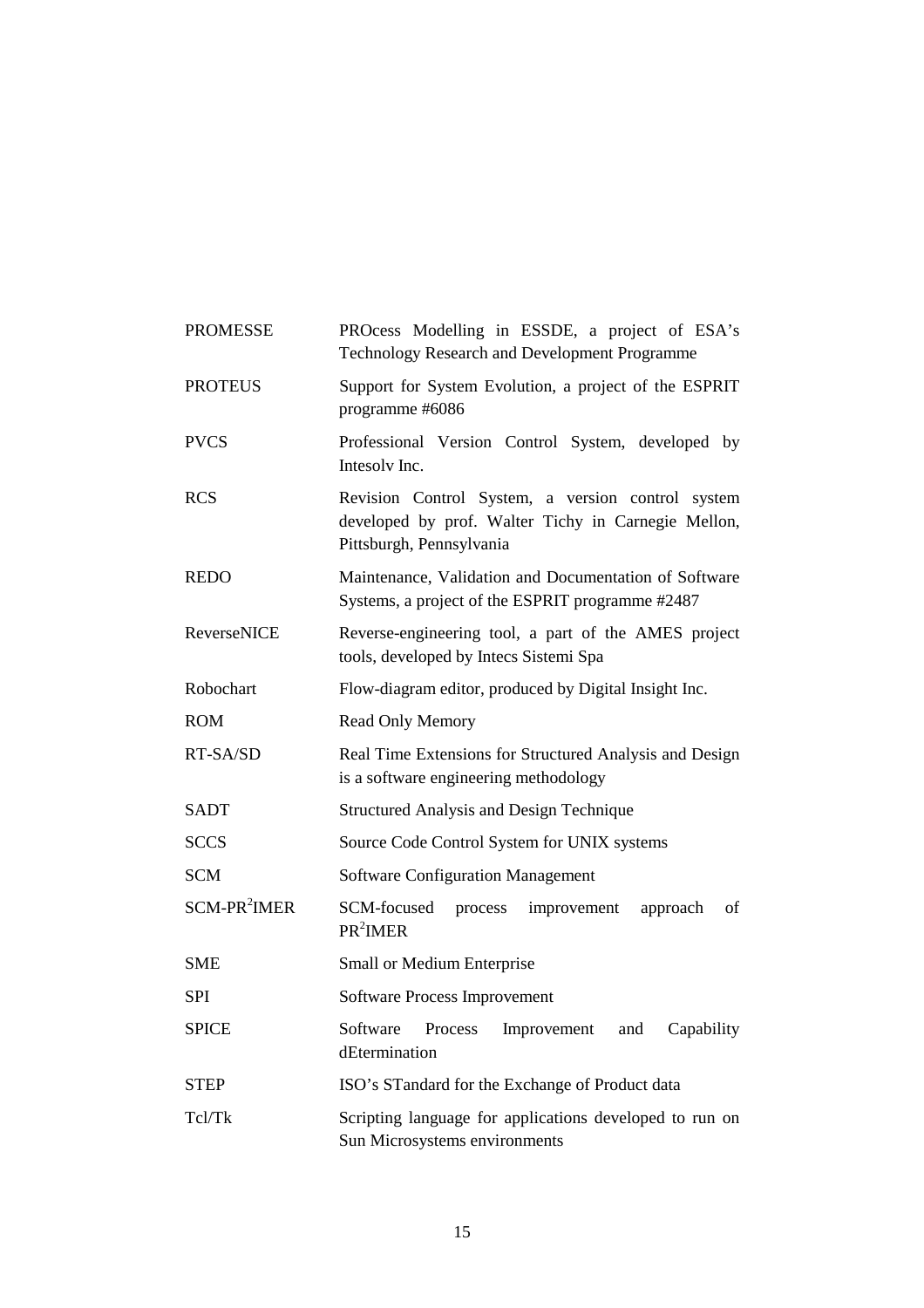| <b>TDIF</b>     | Transfer Data Interface, a traceability data input format,<br>defined by the AMES project                            |  |  |
|-----------------|----------------------------------------------------------------------------------------------------------------------|--|--|
| <b>TEKES</b>    | <b>Technical Development Centre of Finland</b>                                                                       |  |  |
| <b>TPM</b>      | Total Product Management in Technopolis, a project of<br>the EU/ESSI programme                                       |  |  |
| <b>TRILLIUM</b> | Software<br>process assessment<br>and<br>improvement<br>methodology developed by Northern Telecom and Bell<br>Canada |  |  |
| <b>TQM</b>      | <b>Total Quality Management</b>                                                                                      |  |  |
| <b>UNIX</b>     | Operating System, trademark of AT&T                                                                                  |  |  |
| Webmaker        | FrameMaker cross-reference converter, developed by<br>Harlequin Group Limited                                        |  |  |
| <b>VHDL</b>     | Hardware description language, originally developed by<br>DARPA.                                                     |  |  |
| <b>VISCOUNT</b> | Virtual Software Corporation Testbed, a project of the<br>ESPRIT programme #25754                                    |  |  |
| <b>VTT</b>      | <b>Technical Research Centre of Finland</b>                                                                          |  |  |
| <b>XCOPY</b>    | PC/DOS copying command                                                                                               |  |  |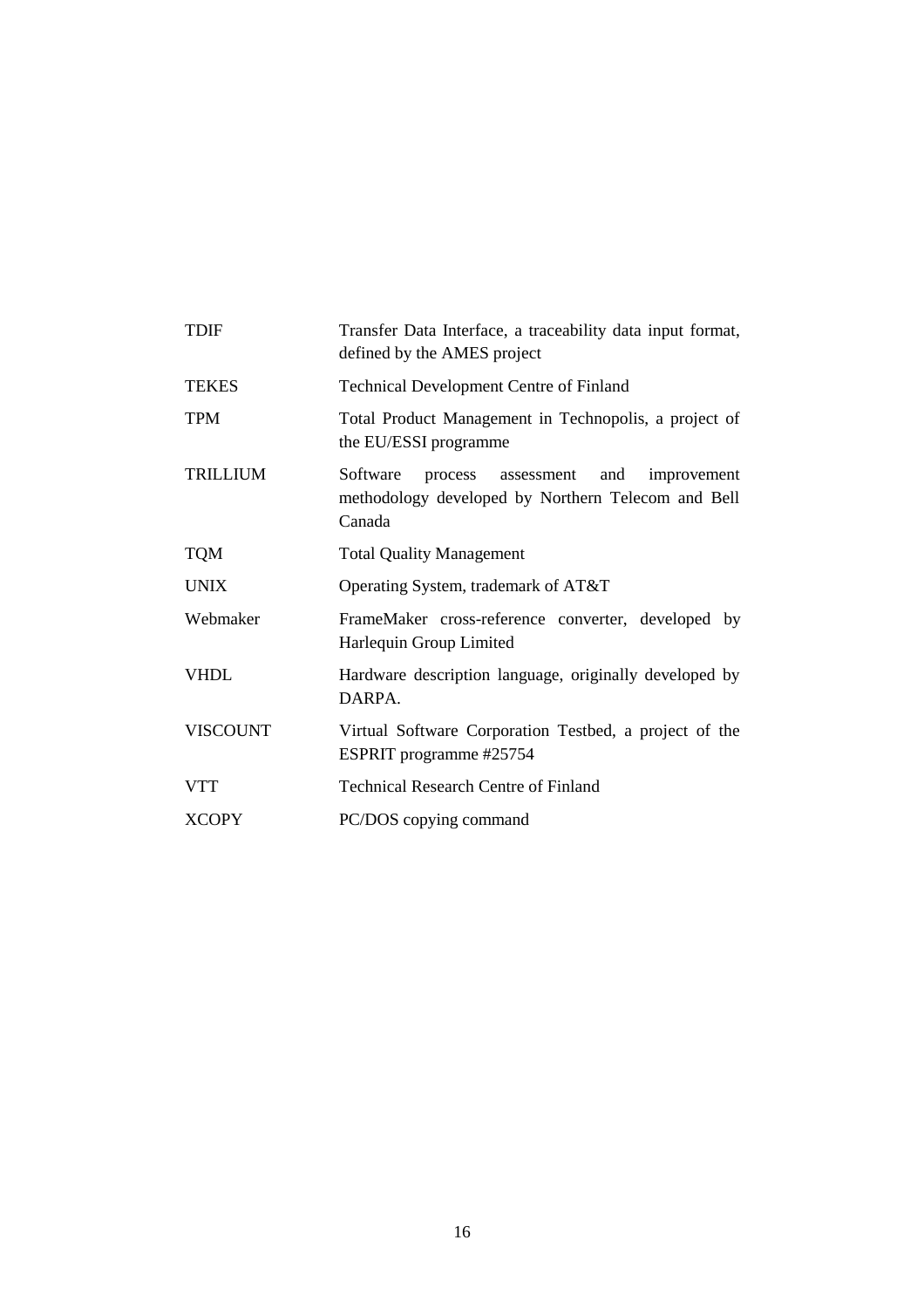## **1. Introduction**

The software of embedded computer systems, embedded software, consists of built-in computer programs for controlling high value-added products such as switching and production control systems, space instruments, wireless communication devices, home electronics goods, and mechatronic machines. Definitions and taxonomies of embedded software are given by Karjalainen (1987), Seppänen (1990) and George and Kryal (1996), for example.

The complexity of embedded software has vastly increased during the last few years, as also has its size, reaching hundreds of thousands of lines of code in some applications (Davis 1990; Hurst and Dennis 1996; Seppänen et al. 1996). The evolution of embedded software in consecutive generations of mobile phones in terms of typical size is shown as an example in Table 1 (Karjalainen et al. 1996). The analogue-based solutions were implemented in 1980's and digital ones in 1990's. This development is also indicated by analysis of telecommunication products where as much as 75 per cent of the product's development costs was already directed at software in the beginning of 1990's (Weider et al. 1990).

| <b>System type</b> | <b>Generation</b> | <b>Example of system</b>                             | Software size         |
|--------------------|-------------------|------------------------------------------------------|-----------------------|
| Analogue           | $1^{\rm st}$      | Nordic mobile phone system<br>(NMT)                  | some Kbytes           |
| Analogue           | $2^{\text{nd}}$   | <b>NMT</b>                                           | tens of Kbytes        |
| Digital            | 1 <sup>st</sup>   | Global system for mobile<br>telecommunications (GSM) | hundreds of Kbytes    |
| Digital            | $2^{nd}$          | <b>GSM</b>                                           | about 1 million bytes |

*Table 1: Increase of software size in mobile phones.*

An example of the direction of a specific application software is indicated by the European Space Agency's (ESA) on-board software development. The first spacecraft in 1970's included very simple and small control software, whereas the current modern spacecrafts rely heavily on software, i.e. measurement instruments, on-board control and telecommunication (Mortensen 1995).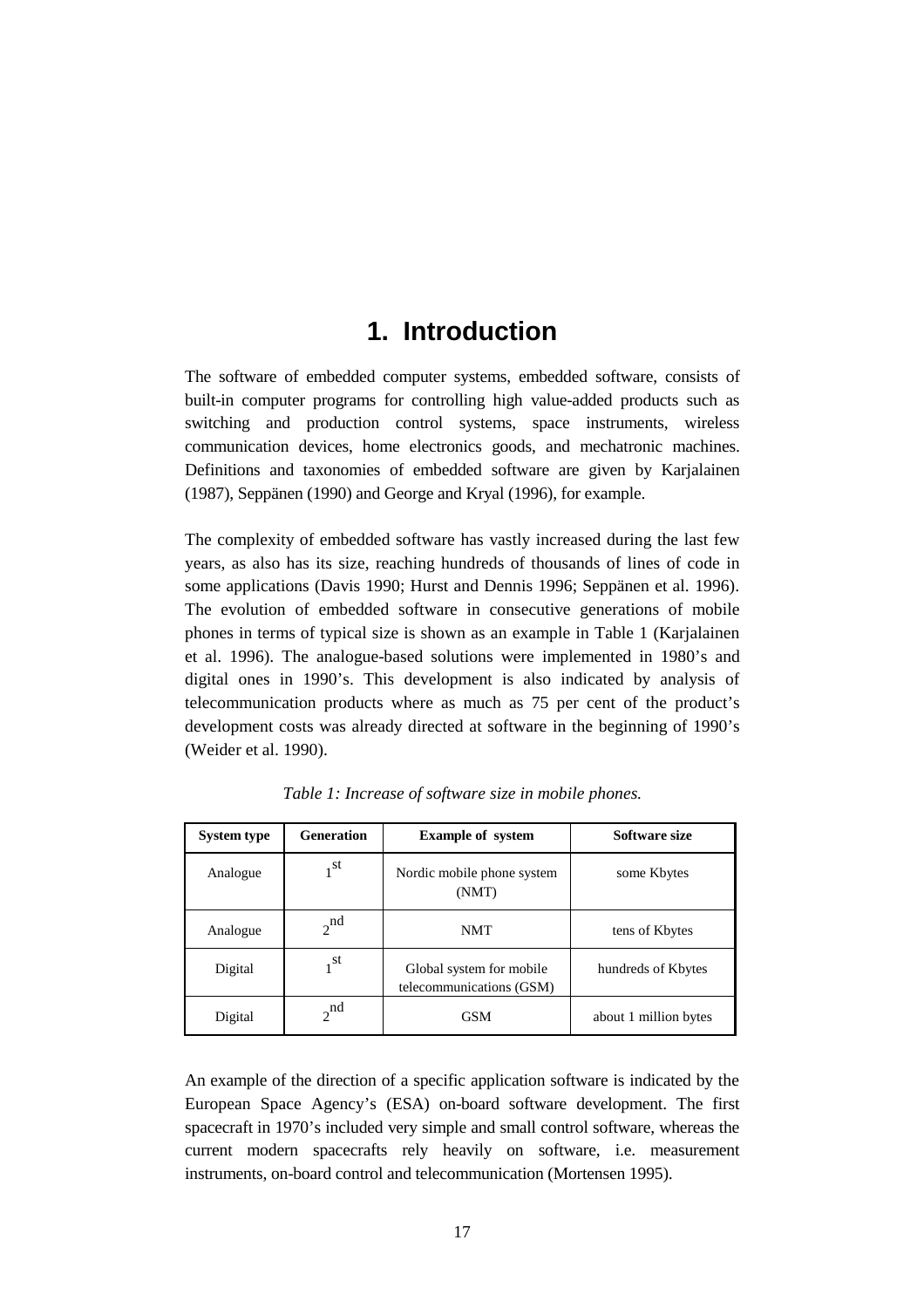Products based on embedded software are typically used for a long time and require several modernisation cycles. A state of the art study concerning the maintenance of embedded software indicated that the current software generation will be used in many cases almost throughout the 1990's (Paper I). The average age of embedded software in active use was about seven years, and there were some items that had been used more than for twenty years.

In addition to the increase in software size and complexity, many companies have faced a new situation in which software has come to occupy a central role among their products.

The products based on embedded computer systems can be characterised by the following changes in their features:

- $\Box$  The volume of products supplied has increased.
- $\Box$  Software belonging to the same product family may be used in a number of products.
- There may be several versions of the same product, representing the outcomes of different tool versions and possessing slightly different features.
- $\Box$  The products are integrated as parts of various other systems.
- $\Box$  The volume of changes in the products has increased.

#### **1.1 Motivation and scope of research**

Software production problems have forced industrial organisations to assess and change the disciplines used to manage the software process (Sommerville 1995; Pressman 1996). Good examples of this development are provided by well-known quality certification standard based on ISO 9000-3 (ISO 1990-3 1991), total quality management (TQM) framework (Deming 1982) as well as software process assessment and improvement programmes such as CMM (Humphrey 1988; Paulk et al. 1995), TRILLIUM (Bell 1994), BOOTSTRAP (Kuvaja et al. 1994) and SPICE (ISO/IEC 15504 1995). Software process assessment and improvement programmes also include a classification of software processes, although each classification is slightly different. In all of them software configuration management (SCM) is an independent process closely related to many other processes.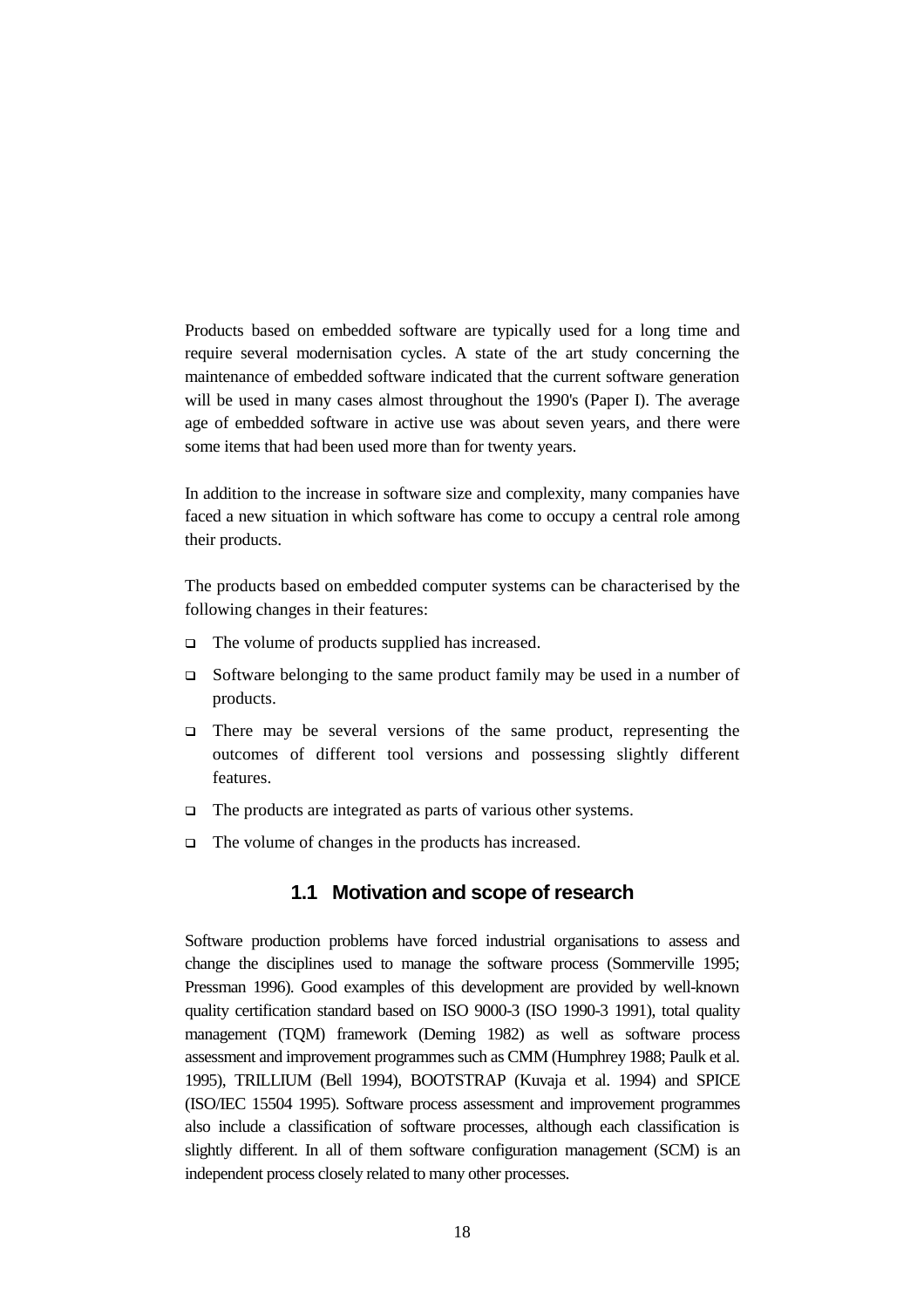The purpose of SCM is to manage the evolution of large and complex software systems by establishing and maintaining the integrity of software throughout its life cycle. This means identifying the configuration of the software, systematically controlling changes of the configuration, and maintaining traceability of the configuration throughout its life cycle (Dart 1991; Tichy 1988).

It has been understood that SCM requires improvements as one of the software processes (Berlack 1992; Buckley 1996; Forte 1993; Tichy 1988; Whitgift 1991; Dart 1992a). Its importance is clearly understood in industry, but there are difficulties in finding the procedures for adopting and improving it (Brown et al. 1995; Seppänen et al. 1994; Seppänen et al. 1996).

The change of the position of SCM is indicated by the sales of commercial SCM tools and environments. According to OVUM (Rigg et al. 1995), the annual rate of growth in SCM revenues is 50% and the market will rise to almost \$1 billion by 1997. SCM has long been accepted as one of the activities contributing to software engineering, but it has proved to be difficult to apply effectively until recently (Rigg et al. 1995). The field of SCM typically discusses general technical solutions (Forte 1993; Rigg et al. 1995).

Although commercial SCM solutions exist, there are specific dimensions, which must be studied, and for which solutions need to be developed, e.g. new life cycle models (Davis and Bershoff 1991) and architectural questions (MacKay 1995; van der Hoek et al. 1996).

Incremental SCM improvement, where companies improve their SCM practices in a stepwise manner, can be also regarded as a specific category. Ambriola et al. (1990), for example, discuss SCM generations that have been produced by different software development environments.

Although automatisation opportunities of SCM are understood fairly well today, there is a need to evaluate the adoption of automated configuration tools (Dart 1995; Wein et al. 1995). Dart (1995; 1996) presents a framework that includes a number of issues which have to be taken into account, such as technical, political, risk-related and organisational issues. Our approach concentrates on technical issues, since these form a distinct improvement target. Technical issues have to be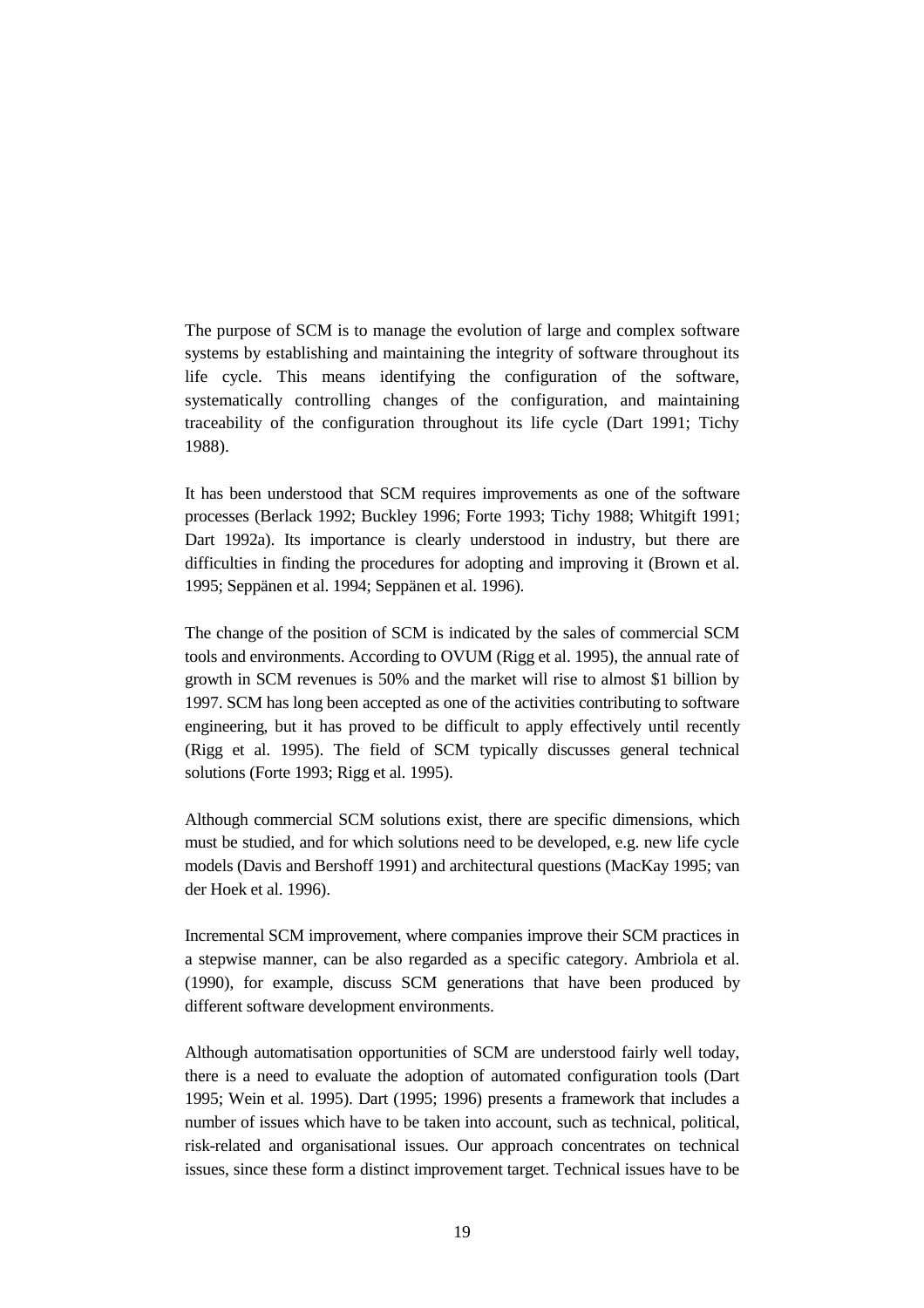understood before it is possible to take other issues into account. The software production organisation must also assess political, risk-related and personnel issues, although this research does not deal with them.

We have developed an approach to SCM development, which has been evaluated and applied in co-operation with several industrial embedded systems manufacturers. The importance of SCM development arises out of the characteristics of the companies (Papers I and VI). The development groups are typically small in size (5 - 20 developers) which does not make it possible to invest large amounts of effort in software process development. In addition, existing software engineering environment solutions, including SCM, force companies to make incremental steps in parallel with their normal software development.

#### **1.2 Research problem**

SCM and software maintenance have been extensively discussed in the literature (e.g. Arthur 1988; Bennett et al. 1991; Berlack 1992; Bershoff et al. 1979; Dart 1990 and 1991; Feiler 1991; Forte 1993; Lientz and Swanson 1980; Pressman 1996; Sommerville 1995; Tichy 1988; Whitgift 1991). Some authors in particular have taken embedded systems and their software as a specific SCM category, notably Adamson (1990), Buckley (1996), Foster et al. (1989) and Lyon (1997).

The hardware of embedded computer systems makes the changes slightly different from those applying to software based on standard workstation and PC hardware. Software production and product manufacturing are closely related, because the embedded software is one part of the physical product to be manufactured and supplied. This means that SCM of embedded software has to be seen within a more comprehensive framework, which includes interfaces with hardware and other technologies as well as software production as a part of product development. The changes made after delivery are typically corrections, giving rise to economic losses in addition to other potential problems such as safety and security concerns (Leveson 1986; Liddiard 1994).

Changes made to embedded software can be regarded more as questions of evolution than of maintenance. In addition to normal corrective actions, new software is often developed by modifying existing configurations. The evolution is then both adaptive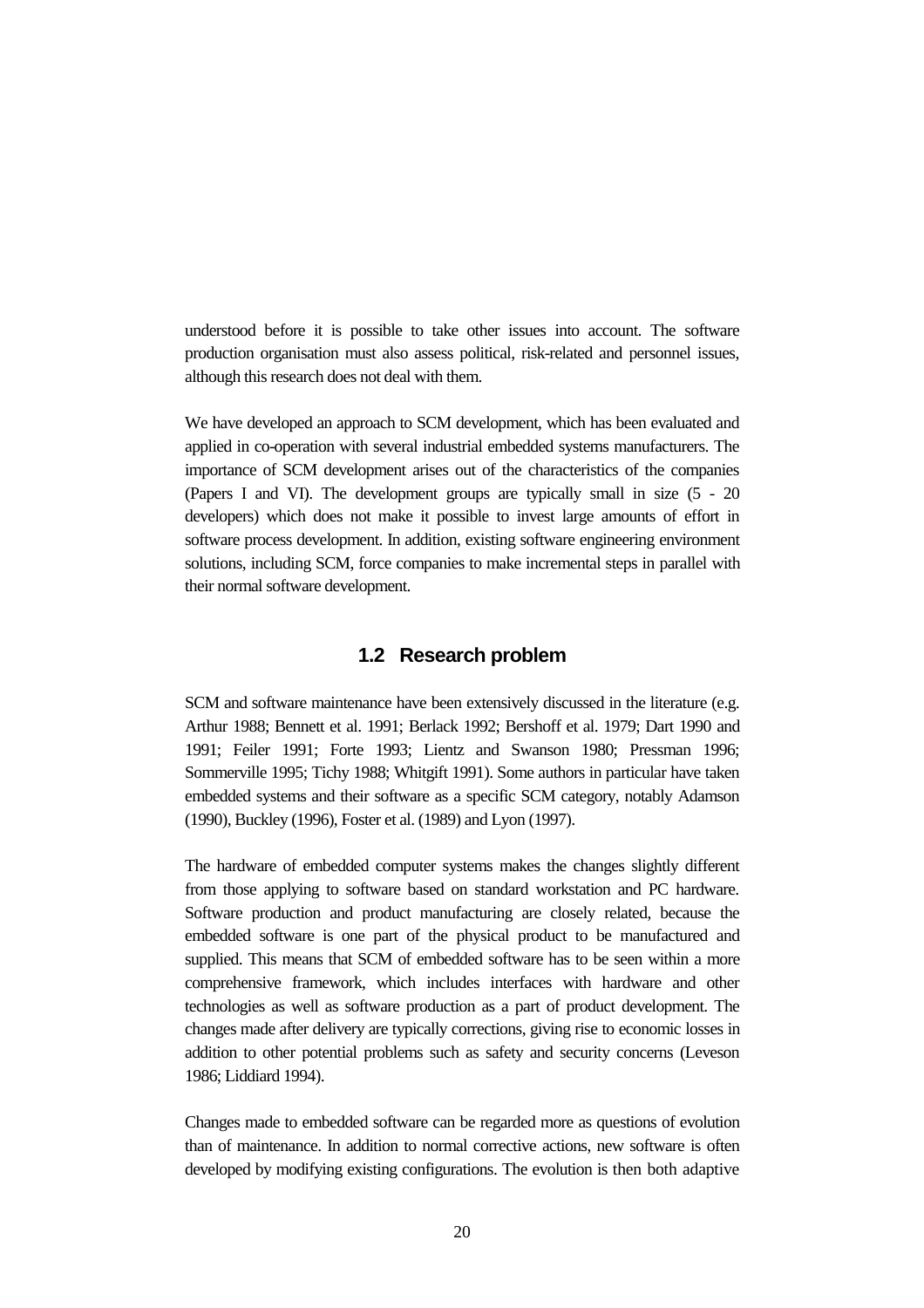and perfective. Adaptive maintenance relates software to environmental changes, whereas perfective maintenance takes functional changes into account (Swanson 1976).

From the previous discussion we derive the research problem as follows:

*How can an industrial organisation cope with software configuration management of embedded software taking into account the requirements set by product evolution and maintenance?*

Based on this statement of the topic, the following more specific questions can be put forward:

- *Q1. What is the role of software evolution and maintenance in products which include embedded software?*
- *Q2 What activities are needed for managing configurations of embedded software?*
- *Q3 How is it possible to analyse SCM development of embedded systems?*
- *Q4 How is it possible to proceed in SCM improvement?*

### **1.3 Research methods**

The approach adopted here follows a constructive research model that includes both conceptual and technical realisations. Since this research concentrates on constructing the framework and on the further improvement of SCM, this approach can be regarded as constructive. In addition, the work includes separate technical solutions, which extend the research approach in a technical direction.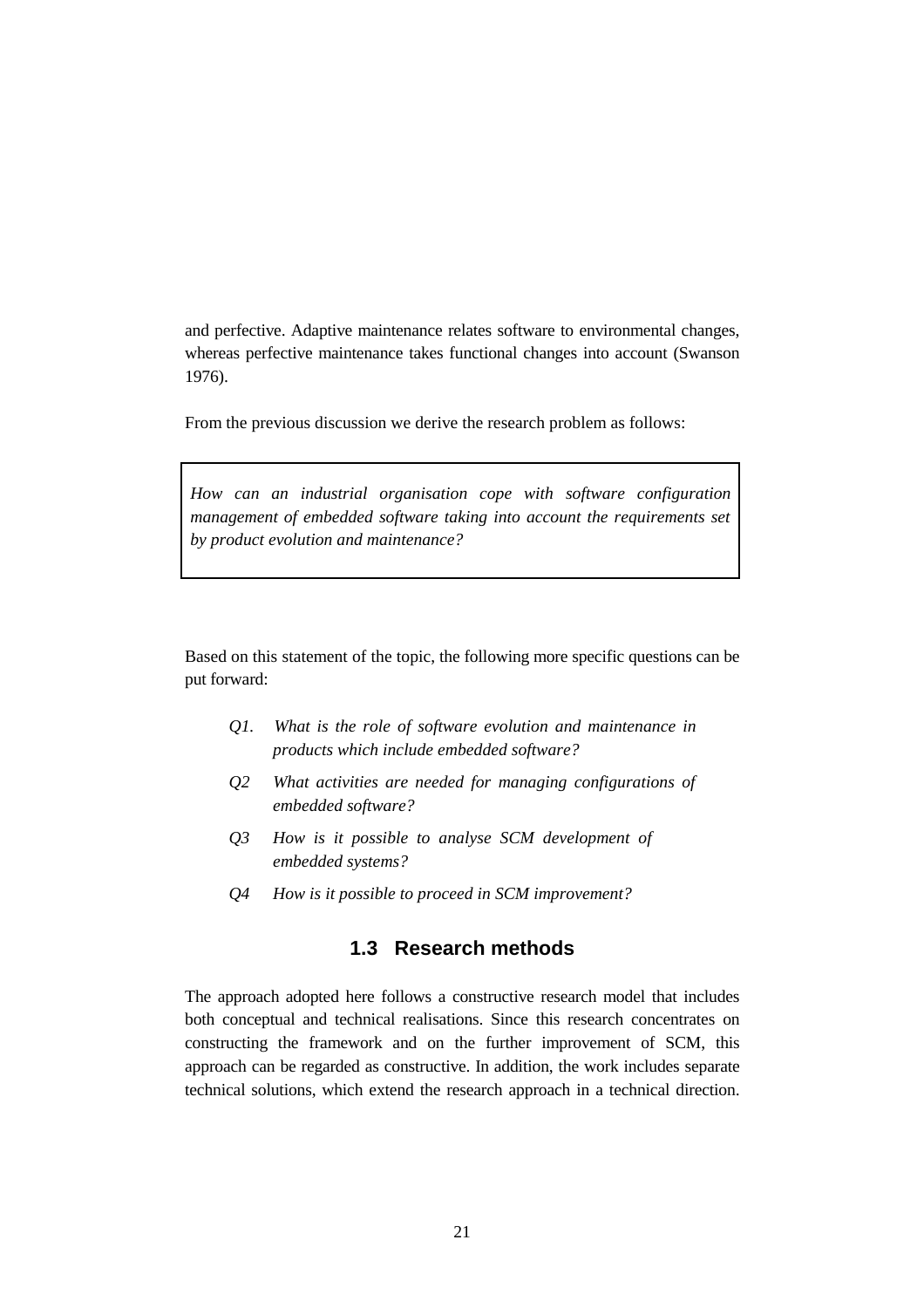Such a method represents one of the three approaches recognised in the context of information systems development by Iivari  $(1991)^{1}$ .

The approach of this research can be also examined in a more comprehensive framework. In terms of the classification of research methods presented by Pertti and Annikki Järvinen  $(1995)^2$  it can be characterised as a combination of the theory building method and the construction of a new reality. The former includes analysing SCM practices and the latter the technical solutions used for the various SCM environments.

Our assumption is that there is a need to develop software engineering processes, in which SCM constitutes one of the targets to be developed. In addition, software maintenance and evolution include special features upon which embedded software has its own effects.

As depicted in Figure 1, the research method can be divided into the following three phases:

**1. Problem analysis:** We analyse state-of-the-art practices in SCM and software maintenance, taking the special features of embedded software into account. Software maintenance is chosen as the main point of view in process modelling. Product configuration practices and programming languages add elements of their own to the research topic.

 $\overline{a}$ 

<sup>&</sup>lt;sup>1</sup> According to Iivari's categorisation, there are three major research methods of information systems: *constructive* (including conceptual and technical development), *nomothetic* (including formal-mathematic analysis, experiments, and field studies), and *idiographic* (including cases and action research) ones.

<sup>&</sup>lt;sup>2</sup> Pertti and Annikki Järvinen describe research work in five major categories. They first separate *mathematical research* from the approaches intended to study the reality. The latter is then further divided to *conceptual-theoretical research* and empirical research. The empirical approaches can concern *construction of a new reality* or a past and present one. The latter can still be considered with two different approaches: with *theory testing methods* or *with theory building methods*.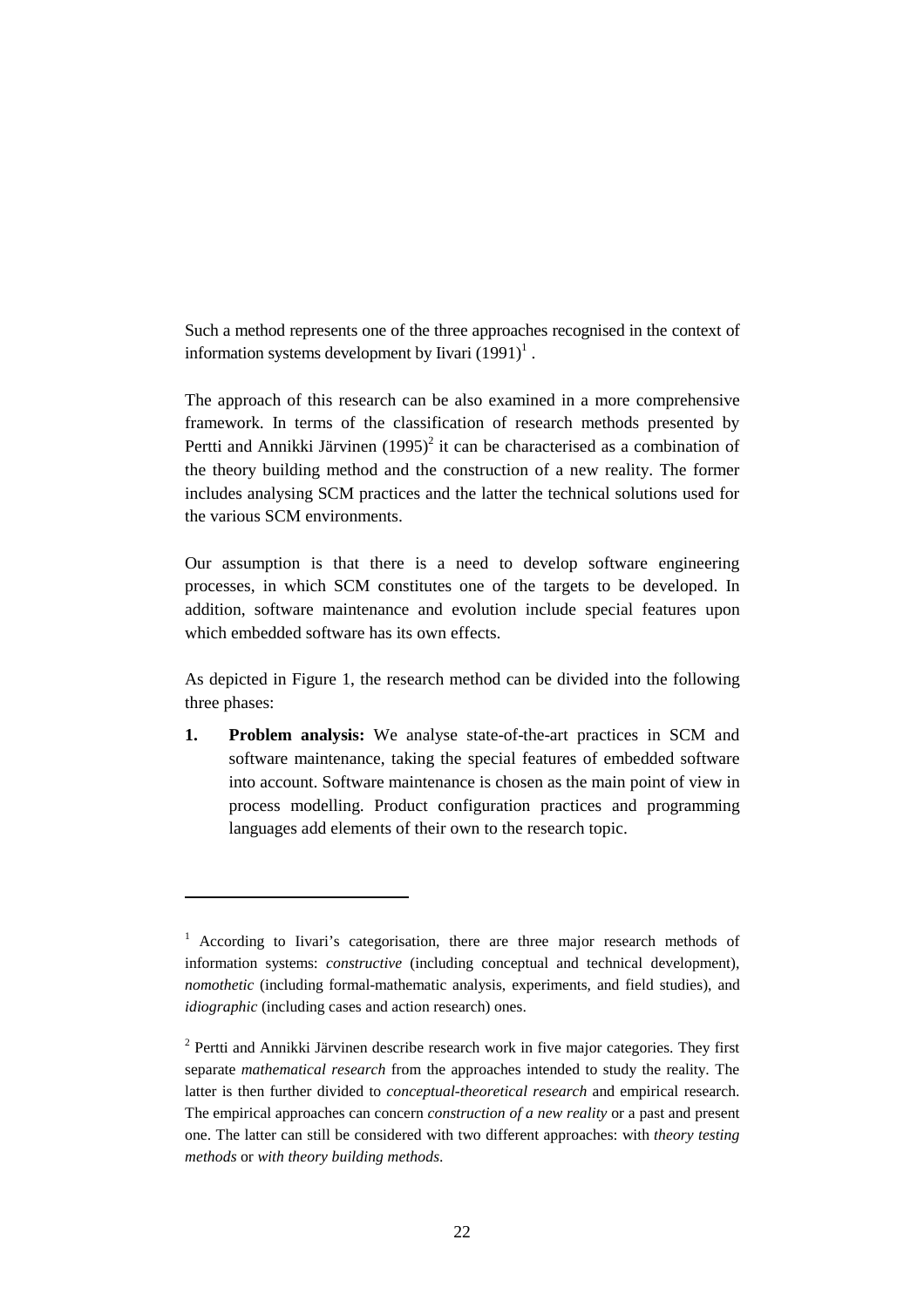- **2. Construction:** An approach to the development of a descriptive framework for SCM is suggested. In addition, this thesis introduces the tentative improvement levels to SCM as a starting point for the further development of a maturity model. Both are justified by the results of the problem analysis.
- **3. Demonstration**: The solution is produced and validated by case studies in three projects. They include various kinds of embedded systems applications, such as space instrument, mechatronic system, and other electronic products. The SCM framework validation is made by these three applications. In addition, the tentative SCM maturity improvement levels associated with SCM elements are validated by two of the SCM framework validation projects that include space instrument and electronic products.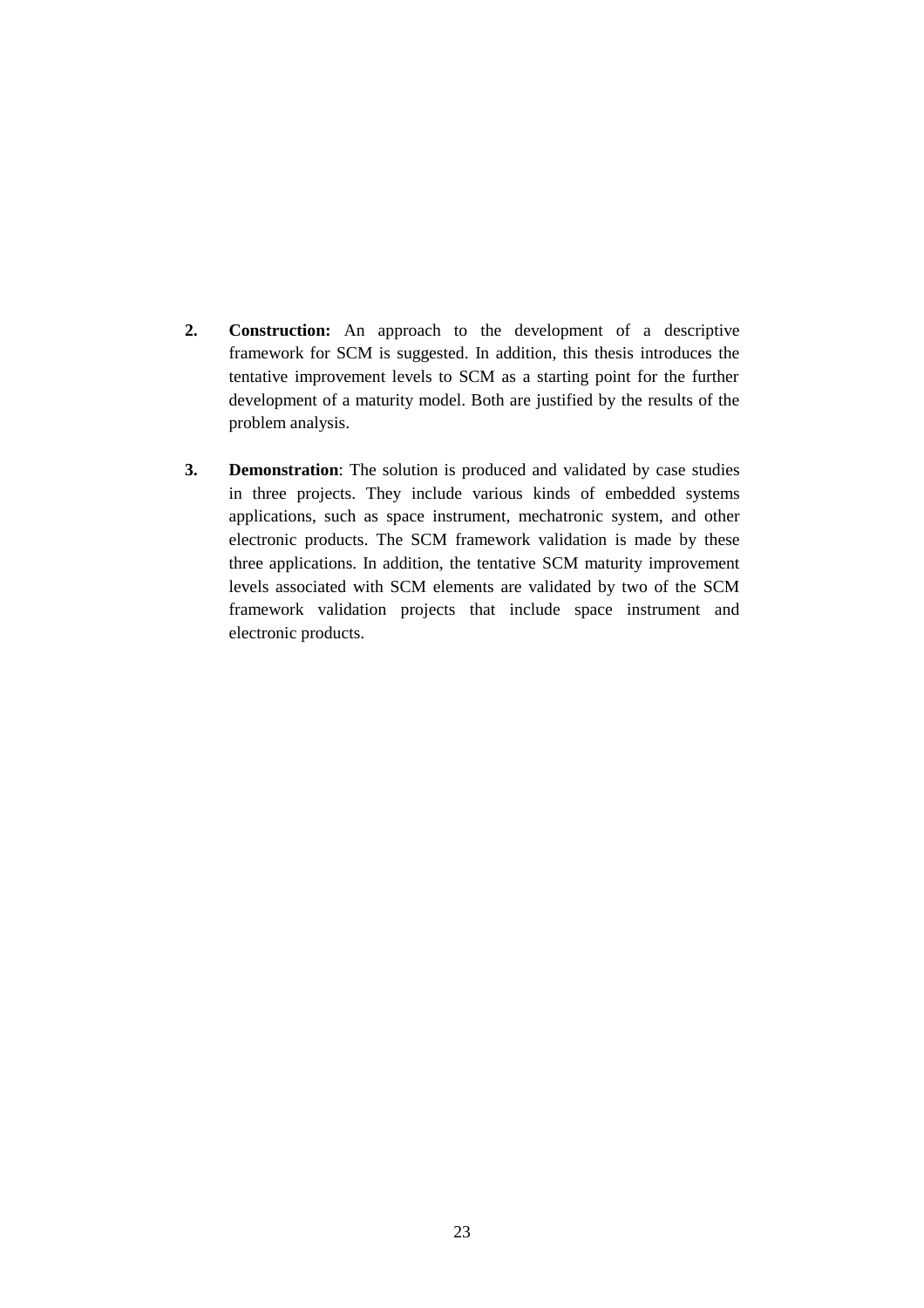

*Figure 1. The research method.*

Since this thesis is based on previous experiences of SCM and its application in industry and on several projects, their relations to this thesis are described by Table 2.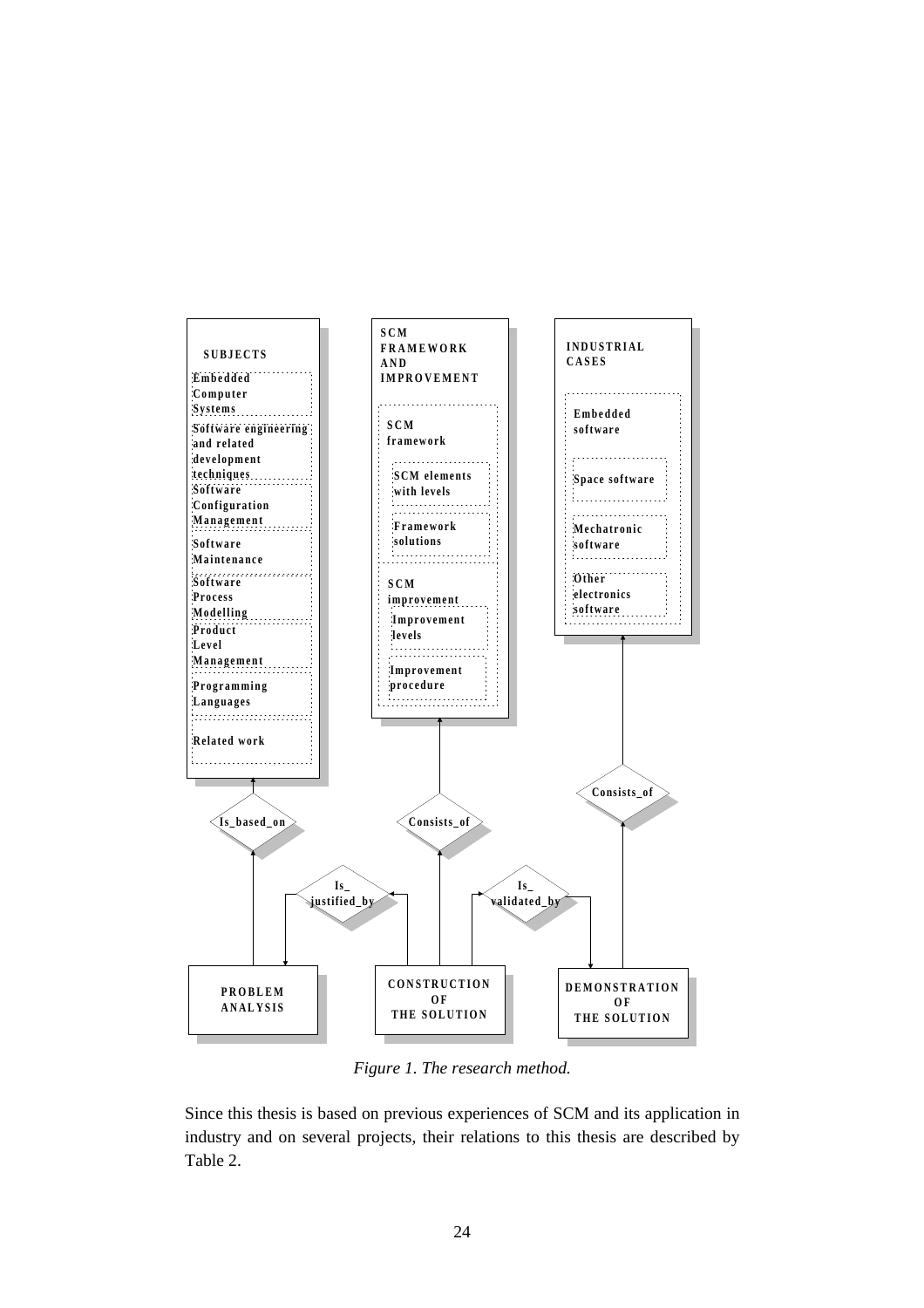| <b>Description of research</b><br>activity                                                      | <b>Results</b>                                                                                                                     | <b>Position in this thesis</b>                               | <b>References</b>                                  |
|-------------------------------------------------------------------------------------------------|------------------------------------------------------------------------------------------------------------------------------------|--------------------------------------------------------------|----------------------------------------------------|
| Industrial projects at VTT<br>Electronics                                                       | Experiences about SCM and its<br>position in the development of<br>embedded software                                               | Industrial experiences,<br>references in chapters 4<br>and 5 |                                                    |
| Module interconnection<br>technology and its relation<br>to embedded software                   | Understanding of the module<br>interconnection technology                                                                          | References of section 2.2                                    | Taramaa and<br>Purtilo 1990                        |
| The ARKEO project:<br>Reverse engineering<br>technology as a part of<br>software maintenance of | Position of software engineering<br>processes in the companies<br>producing embedded software<br>Reverse engineering solutions for | Original paper I of this<br>thesis                           | Paper I                                            |
| embedded systems                                                                                | embedded software                                                                                                                  | Original paper II of this<br>thesis                          | Paper II;<br>Rytilä 1994                           |
| The LOKKI project: SCM<br>for mechatronics                                                      | A SCM environment definition<br>and construction                                                                                   | Original papers III and V<br>of this thesis                  | Papers III and V                                   |
|                                                                                                 | relation between SCM and PDM                                                                                                       | 3.1<br>Validation results of<br>chapter 6                    |                                                    |
|                                                                                                 | applications                                                                                                                       | Preliminary experiences of the                               | References in chapter 2<br>Requirements of section |

#### *Table 2: Projects and their results related to this thesis.*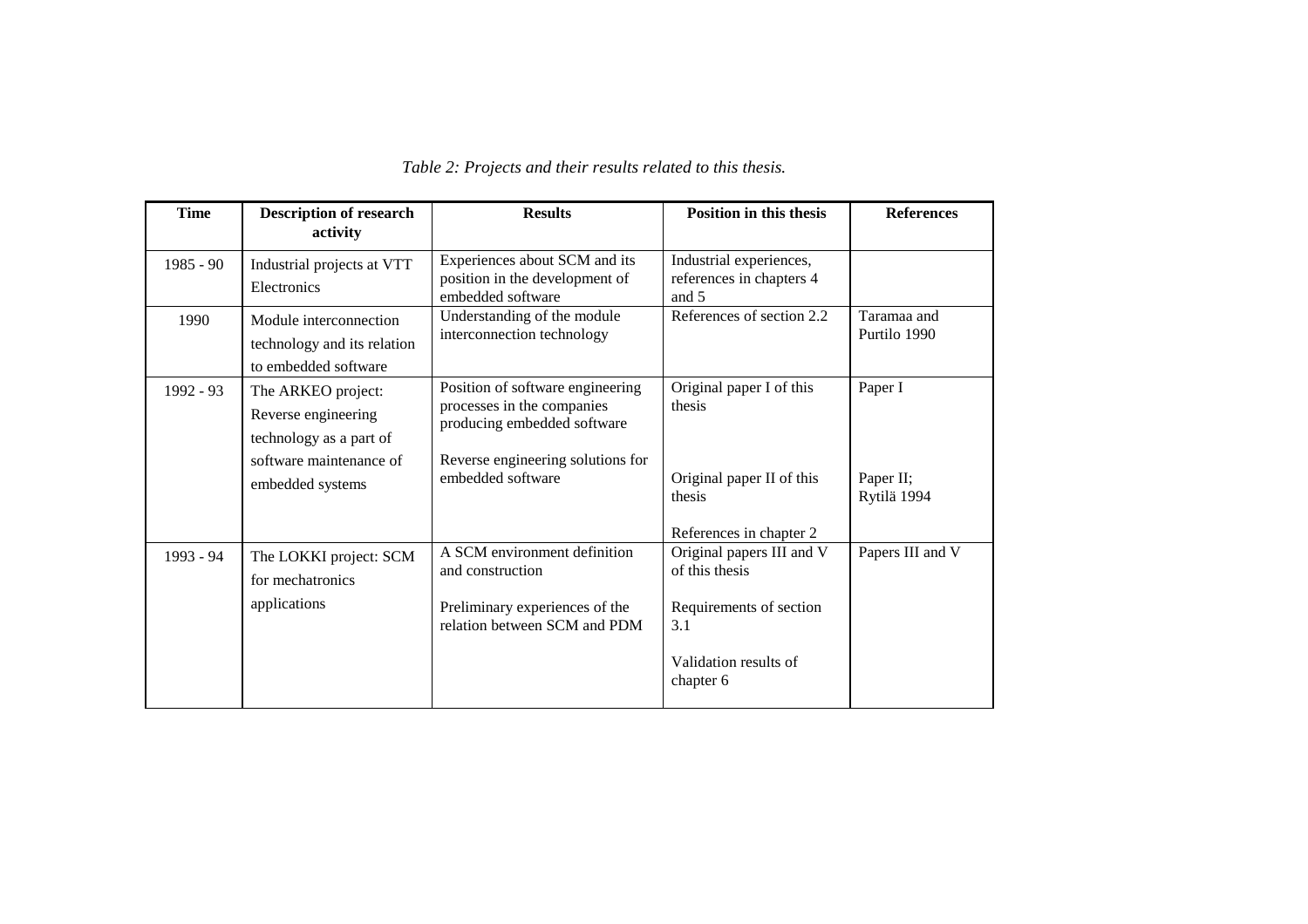| <b>Time</b> | <b>Description of research</b><br>activity                                                                                      | <b>Results</b>                                                                                                                                                       | <b>Position in this thesis</b>                                                                                                                       | <b>References</b>                                                                                                          |
|-------------|---------------------------------------------------------------------------------------------------------------------------------|----------------------------------------------------------------------------------------------------------------------------------------------------------------------|------------------------------------------------------------------------------------------------------------------------------------------------------|----------------------------------------------------------------------------------------------------------------------------|
| 1994 - 96   | The AMES project:<br>Application management<br>development - space<br>software as a case                                        | Methodology, environment and<br>tool development for application<br>management<br>The first experiences of SCM<br>framework and incremental<br>improvement procedure | Original papers IV, V and<br>VII of this thesis<br>References in section 2.4<br>Requirements of section<br>3.2<br>Validation results of<br>chapter 6 | Papers IV, V and<br>VII;<br>Mäkäräinen and<br>Taramaa 1995;<br>Taramaa and<br>Seppänen 1995;<br>Taramaa and Ketola<br>1995 |
| 1994 - 96   | The LEIVO project:<br>Incremental development<br>of software configuration<br>practices                                         | Experiences of SCM and<br>tentative maturity improvement<br>levels                                                                                                   | Original paper VI of this<br>thesis<br>Requirements of section<br>3.3<br>Validation results of<br>chapter 6                                          | Paper VI                                                                                                                   |
| 1995 - 97   | The PMod project:<br><b>Evaluation</b> process<br>descriptions for the ESA's<br>software engineering<br>solutions including SCM | Analysis and description of SCM<br>as a part of the more<br>comprehensive software process<br>description                                                            | Section 2.6.2                                                                                                                                        | Taramaa 1997;<br>Stragapede et al.<br>1997                                                                                 |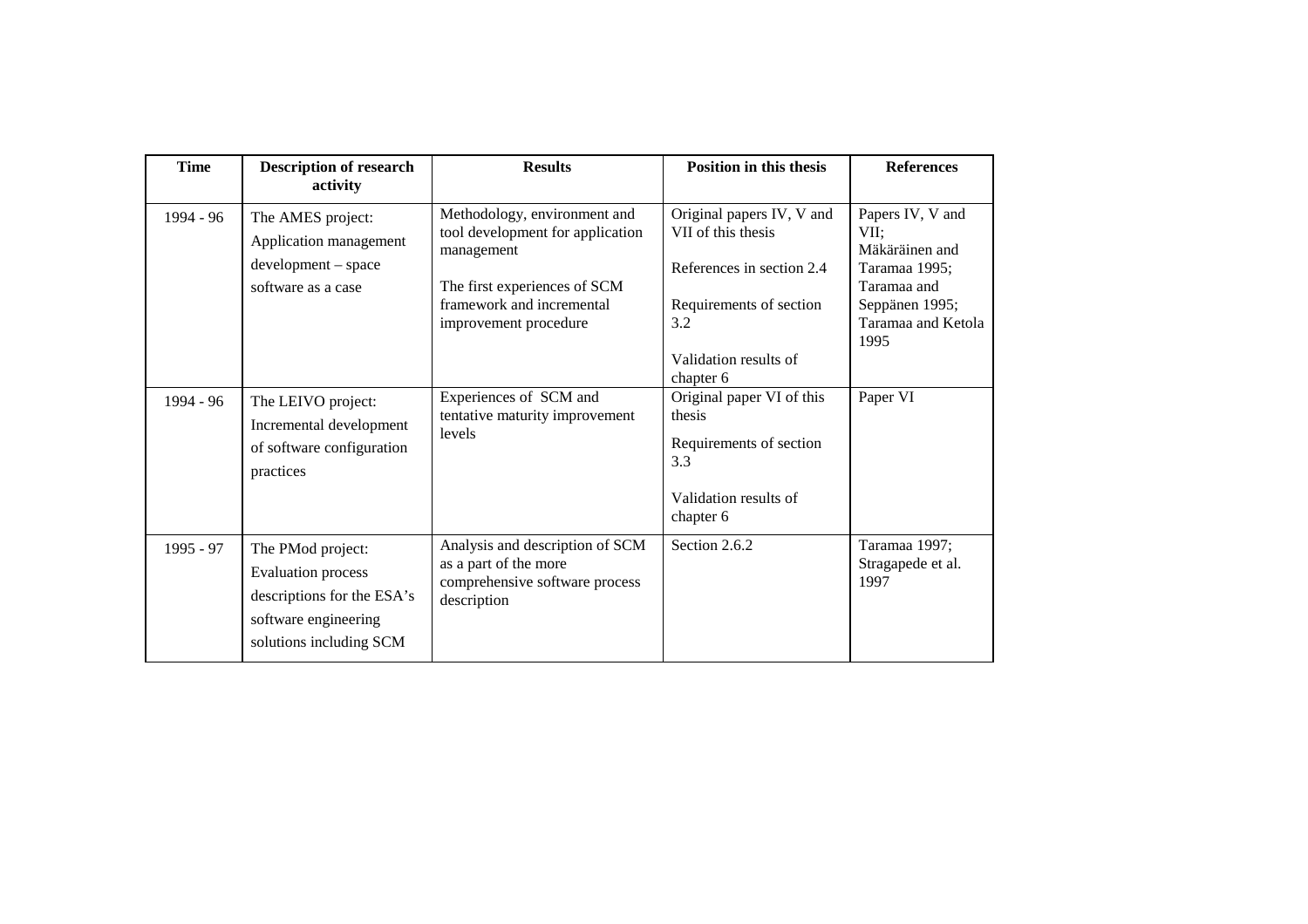#### **1.4 Focus of the thesis**

The approach taken in this thesis concentrates on SCM in embedded systems, relating the specific requirements and features of embedded software evolution and maintenance to SCM. The main focus is on presenting a framework for use when developing SCM for embedded computer systems. The framework takes into account the special features imposed on SCM by these systems.

The presentation of the framework becomes difficult without any definition of the SCM and related concepts. Therefore this thesis describes the basic SCM concepts, maintenance process and its relations to SCM as well as more comprehensive notion of application management which is related to software maintenance and SCM. In addition, the relation to product data management is described for indicating the need to relate SCM and PDM to each other. The construction of SCM and application management environments has provided experimental results, which have been applied when specifying the SCM framework and improvement. The results of the construction of these environments are depicted in Papers III and V.

The main part of validation concentrates on the SCM framework. It is evaluated and applied in several industrial embedded systems applications in the field of mechatronics, space and other electronics applications. The first results regarding this framework are presented in Paper V, which deals with mechatronics and space applications. The framework is applied more comprehensively in Paper VI where the companies ranging from Small and Medium size Enterprises (SME) to big companies with their dedicated quality organisations provided electronics applications at different maturity levels of improvement.

The tentative SCM maturity improvement levels associated with SCM elements, such as version control, software manufacturing and change control, and related logistic processes. The validation was based on two projects. The first project was focused on use of qualitative analysis of current practices, GQM (Goal-Question-Metric) for goals definition, quantitative measurements derived from GQM plan. The validation in the other project was based on qualitative evaluation. The maturity levels of improvement range from low-level version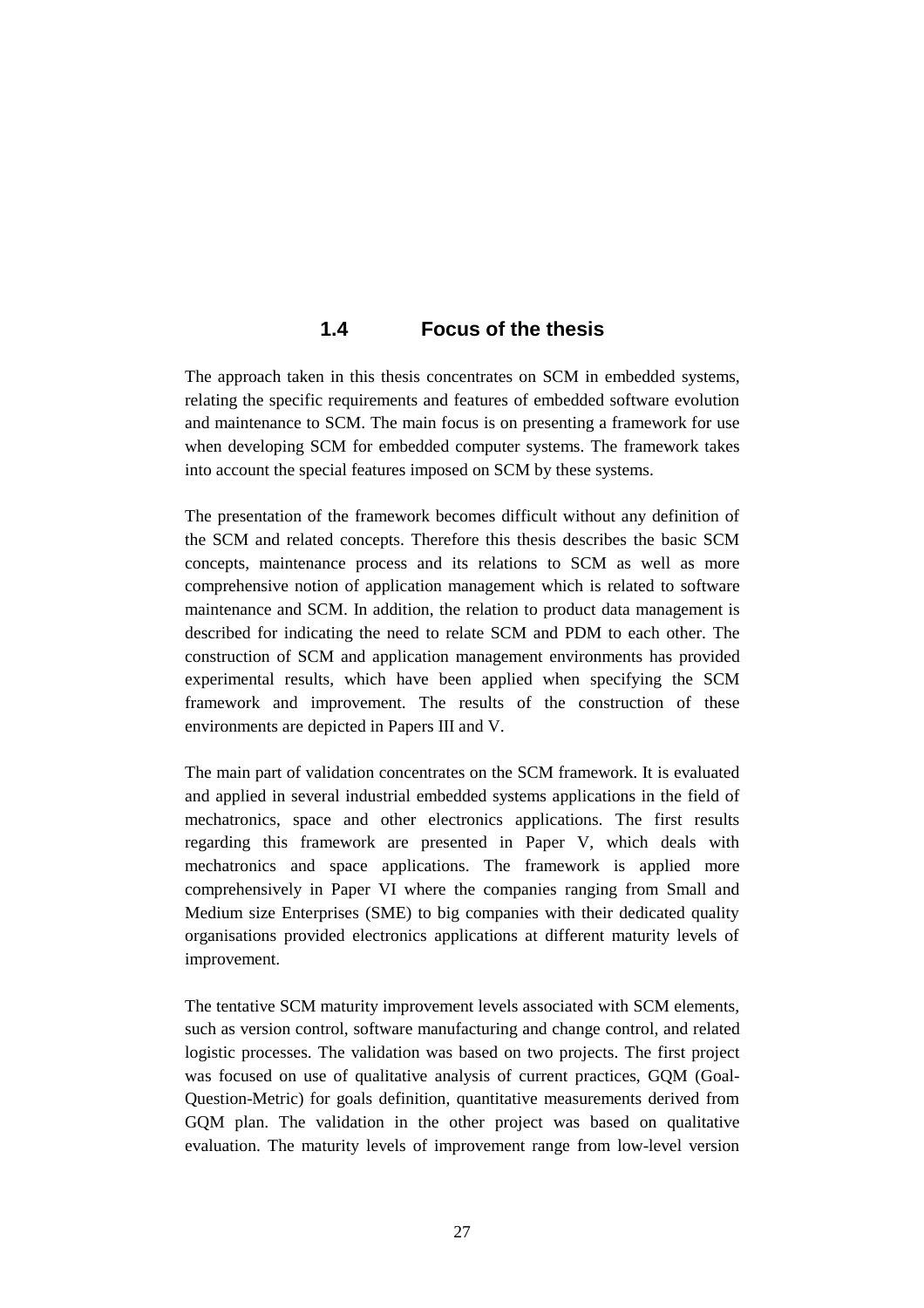control to global product management including parallel solutions of SCM elements.

#### **1.5 Outline of the thesis**

In the second chapter of this thesis we discuss SCM and maintenance-related activities. Maintenance aspects are emphasised, because they set particular requirements for SCM. The related work is also dealt with by this chapter. SCM in different software process assessment paradigms is analysed, such as CMM, TRILLIUM, BOOTSTRAP and SPICE, as well European Space Agency's (ESA) software maintenance and SCM practices. In addition, some other SCM specific approaches will be discussed.

The requirements set by the industrial partners are the focus of the third chapter indicating the challenges set by these applications, i.e. mechatronics, space and electronics applications.

The focus of the forth chapter is to provide a descriptive framework for SCM as a part of development of more comprehensive software engineering practices. The SCM framework covers version control, release-oriented and change-oriented SCM. In addition to these SCM-specific procedures, there are CM solutions for other product technologies and for global product management including distribution.

The fifth chapter introduces the tentative SCM maturity improvement levels associated with SCM elements, such as version control, software manufacturing and change control, and related logistic processes. The improvement of the SCM process needs a maturity assessment and improvement procedure. The PR2 IMER (*Pr*actical *Pr*ocess *Im*provement for *E*mbedded *R*eal-Time Software) framework is used as an improvement procedure of SCM. The SCM framework acts as a descriptive model for the current state analysis supporting the understanding and analysis of SCM practices. The GQM based approach is related as a part of  $PR^2IMER$  for defining metrics.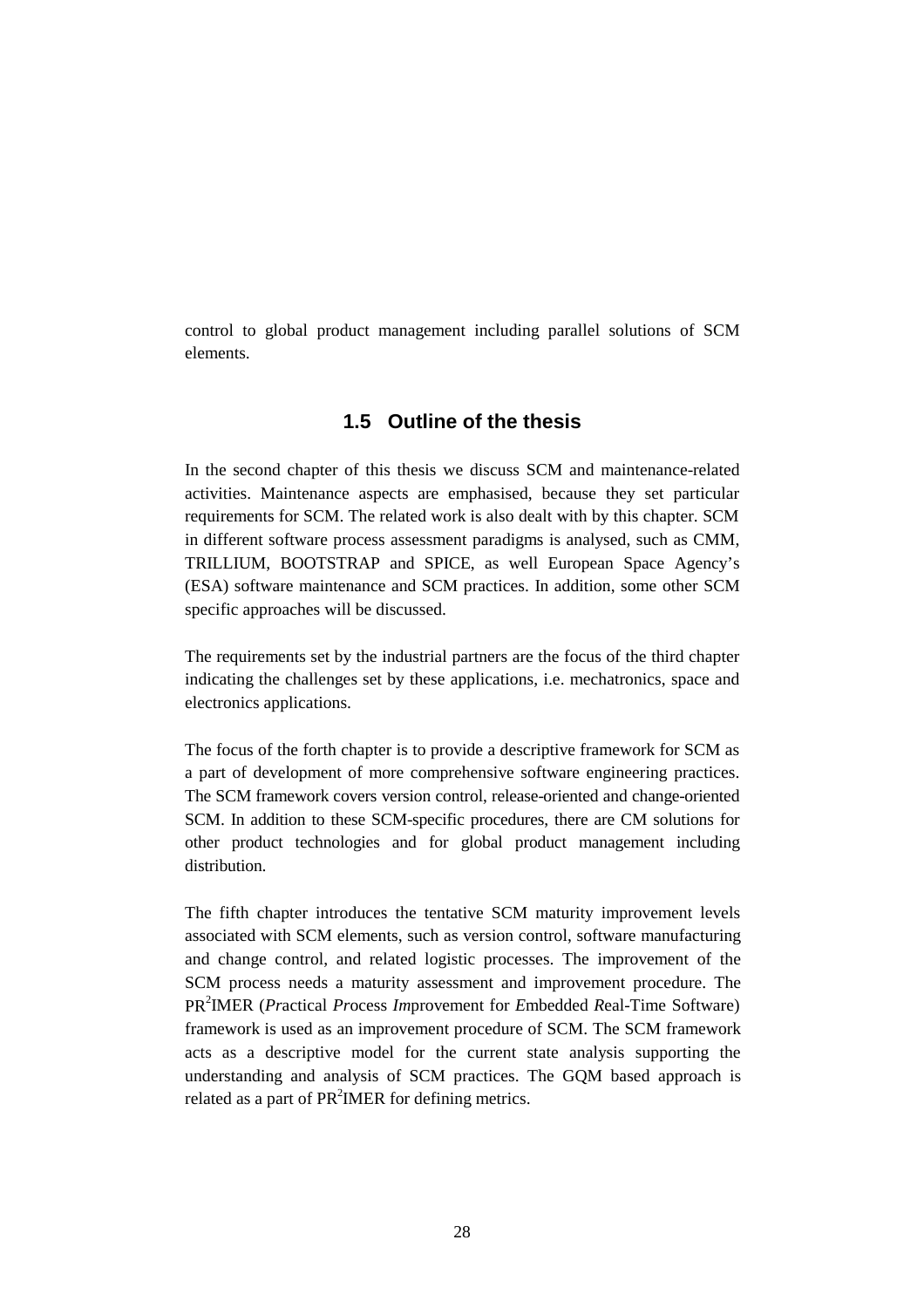The sixth chapter illustrates the first experiences of both SCM framework validation and SCM improvement. The quantitative results have been presented from the change control-oriented improvement part, where the tools developed for application management were validated using GQM. The qualitative analysis was carried out in version control, software manufacturing and order/delivery data management.

A more profound description is given by original papers. From them there is an introduction to the original papers included in chapter seven of this thesis. As an introduction to the papers, we consider the role and state-of-the-art of software maintenance of embedded systems (Paper I). Paper II shows the first results developed for software maintenance, in particular, problem understanding. After the definition and experiments of the SCM environment (Papers III, V and VI), we extend our perspective to the software evolution and maintenance process (Paper IV). Industrial cases are described in Papers III - VI. Paper IV deals with a space instrument, Paper III with a mechatronic system, and Paper VI with experiences gained in several other electronics applications and the first experiences of the tentative maturity improvement procedure. Paper V deals with a combination of space and mechatronics applications. Paper VII shows the results of the quantitative validation done to the tools of the application management environment as a part of the improvement procedure.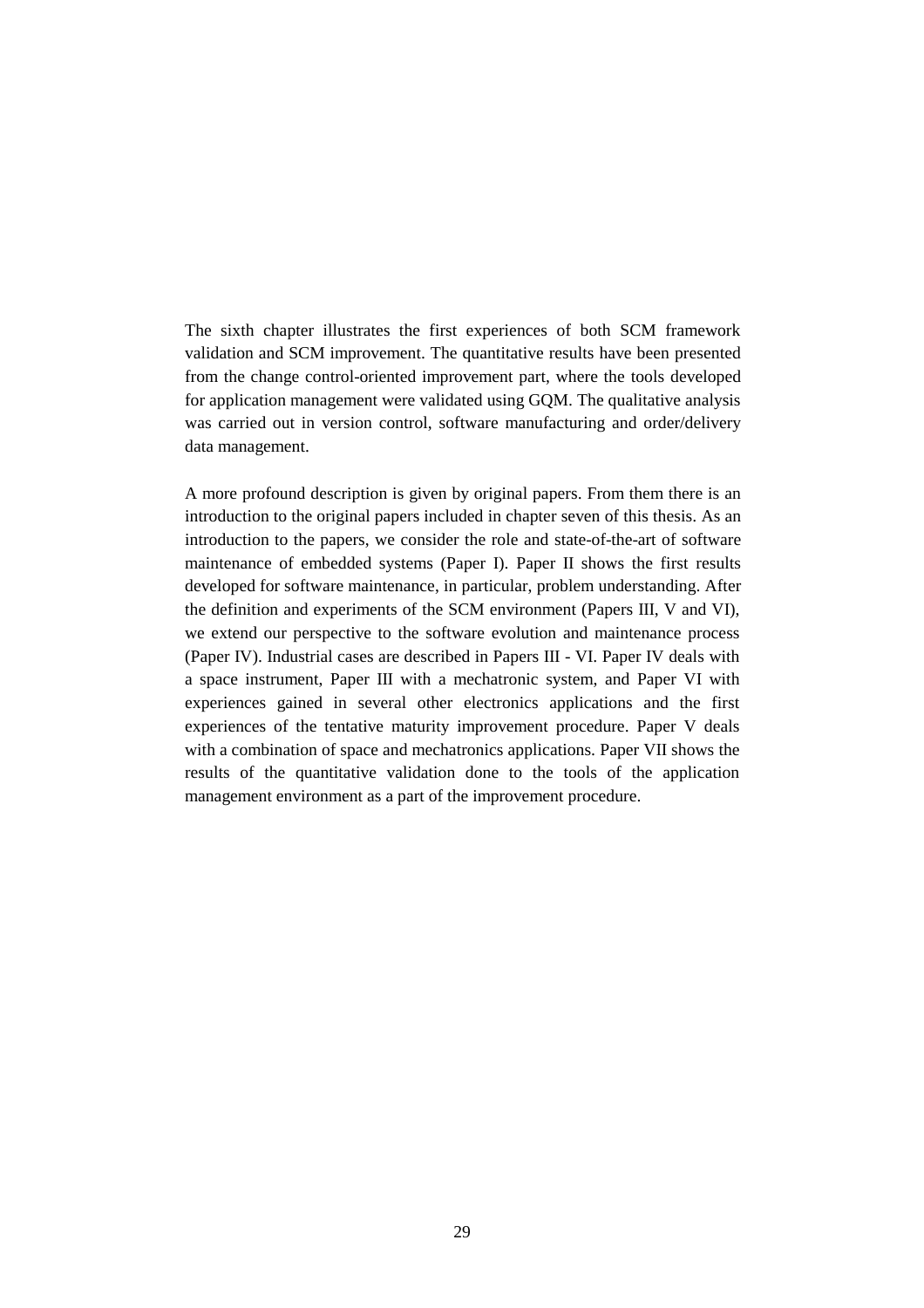Table 3 shows in which way and in which chapter each research question is described. The papers are also related to research questions.

| <b>Research</b><br>question | <b>Description of</b><br>research activity                                                                                                 | <b>Description of</b><br>research method<br>and results                                                                                   | <b>Chapters and</b><br>papers                                                   |
|-----------------------------|--------------------------------------------------------------------------------------------------------------------------------------------|-------------------------------------------------------------------------------------------------------------------------------------------|---------------------------------------------------------------------------------|
| Q1                          | Relate the role of<br>software evolution and<br>maintenance with SCM                                                                       | Questionnaire and its analysis<br><b>Results:</b> The role of software<br>maintenance and evolution                                       | Chapter 2 and the<br>results in Papers I<br>and II                              |
| Q <sub>2</sub>              | Investigate activities<br>that can be separated in<br><b>SCM</b>                                                                           | Analysis of references<br><b>Results:</b> SCM concepts to be<br>used in this research                                                     | Chapter 2 and the<br>first results in Paper<br>III                              |
| Q <sub>3</sub>              | Develop SCM<br>framework for<br>developing software<br>evolution and<br>maintenance practices<br>and provide evidence of<br>its usefulness | Construction of a new reality<br>of SCM development<br><b>Results: SCM framework</b><br>including levels of SCM<br>elements               | Chapters 4 and 6 as<br>well as solutions<br>shown in Paper V                    |
| Q4                          | Investigate the SCM<br>improvement and<br>provide the first<br>experiments of its<br>usefulness                                            | Application of a process<br>improvement to SCM<br><b>Results:</b> SCM improvement<br>with improvement procedure,<br>program and solutions | Chapters 5 and 6 as<br>well as experiences<br>shown in Papers IV,<br>VI and VII |

*Table 3: Questions and research method and results related to them.*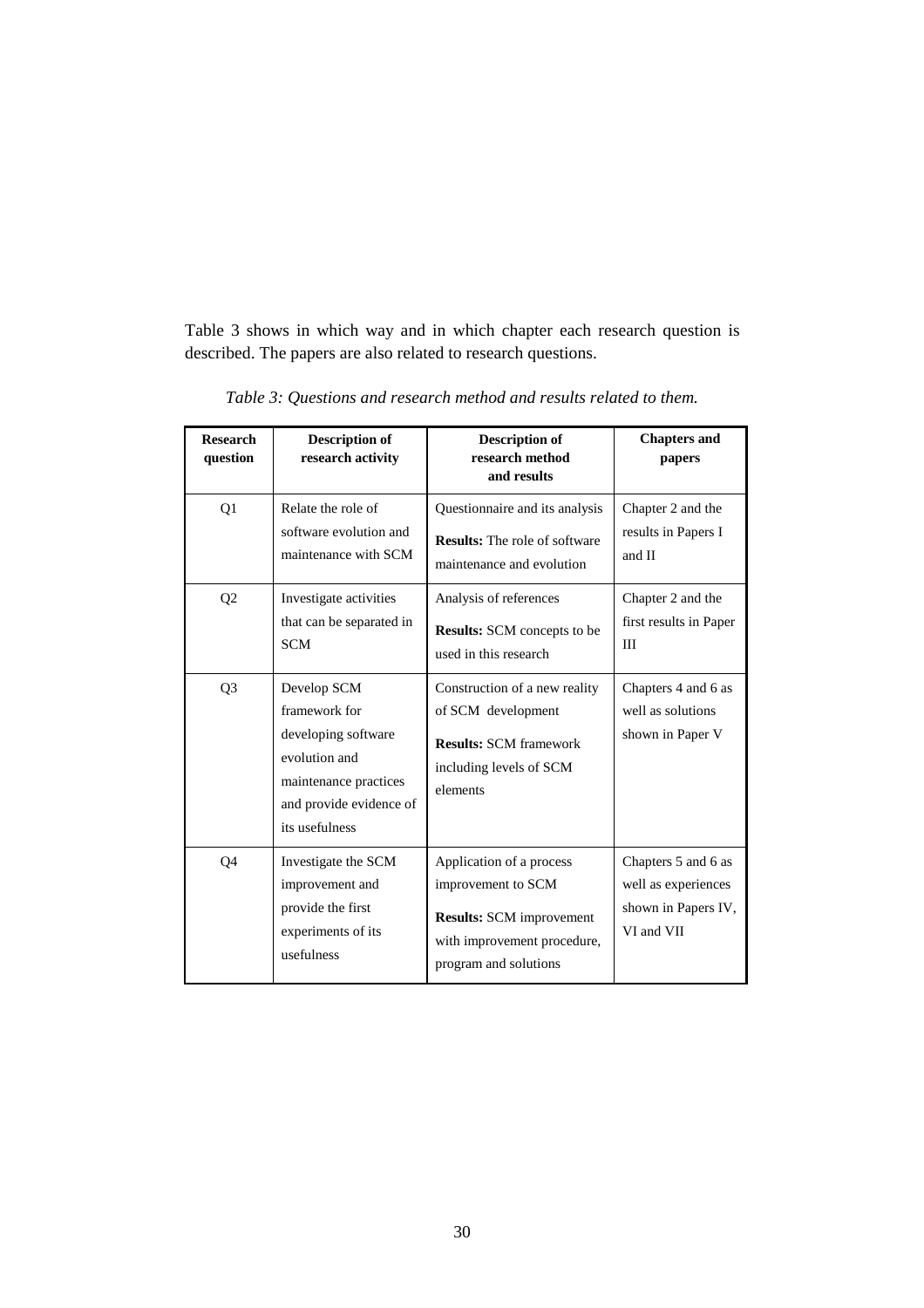## **2. Problem analysis**

This chapter provides a background of the technologies to be related to CM, such as embedded systems, software engineering of embedded systems, SCM itself and related concepts. In addition, the comparison of the related work is provided at the end of this chapter.

Although software development for embedded systems involves a lot of specific features, the basic embedded software development tasks are the same as in software engineering in general. Embedded systems are seen as the domain to be analysed in the relation to SCM. Therefore the introduction of SCM and change related activities are divided into general and embedded software-specific parts.

Process modelling related to software maintenance and SCM is one of the topics of this chapter. The process aspect can be regarded as an element unifying software maintenance and SCM, i.e. software maintenance can be supported by process definitions and descriptions, taking into account different maintenance types that require different software processes, such as SCM.

The concepts that we are dealing with in the following sections are broadly set out in Figure 2, which describes the relationships between embedded software, life cycle concepts and process modelling.

### **2.1 Domain knowledge related to SCM**

In this section embedded systems establish domain which is analysed from different viewpoints. Embedded systems bring the specific features to SCM which can be analysed in the target to be developed, i.e. embedded computer system, and in the engineering technology to be applied, i.e. software engineering.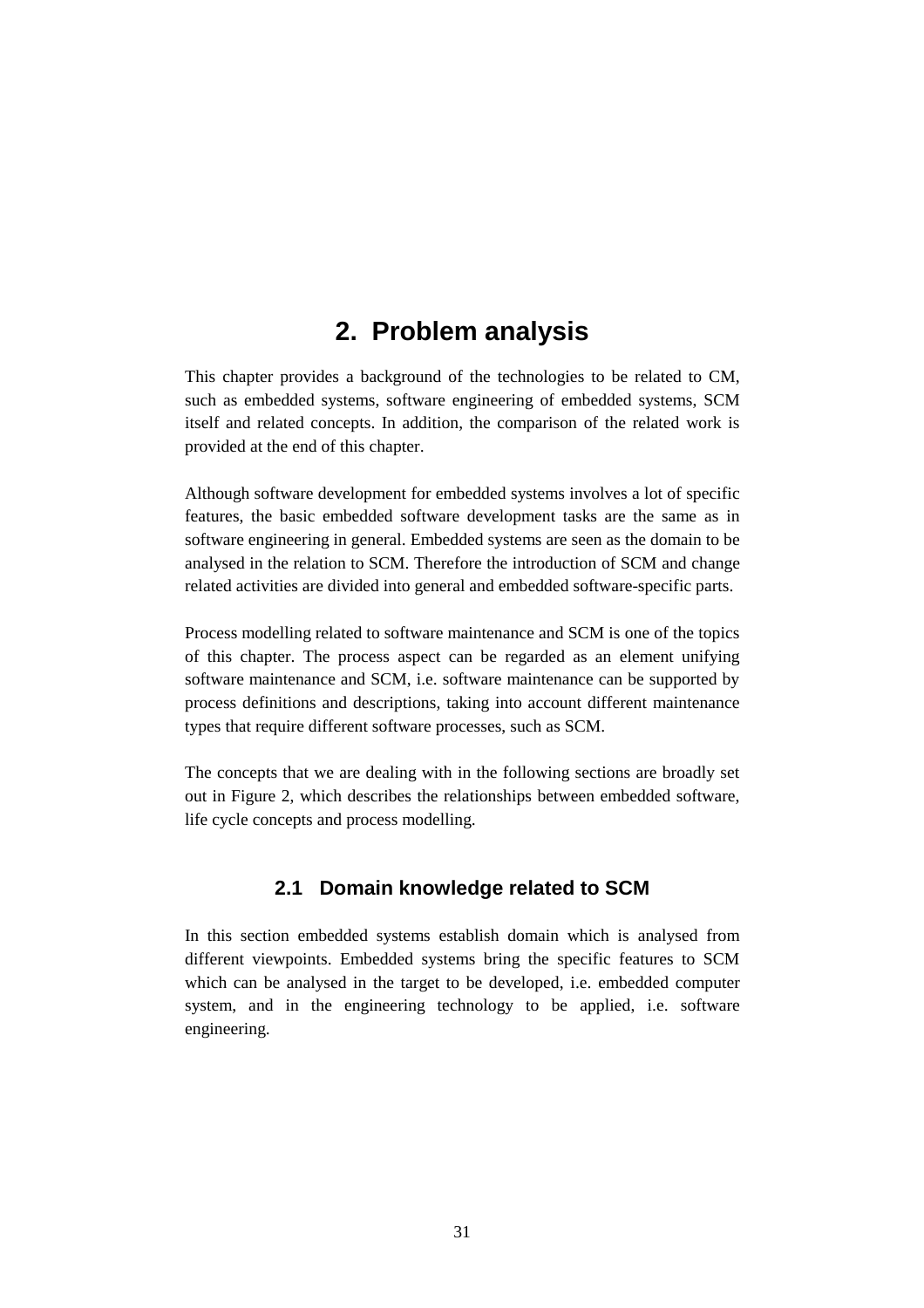

*Figure 2. The description of the concepts defined.*

#### **2.1.1 Embedded computer systems**

Embedded computer systems (referred to as embedded systems) are products, which are directly incorporated into electromechanical devices other than general-purpose computer hardware, devices known as target systems. Their primary purpose is to control the target system, very often within strict timing constraints (Stankovic 1996).

In Figure 3 an embedded system, such as electronic product, is described as a component of an environment which includes users, the target system to be controlled and other systems with which there is need for communication.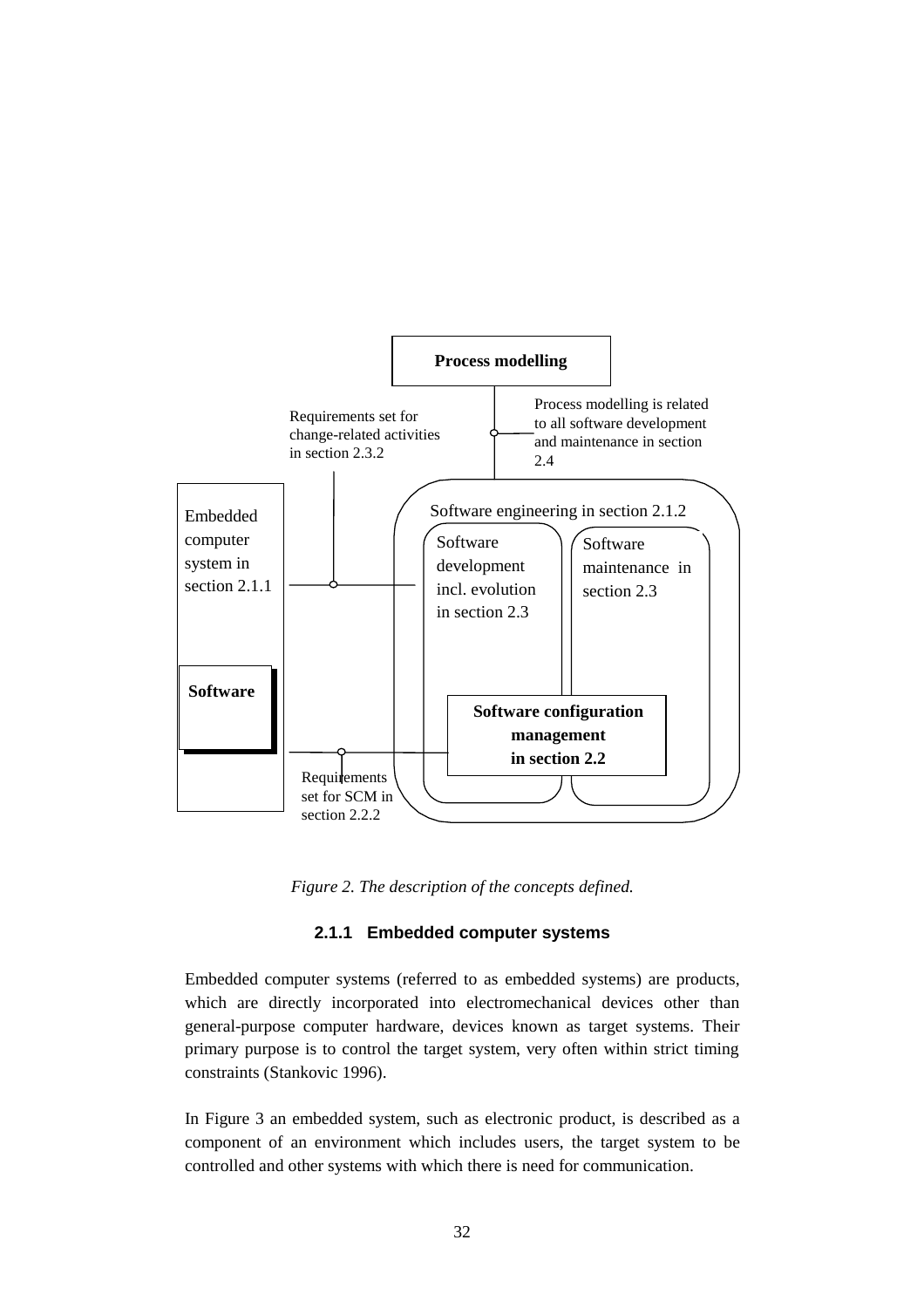

*Figure 3. Embedded computer systems and their software categories.*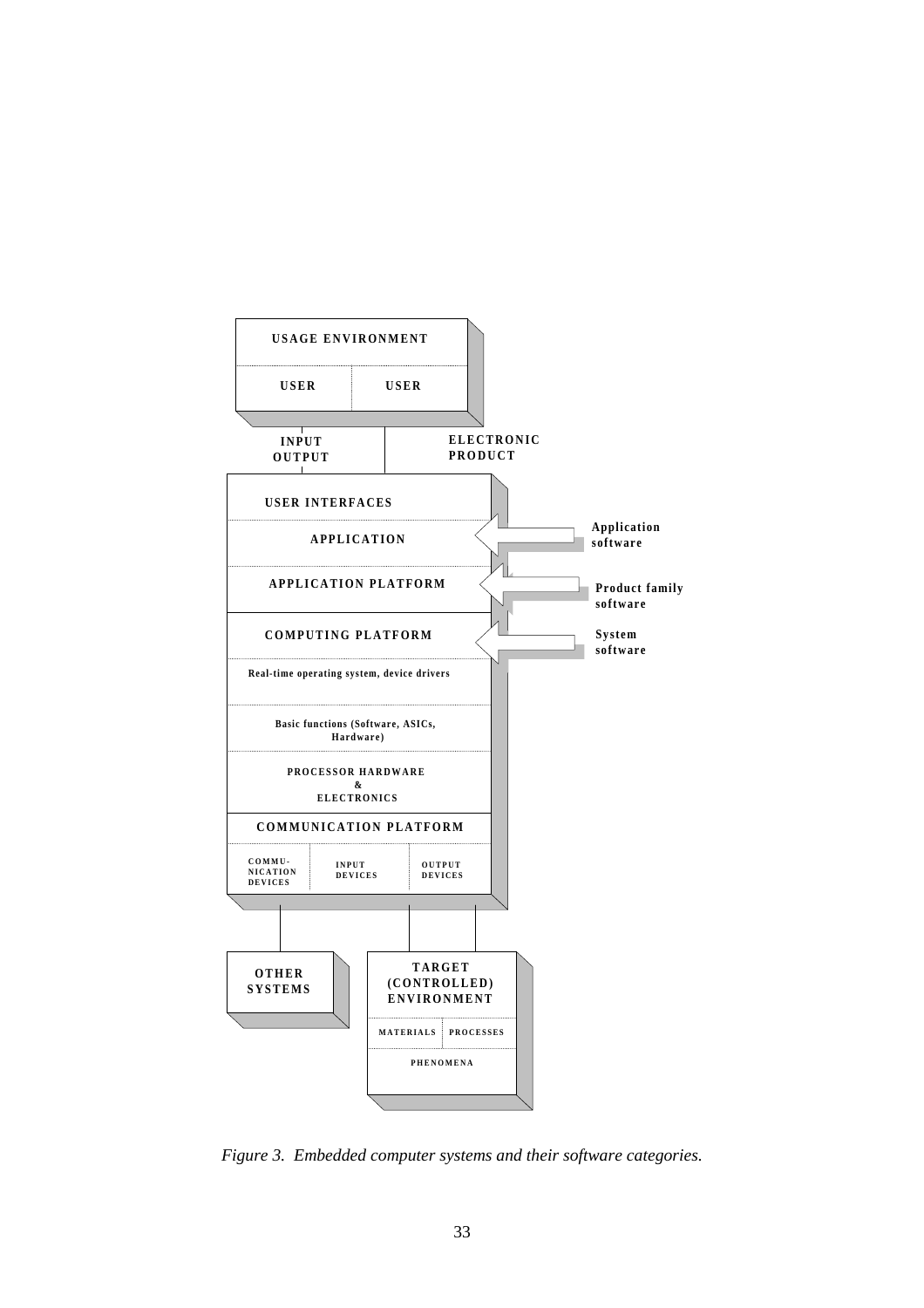In addition to the traditional control activities, embedded systems are also more dedicated to data communication and processing in various telecommunication applications (Hurst and Dennis 1996; De Micheli 1996).

The importance of embedded systems is indicated by the volume of the world's total processor technology used for embedded applications. In 1995 more than 1.6 billion central processing chips were supplied for embedded computing applications as compared with just 20 million for PC use. In addition, annual growth in the future is estimated to be 20% per year (George and Kryal 1996).

The embedded system is further divided into main components:

- *application platform* including user interface and application software,
- *computing platform* including system software and hardware, such as ASICs and FPGAs, and processor solutions with other electronics, and
- *communication platform for external communication.*

Application functions of application platform are executed on a computing platform by a wide variety of processing devices, such as processor hardware, or automata based on FPGAs or ASICs. Processor hardware is ranging from microcontrollers to 32-bit processors and special-processors, such as digital signal processors (DSP). Software-based solutions are executed on processor hardware, which uses other electronics, which includes e.g. data memories, and buses for supporting information processing executed by computing platform.

Embedded software falls into at least three major classes (Figure 4):

- *system software,* including the operating system, communication, device control and platform-specific functions (e.g. initialisation tests, memory loader, debugging aids etc. by which it is possible to deal with hardware problems),
- *product family software* not unique to the application (to be used in products of several kinds), and
- *application software* (specific to one application).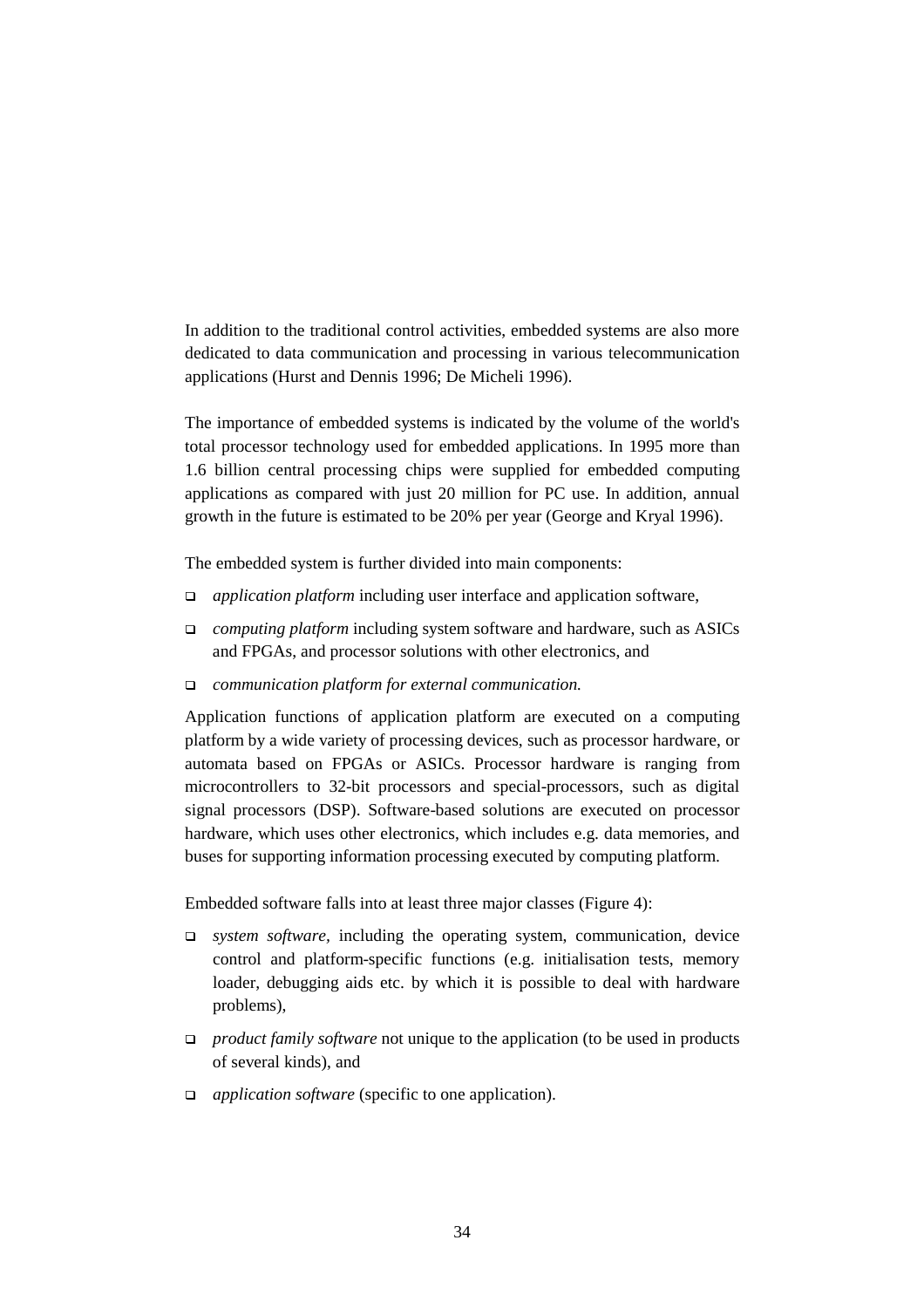

*Figure 4. Typical configuration of embedded software.*

This taxonomy provides one way of distinguishing maintenance concerns, as follows (Figure 3):

*System software* may be so specific that a change in the operating system or hardware might require extensive modifications or a total rewrite of other code.

- 1. A new version of non-unique product family software may be incompatible with the rest of the software.
- 2. Application software may become incompatible with the special system software and hardware when new computing or communication platforms are taken in use.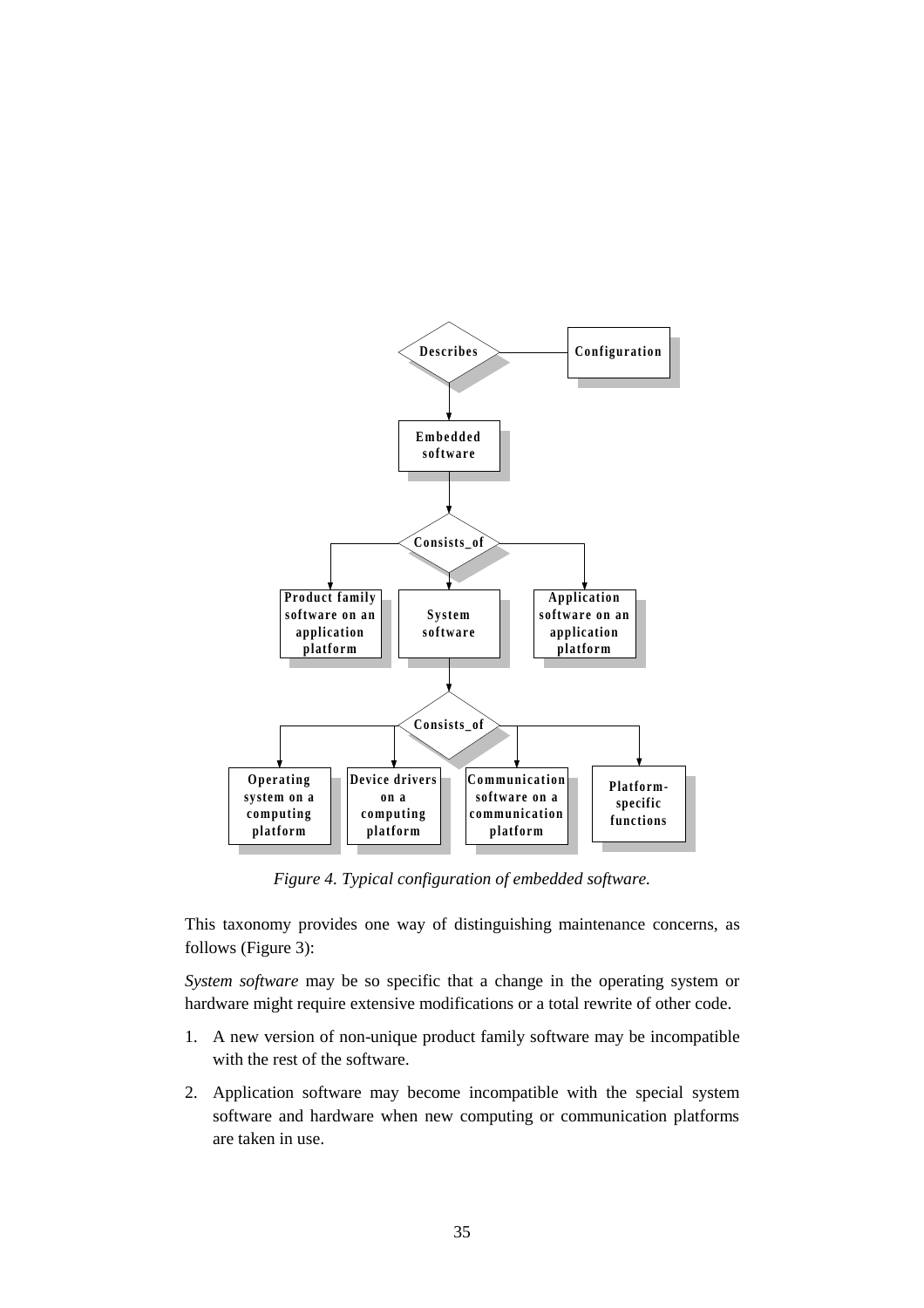#### **2.1.2 Software engineering and related development techniques of embedded systems**

Software engineering is defined as a systematic approach to the analysis, design, implementation and maintenance of software. Software development is typically described by different paradigms, which show the steps or stages in the development of software (Boehm 1976; Agresti 1986; Boehm 1988; Sommerville 1995; Pressman 1996).

Because of the essential role of software in embedded systems, the importance of software engineering has been observed as an essential factor of the embedded system to be developed and maintained. Embedded systems and their several product technologies bring the own specific features to these paradigms. Hardware/software co-design and concurrent engineering have been seen as the most essential special features of embedded systems development. Hardware/software co-design indicates the close relation in these technologies and concurrent engineering tells the parallelism in the development of different product technologies (Vidovic and Ready 1993; Savola et al. 1995; De Micheli 1996; Heikkinen 1997).

Therefore, software engineering of embedded systems includes specific features, such as (Adamson 1990; Seppänen 1990):

- Software is one of the implementation technologies. Software-based solution might be alternative to the hardware solution.
- Processor hardware resources can be limited because of big production series and the weight and power requirements. This then impacts software implementation opportunities.
- $\Box$  Tight real-time, safety and security requirements demand specific computeraided software engineering (CASE) tools.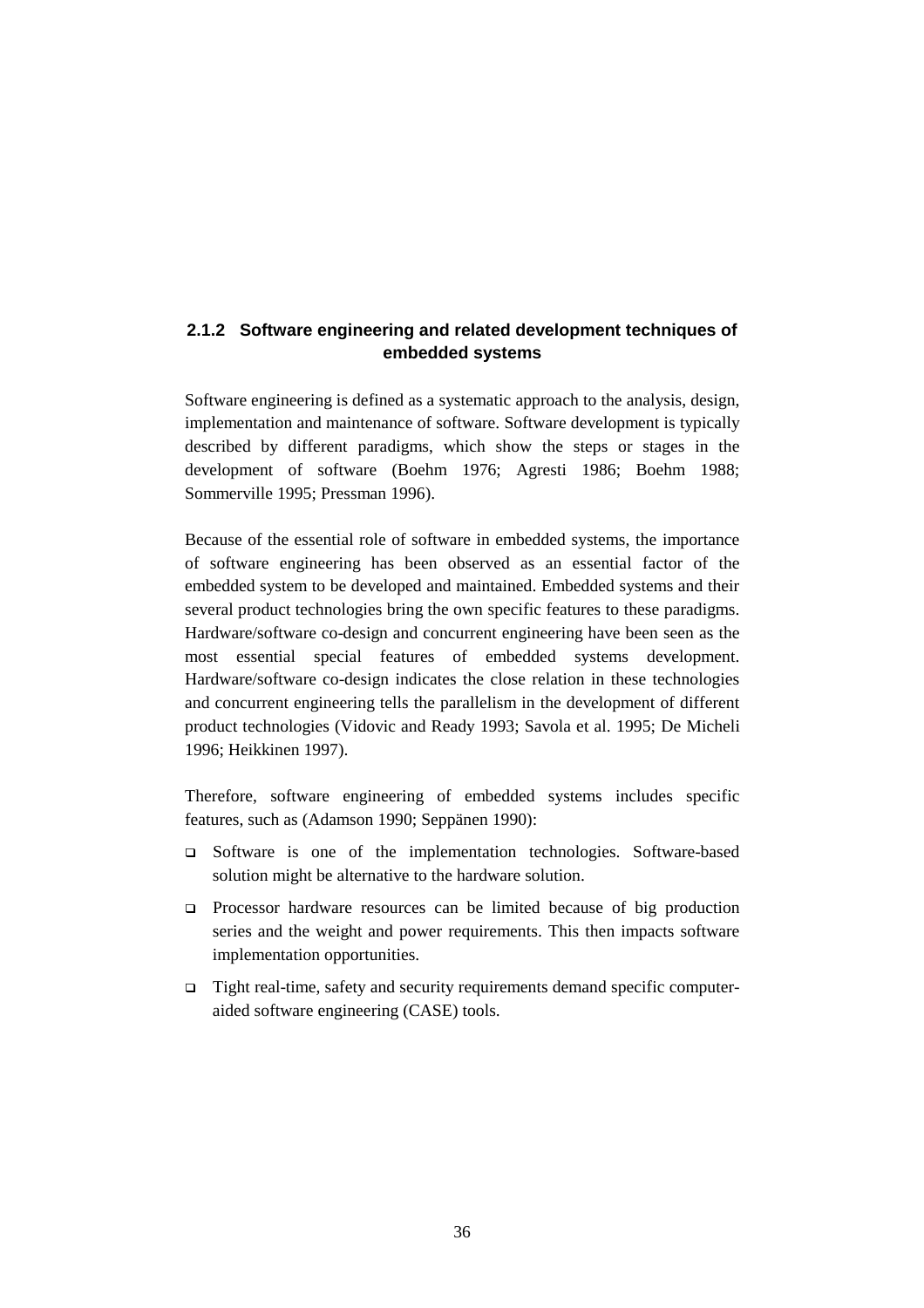# **2.2 Configuration management in software engineering**

# **2.2.1 General principles of SCM**

Configuration management (CM) is a discipline for organising and controlling evolving systems. CM has its roots in the aerospace industry of the 1950s, where it was used for guaranteeing the reproducibility of spacecraft (Tichy 1994). Nowadays product-level CM is an area of active research, as indicated by Estublier et al. (1998), Tiihonen et al. (1995), and Westfechtel and Conradi (1998).

SCM can be regarded as a special case of general CM, being distinguished from it in two ways (Tichy 1988): software is usually easier and faster to change than hardware, and SCM is potentially more automatable because of computer-aided environments.

The reasons for the use of SCM are both technical and contractual (Bershoff et al. 1980; Dart 1990). The technical aspects deal with the problems of software evolution and lack of control and understanding regarding the components, which create the configuration. Feiler (1991) further divides the technical SCM aspects into two disciplines, management and development support ones. In a management support discipline SCM deals with controlling changes to software, and in a development one SCM provides functions for assisting developers in performing co-ordinated changes to software. The previous discipline regards SCM as a support for project managers, whereas the latter one supports developers.

In addition to IEEE's standards IEEE 1042 (1987) and IEEE 610 (1990), some organisations, e.g., the Department of Defence (DoD) and ESA, have created certain standards for SCM, such as DoD-STD-2167A (DoD 1988) and PSS-01 (ESA 1989) which have directly affected SCM practices. The duty to follow standards has emphasised the role of SCM, creating a presumption for its development. In addition, SCM has also emerged as one of the issues in the quality-driven approach to software engineering (Sommerville 1995; Tervonen 1994).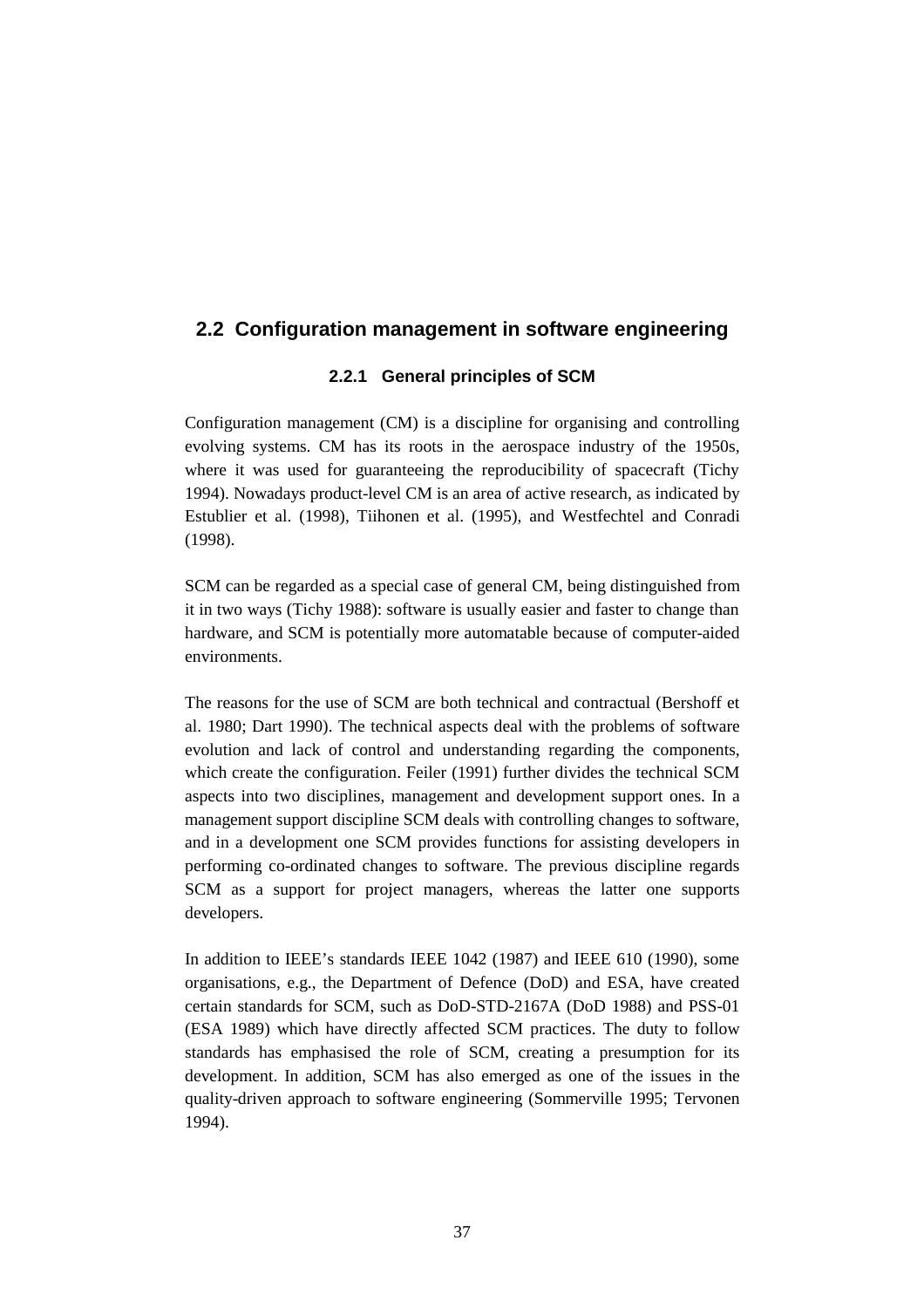According *to the traditional definition* of SCM given by (Bershoff et al. 1979) and also used by the IEEE 828 (1990) SCM includes the following basic elements:

- configuration identification *identifying and defining* the configuration items for the product,
- change control including configuration control *controlling* all changes to these items throughout the product's life-cycle,
- configuration status accounting *recording* and *reporting* the status of configuration items and change requests, and
- configuration audit *verifying* and *auditing* the completeness and correctness of these items.

The functional relations of the concepts are illustrated in Figures 5 and 6. This traditional SCM definition, given by Bershoff et al. (1979) and IEEE 610 (1990), has been extended by Tichy (1988) and Dart (1991) to include manufacturing issues, process management and teamwork. In this case software manufacturing means the process of generating derived configurations by a build mechanism. According to this *extended definition*, SCM is a discipline whose goal is to control changes through the functions of: *component identification*, *change tracking*, *version selection* and *baselining*, *software manufacture*, and *management of simultaneous update*s. The manufacturing aspects are referred to as *release* production in the ESA software engineering standard (ESA, 1991) and *release management and delivery* in the ISO/IEC standard 12207 (1995).

When relating Feiler's (1991) classification to the previous SCM definitions, traditional definition sees SCM more as management discipline and extended one, in particular, including software manufacturing, as development discipline.

The basic concept of this SCM definition is that of a *Configuration Item* (CI), which can be a unit or a collection of lower-level items. CIs can also be regarded as specific instances of software products. As the terms are not wellestablished, some authors use the concept 'object' to describe CI.

*Versions* of CIs are understood to be either variants or revisions (Tichy 1988). More exactly Conradi and Westfechtel (1998) define a version to represent a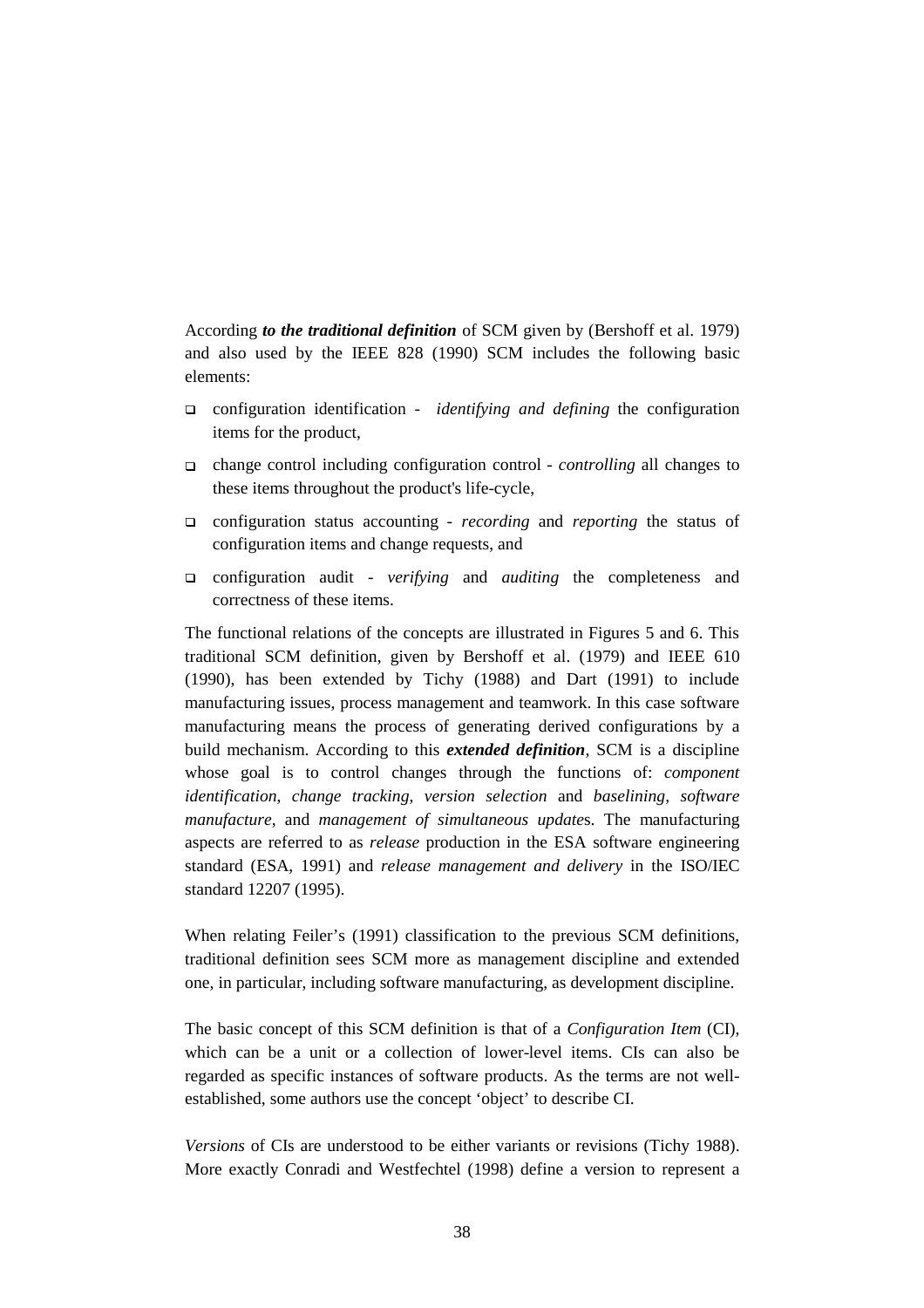state of an evolving CI. Parallel *variants* of CIs are different implementations of the same CI, such as items executable on different platforms or based on different languages. An essential function from the point of view of variant manipulation is merging, because it is a means of collecting together the results of parallel versions. Serial *revisions* are CI steps that change with time.



*Figure 5. The basic elements of software configuration management.*

Version control is an approach to the management of CIs stored in a repository or archive. Work environments are created by extracting these from the repository and conveying them to the workspace by a check-out command and vice versa by a check-in command<sup>3</sup>. One of its practical benefits is that it saves archive space, because versions of the same CI stored in the repository are based on their incremental changes rather than being full copies.

l

<sup>&</sup>lt;sup>3</sup> The check-out/check-in commands are replaced by get/put commands in some version control systems.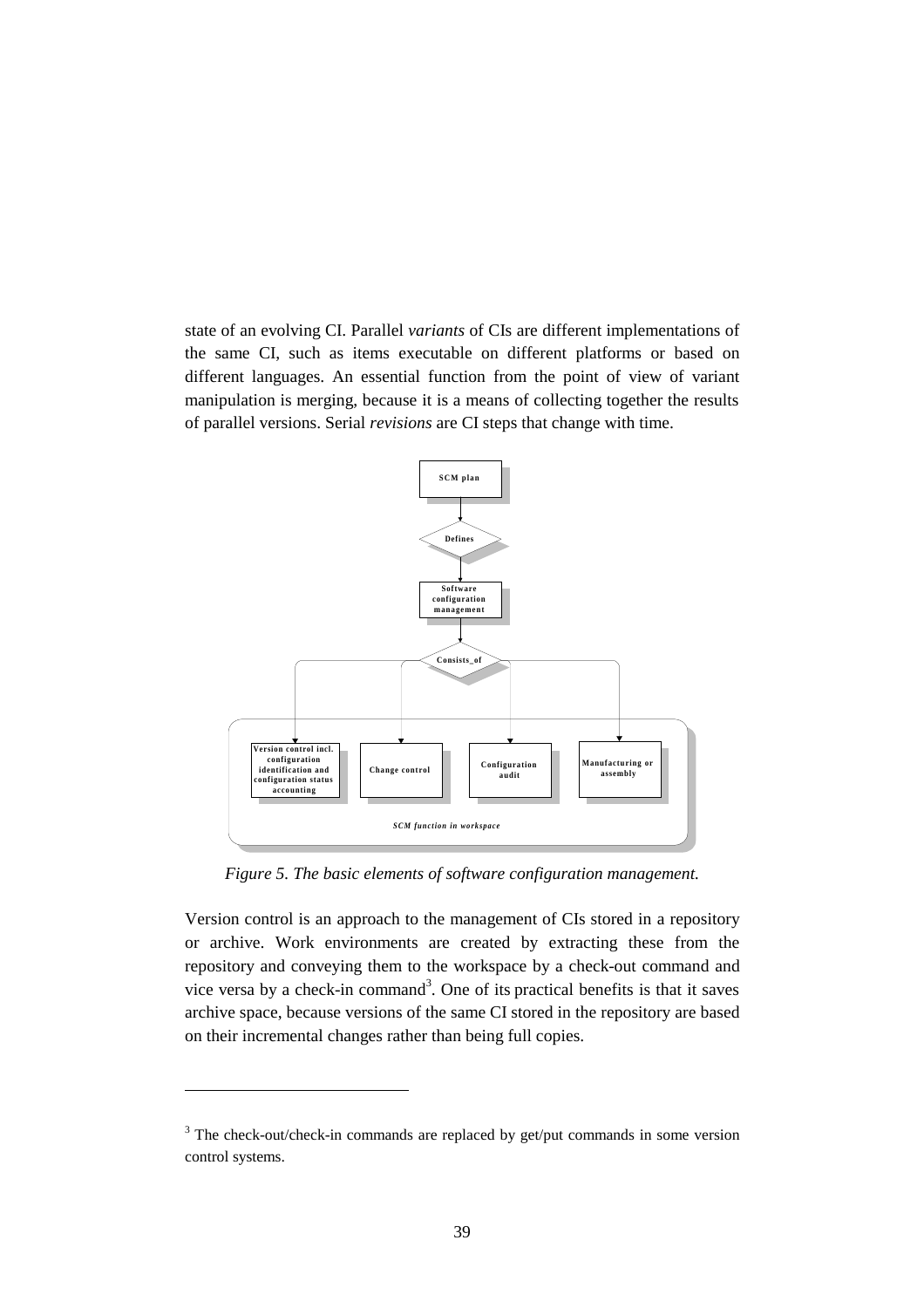

*Figure 6. Software configuration management, concepts and procedures.*

The classical version control systems are SCCS (Rochkind 1975) and RCS (Tichy 1985). They have gained successors in both the commercial and the research field (Dart 1991; Forte 1993; Rigg et al. 1995). The improvements to SCCS/RCS developed later concentrate on revision and variant treatment and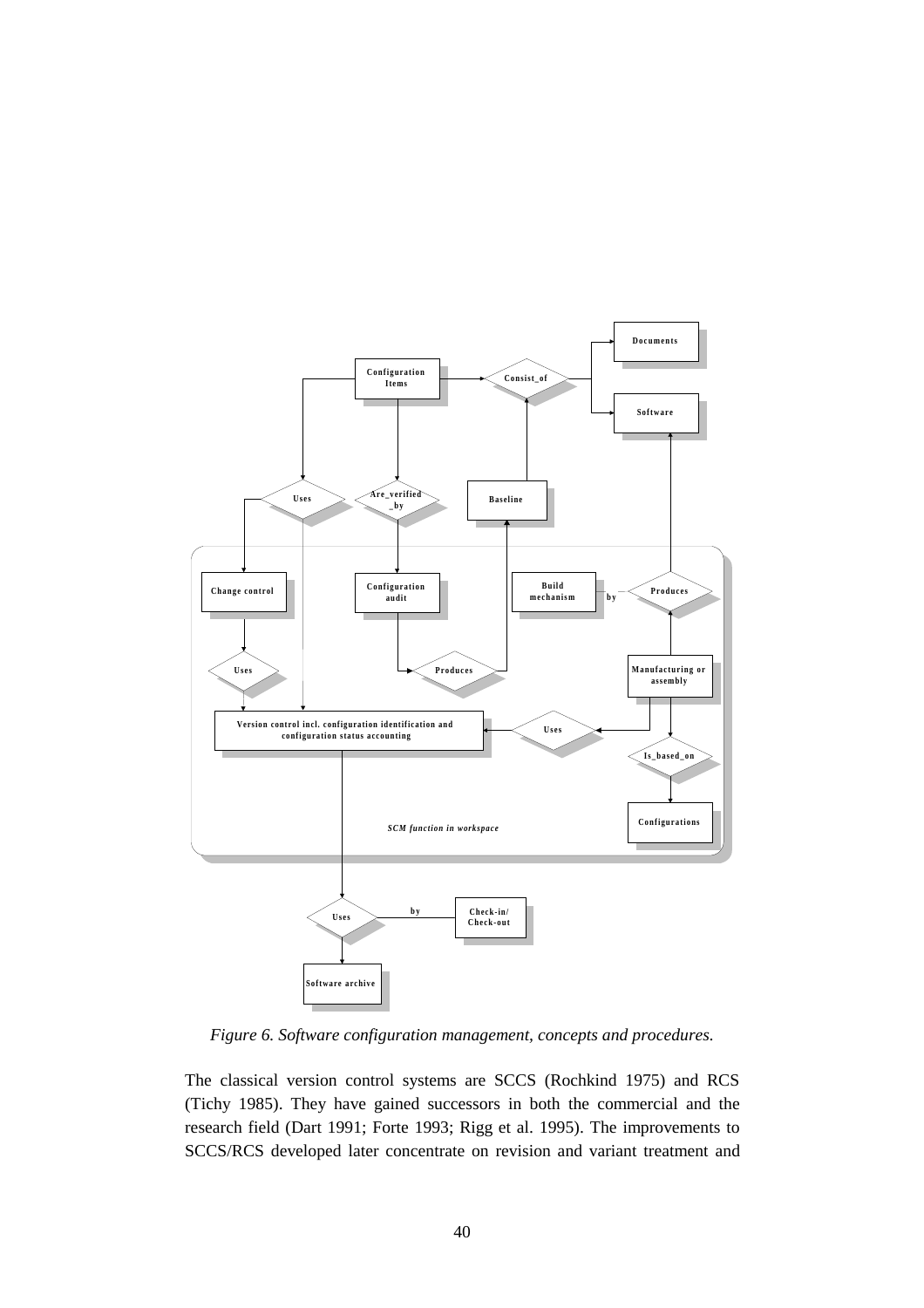the incremental storage mechanism (Hunt et al. 1996). The differences between two versions are called *delta.*

The workspace, also called the work area, is used to manage copies of files retrieved from the repository. As a descriptive computer technology definition, a file in the workspace has been described as a cache copy (Tichy 1988; Feiler 1991). Workspace and repository solutions and their mutual relations can be used to characterise modern version control systems (Belkhatir et al. 1994). The solution classes range from check-out/check-in to integrated workspacerepository solutions embedded in commercial data management systems. A profound analysis of various workspace solutions is given by Conradi and Westfechtel (1998).

Software manufacturing is based on build mechanisms, which are implemented by a software assembly system. The terms are not yet well established. The ESA standard, for example, names this phase release management and delivery (ESA 1989 and 1991). A software assembly mechanism uses a configuration, which consists of CIs, linkages between CIs and compilation and linking commands stored in a configuration file. An example of an assembly system is discussed in Papers III and V. The system compares the time stamps of object and source files and infers the commands to be executed for assembling the software. An assembly system can speed up the process of producing delivery-specific software packages considerably. Examples of this principle are the traditional Make-based solutions (Feldman 1979) pioneered on UNIX systems and supported by the SCCS and RCS version control systems. A Make utility controls a build activity according to a configuration description, typically a script that defines dependencies between parts of assembled software packages. There are several corresponding tools available today, based on both public and commercial solutions (Gulla et al. 1993; Rigg et al. 1995; Conradi and Westfechtel 1998).

A baseline is a document or product that has been formally reviewed and agreed upon and can serve as a basis for further development. A baseline can be an assembly of CIs, an accepted configuration. A formal change control procedure is required for modifying baselines (IEEE 610-1990; IEEE 828-1990).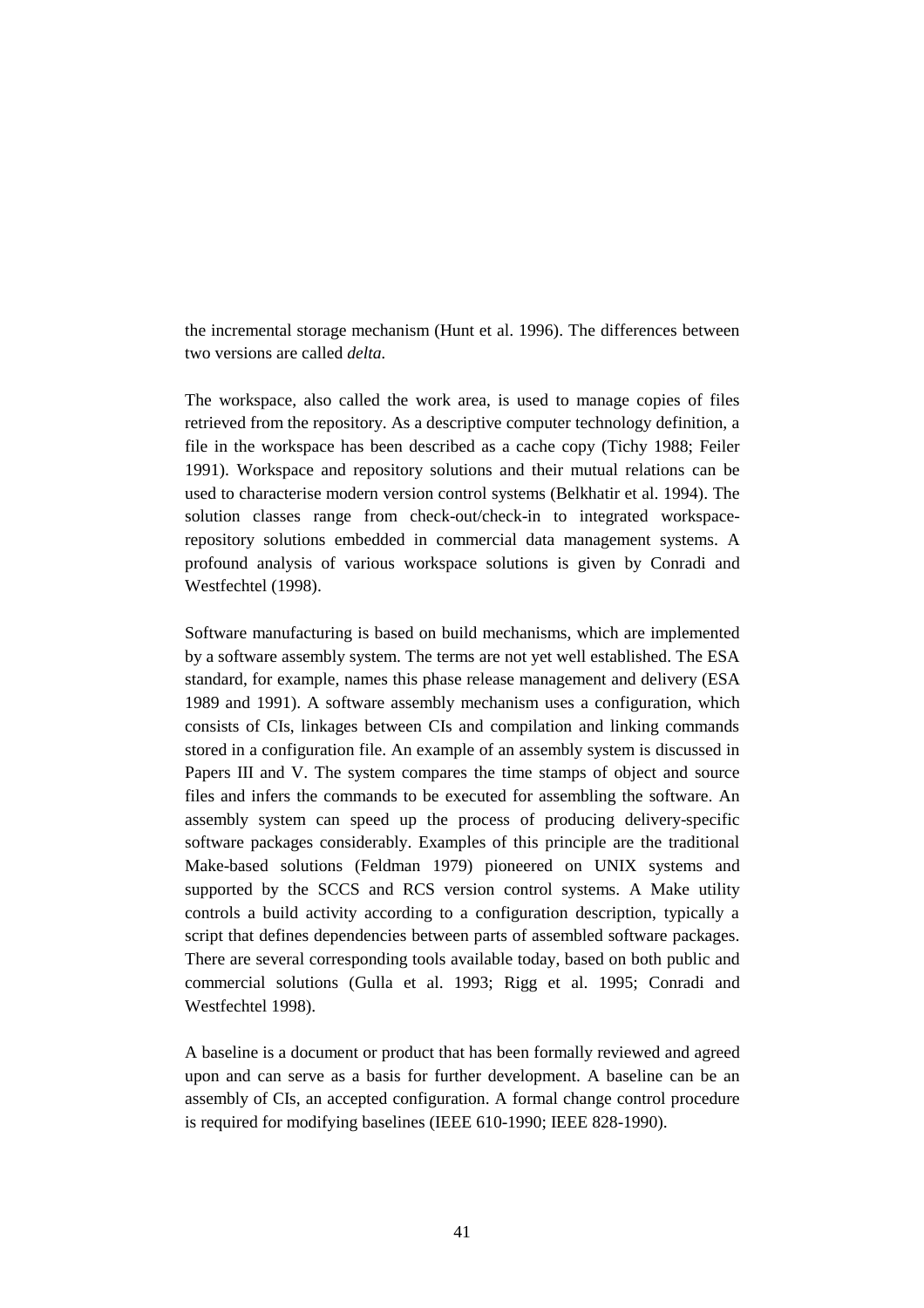One of the baseline categories is a release. It is a particular version of a CI that is made available for a specific purpose (ISO/IEC 12207 1995). It is typically certain promotions of CIs that are distributed outside the development organisation (IEEE 1042 1987).

The managing of configurations and source code is essential but error-prone. Whenever the source code is modified, software developers have to check if some changes are required in the configuration. The programming-in-the-large philosophy presented by DeRemer and Kron (1976) extended the role of programming languages to higher abstraction levels. In this framework, Module Interconnection Languages (MILs) were developed as a solution to the interface problem (Prieto-Diaz and Neighbours 1986). MIL solutions can be regarded as an advanced software build mechanism, which makes it possible to link software modules implemented by different programming languages together dynamically. In a change situation there is a risk that interfaces may become inconsistent. MILs separate computation from connections between the modules that implement the computation. In maintenance it is possible that the connections are changed or the computations can be reused in other systems with different connections.

The major problem of one of the original MIL descriptions presented by Tichy (1988) is the difficulty of dealing with versions of interfaces, but there are results indicating possibilities for applying the MIL concept to SCM, ranging from programming language-based solutions such as Ada, CLU and Mesa to true MIL-based solutions (Tryggeseth et al. 1995). The MIL language Polylith developed by Purtilo (1994) was applied by the author to design descriptions of embedded software, and the relationships between embedded software and specific MIL descriptions were evaluated and tested using this MIL language (Taramaa and Purtilo 1990).

In parallel, the integration of different Computer-Aided Design (CAD) environments for electrical and mechanical parts has been supported by creating the STEP (STandard for the Exchange of Product data) standard (ISO 10303-1 1994). One of the goals of this standard is to facilitate interoperability when there is need to exchange standardised data product models. For the description of data models there is a specific language EXPRESS (ISO 10303-11 1994)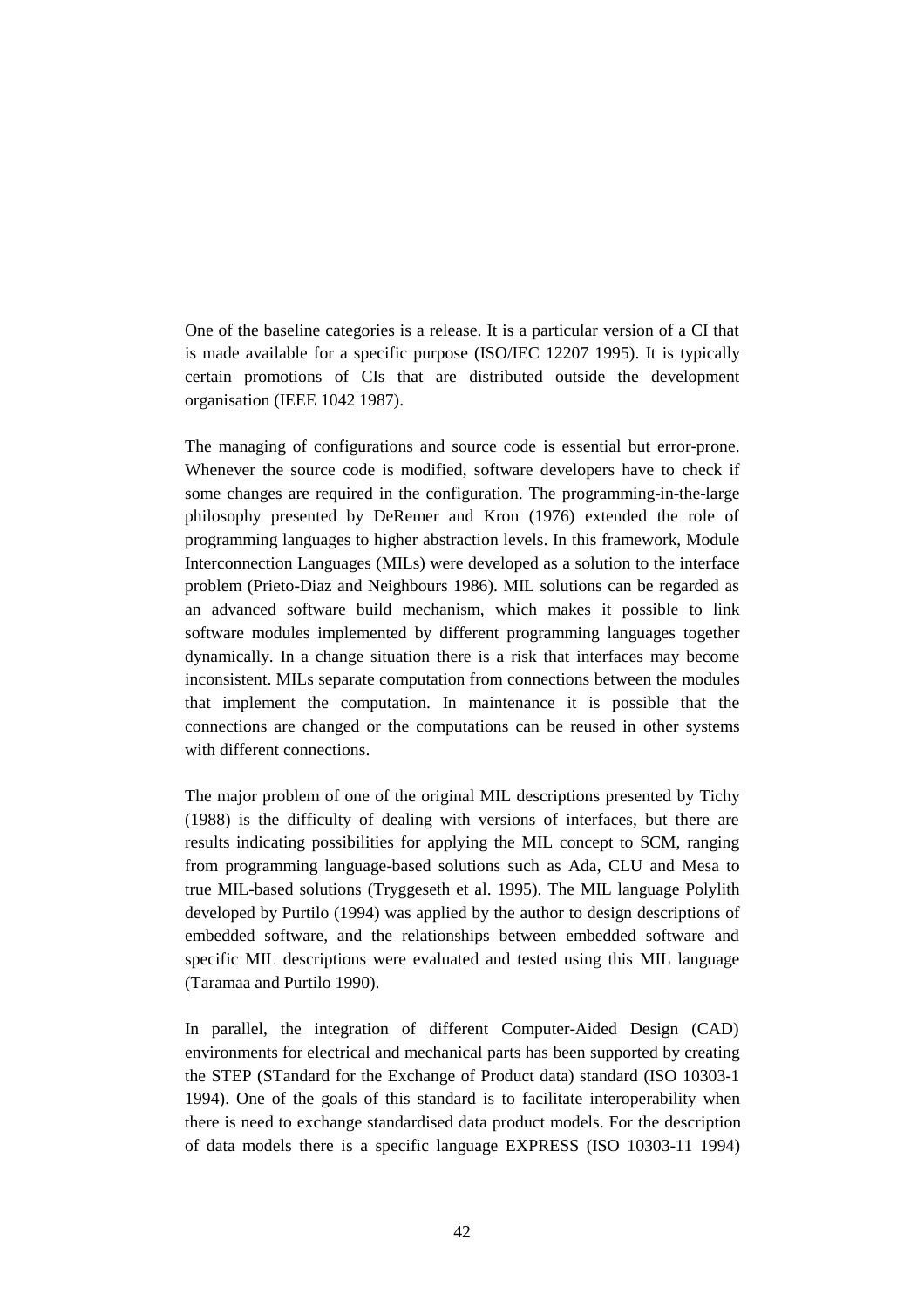which can be regarded as an implementation of interconnection of the CAD descriptions (Estublier et al. 1998).

Some of the 'second generation' SCM tools, such as Cedar (Swinehart et al. 1986) and Gandalf (Habermann and Notkin 1986), also employed the MIL approach (Ambriola et al. 1990), but they did not gain popularity, since the industry was not ready to make use of such integrated, comprehensive software engineering solutions in the mid-1980s, when the general trend was to develop a software engineering environment that included solutions for all the software engineering activities. Some MIL-based software engineering environments have been developed, however. Sommerville and Dean (1996) give a comprehensive overview of existing MIL languages, comparing these with the capabilities of the MIL language PCL produced by the ESPRIT project PROTEUS.

Interconnection presentations are nowadays classified more generally as configuration programming (CP) languages, an illustrative survey and comparison of which is given by Bishop (1994). The potential target area of CP languages is dynamic configuration of large distributed applications, where they have achieved some success (Thornton 1996).

Modern commercial SCM environments have also borrowed from configuration solutions. Adele, for example, creates a configuration model before its realisation (Estublier and Casallas 1994).

The above discussion is concerned with SCM procedures. In a more comprehensive context, the SCM plan is a framework for instantiating a certain SCM solution for a company. It defines each SCM element, with procedures and their practical implementations. In the new ISO/IEC 12207 standard (1995) SCM planning is taken as an equal SCM element to those mentioned in the extended definition, called process implementation. More detailed guidance is given by the IEEE 1042 (1987).

SCM solutions including the SCM elements described above are displayed in Table 4. The SCM elements of the extended definition are extensions to traditional definitions, while the comprehensive context elements are extensions to extended definitions.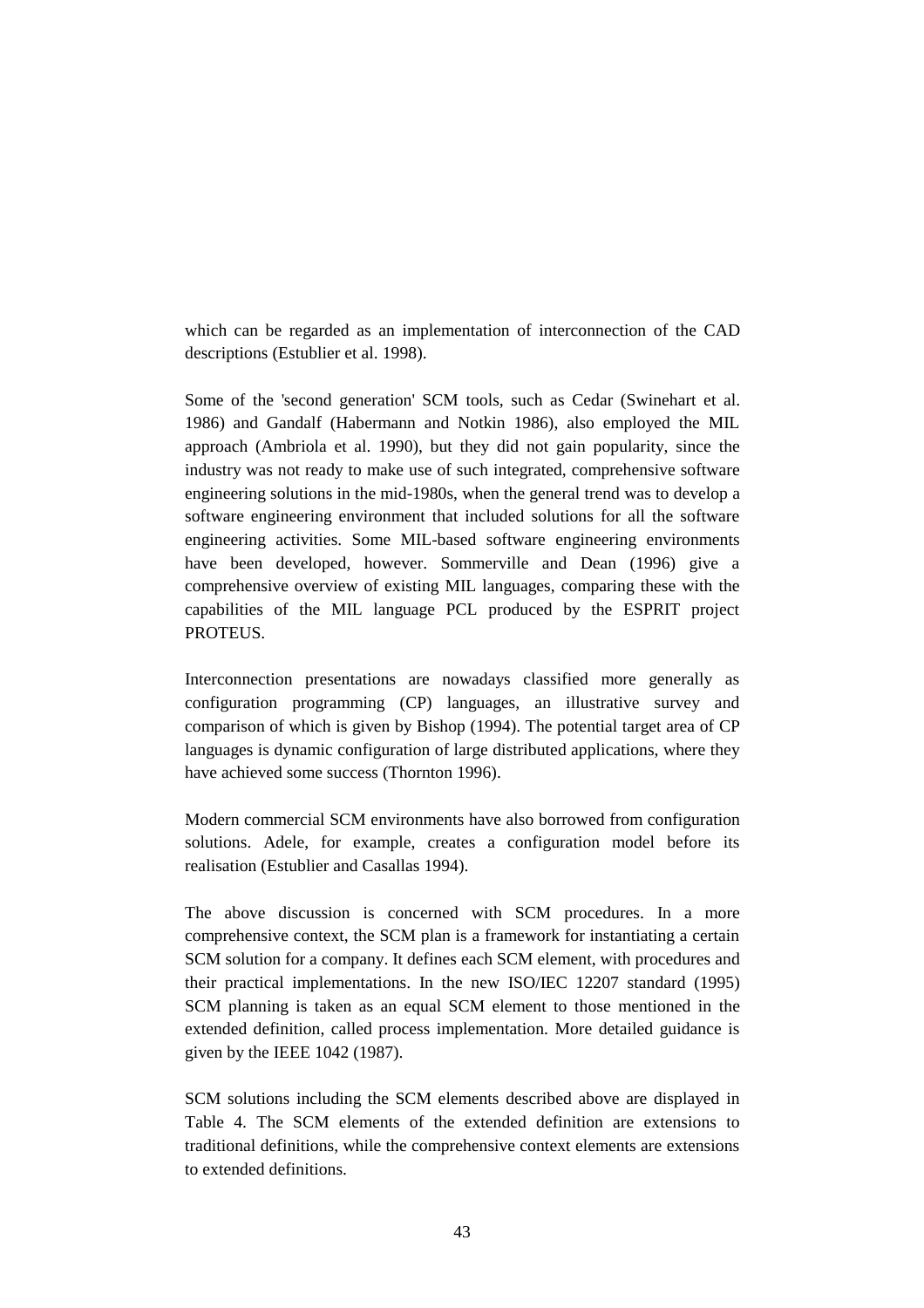| <b>SCM</b> definition | <b>SCM</b> elements          | <b>Description</b>                         |
|-----------------------|------------------------------|--------------------------------------------|
| categories            |                              |                                            |
| Traditional           | Version control              | Solutions for configuration identification |
| definition            | including configuration      | and configuration status accounting        |
|                       | identification and status    |                                            |
|                       | accounting                   |                                            |
|                       | Configuration audit          | Verification and validation mechanisms     |
|                       | Change control               | Configuration control throughout the       |
|                       |                              | product's life cycle                       |
| Extended              | Software manufacturing based | Traditional compiling and linking          |
| definition            | on conventional builders     | technique                                  |
|                       | Software manufacturing based | Dynamic linking technique                  |
|                       | on configuration languages   |                                            |
|                       | Teamwork                     | Communication principles and               |
|                       |                              | mechanisms                                 |
| Comprehensive         | SCM planning                 | SCM described as a part of the defined     |
| context               |                              | processes                                  |

#### *Table 4: A summary of SCM elements.*

## **2.2.2 Configuration management of embedded software**

In the area of embedded software systems, the very first computerised SCM solutions were adopted by the manufacturers of telecommunications and aerospace systems (Berlack, 1992). These applications were so large that SCM was not possible without computerised tools.

Since embedded computer systems are collections of tightly coupled hardware and software components, efficient communication between the respective representatives is necessary in configuration auditing, e.g. for defining interfaces between hardware and software. Examples of these interfaces are automation design related to software design in mechatronics applications and electronics design related to software design in applications including digital signal processing.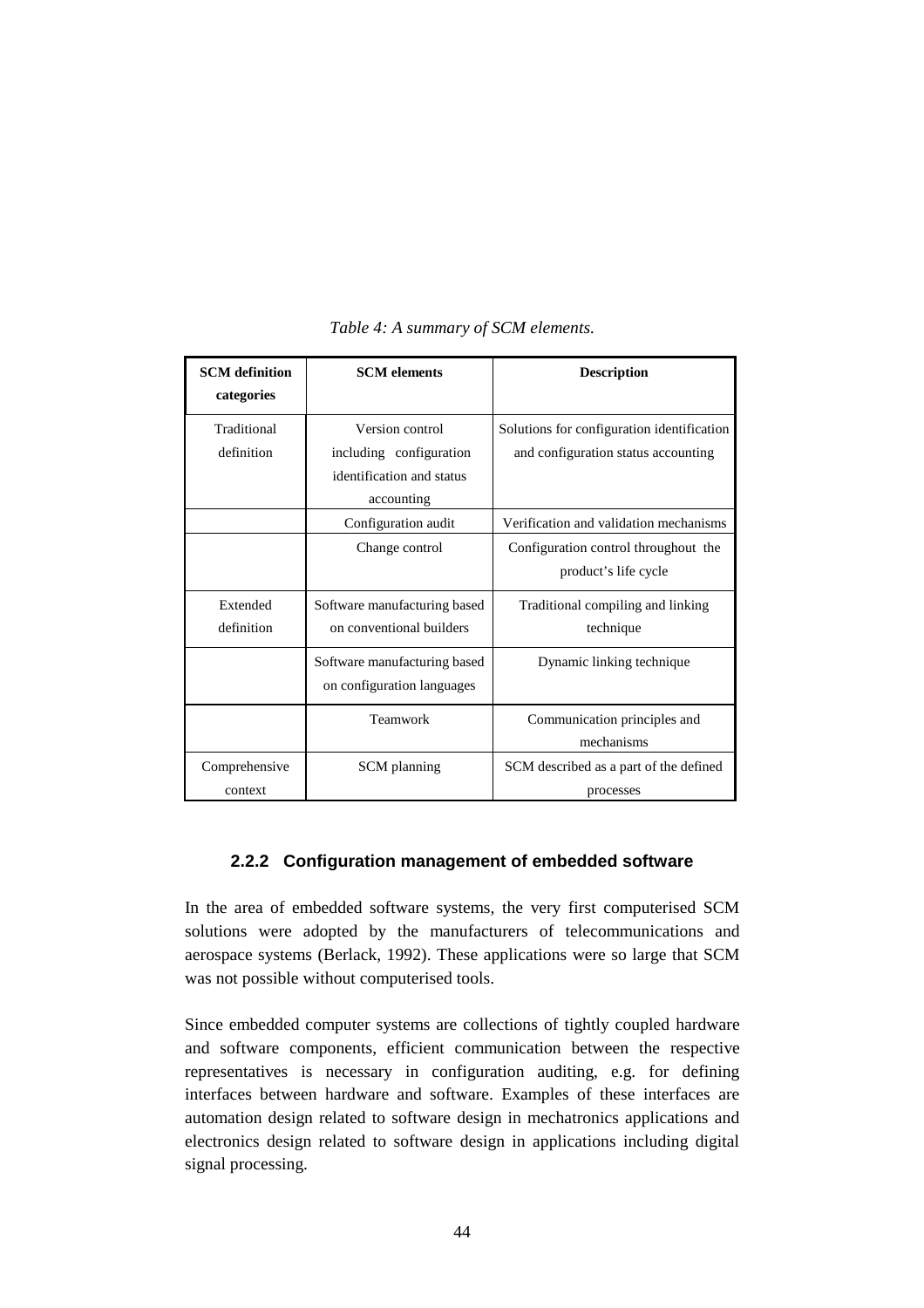A relatively long delay in hardware availability for software development is also typical of embedded applications, since parallel hardware development, such as ASICs, might take much more time than software development (Mittag 1996). These features have resulted in specific solutions for the development of embedded software. Prototyping has proved beneficial (Agresti 1986; Boehm 1988; Pulli 1991), but it places special requirements on SCM, since the functions implemented by the software evolve through prototypes (Niemelä et al. 1995; Seppänen et al. 1995, Savola et al. 1995). In practice the special requirements appear as specific CIs, such as special CASE descriptions, combination of completed code and specification test results of various heterogeneous prototypes. In addition to specific CIs, prototyping of embedded software includes a strong concurrent approach (Pulli and Heikkinen 1993; Heikkinen 1997). Software itself is developed in parallel with other technologies, and for this reason efficient management of the various CIs needs to make use of advanced SCM solutions, such as strong team co-ordination, naming disciplines, minimising change risks, strong support of design history.

Safety and security requirements of embedded software need to be taken into account. The analysis of these requirements demands the usage of specific testing and simulation tools (Honka 1990; Latvakoski 1997). The results of testing and simulation are input for configuration audit where the critical parts of software are reviewed by a nominated board. The critical requirements are defined by test specification, which acts as a reference to testing and simulation.

The software supply business is becoming increasingly focused on reuse (Davis and Bershoff 1991; Gomaa 1993; Seppänen et al. 1993; Frakes and Isoda 1994), SCM implies a need to record and control software configurations for different projects and customers. The requirements for SCM are caused by the nature of embedded systems, where the provision of suitable software calls for a strong software manufacturing mechanism (Kemppainen 1986; Östlund and Forssander 1996). Implementation of the reusability mechanisms is one of the most essential elements when fulfilling this requirement.

The special nature of software manufacturing can be seen in two aspects: specific hardware-related CIs and the final result, i.e. the image, which will be duplicated on several chips. Some examples of software assembly alternatives originally presented in Paper III are given in Table 5.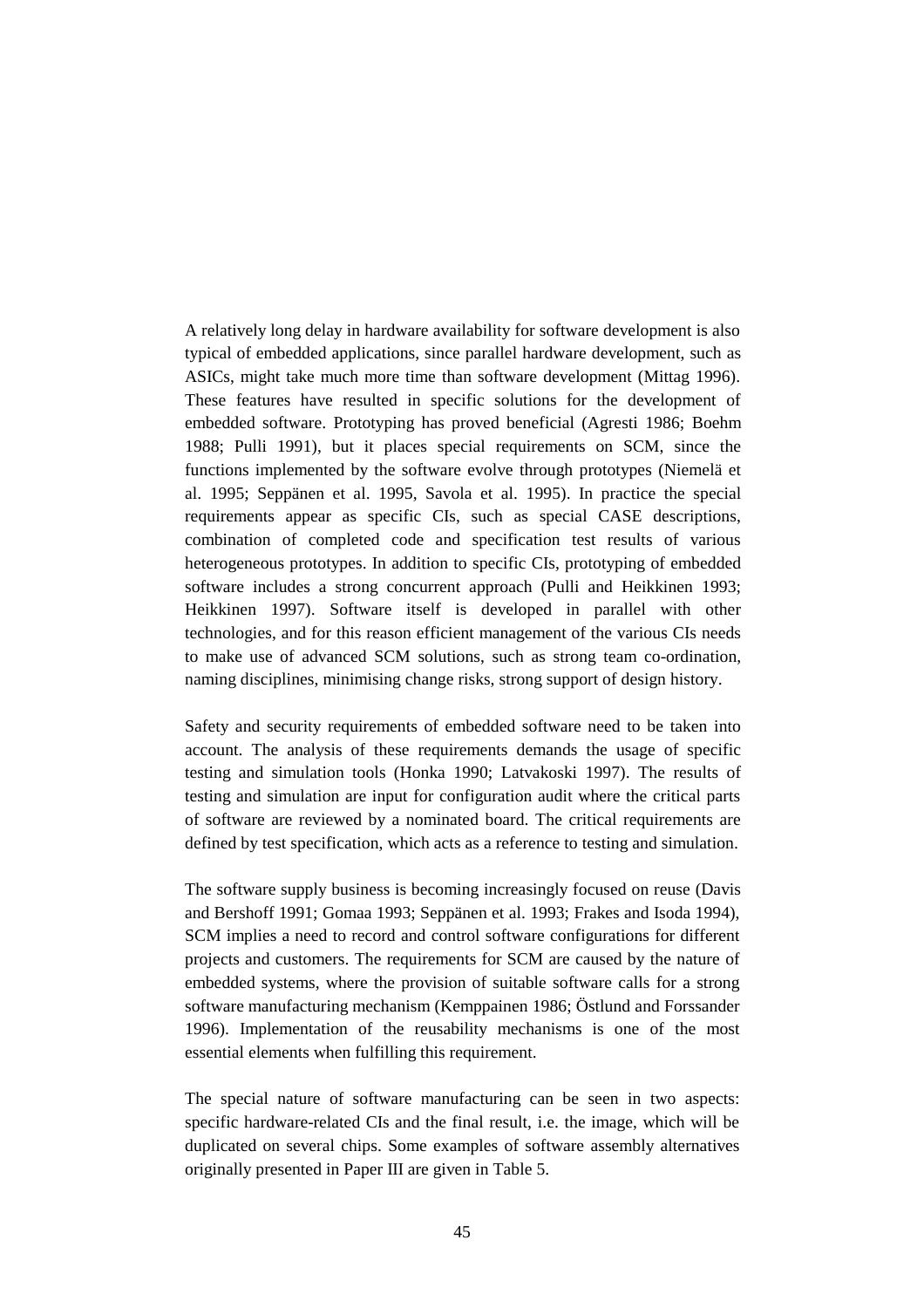| <b>CONFIGURATION STRUCTURE</b>                                                                                        | <b>CONTENTS</b>                                                                                                                                                                |
|-----------------------------------------------------------------------------------------------------------------------|--------------------------------------------------------------------------------------------------------------------------------------------------------------------------------|
| APPLICATION SOFTWARE                                                                                                  | the highest level assembly consisting of the<br>binary to be embedded, reporting binaries,<br>design descriptions, and other documents                                         |
| DESIGN DESCRIPTIONS                                                                                                   | to be linked to the delivered software product                                                                                                                                 |
| <b>BINARY EMBEDDED</b><br><b>SOFTWARE</b>                                                                             | an assembly to be created by copying different<br>binaries, such as application tasks, real-time<br>operating system modules, communication<br>software, and initialisations   |
| <b>APPLICATION TASKS</b><br>$\ddotsc$                                                                                 | an assembly using a makefile consisting<br>of application tasks, communication software,<br>real-time operating system, and hardware<br>modules                                |
| <b>DOCUMENTS</b>                                                                                                      | e.g. the usage guides of a product, to be linked<br>to the delivered software                                                                                                  |
| <b>INITIALISING</b>                                                                                                   | an assembly using the conventional initialising<br>activities; similar to application tasks, but<br>consists of specific initialising functions as well as<br>hardware modules |
| <b>DEFINITIONS</b>                                                                                                    |                                                                                                                                                                                |
| <b>SOURCE MODULES</b>                                                                                                 |                                                                                                                                                                                |
| <b>OBJECT MODULES</b>                                                                                                 |                                                                                                                                                                                |
| <b>REPORTING</b>                                                                                                      | an assembly using a makefile consisting of<br>of application tasks and the operating system<br>for non-real-time tasks                                                         |
| <b>COMMUNICATION SOFTWARE</b><br><b>INCLUDE MODULES</b><br><b>OBJECT MODULES</b><br><b>BINARY MODULES</b>             | an assembly using the makefile                                                                                                                                                 |
| HARDWARE DESCRIPTION MODULES<br><b>BINARY MODULES</b>                                                                 | commercial binaries                                                                                                                                                            |
| REAL TIME OPERATING SYSTEM<br><b>DEFINITIONS</b><br><b>BINARY MODULES</b><br><b>COMMANDS</b>                          | commercial code ranging from source code<br>to binaries                                                                                                                        |
| OPERATING SYSTEM FOR NON REAL TIME TASKS<br><b>BINARY MODULES</b><br><b>LIBRARY MODULES</b><br><b>INCLUDE MODULES</b> | commercial code ranging from source code<br>to binaries                                                                                                                        |

*Table 5: A list of potential assembly alternatives.*

On the highest level there is the application itself, assembled from various binaries such as application tasks, real-time operating system modules, communication software and initialisation routines. The makefile at this level only includes a copy operation performed in a specific order. The creating of application processing modules with real-time features involves more typical makefile features, such as the activation of compilers and linkers.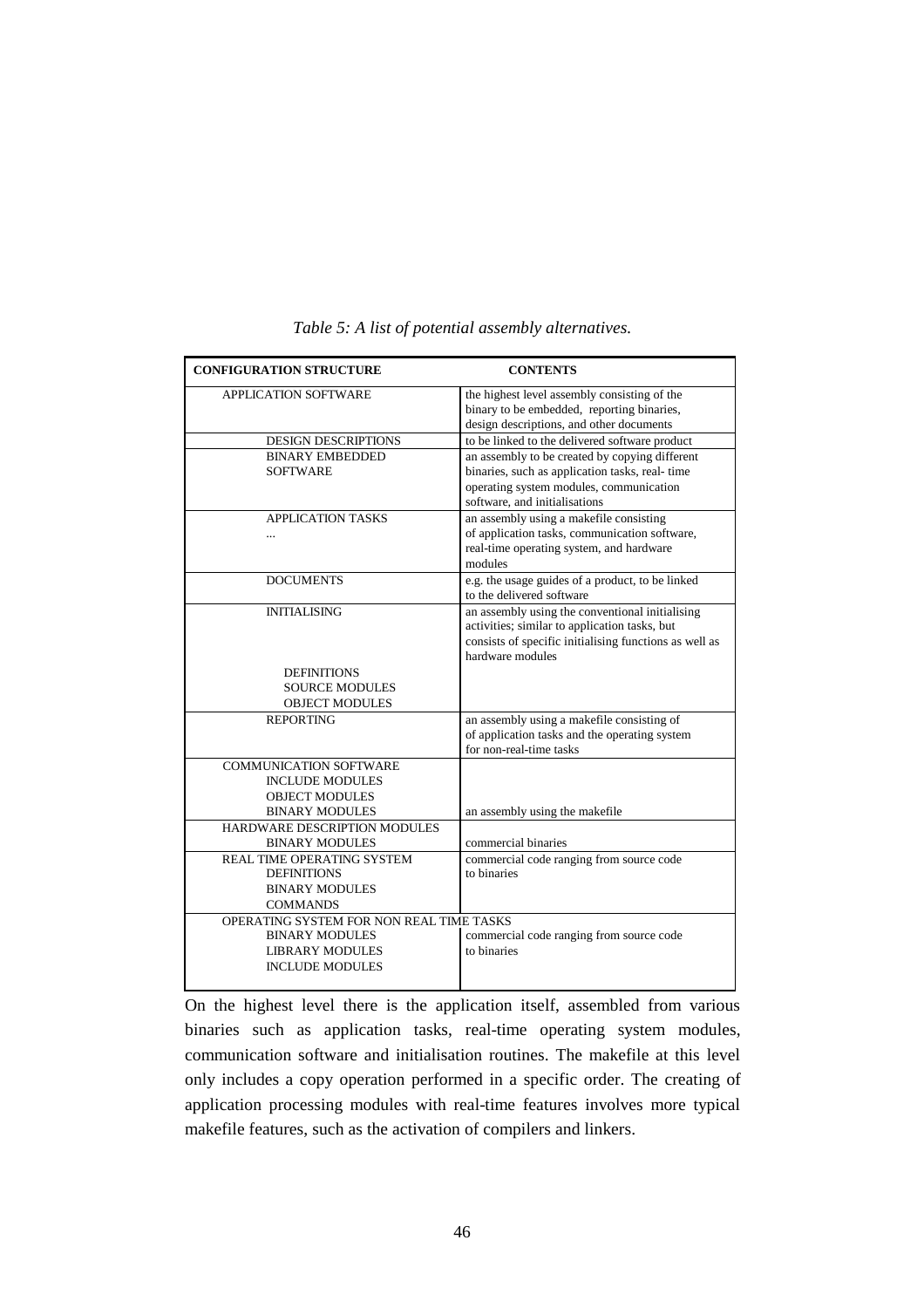The close relation between software and hardware technologies is placing SCM to a new situation. Developments in integrated circuit technology are altering the traditional software development practices, since the work can now be also based on system-on-silicon design solutions where the idea is to replace a computer system with a chip (Heusala and Tiensyrjä 1995). In this situation an efficient co-design including, e.g., control software, digital signal processing software and VHDL descriptions producing ASICs and FPGAs, makes CM into a versatile procedure with various tools to be linked to it. In addition, product development is then closely directed by the silicon implementation architecture and the software modules become equal to other more hardware-oriented modules managed by the CM system.

The above description applies to electronics products, but the perspective can be extended. The customer order for a product based on an embedded system will include several technologies to be specified, designed and implemented and will result in the assembly of mechanical as well as hardware components and the embedded software. In addition, other product technologies and their design descriptions, e.g. automation design descriptions of Paper III, are extensions to configuration description. The relationships between the entities needed for the production of embedded computer systems according to a customer order are illustrated in Figure 7.

The trend for a movement towards the integration of different technologies, including software, among others emphasises product-level information processing. Product Data Management (PDM) systems are an example of this development. CM is seen as a link for maintaining consistency between parts implemented by various technologies, documentation and change data, from design to manufacture and support. The developing of a comprehensive CM system requires an understanding of the relations between the different technologies. Dart (1992b) provides a good comparison between software and hardware concepts in relation to PDM-based CM.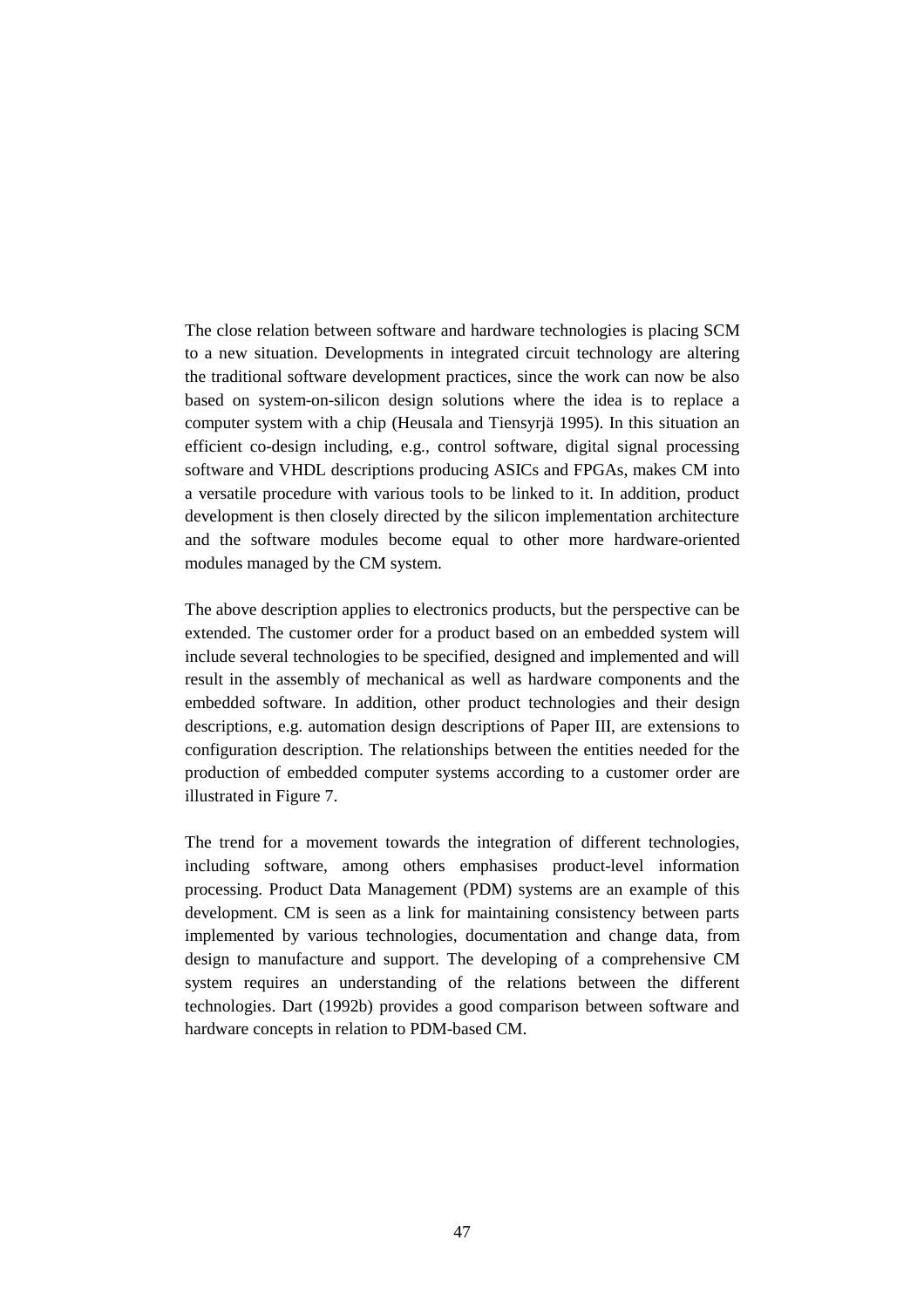

*Figure 7. An order resulting in a product and product documentation.*

PDM systems originated from hardware CM systems during the 1990s through the addition of SCM (Sherpa 1995). This is an important extension, particularly when companies are developing integrated company-wide information systems for different computer-based functions (Tiihonen et al. 1995). A good example of the integration of several product development technologies is given by Deitz (1990).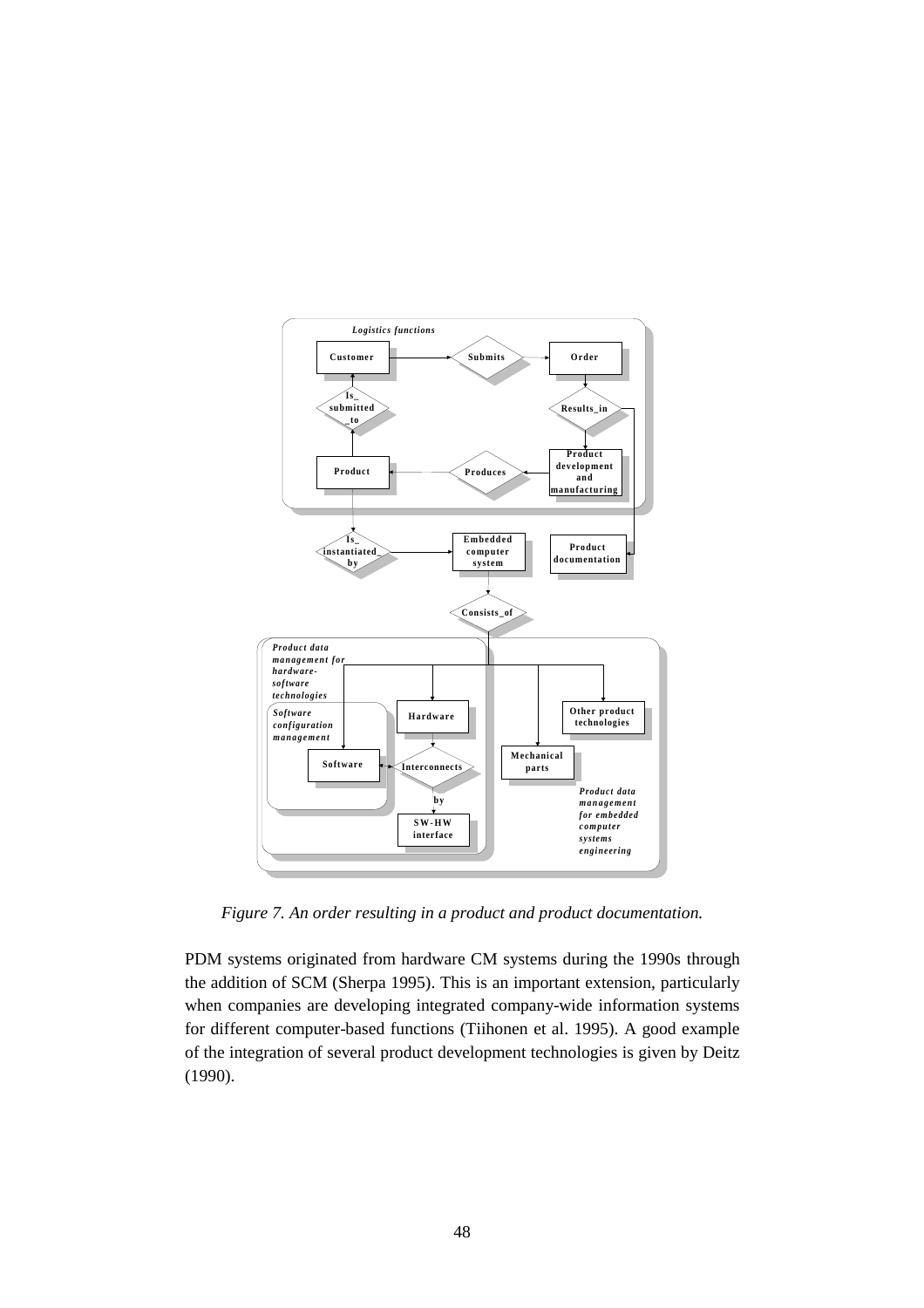# **2.3 Change related activities**

Control over changes is one of the basic SCM functions. Changes in the context of software maintenance have most often been examined from an applicationindependent viewpoint, because general evolution patterns can be found in all software applications. The same approach is taken here, but extended to embedded software applications.

# **2.3.1 Maintenance in software engineering**

The importance of maintenance was underestimated until the late 1980s. Foster et al. (1989), outlining the general attitude to software maintenance prevailing in the 1970s and 1980s, note that it was seen simply as an activity carried out at the end of the software development process or as a series of feedback lines implying repetitions of certain activities, or even as a software engineering task that could be completely ignored. This is indicated well by the first life-cycle models, in which maintenance is seen as an activity performed only after the development process. The IEEE software maintenance standard IEEE 1219 (1992) enforces this principle, stating that software maintenance is the "modification of a software product after delivery to correct faults, to improve performance or other attributes, or to adapt the product to a changed environment". This implies that changes made before delivery of the software can be regarded as software evolution.

The general categories of adaptive, corrective, perfective and preventive software maintenance were proposed in the late 1970s (Swanson 1976). In adaptive maintenance the software is enhanced to adapt to environmental changes, while corrective maintenance concentrates on diagnosing and correcting errors, perfective maintenance like its adaptive counterpart, enhances the software, but by altering its functionality, and preventive maintenance considers the needs for software maintenance over a long period of time and updates the software to anticipate future problems.

The work discussed by Belady and Lehman (1976) and Lehman (1980) can be regarded as providing the foundation for a more comprehensive approach to software maintenance in which changes are addressed throughout the software life-cycle.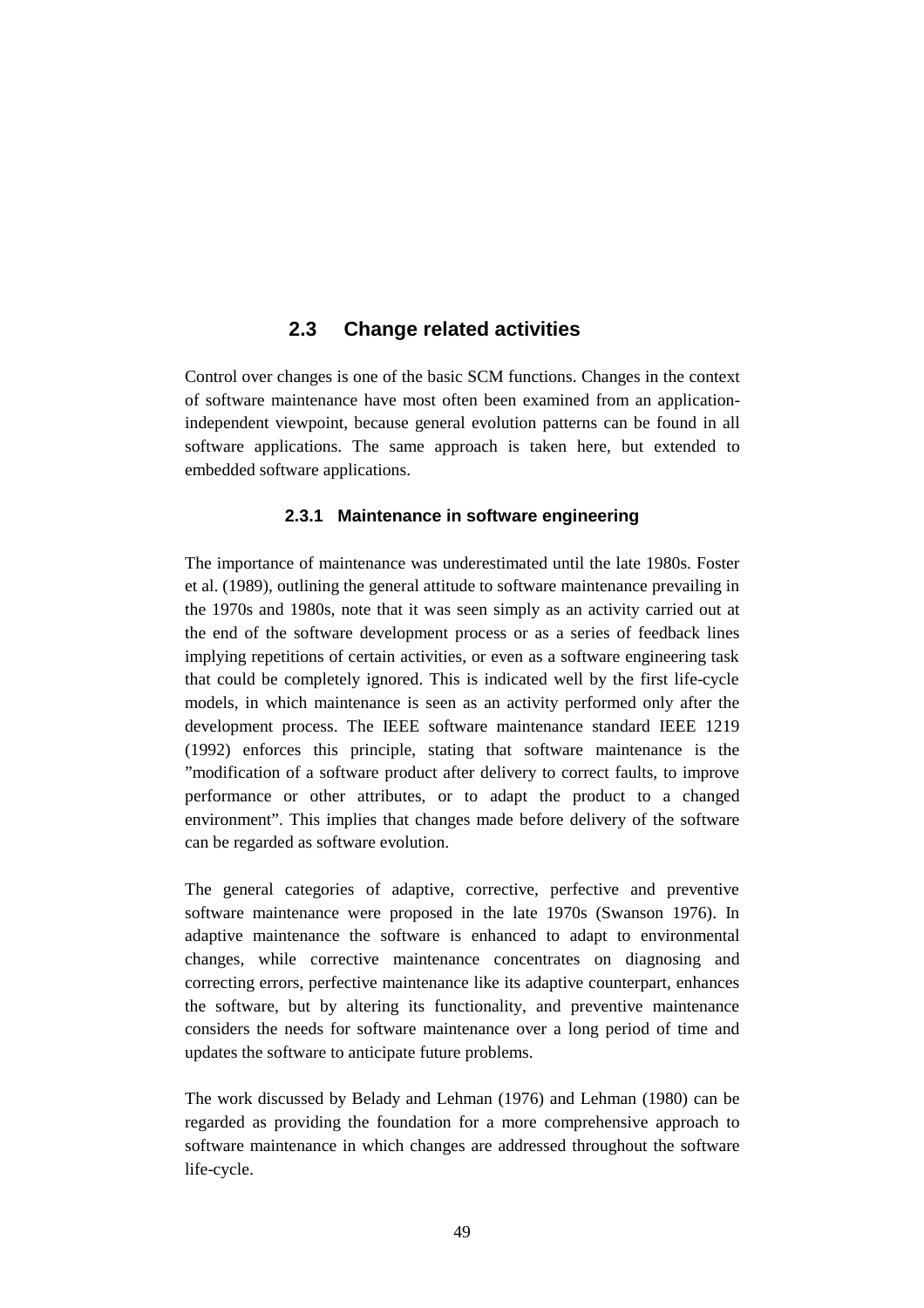Many experiences have proved the usefulness of this point of view. Software maintenance has been shown to account for between 40% and 70% of all software expenditure (Foster 1993; Krogstie and Sölvberg 1994). In the classical analysis by Lientz and Swanson (1980), 17% of all maintenance was corrective, the rest being mainly perfective and adaptive. Corrective maintenance can be seen in this taxonomy as "pure" maintenance, while the other types include greater or lesser measures of evolution. Later results have been similar, with corrective maintenance typically amounting to about 20% of all maintenance activities (Krogstie and Sölvberg 1994).

ESA has further extended the maintenance categories (Harjani and Queille 1992; Stefanelli and Stroobants 1991). User support answers explicit requests for information from the user or corrects his misunderstandings, evolutive maintenance evolves and/or expands the needs of the users by means of new functions and anticipative maintenance is directed at problems with the use of the software or with the evolution of its operational environment.

These three definitions include some overlapping with two of the four discussed earlier, so that the categories of perfective and preventive maintenance need more exact definitions. In this new classification preventive maintenance aims at improving the maintainability of the software and perfective maintenance at improving its non-functional properties. This is a more natural role for perfective maintenance, since the changes and additions of new functions are regarded as system and software evolution rather than maintenance. The benefits of these categories can be observed when developing the maintenance process by linking specific tools to it. The differences in nature between the maintenance categories provide an opportunity to utilise this aspect in process models.

### **2.3.2 Maintenance of embedded software**

As implied by the above discussion, changes can involve several parts of the embedded software: the operating system, communication and device control (special system software), and common or application-specific parts of products. In addition, changes in hardware requirements, specifications and design solutions usually have some impact on the software, and vice versa.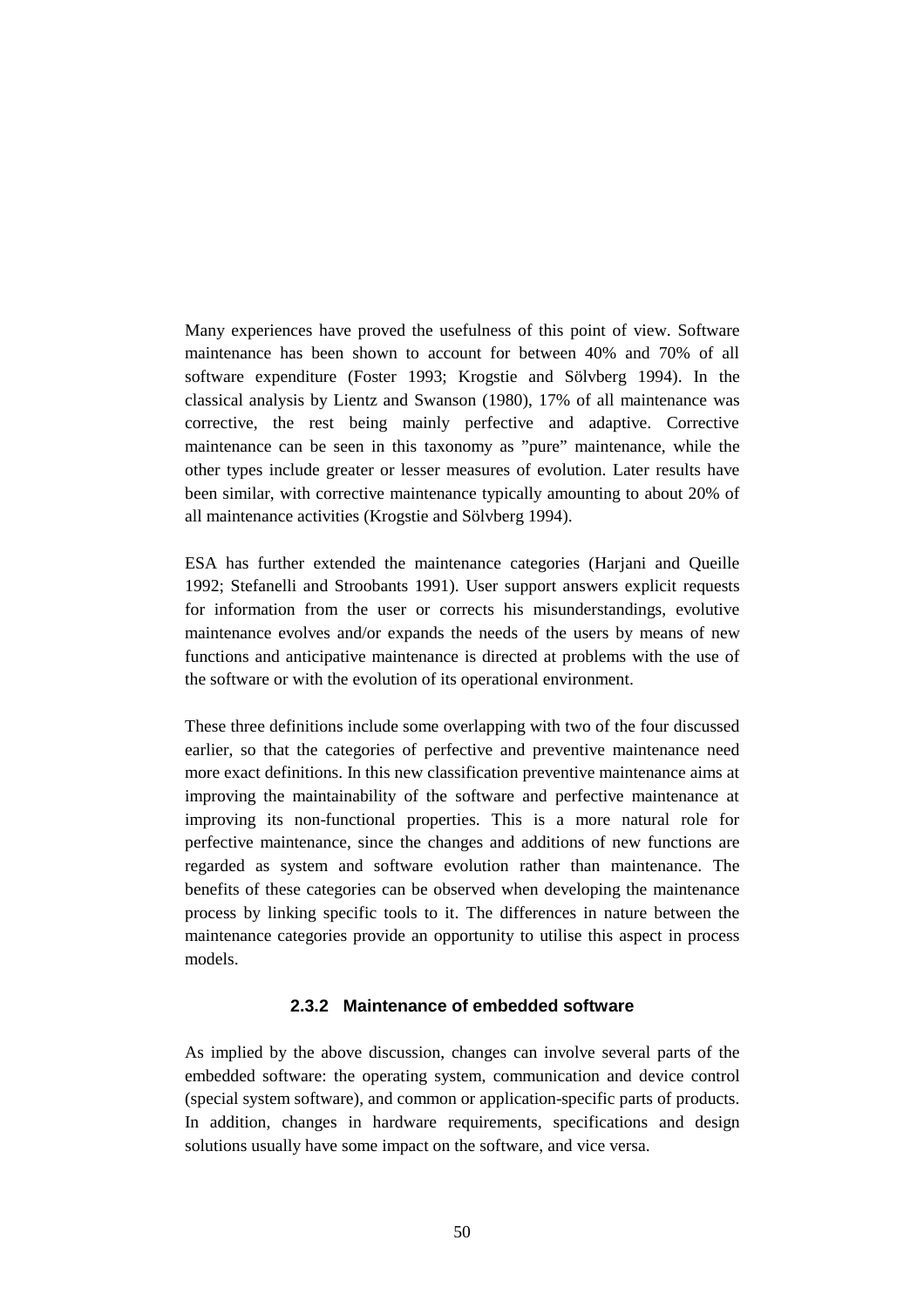The nature of maintenance in industrial organisations, in terms of the categories perfective, adaptive, corrective and preventive, is analysed in Paper I, where it is shown that 75% of the organisations performed perfective, adaptive and corrective maintenance.

Each software and hardware component may have versions independently or as a consequence of a modification made to another component. For example, if an input/output controller chip is no longer available, the hardware design of a sensor interface in an embedded system based on that chip may need to be modified. A new version of the device driver program used to control the interface would then have to be developed, although the rest of the software may not require any modification. The resulting effect is that functionally similar embedded software packages may include different components.

Changes to the control software of an embedded system after delivery to the customer may be made according to different maintenance policies. If the electrical board of a system is damaged, for example, the manufacturer of the product may respond to the maintenance request either by replacing the damaged board and its original control software package with a new copy, or by supplying a new board that includes new device driver programs but the same application software as in the damaged board.

Some changes may be made as part of corrective maintenance initiated by the manufacturer of the product. If a software error has been found in one or more items supplied, for example, a corrected version of the software may have to be distributed to customers. Other changes may involve additional system features required by a specific customer, so that a new software package may have to be developed for that customer.

The integration of separate software products related to embedded software has speeded up demands for better management of software maintenance. With the increased numbers of interfaces between software products, maintenance has become even more demanding. This has been emphasised especially with embedded software, such as BIOS (Basic Input/Output System) software, with that used as a part of PC applications serving as a good example of this situation (Nummelin 1998). Although the PC hardware develops very fast, the BIOS software has to look similar to applications.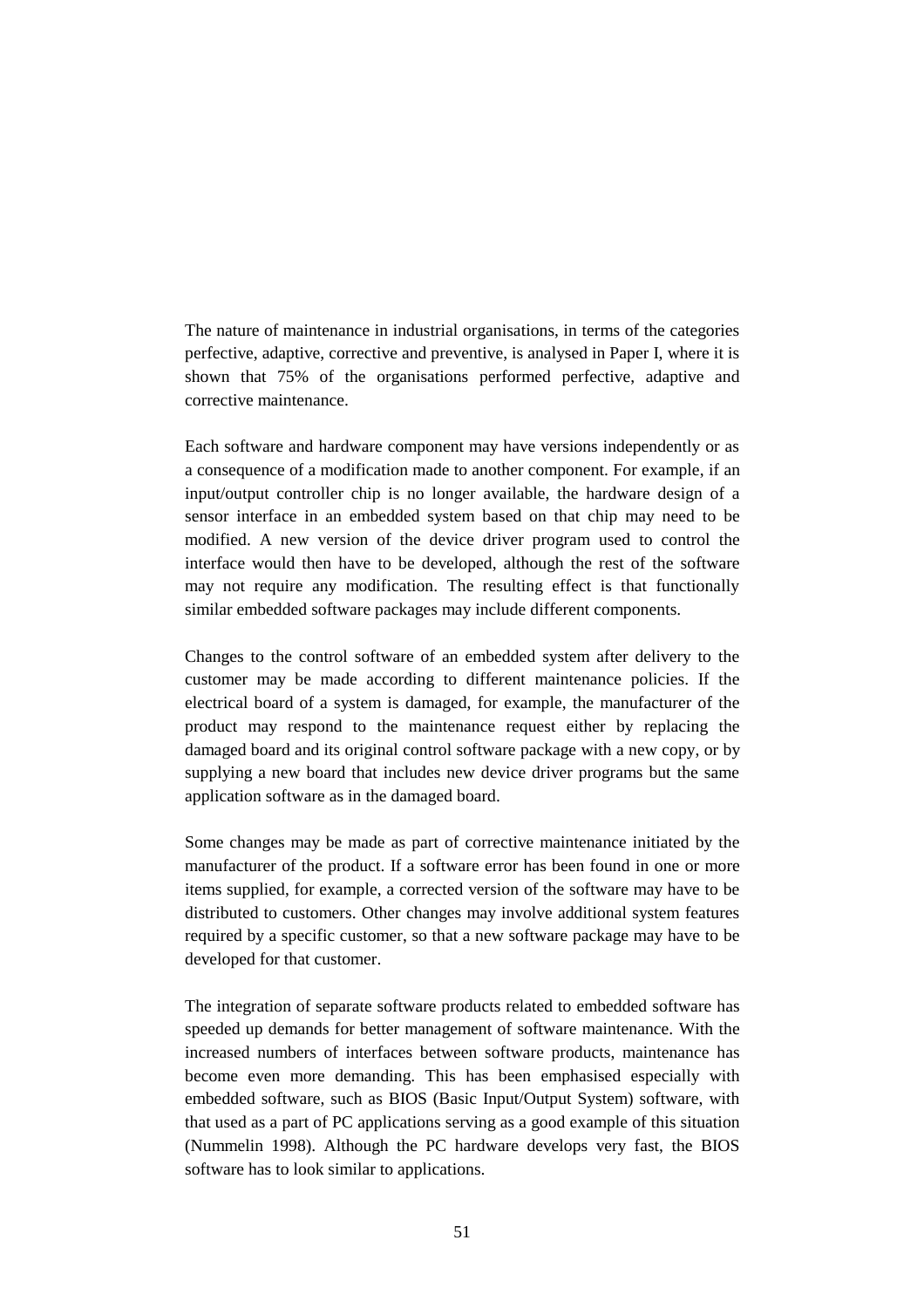Maintainability in embedded software can be achieved by various means. In addition to change management and CM environment aspects, the target software to be maintained is important (Oman et al. 1992). The connections with the hardware make the maintenance of embedded software different from that of non-embedded software. Embedded software can be developed from the point of view of potential changes and enhancements (Adamson 1990), the practices recommended being the use of relocatable code and data whenever possible. The constants recorded in the ROM can be grouped together, and the code itself uses these constants indirectly by reading them from a table using pointers. Text strings are stored together, offering either a choice of languages or the possibility of replacing one block of text with another.

In embedded systems the software often represents the result of an evolutionoriented development process, including features of the different maintenance categories, the resulting software, or image, is transferred to the electronics manufacturer as part of the custom-made mask. This makes the economical production of ROM chips by means of long production runs feasible, but it also poses challenges for evolution-oriented development, since the software cannot easily be changed later.

In some situations patching is the only way to modify software after chip manufacture. Dynamic program-updating systems can make it possible to repair bugs and enhance running software without the cost of system shutdown (Segal and Frieder 1993). Typical examples are the solutions used in on-board space software (Alonso and de la Puente 1993; Lopéz and Rodríguez 1995) and telecommunications switching systems (Frieder et al. 1989; Hauptmann and Wasel 1996). This approach is not yet recommended, but in some cases it is the only feasible way to maintain software.

Programmable Read Only Memories (PROM) provide opportunities for a different production cycle, because they do not need to be programmed until they are added to the circuit board (Rosch 1994). This also places software maintenance in a slightly different situation, because the software is not totally connected with electronics manufacturing. On the other hand, although evolutive software development is separate from electronics manufacturing, there is a need to recognise the fact that the software cannot be changed after storage in the memory.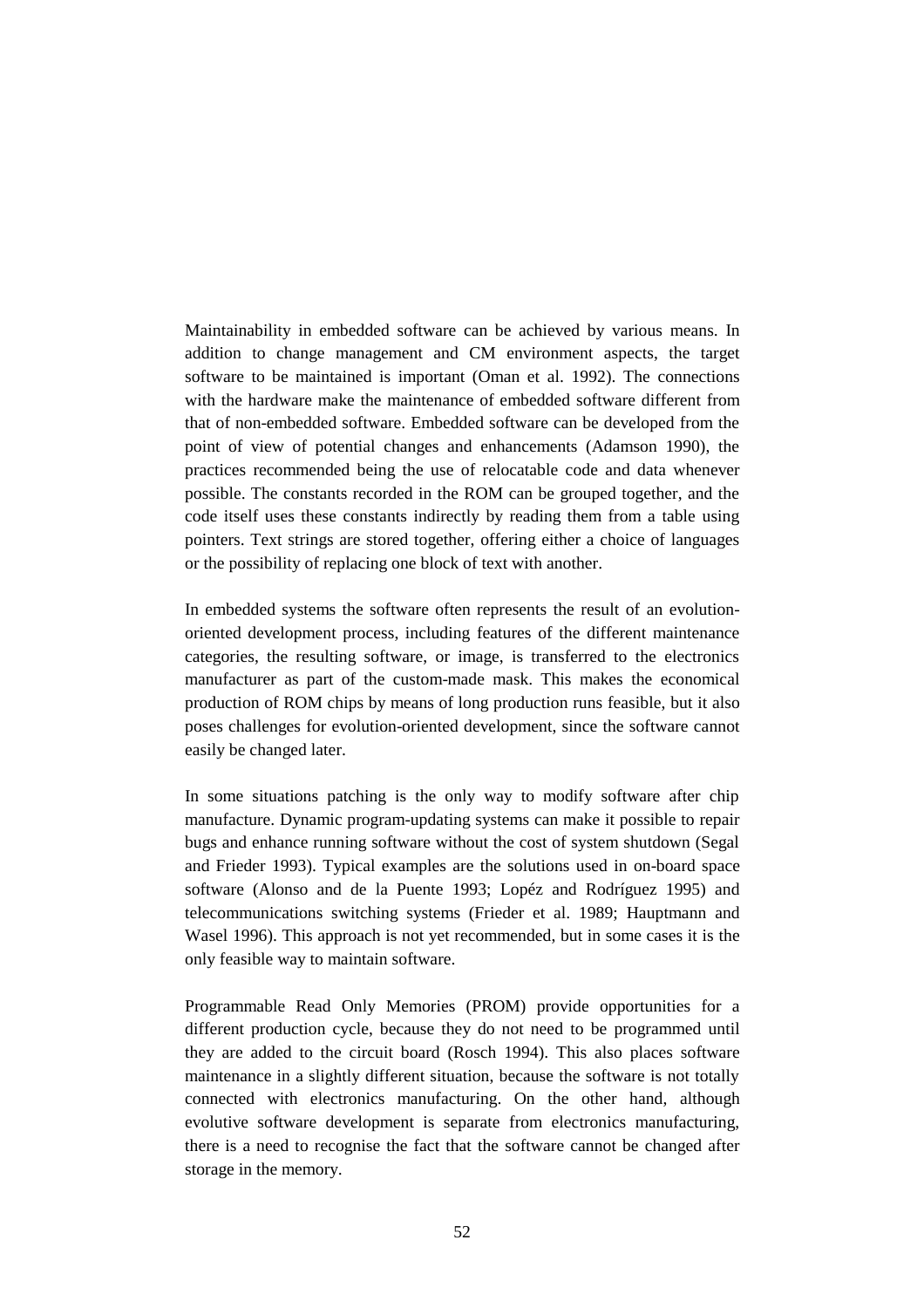Erasable PROMs (EPROMs) enable the same program to be produced several times by erasing and reusing the program memory. The role of the software can be regarded as comparable to that in traditional data processing applications with a fixed processor platform. Flash memories have placed embedded computer systems in a new situation because of their more flexible erasing and reprogramming features compared with previous erasable memory solutions (Grundmann 1997). The connection with electronics manufacturing technology is not a firm one, although the change effects between hardware and software disclose the basic features of the embedded system and its software, i.e. the close connection with the hardware.

# **2.4 Process modelling for maintenance SCM**

All software is produced by some process, but it is often an incoherent and implicit one. When defining more explicitly processes the central description elements of processes are activities to be done, artefacts to be produced and used by a process, tools to be used to implement the process, roles to be defined by responsibilities and rights, and agents to be related to roles (Conradi et al. 1994).

The development of software process technologies, i.e. methods and tools for modelling and enacting software processes, emerged in the mid-1980s. One of the best-known articles on this subject is that of Osterweil (1987). The spiral model proposed by Boehm (1988) is also regarded as a blueprint for modern process modelling approaches.

Process models are also used to describe the results of software process. When related to various software processes, the comprehensive software process model acts as a unifying element indicating how specific subprocesses are related to each other, e.g. SCM to software development and maintenance. Models can be categorised according to their nature, ranging from descriptive and prescriptive to enacted ones. Enacting a software process model, which is the target of active research and development, enables software engineers to carry out the process according to the activities specified in its model. Process improvement can be seen as a yet higher category in this taxonomy (Madhavji 1991; Christie 1994).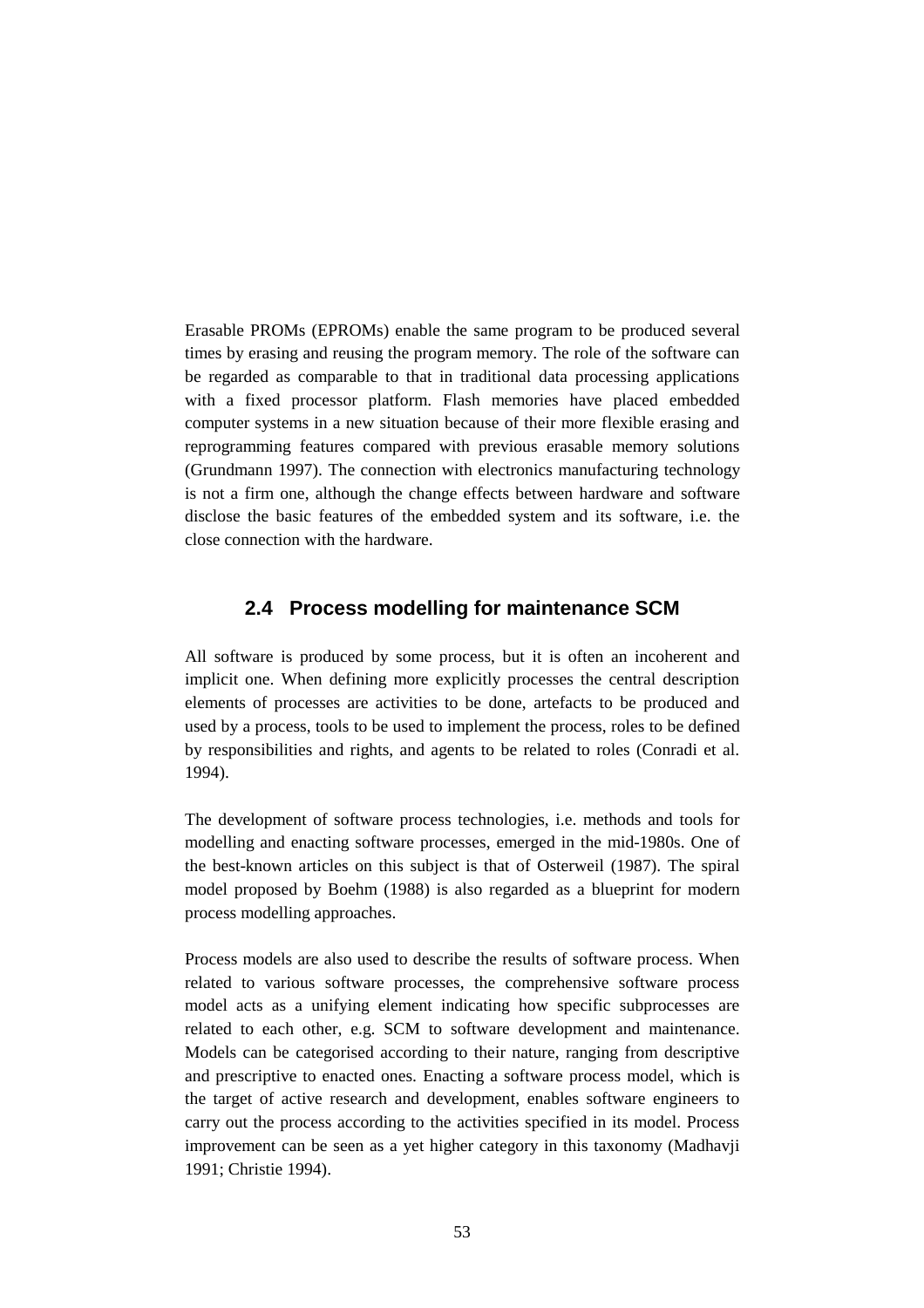The plan of a specific process, e.g. the SCM plan, depicts the implementation of a process. Thus the plans are related to processes and are used as tools for management, since they include definitions of activities and procedures, schedules for performing these activities, organisational responsibilities and relationships with other processes. The relationships between these process concepts are described in Figure 8.



*Figure 8. Process concepts related to software engineering, its processes and knowledge of embedded software.*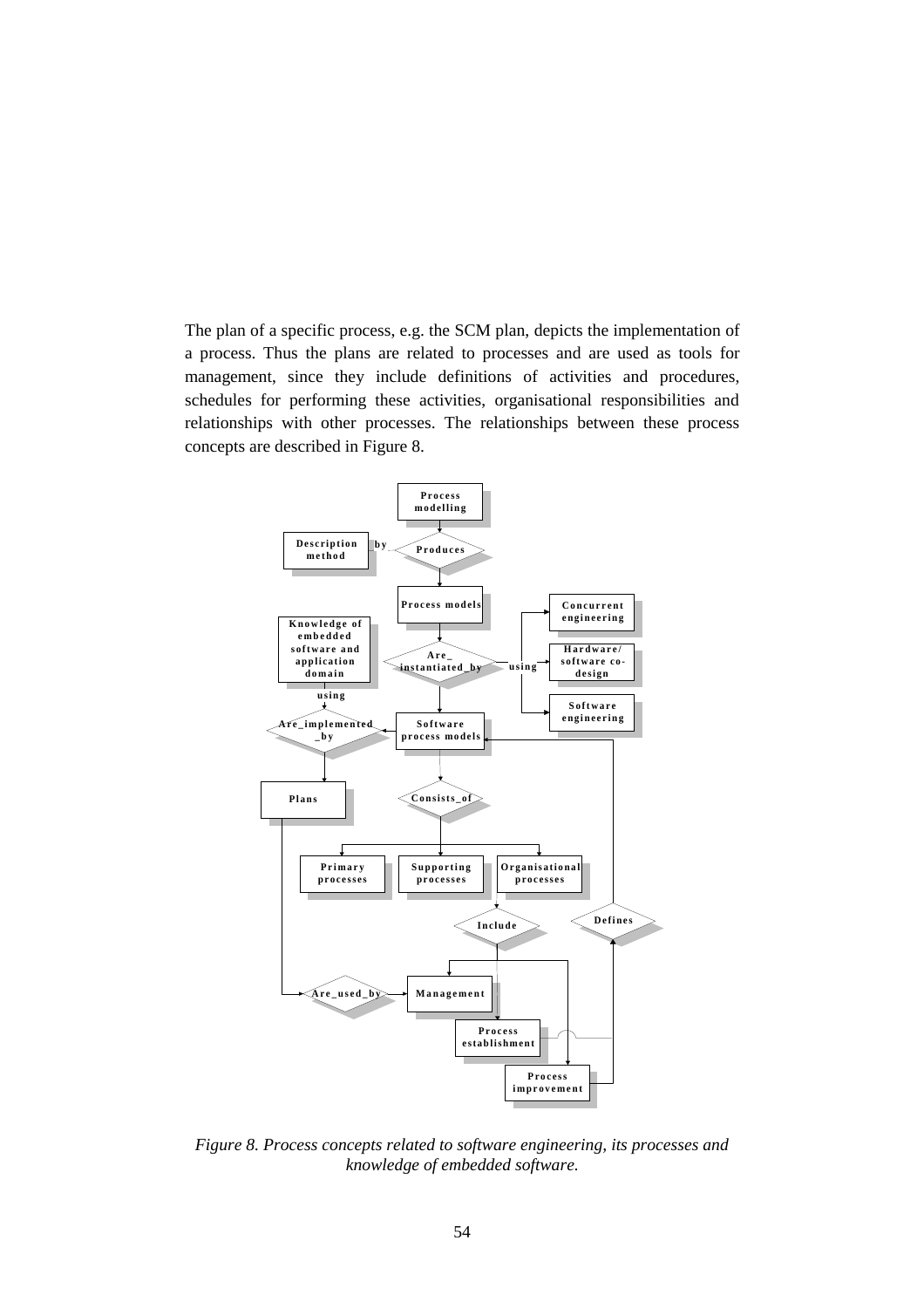The reference model of Figure 8 is based on the ISO/IEC 12207 standard (1995), which categorises software processes into three major groups: primary, supporting and organisational processes. Knowledge concerning embedded software and its specific features in particular presented in sections 2.1 and 2.2 is related to software processes as an input to the implementation of plans. The first category, primary processes, includes primary life-cycle process, e.g. development, operation and maintenance. The second category, supporting processes, consists of supporting life-cycle processes, e.g. SCM and quality assurance. The last category, organisational processes, is used to establish and improve the previous processes by providing sufficient resources such as process establishment and management.

The SCM concepts presented at the beginning of this chapter, the plans produced by the process model approach and software maintenance are further related to each other in Figure 9. The following sections further analyse SCM and related matters separately. Since the software maintenance process produces the extensions for change control within SCM, the maintenance process will be described in more detail. Software maintenance and SCM can be seen as a part of a more comprehensive framework, called application management, which it makes possible to take into account the effects of process establishment as mediated via plans.

### **2.4.1 Software maintenance process**

Several researchers have proposed models for the software maintenance process (Bennett et al. 1991). One of the principal models presented in the mid-1970s includes three main phases, understanding and modification of the existing software and revalidation of the modified software (Boehm 1976).

As software engineering has become an industrialised process, request-driven approaches have come to dominate the process of software maintenance. These approaches recognise as the main phases those of request control, change control and release control.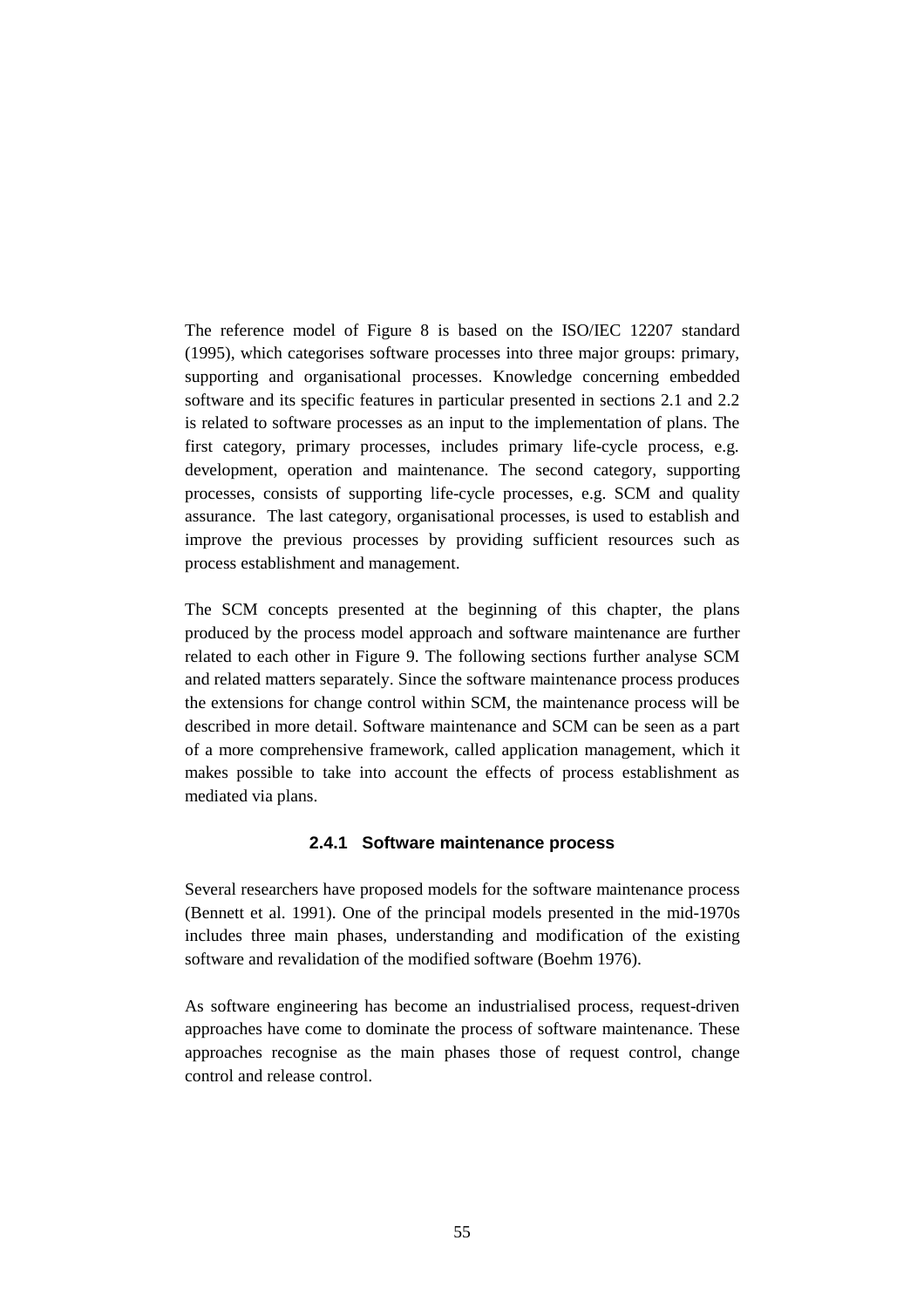

*Figure 9. Software processes related to SCM.*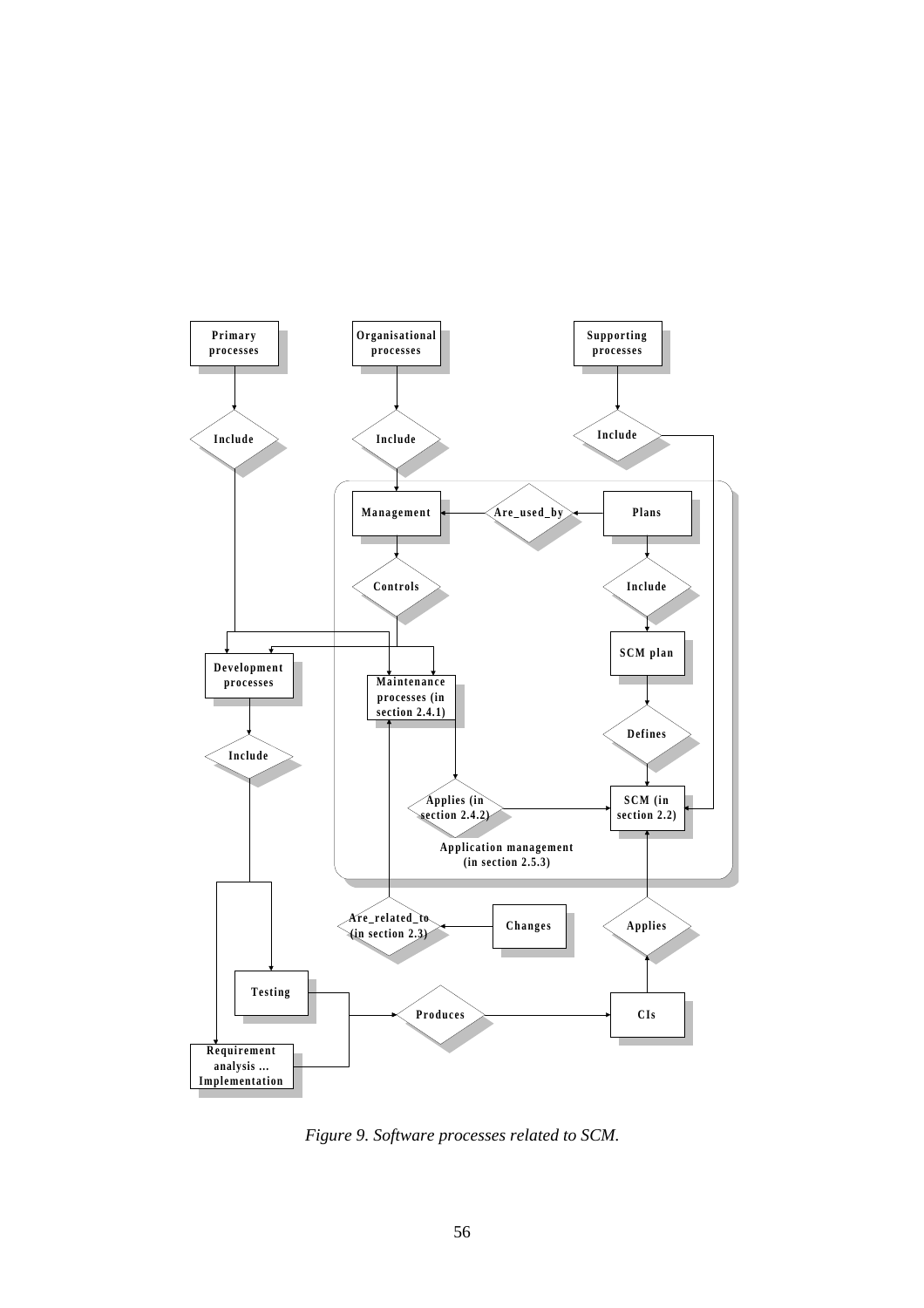The international standards, e.g. IEEE 1219 (1993) and ISO/IEC 12207 (1995), follow the same main structure. In addition to modification implementation, ISO/IEC defines the maintenance process as including problem and modification analysis, maintenance review/acceptance, migration and software retirement. The ISO/IEC 12207 definition includes the same maintenance phases as the previous definitions but is extended to cover the whole life-cycle until retirement and to allow for more comprehensive integration.

A more detailed model for the maintenance process based on the above division, as provided by the European Software Factory project ESF/EPSOM, is presented in Figure 10 (Harjani and Queille 1992). This consists of change control (the left side), implementation of changes, i.e. software manufacturing (the lowermost point of the model), and testing of the results (the right side). It can be regarded as an application of the request-driven approach, defining specific subprocesses for software maintenance.



*Figure 10. Software maintenance process.*

A typical trigger for the maintenance process involves information about a software problem or a request for change. The steps in the process, also called pre-implementation activities, include problem understanding, localisation, solution analysis and impact analysis. Problem understanding is focused on the need to address the change, localisation concentrates on the target of the change, solution analysis deals with one or more changes that are devised, and finally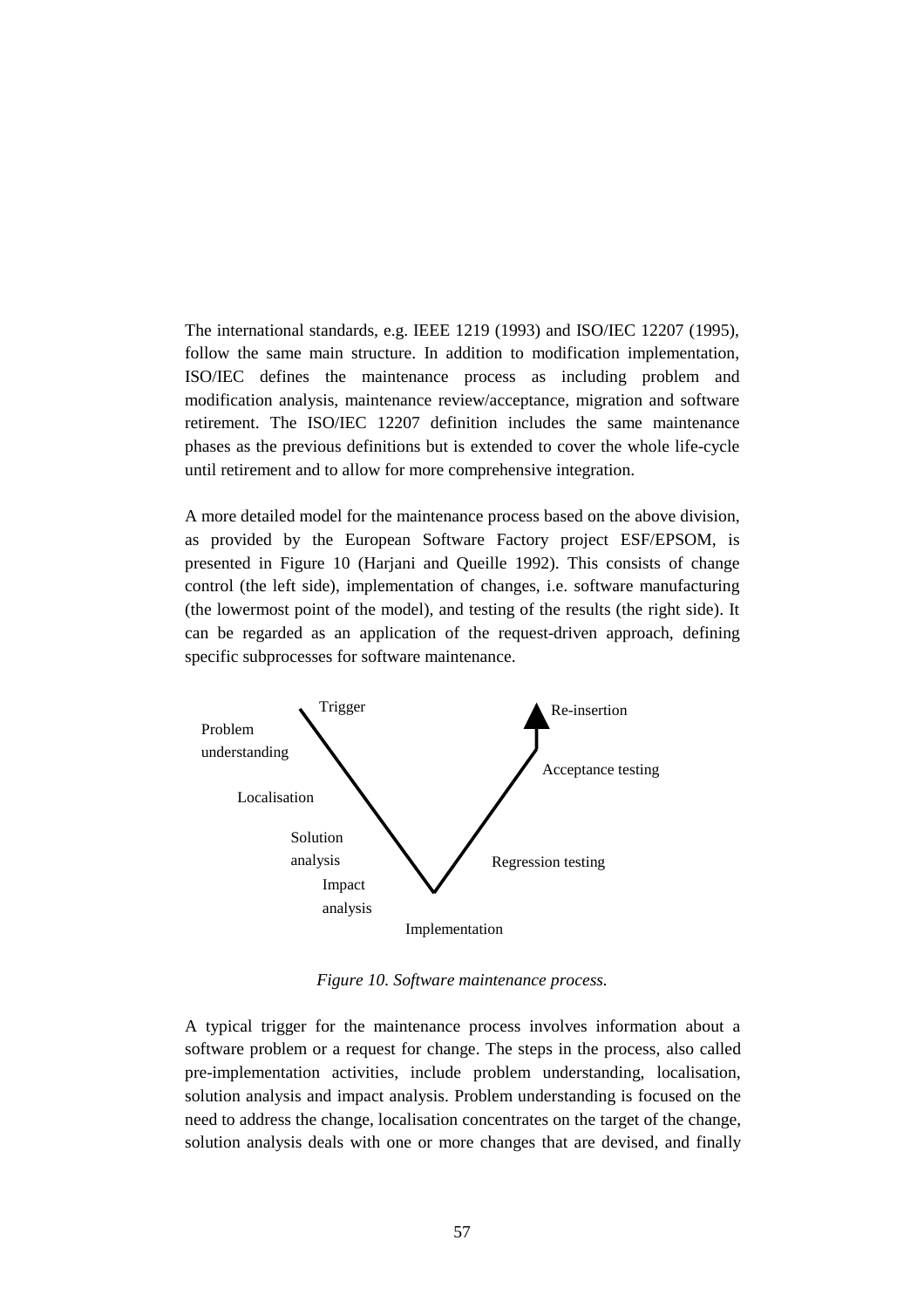impact analysis evaluates the consequences of the changes before implementation.

These subprocesses can be supported by specific tools, examples of which are presented in the following list. Most of them were produced in the ESPRIT project AMES, which was focused on application management (AMES 1995):

- a hypertext-based application understanding (AU) toolset (Boldyreff et al. 1995; Laitinen 1995 and Laitinen et al. 1997; Vierimaa 1996; Paper VII) and reverse engineering (ReverseNICE) tools (Battaglia and Savoia 1997; Paper II) for problem understanding,
- a traceability platform for a navigation and display tool (Doize et al. 1994) to assist localisation and solution analysis, and
- a tool for impact analysis (IAS) (Barros et al. 1995).

The AMES project included an experiment with an enacted process, which related the tools listed above by means of a commercial enactment tool (Taramaa and Ketola 1995). This experiment applied processes originally presented by Stefanelli and Stroobants (1991) and pointed to several common functions such as solution and impact analysis, implementation decision and modification implementation. The beginning of the maintenance process includes specific instantiations of problem understanding and localisation, depending on the type of change request concerned (Figure 11).

The recent definitions of software life-cycle processes single out localisation, also called software resolution (ISO/IEC 12207 1995), problem resolution (ISO/IEC 15504 1995) or problem response system (Bell 1994), as a distinct support process, which includes technical solutions made by problem tracking systems. Problem tracking (also known as change, defect or bug tracking) refers to the process of recording and tracking change requests and deciding which changes to make to a software system (Chapin 1989). Problem tracking can be implemented at different levels, such as error database, linkage between error database and source files, construction of linkage between an error database and versioned source files via a version control system, or the use of an error database for further analysis and process improvement.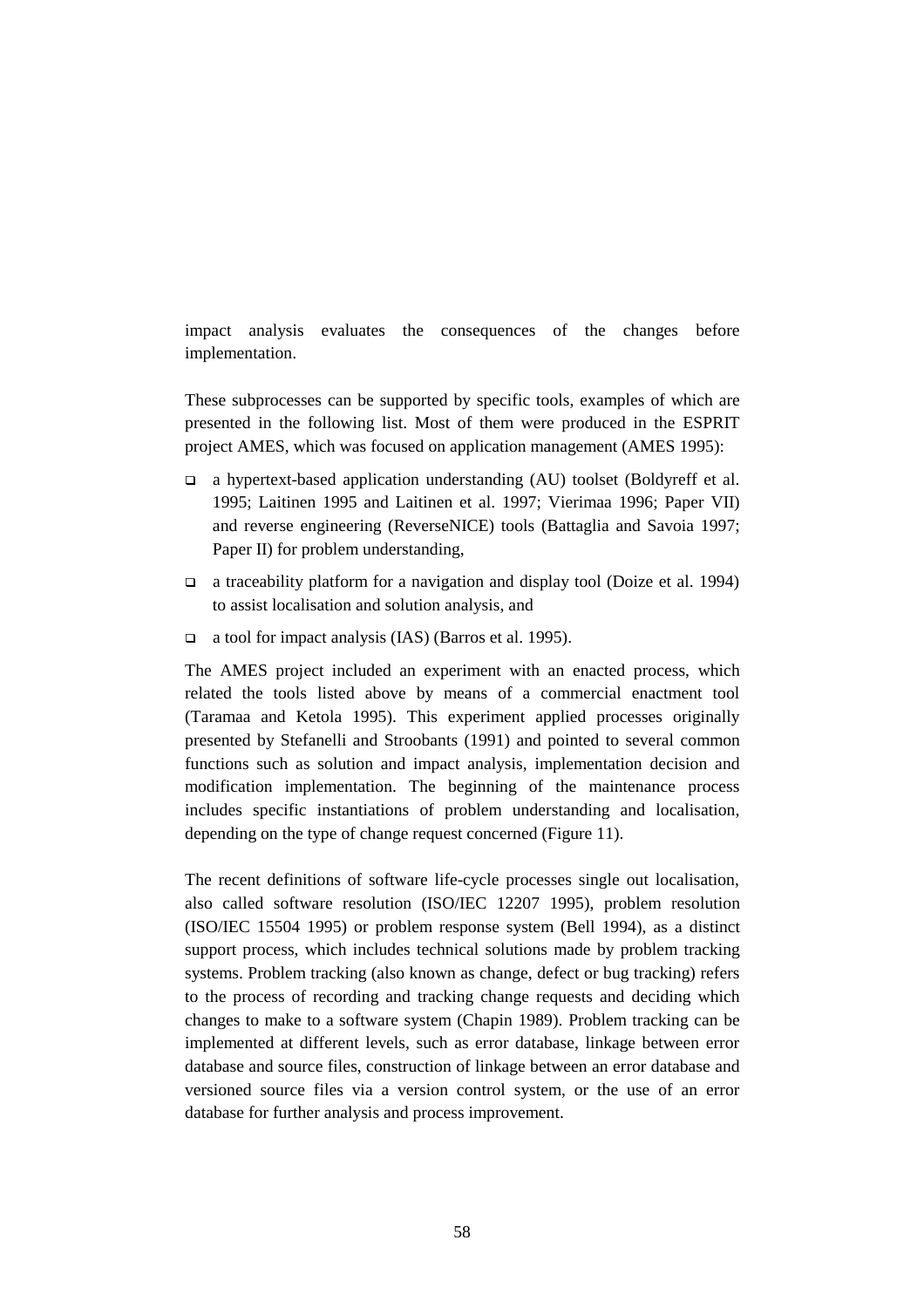

*Figure 11. An example of the software maintenance process and its subprocesses based on maintenance categories (Stefanelli and Stroobants 1991).*

Problem reporting can be linked to all of these systems, ranging from a simple error database to an advanced environment and including support for analysis and process improvement. Process-oriented support of problem reporting has already been developed in order to allow fast reporting of faults to the relevant parties (Juopperi et al. 1995).

A corresponding approach to that of ESF/EPSOM has been developed by Capretz and Munro (1992), who propose four software maintenance categories: perfective, adaptive, corrective and preventive. By defining the maintenance model, the phases through which a change should proceed during maintenance are clearly defined.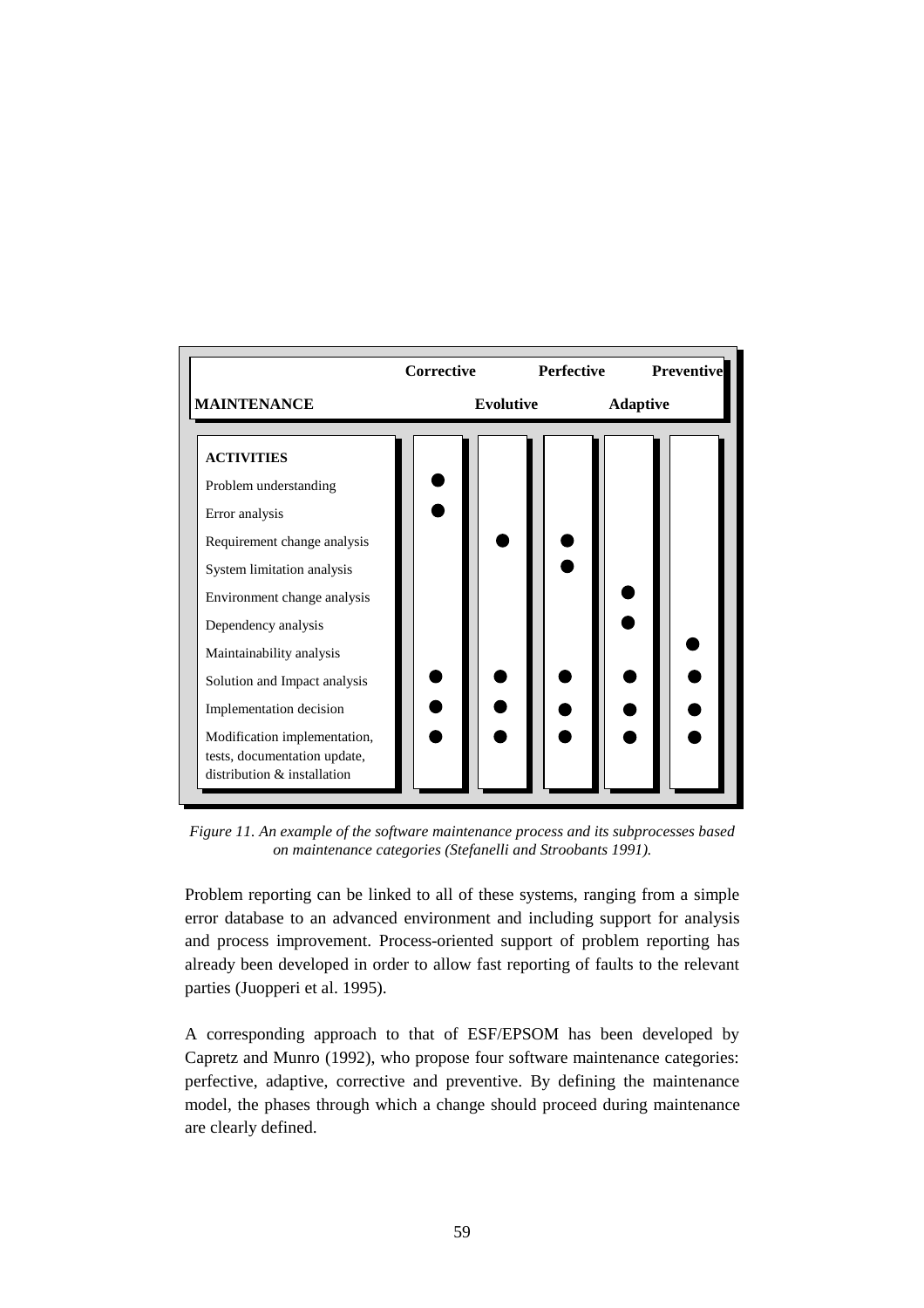Preventive maintenance can be implemented by means of reverse engineering tools, for example, a situation described by Chikofsky and Cross (1990) and for the case of embedded software by Paper II and Rytilä (1994).

# **2.4.2 Software maintenance versus SCM**

When considering software maintenance, change control creates a link with SCM, because change control of the SCM system implements functions required by pre-implementation activities. Change control or change management is a specific subject that is often held to be conceptually distinct from the other SCM activities, but in the most advanced SCM environments it is included as an inseparable part of the comprehensive SCM scheme. Change management provides a process for evaluating, co-ordinating, approving (or rejecting) and implementing changes to an established baseline version.

The relation between the maintenance process and SCM is depicted in Figure 12. Software maintenance requires change control solutions for specific preimplementation activities such as problem understanding, localisation, solution analysis and impact analysis.

Based on the experiences obtained in the development, embedded systemsspecific features in use of these tools can be analysed as follows:

- Problem understanding: Application understanding toolset includes the definition of domain-specific concepts where the structure of embedded systems and software has to describe for making useful links to hypertext descriptions. Reverse engineering tools are especially focused on real-time software producing descriptions for HOOD and RT-SA/SD.
- □ Localisation and solution analysis: Navigation and display tool is general. It is C language-specific.
- $\Box$  Impact analysis tool: Tool is C language-specific.

Taramaa and Ketola (1995) recount their first experiences of the instantiation of SCM implemented by a process enactment tool, and the subject is dealt with more thoroughly in an application-oriented pilot project where the central part of the system is a problem tracking mechanism and the target the maintenance of on-board software (Harjani et al. 1995b).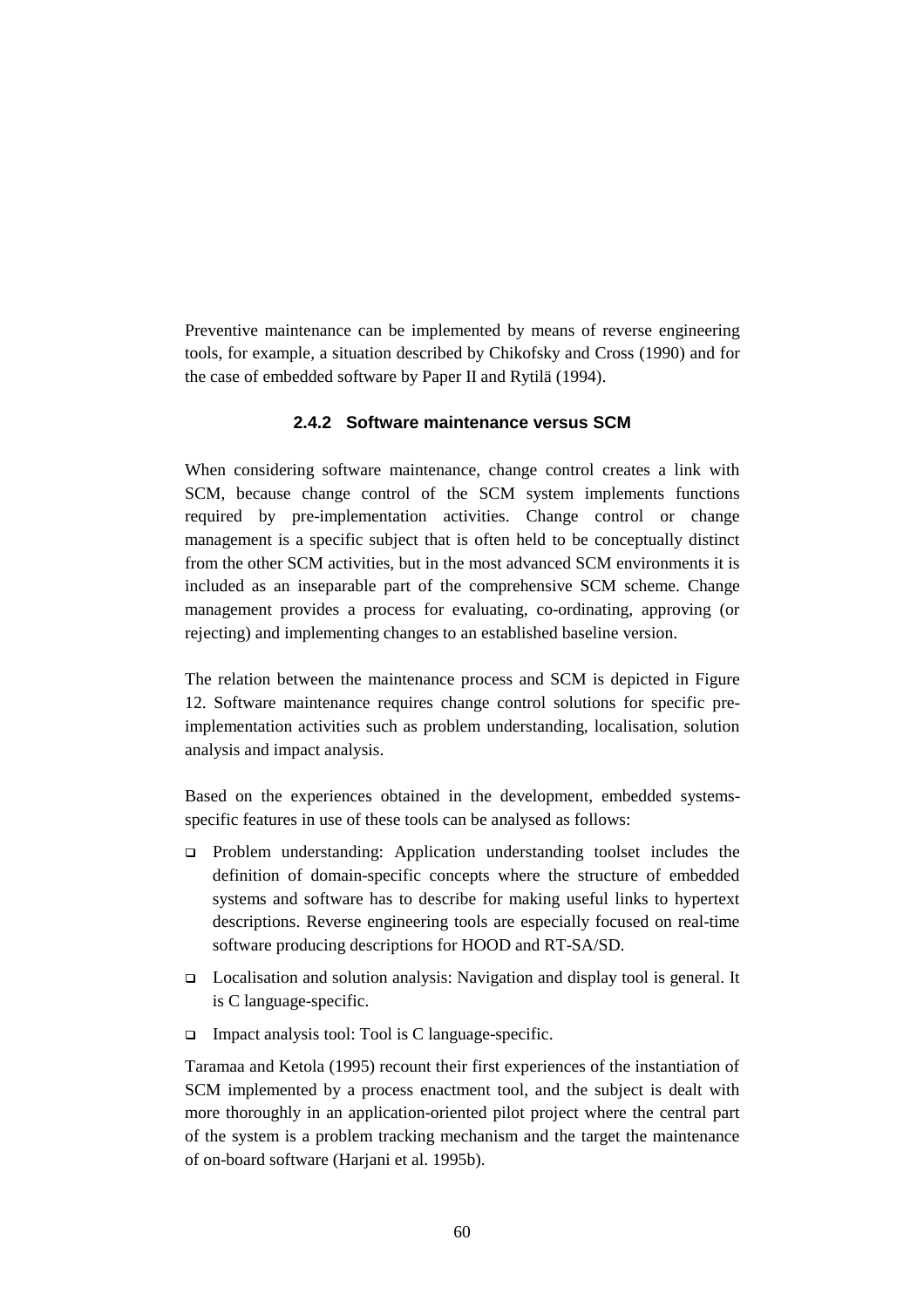

*Figure 12. Relationships between the software maintenance process and SCM.*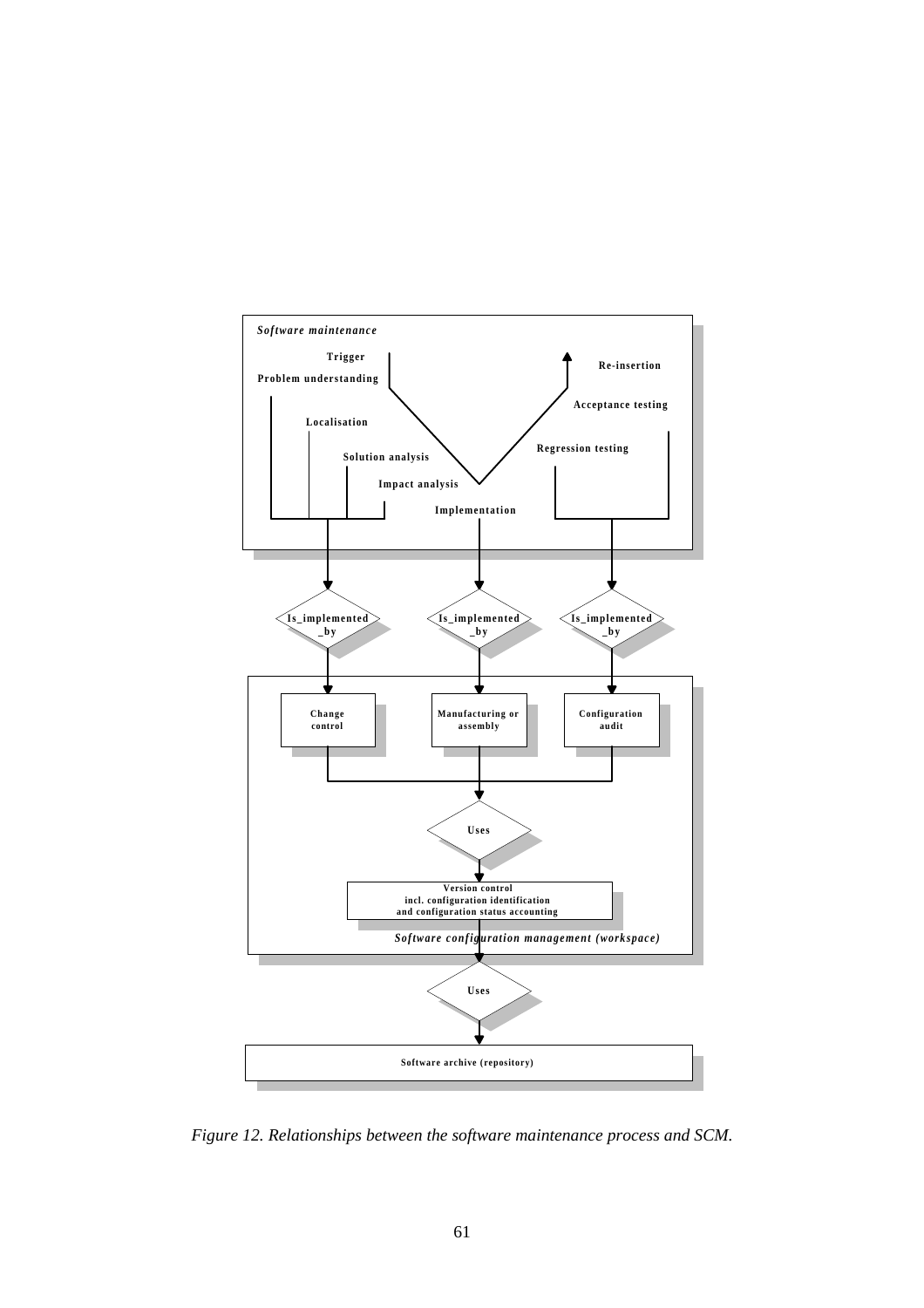# **2.4.3 Extended software maintenance process - application management**

Since the request-driven model does not stress different levels of abstraction in the maintenance process, extensions have been developed such as the ESPRIT project REDO (Bennett 1993), emphasising the business view.

The maintenance activity requires specific solutions for higher levels of abstraction in management. The definition of application management proposed by AMES (1995) is as follows:

*"Application management is the contracted responsibility for the management and execution of all activities related to the maintenance and evolution of existing applications, with well-defined service levels".*

The maintenance process model developed by the AMES project (AMES 1994a) is divided into three levels that indicate the need to differentiate the roles of people participating in the maintenance process (Figure 13).



*Figure 13. The AMES model for application management (AMES 1994a).*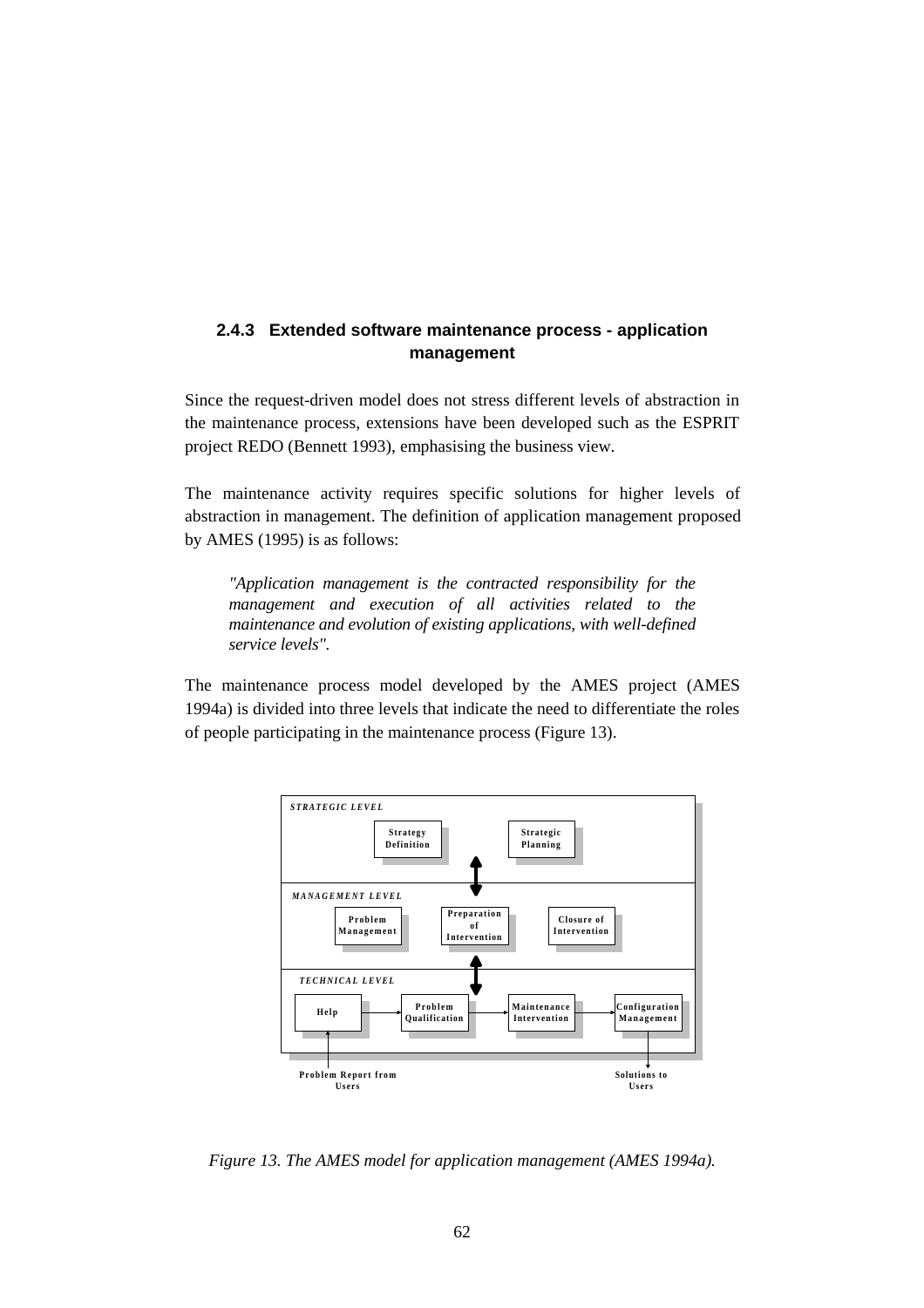The strategic level emphasises that companies have their own strategies concerning software maintenance. When relating to the software processes, this level is an instantiation of process establishment, referred here as strategy definition. The management level stresses control activity. In addition, it is the responsibility of a project manager to transfer information to and from each of the other levels. From the point of view of the software processes, this level corresponds to the management of organisational processes. The technical level of the application management involves implementation of the software maintenance process, including SCM functions. Figure 12 can be regarded as a more detailed description of the technical level.

Accordingly, it follows the ESF/EPSOM request-driven model and is associated with REDO's higher level business aspects, its strategic and management level. A profound analysis and comparison with related approaches is given by Boldyreff et al. (1994).

The application management model can be seen as a framework that must be instantiated in each industrial environment. The example provided by Taramaa and Ketola (1995) is of an instantiation of this process concerning ESA software maintenance practices, based on the ESA software engineering environment project ESSDE (Aumaitre et al. 1993; Coene 1992; Favaro et al. 1994).

## **2.5 Other processes**

Like problem resolution, software documentation has been typically regarded as a distinct support process, referred to as documentation (ISO/IEC 12207 1995) or develop documentation (ISO/IEC 15504 1995) or internal/user documentation (Bell 1994).

From the SCM viewpoint, it is essential to keep documentation consistent with other configuration items. In particular, the link with configuration presupposes valid documentary information on various development and maintenance situations.

In addition to the engineering and its support processes, there are logistics processes, such as purchasing, manufacturing/production and sales/marketing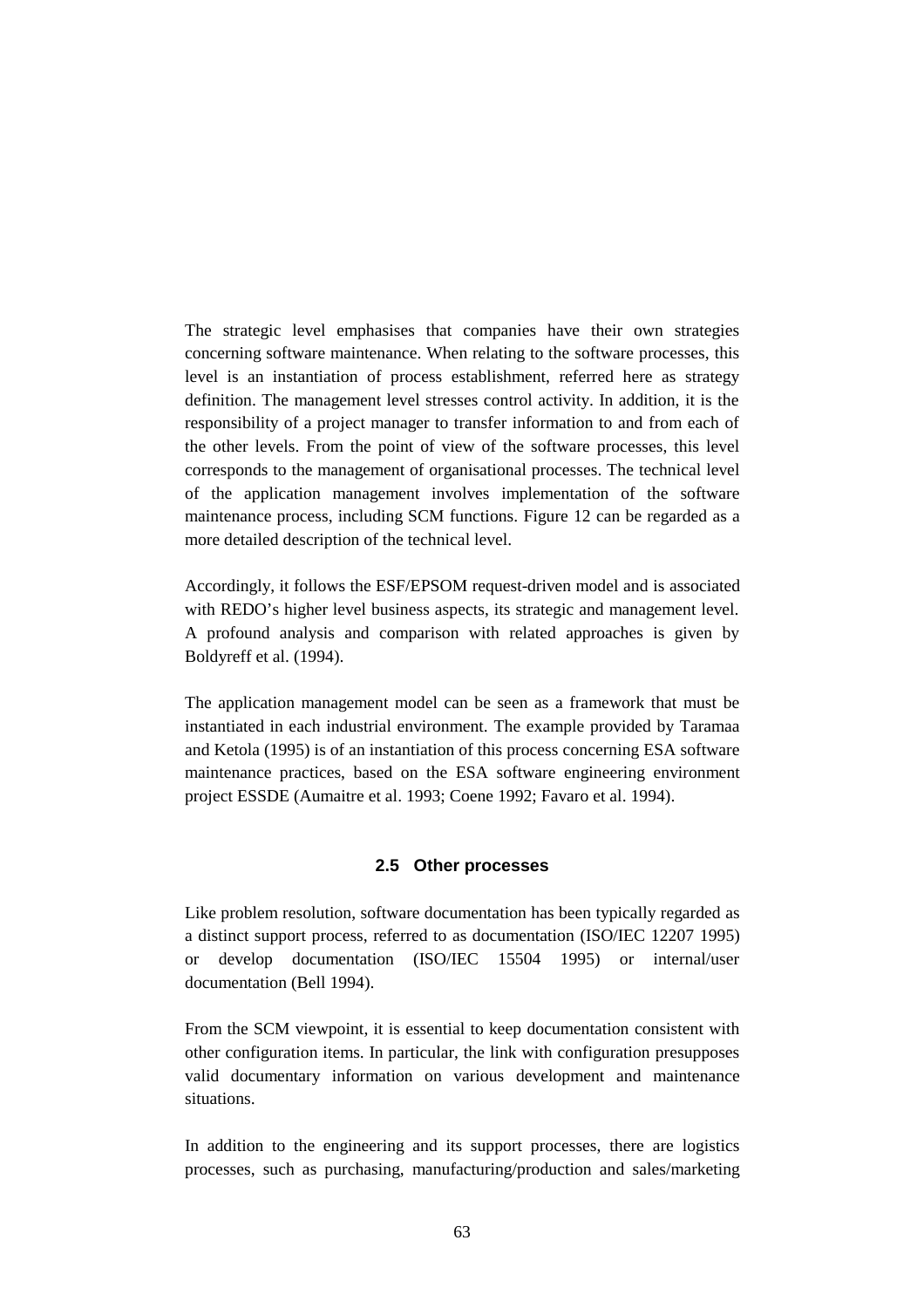processes that have to be taken into consideration (Figure 14). The engineering processes cover several computer-aided activities, such as Computer-Aided Engineering (CAE) and Computer-Aided Design (CAD) of several product technologies, which are used in product development of embedded systems. Manufacturing/production includes Computer-Aided Manufacturing (CAM) solutions. In addition, the Material Requirement Planning (MRP) systems based on the computerised Bill-of-Material (BOM) systems including product structures have acted traditionally as a common framework for managing and co-ordinating product data between manufacturing/production, sales/marketing and purchasing processes. (CIMdata 1996)



*Figure 14. Enterprise processes related to product data management.*

The current trend is still increasing integration of these processes. In particular, integration of CAE/CAD/CAM activities with MRP is making Product Data Management (PDM) as more viable in industry. The logistics processes also include data items, which have to relate to the software life-cycle processes. In addition to product data, the data items common to these logistics processes include customer data and delivery data. (Sherpa 1995).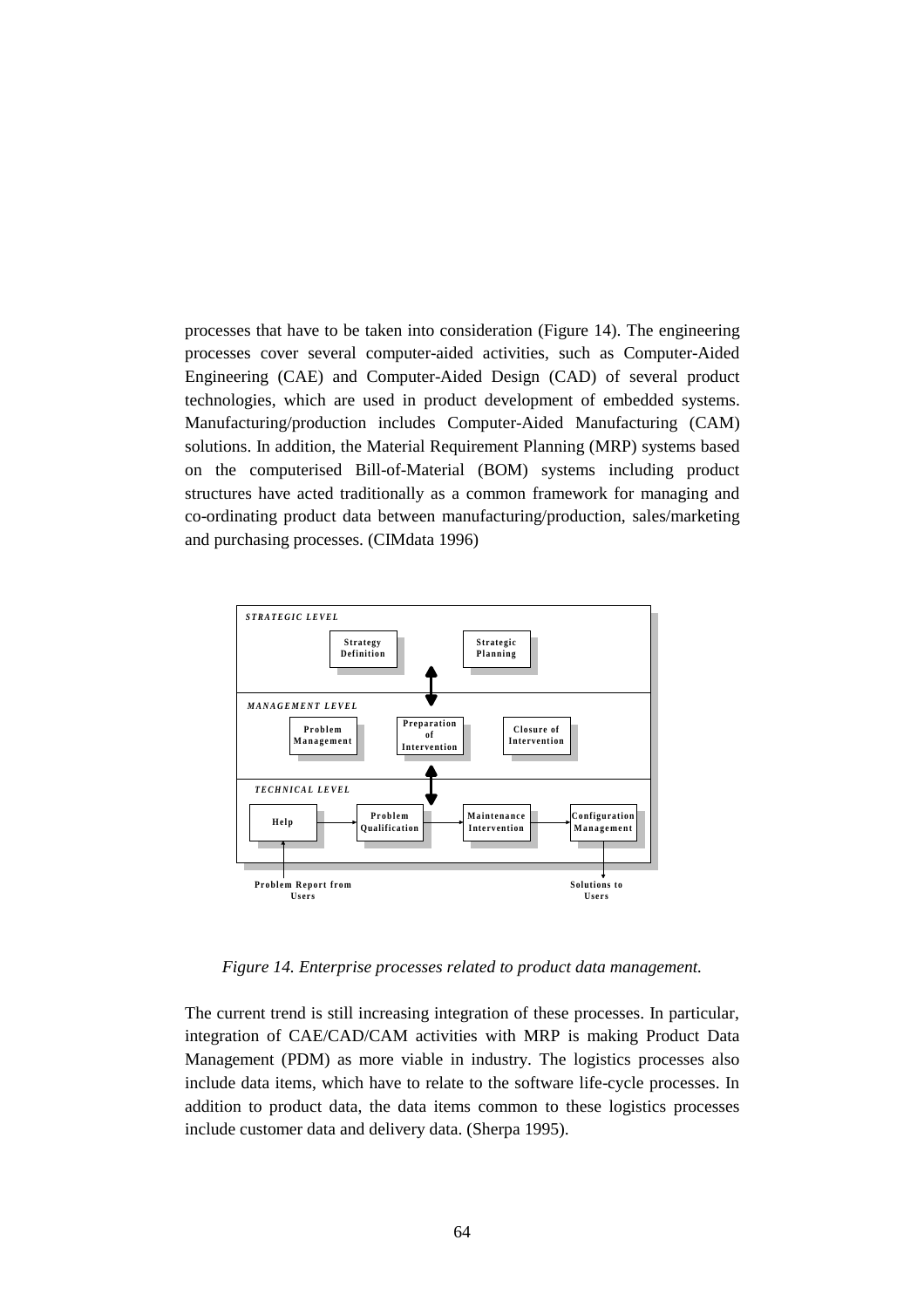The software development from the point of view of SCM has been typically left undefined at the product level, although embedded software forms one of the technologies of the comprehensive PDM. The main targets to be developed at this level are all product-related issues as opposed to software only that the Figure 15 shows by relating software and SCM to the whole product configuration and PDM.



*Figure 15. SCM related to PDM.*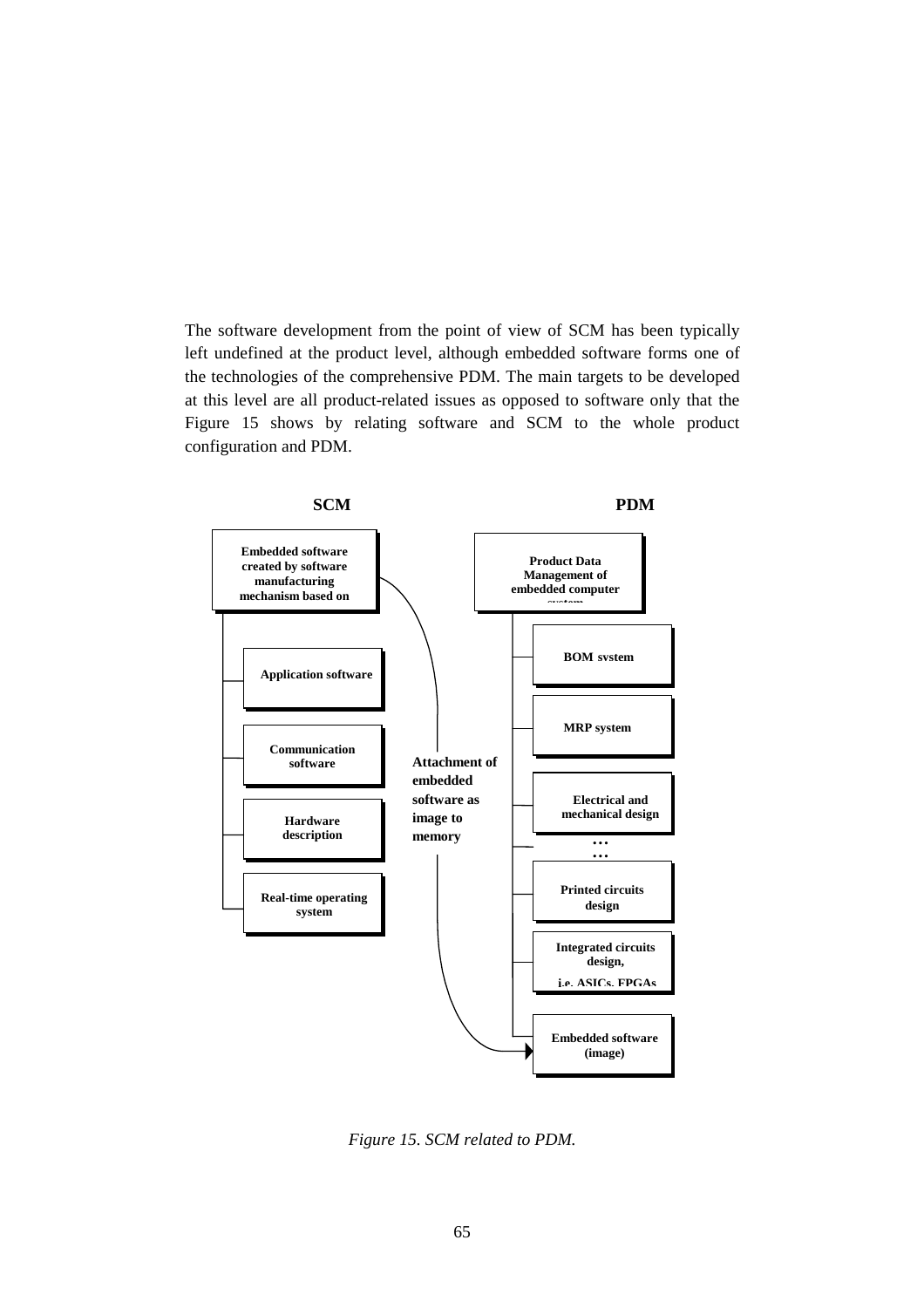# **2.6 Related work**

The best examples of the approaches to SCM practices are provided by Feiler and Dart. Feiler (1991) views SCM as transactions with the SCM workspace, while Dart (1990) presents a set of factors related SCM which have to be assessed when taking automated SCM systems into use, adopting an approach which concentrates on situations in which companies are automating their SCM systems.

The modelling-based approaches act as a unifying factor for different software processes. In space applications much effort has been invested in process development projects to model the software engineering practices to be used, and SCM has been one of the processes developed. Since SCM is related to other software process activities, this application area provides a practical view of advanced SCM solutions.

Assessment-based software improvement approaches provide a comprehensive view of the software process, i.e. an opportunity to improve both the software process as a whole and its specific subprocesses, including SCM.

The related approaches are evaluated below with regard to the framework created in this research, including SCM concepts, elements and levels, relating the elements to the levels and considering the improvement of SCM practices.

## **2.6.1 Approaches to SCM practices**

At the beginning of the nineties, both Feiler and Dart published a profound analysis concerning SCM and problems in its use.

### *Feiler's SCM models*

The starting point of Feiler's SCM taxonomy (Feiler and Downey 1990; Feiler 1991) is to separate SCM basic elements and to see different levels to implement them. Feiler has described SCM by means of four models:

 *Check-out/Check-in model*, which provides version control of individual system components,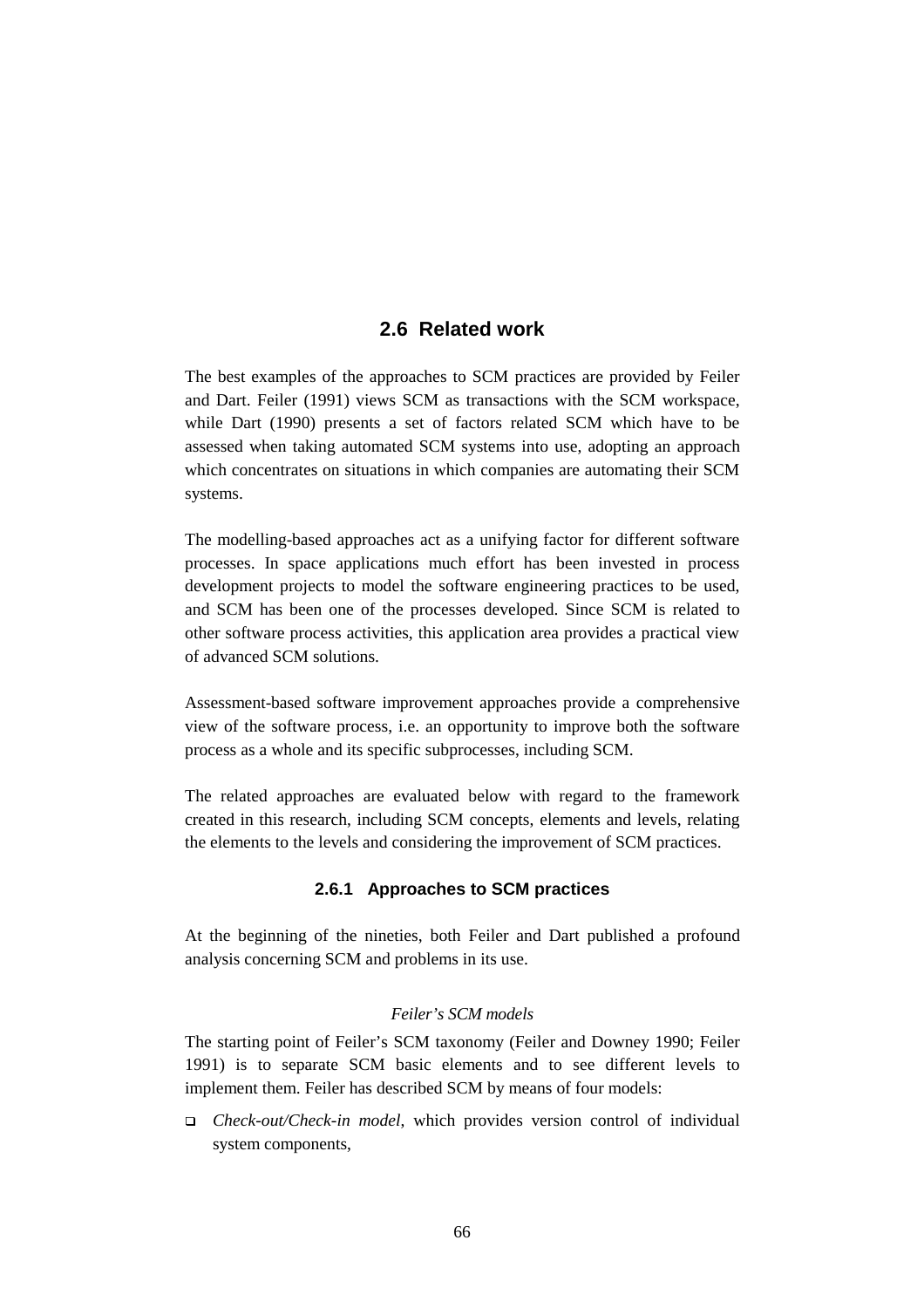- *Composition model*, which focuses on improving the construction of system configurations through selection of alternative versions,
- *Long transaction model*, which emphasises the evolution of systems as a series of configuration versions and the co-ordination of concurrent team activity, and
- *Change set model*, which promotes a view of configuration management focused on logical changes.

The check-out/check-in model is known as a traditional SCM model. It provides support for versioning of individual components and concurrency control by a locking mechanism. Feiler notices that this version control with manual repository manipulation is one the models to be applied, for example, by the first commercial tools. The composition model includes two main steps, i.e. the definition of configuration structure and qualification of the right versions of each component. This model is focused on software manufacturing with advanced building mechanisms. The long transaction model emphasises the role of workspace which consists of a working configuration and a series of preserved configurations. Creating specific workspaces for separate developers or development teams can be regarded as a way to manage concurrency. The change set model emphasises support for managing changes throughout the life cycle of each product family software.

## *Dart's adoption model for SCM*

The model proposed by Dart (1995) is focused on the idea that SCM systems have been developed starting out from the in-house SCM systems with manual procedures and policies originally used in the past. The presentation provides a better understanding of SCM, a common vocabulary for it and commercial tools, while the future presents challenges for the further development of SCM, including specific viewpoints such as technical, process-oriented, political standardisation and managerial aspects (Dart 1992a).

Based on this vision, Dart has further developed and extended the framework presented in 1992. She sees this framework as an extension of a more general technology transfer approach, and names the viewpoints to be analysed as technical, managerial, process-related, organisational, cultural, political,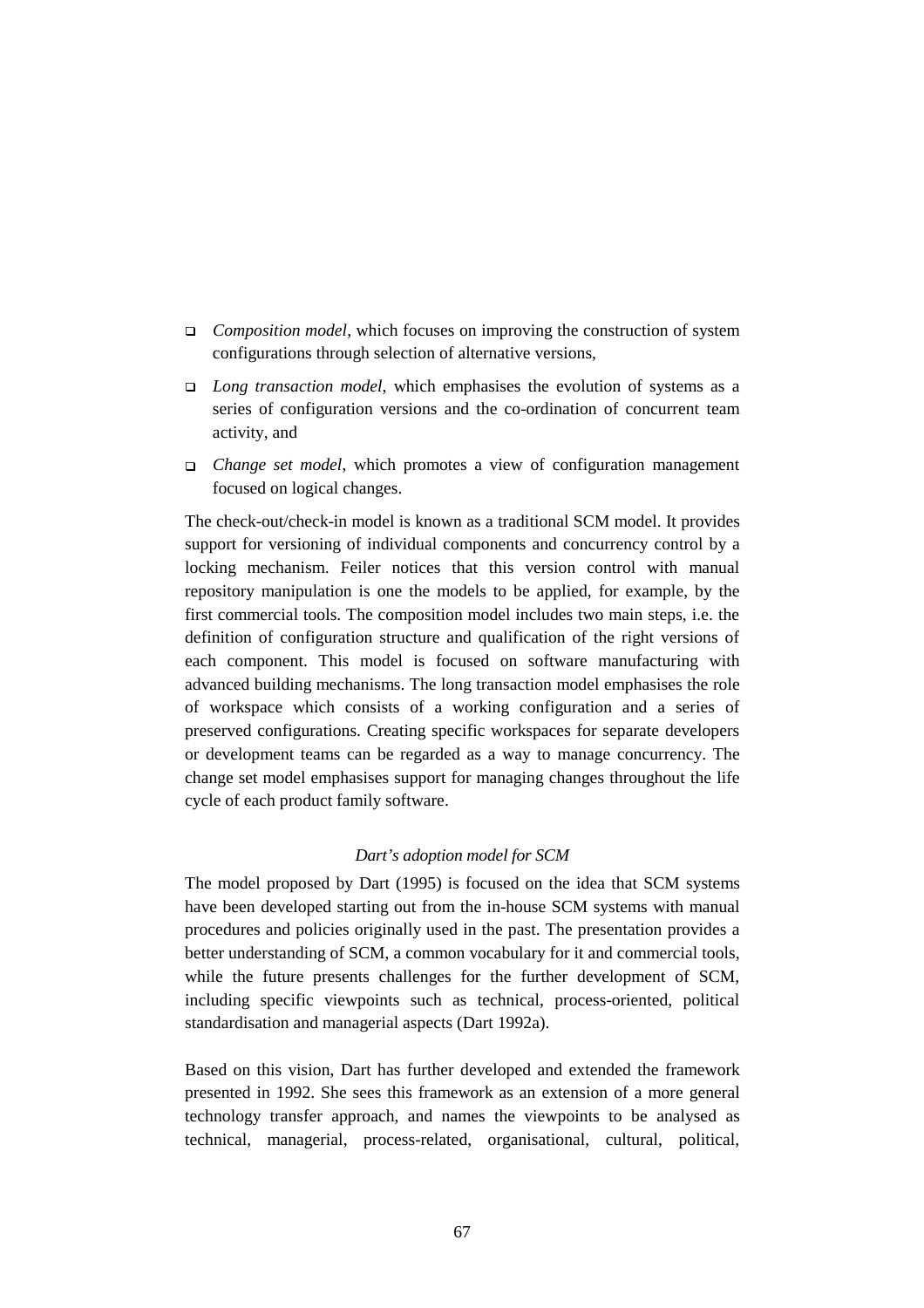people-related and risk-related. She also analyses the risk-related aspects (Dart 1996).

The similarity between Dart's work and the present research lies in the incremental adoption of new SCM features. Dart concentrates comprehensively on a number of factors, which have to be taken into account in SCM improvement. The position of technical issues is not emphasised, but she appreciates the difficulties attached to current software development environments, particularly large ones. Small technical steps demand comprehensive analysis of the software development environment.

# **2.6.2 European Space Agency's (ESA) process models**

The starting point for the ESA life cycle specification is its PSS-05 standards (ESA 1989 and 1991). The situation can be regarded as analogous to that of the DoD-STD-2167A and ISO9001 standards. ESA's software engineering practices have been developed further in the ESSDE projects (Favaro et al. 1991; Aumaitre et al. 1993), including specific solutions for software maintenance (Stefanelli and Stroobants 1991) and SCM (Aumaitre et al. 1993).

The ESA/ESTEC project PROMESSE, as described by Harjani (1993), has produced process models that include entity-relationship definitions for SCM and change control, and also their process descriptions. The AMES project (AMES 1995) has further developed the process model for software maintenance, starting from the concept of software change request (SRD) (Harjani et al. 1995a). An example of this model is presented in Paper IV.

The role of the ESA projects is slightly different from that of assessment projects. ESA's goal is to fix all software engineering functions, since most of its projects are based on collaboration. To define a common process model for all functions is seen as a way of improving software development practices in its projects in general. SCM practices form one of the most significant elements used to define this collaboration.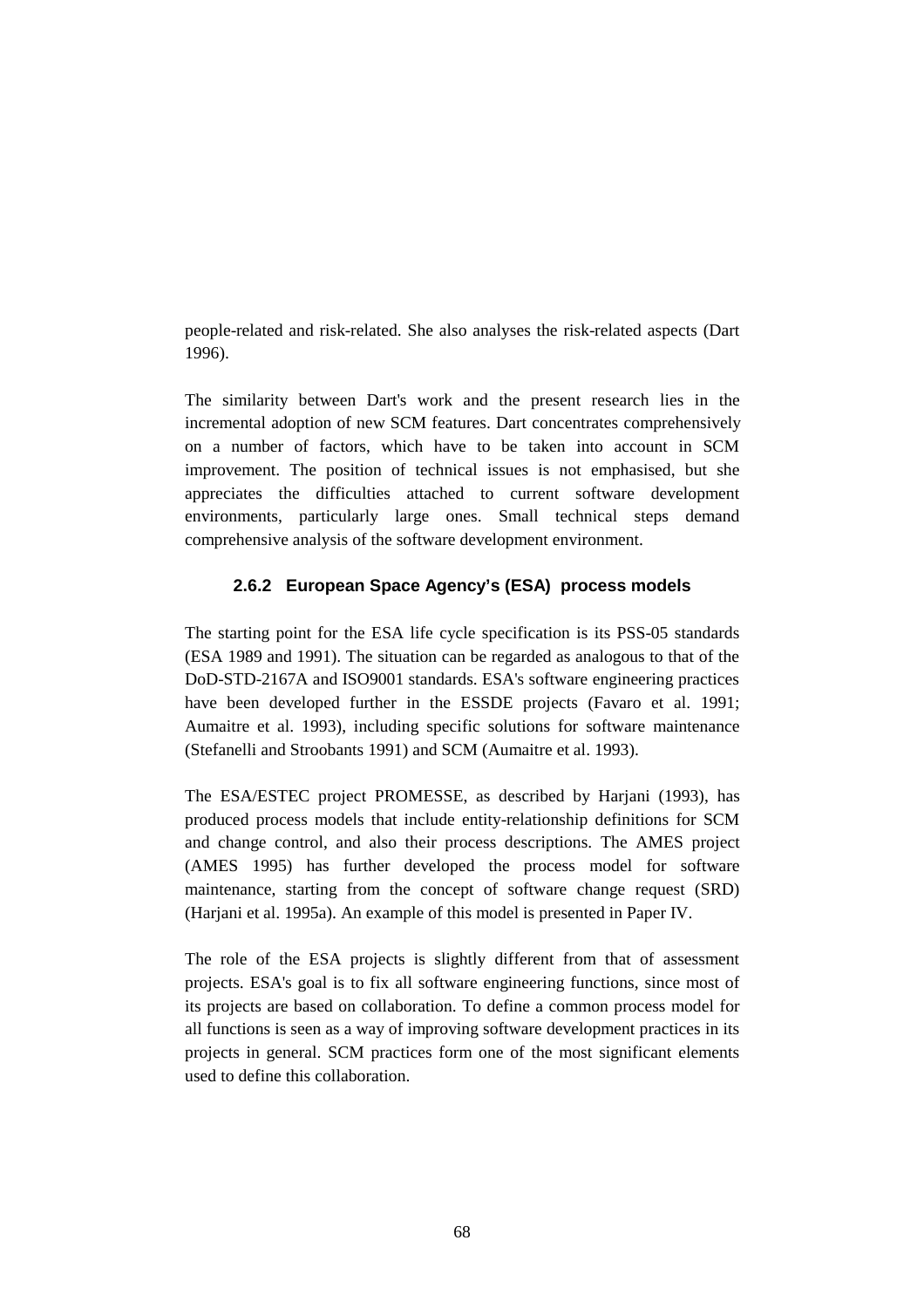The ESA approach provides an example of how to develop software engineering practices. The main message is that life-cycle process modelling creates a basis on which it is possible to distinguish specific viewpoints such as SCM, quality assurance and validation & verification. The ESA/ESTEC process modelling project PMod (Stragapede et al. 1997) provides a formalism derived from SADT/IDEF0 and a solution in which the SCM subprocesses are isolated and described from their own points of view. Examples of these descriptions are given in Figures 16, 17 and 18 (Taramaa 1997).

Legend:

UR.Phase = User Requirements Phase

SR.Phase = Software Requirements Phase

AD.Phase = Architectural Design Phase

DD.Phase = Detailed Design Phase TR Phase = Transfer Phase  $IT = Input Trigger$ SCMP = Software Configuration Management Plan  $EI = External Input$ 



*Figure 16. SCM phasewise subprocesses, as recognised in PMod.*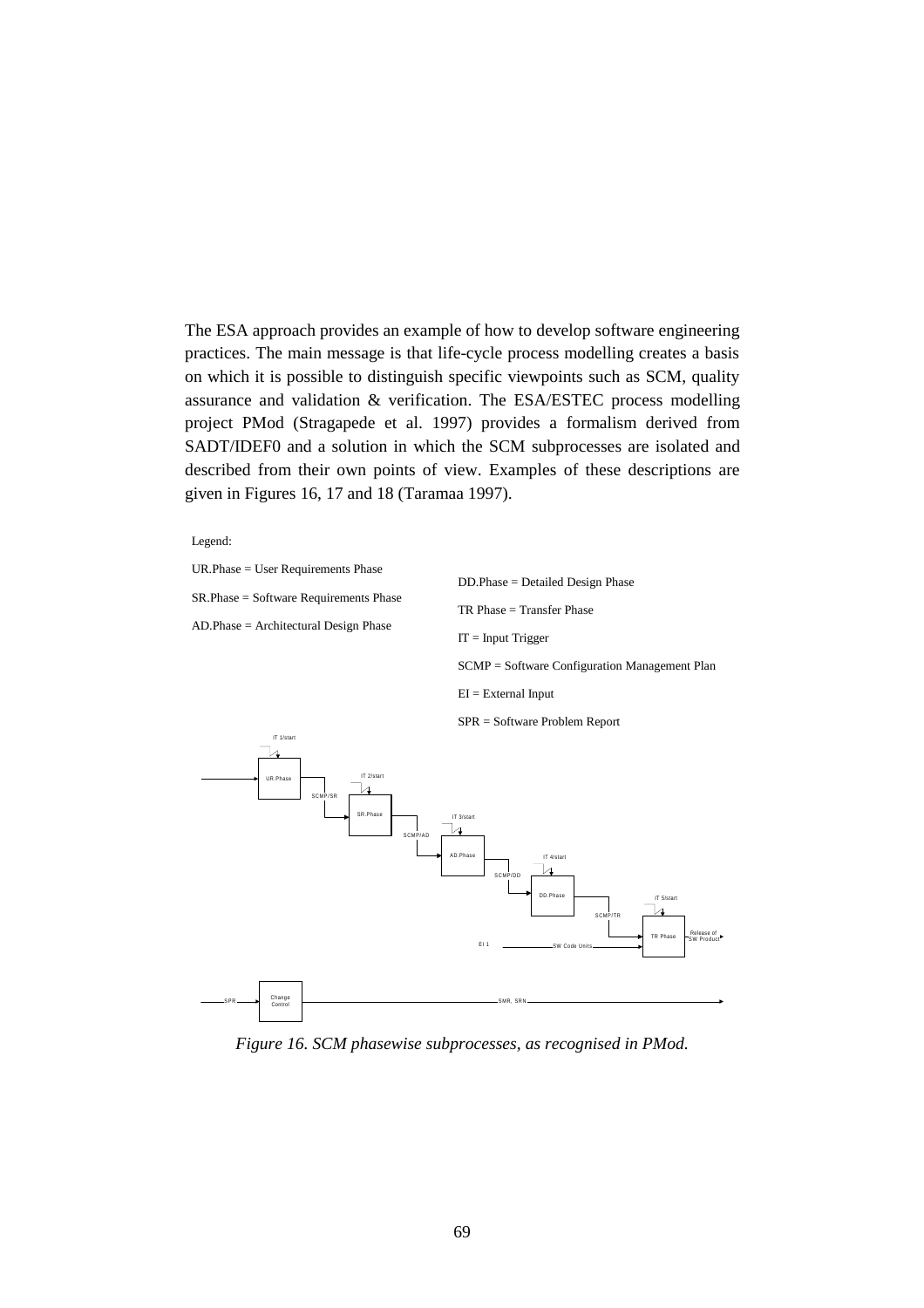Legend: TE = Test Engineer

CM = Configuration Manager HW = Hardware Engineer

SCMP = Software Configuration Management Plan ISVV = Independent Software Verification and Validation

SWPM = Software Product Manager



*Figure 17. The levelled phasewise subprocesses (e.g. UR.Phase, SR.Phase, .., TR.Phase) of Figure 16.*

*Legend:*

*SPR = Software Problem Report SWE = Software Engineer NCR = Non-Conformance Report SCO = Software Change Order CMO* = *Configuration Management Office* TE = Test Engineer *TL = Team Leader SRN = Software Release Note*

*SCR = Software Change Request SCA = Software Change Analysis SRB = Software Review Board ISVV = Independent Software Verification and Validation SWPM = Software Product Manager SMR = Software Modification Report*



*Figure 18. Change control subprocess.*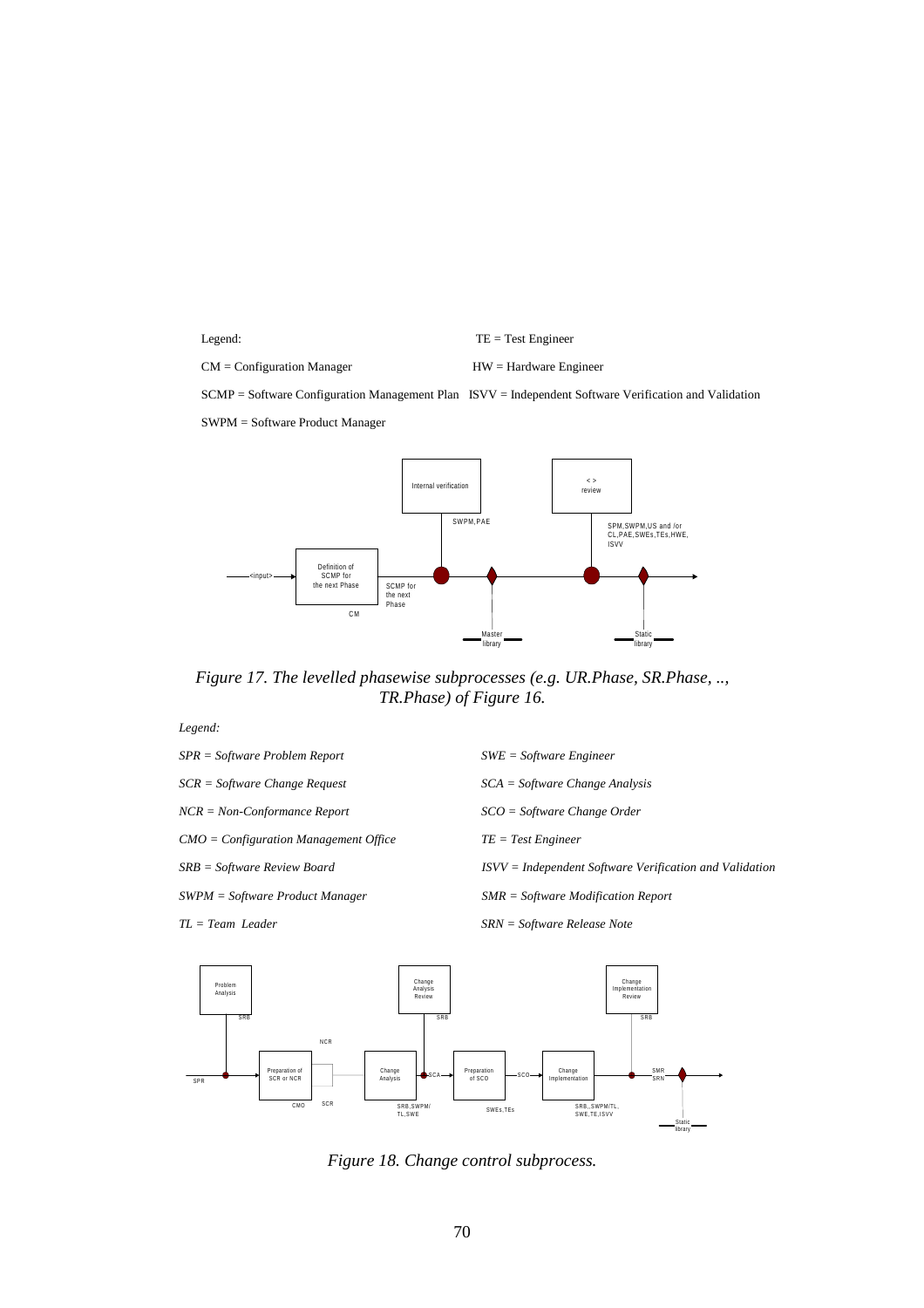In the ESA's models SCM can be seen in the following ways:

- SCM planning processes (Figures 16 and 17),
- $\Box$  release production, which is dedicated to the quality assurance subprocess,
- change control processes (Figures 16 and 18), and
- $\Box$  version control processes, such as check-in/check-out operations, of which there is an example in Figure 18 described by the symbol connected to "Master/Static library" indicating implicitly check-in operation.

From the point of view this research, ESA's work provides a strong process-oriented approach describing relations between different software processes. Its process descriptions imply a technical solution for version control.

The framework can be seen in the ESA modelling in two ways. On the one hand, the majority of the SCM concepts and elements can be found in the ESA models, and on the other, the ESA models do not include any maturity framework or any improvement paradigm. Like the assessment paradigms, the ESA models do not point to any procedure for implementing SCM.

#### **2.6.3 Software assessment paradigms**

Assessment of the software process is becoming a development target of its own in the community engaged in developing embedded systems. Solutions based on quality standards have been developed, many of them conforming to the ISO 9001 standard (ISO 9000-3 1991) and others, especially in the US, being applications of the Capability Maturity Model for Software (CMM) (Humphrey 1988; Paulk et al. 1995), the background to which is formed by the American standard DoD-STD-2167A. The European BOOTSTRAP model (Kuvaja et al. 1994) combines the ISO9001, CMM and ESA models, emphasising process assessment, and conforms to the assessment framework developed by SPICE (ISO/IEC 15504 1995). There is also a domain-specific assessment framework TRILLIUM, developed for telecommunications (Bell 1994).

#### *CMM*

CMM, which was produced by SEI for software maturity assessment, is organised into five maturity levels: Initial, Repeatable, Defined, Managed and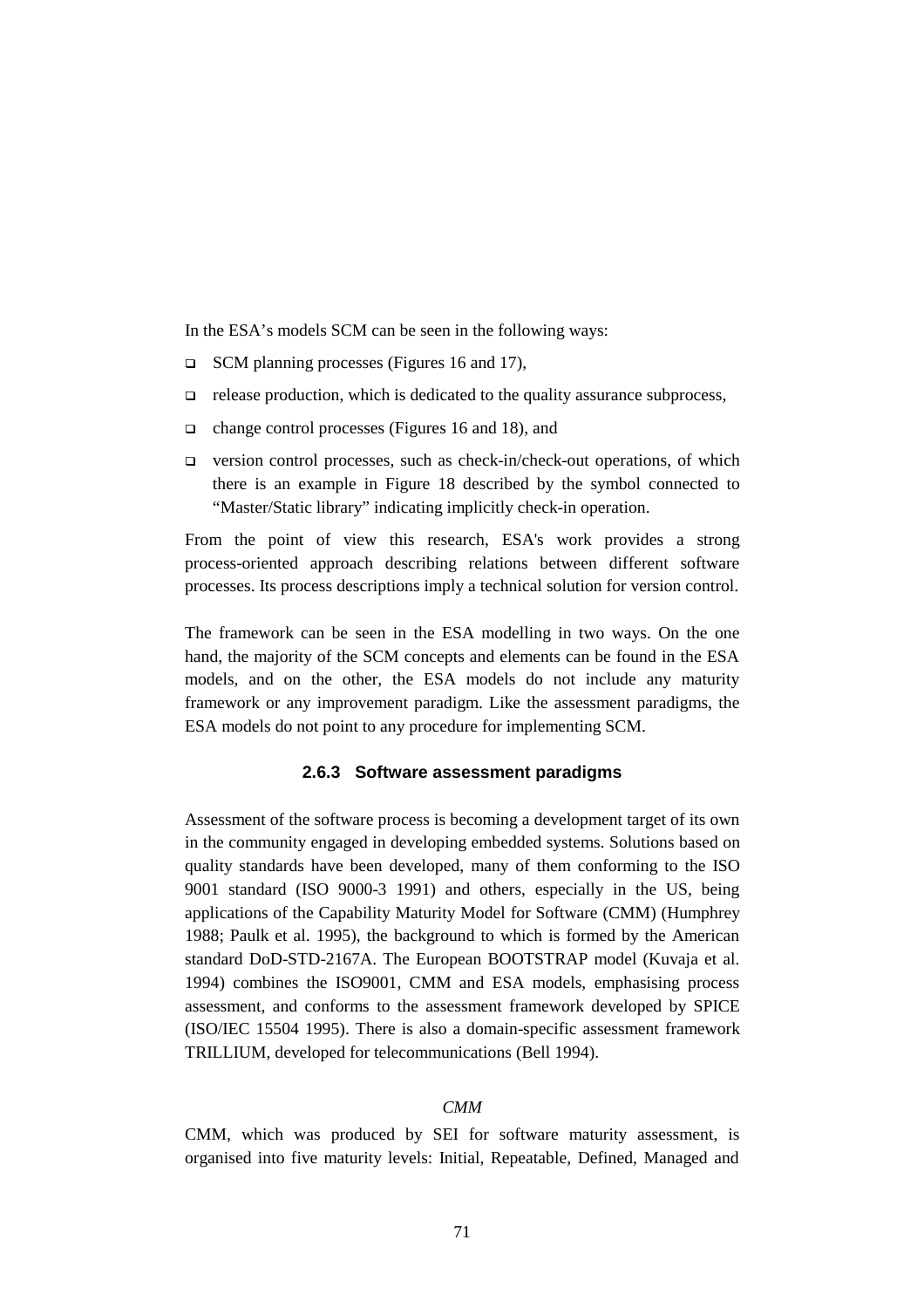Optimising. Each level comprises a set of process goals of capability and is composed of a number of key process areas, each organised into five sections, called common features, which in turn contain what are called the key practices.

The key process areas are defined as residing at a single maturity level, in accordance with Table 6. The basic functions of SCM form one of the key process areas at the repeatable level, as Level 3 consists of set of software engineering functions that include SCM. Therefore, achieving the third level requires documentation, standardisation and integration of SCM-related activities.

| Level          | <b>Key Process Areas</b>                 |  |
|----------------|------------------------------------------|--|
| 5 - Optimizing | <b>Defect Prevention</b>                 |  |
|                | <b>Technology Change Management</b>      |  |
|                | Process Change Management                |  |
| 4 - Managed    | <b>Software Quality Management</b>       |  |
|                | <b>Quantitative Process Management</b>   |  |
| 3 - Defined    | Peer Reviews                             |  |
|                | Intergroup Co-ordination                 |  |
|                | Software Product Engineering             |  |
|                | <b>Integrated Software Management</b>    |  |
|                | <b>Training Program</b>                  |  |
|                | <b>Organization Process Definition</b>   |  |
|                | <b>Organization Process Focus</b>        |  |
| 2 - Repeatable | <b>Software Configuration Management</b> |  |
|                | <b>Software Quality Assurance</b>        |  |
|                | Software Subcontract Management          |  |
|                | Software Project Tracking and Oversight  |  |
|                | Software Project Planning                |  |
|                | Requirements Management                  |  |
| 1 - Initial    |                                          |  |

*Table 6: The CMM key process areas of each maturity level.*

SCM is described in more detail in process-specific descriptions of CMM, where its fulfilment is based on the solutions proposed for achieving four goals (Paulk et al*.* 1995): software configuration management activities are planned and selected software work products are identified, checked and made available. Changes to identified software work products are checked and the groups and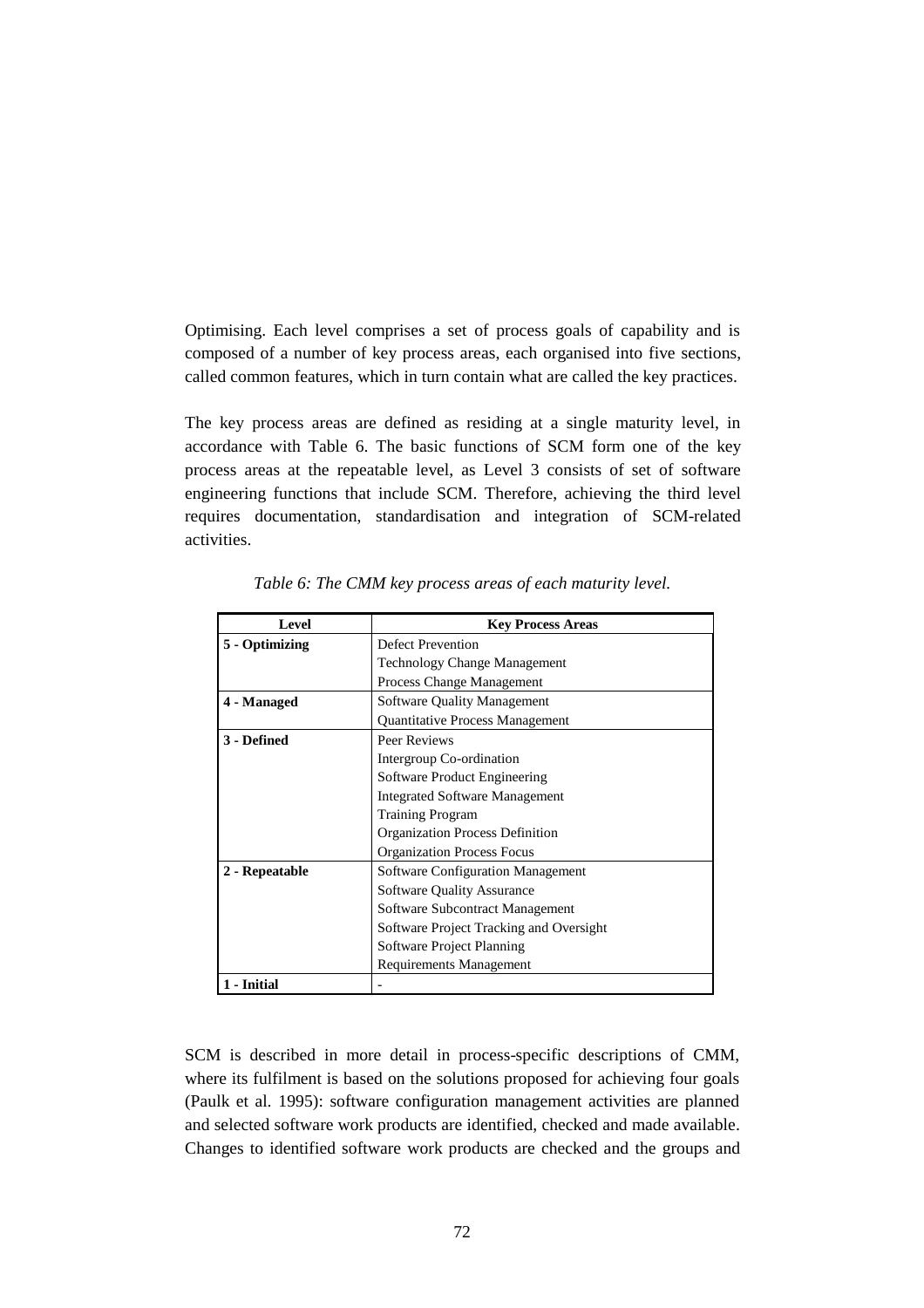individuals affected by them are informed of the status and content of the software baseline.

Although there are more detailed descriptions available on how to achieve these goals, it is difficult to create an overall view of the relations between the different items. In that sense, CMM and its SCM descriptions do not include any explicit definition of the procedure for finding a solution to the SCM question.

At level 4 the organisation has to set quantitative goals for both software products and processes. Maintainability is one of the product quality characteristics developed at this level. On the process side, process performance information is expected to include SCM. Level 5 is not dedicated to any specific software process, but each separate process activity has now arrived at a stage where it is possible to optimise it.

Compared with the framework put forward in the present research, CMM can be characterised as follows:

- CMM does not define explicitly concepts and elements, such as version control, software manufacturing, change control, since it concentrates on duties which the organisation has to fulfil and which CIs have to manage etc.,
- $\Box$  CMM has a comprehensive maturity framework, where SCM is one of the key process areas, and
- Key process area "Process Change Management" can be regarded as an improvement procedure, although it is independent from any specific process.

## *SPICE*

The other improvement paradigms have borrowed their maturity level ideas from CMM. SCM can be found in all the paradigms. SPICE, which tries to combine experiences obtained in the development of previous improvement paradigms, describes the software processes as comprising development, management, customer support and quality as well as technology transfer. SCM is located among the support processes (SUP.n) in this categorisation, the others being documentation, quality assurance, problem resolution and peer reviews. The subprocesses of CM are: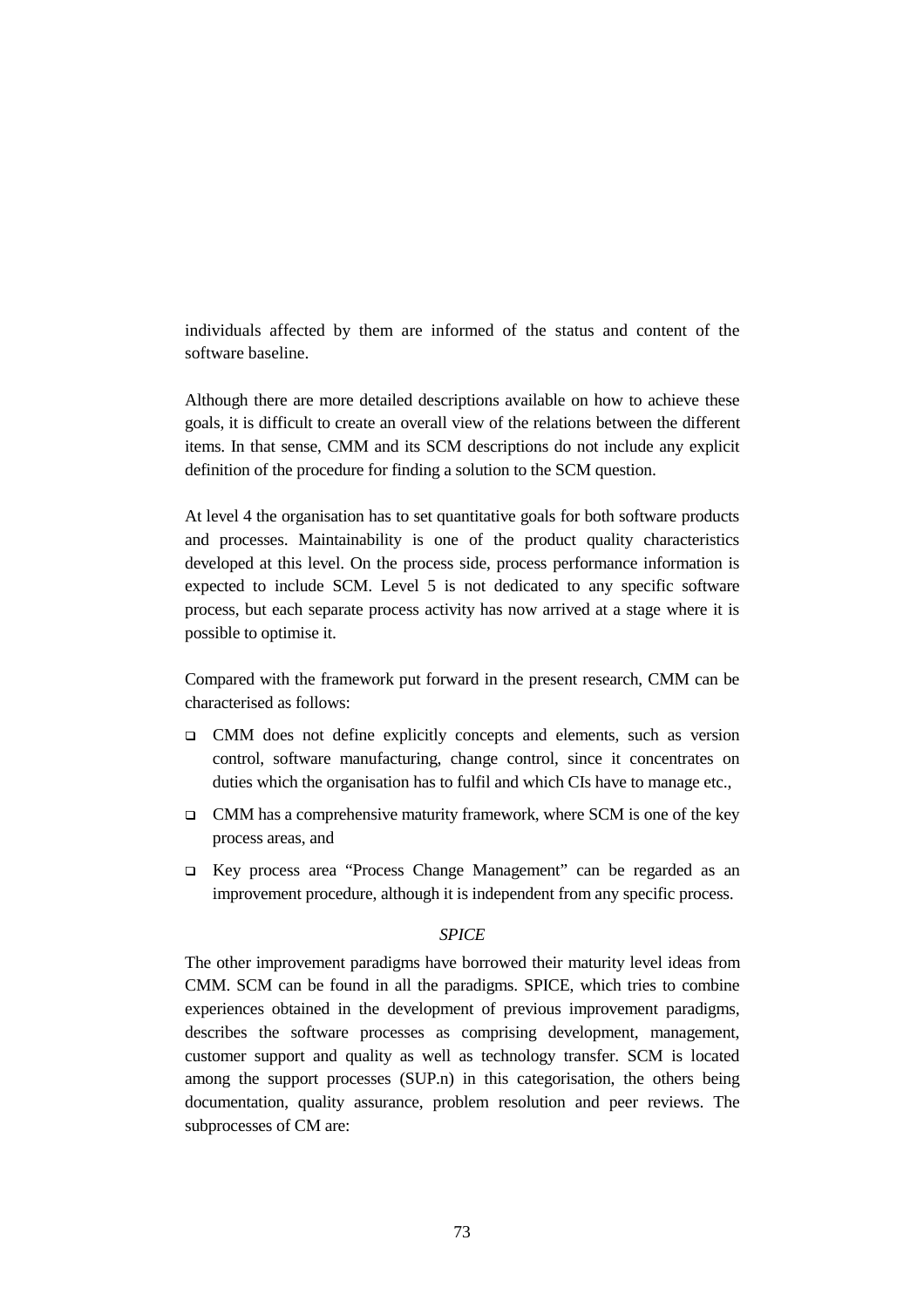- $\Box$  Establish configuration management library system,
- $\Box$  Identify configuration items,
- $\Box$  Maintain configuration item descriptions,
- □ Manage change requests,
- □ Control changes,
- □ Build product releases,
- □ Maintain configuration item histories, and
- Report configuration status.

This means resolving all the SCM levels ranging from version control to change control, although the list does not indicate in which order these items have to be resolved in each environment. In addition, the definition leaves the possibility open to define a detailed solution for each. SPICE can be compared with the present framework in the following terms:

- SPICE defines SCM concepts and elements as work products in more detail than CMM,
- As CMM, SPICE has a comprehensive maturity framework, where SCM is one of the support processes, and
- $\Box$  SPICE has a process area called organisation process (ORG.n), which includes process improvements as one of the subprocesses.

#### *TRILLIUM*

A central concept of the TRILLIUM assessment paradigm is a capability area. There are eight capability areas within the TRILLIUM model. Each capability area contains practices, so called roadmaps, which are sets of related practices within the product development process. Each roadmap represents a significant capability for a software development organisation, such as CM. A more detailed discussion of CM activities of the TRILLIUM model is given by Paper VI.

Since TRILLIUM is derived from CMM, it includes many similar features, and thus it is closely related to CM improvement, i.e. the central CM concepts are defined but there is no order laid down for employing neither these concepts nor any technical solution.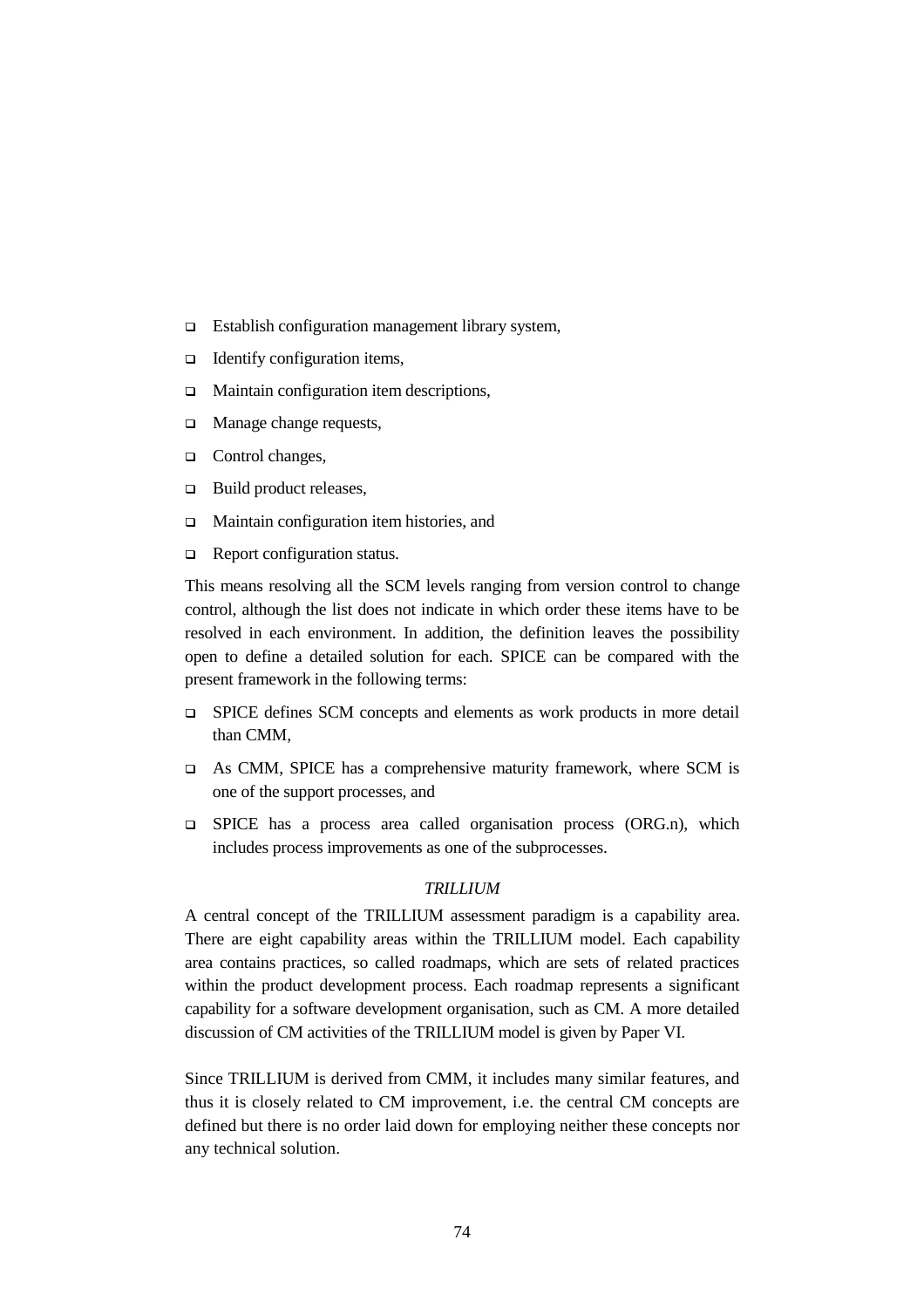# **2.6.4 Discussion**

Since this research examines SCM elements, maturity levels and improvement presenting the solutions creating the SCM framework and tentative SCM maturity improvement levels validating them, these three things have been taken as the columns of Table 7.

The related work has contributed both ideas and practical solutions to this research. The assessment paradigms address SCM. ESA's solutions proposed for space applications provided practical approaches and methods for SCM as a part of the software development and maintenance process. Feiler's and Dart's work to SCM provided ideas for an incremental approach. Feiler's models show the possibility to see SCM by various models, which include parts of the SCM elements. Dart's starting point is that companies have already taken commercial SCM tools into use and their commitment to SCM is therefore very strong. Incremental improvement can be found in the approaches of Feiler and Dart, and also in the assessment-based paradigms, where the maturity levels are based on a more comprehensive maturity context.

A summary of the related activities is provided in Table 7. The related items are derived from Table 4, which illustrates a summary of SCM elements. In addition, process improvement is related to Table 7.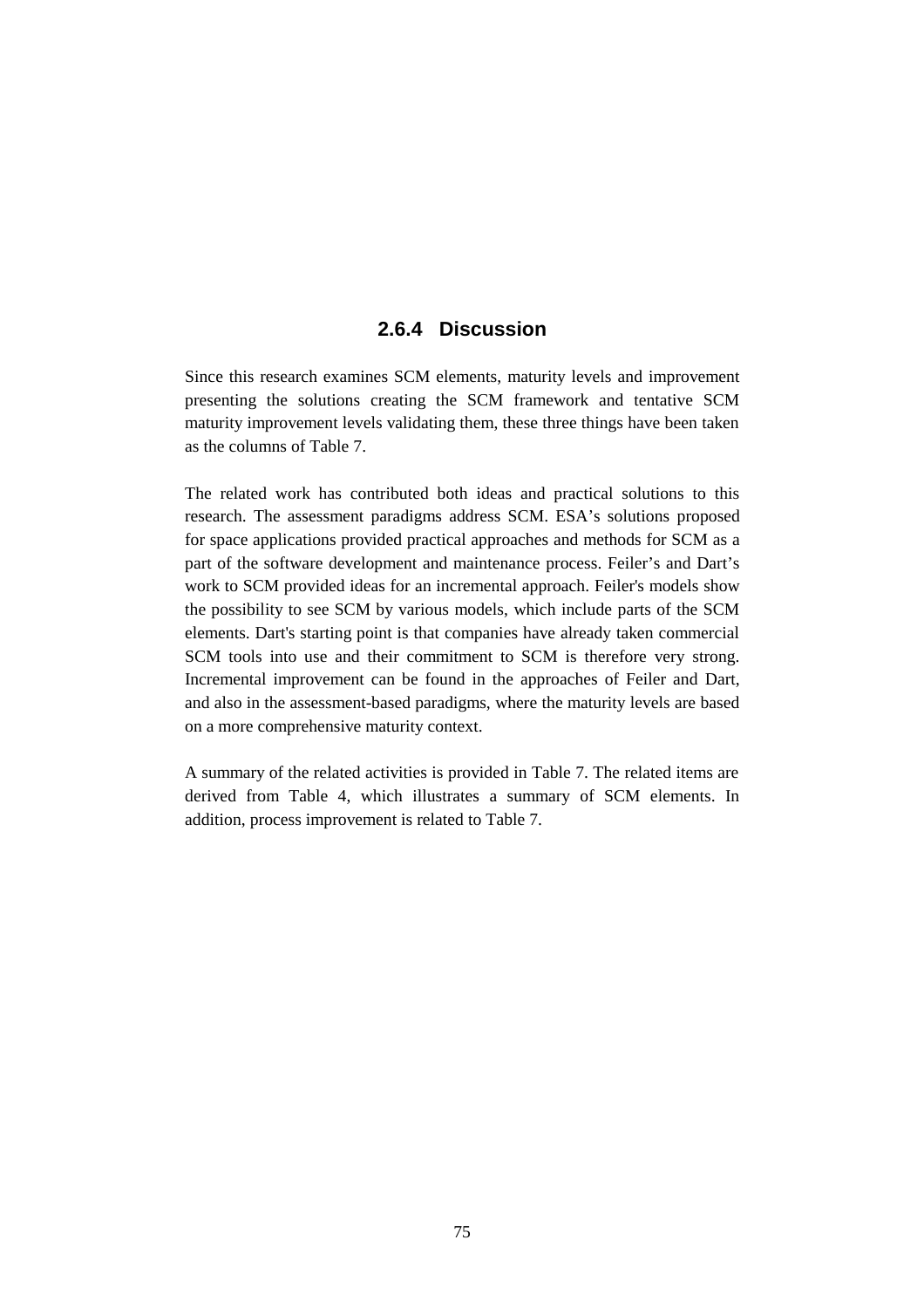| <b>Related</b><br>approaches                                  | <b>Definition of</b><br><b>SCM</b> elements                                                                                                                                                                  | <b>Definition</b><br>of SCM<br><b>levels</b>    | <b>Definition of</b><br>improvement<br>process                                                      |
|---------------------------------------------------------------|--------------------------------------------------------------------------------------------------------------------------------------------------------------------------------------------------------------|-------------------------------------------------|-----------------------------------------------------------------------------------------------------|
| Feiler's model<br>(Feiler and<br>Downey 1990;<br>Feiler 1991) | Configuration languages have been left<br>out of scope<br>SCM planning has been left out of<br>scope<br>The strong emphases is in version<br>control, change control, software<br>manufacturing and teamwork | Yes, four<br>levels                             | No                                                                                                  |
| Dart's model<br>(Dart 1990; 1991,<br>1992a, 1995)             | Configuration languages have been left<br>out of scope<br>The basic SCM elements have been<br>defined by Dart (1991)                                                                                         | Partly<br>related to<br>Feiler's<br>work        | Partly, the<br>matters to be<br>taken into<br>account in SCM<br>improvement<br>have been<br>defined |
| <b>ESA</b> models<br>(Coene 1992;<br>Favaro et al. 1994)      | Configuration languages have been left<br>out of scope<br>Version control, configuration audit,<br>change control, software<br>manufacturing have been defined by<br>Favaro et al. (1991)                    | N <sub>0</sub>                                  | No                                                                                                  |
| CMM (Humphrey<br>1988: Paulk et al.<br>1995)                  | Version control, configuration audit,<br>change control, software<br>manufacturing have been defined in<br>base practices<br>Planning, in general, is the basic<br>concept in the processes to be assessed   | No, all are<br>parallel in<br>base<br>practices | Partly                                                                                              |
| SPICE (ISO<br>15504 1995)                                     | Like CMM                                                                                                                                                                                                     | No, all are<br>parallel in<br>base<br>practices | Partly                                                                                              |

# *Table 7: SCM features of the related work.*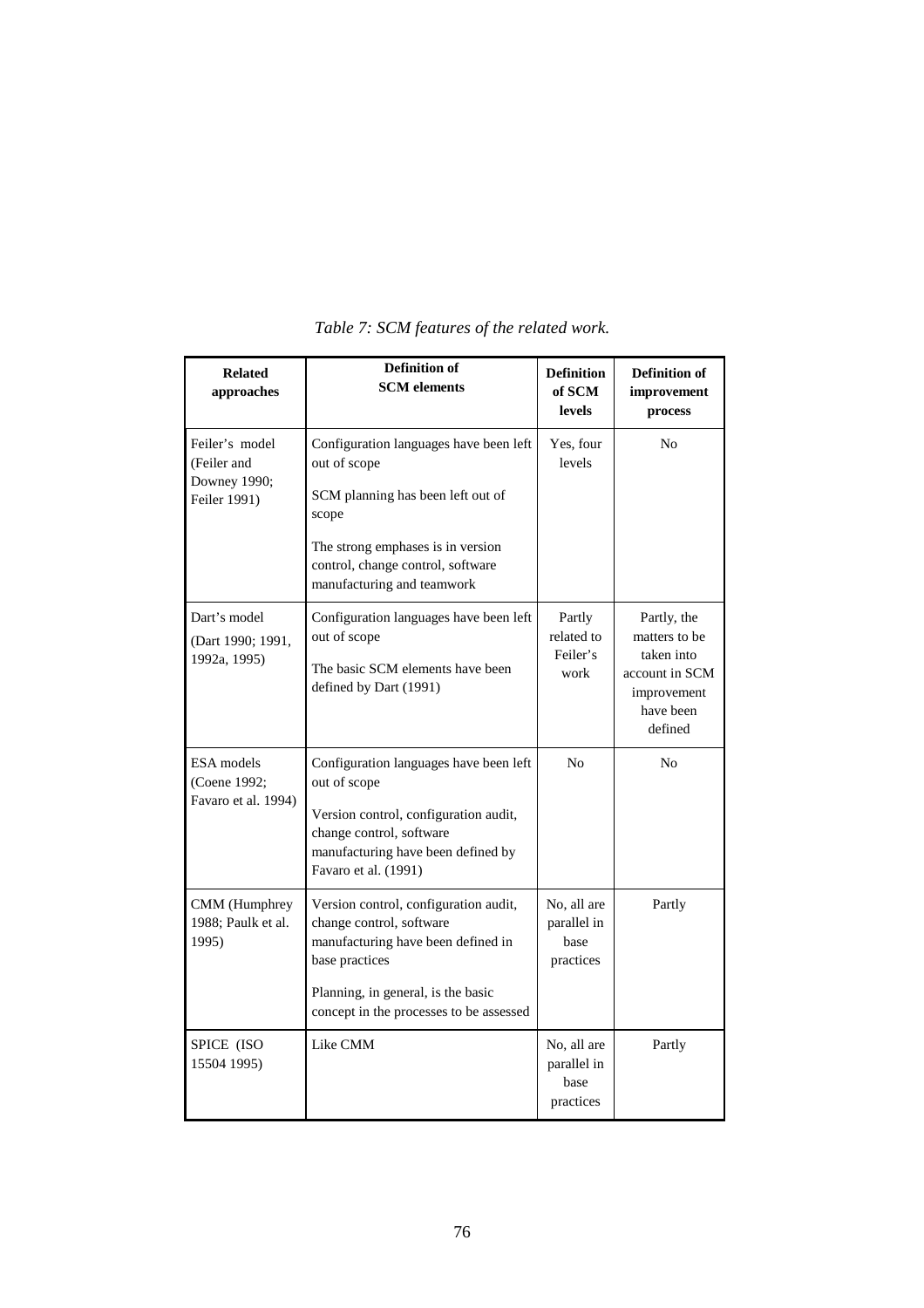# **3. Requirements from industry**

The need to study and develop practical SCM solutions in the field of embedded computer systems has arisen through co-operation with a number of industrial embedded systems manufacturers.

This chapter illustrates the requirements related to SCM of three embedded systems application domains. Paper III shows experiences gained in mechatronics applications, Paper IV concentrates on a space application, and these two applications are related to each other in Paper V. Paper VI presents results obtained with several other electronics products, mainly in the field of SMEs.

# **3.1 Requirements of machine control software**

The first case deals with machine control software. The main focus is to support customer-specific product variations. The central goal to be required is to support the assembly of reusable software components according to the goal of the LOKKI project. The main goal can be further divided into more detailed requirements (Paper III):

- $\Box$  use of modern communication media, sophisticated microcontroller chips and intelligent sensors and actuators has increased the need to manage software more flexibly,
- $\Box$  need to serve customers in increasingly smaller market segments whose special needs have to be constantly maintained, and
- $\Box$  need for repairing and modernising systems many times after delivery.

# **3.2 Requirements of space software**

The second case deals with space instrument software where the main goal was to develop support for application management. The space instrument software development is typically carried out in co-operation with several partners, where ESA or the prime contractor demands a solution for SCM of subcontractor (Murrach 1998).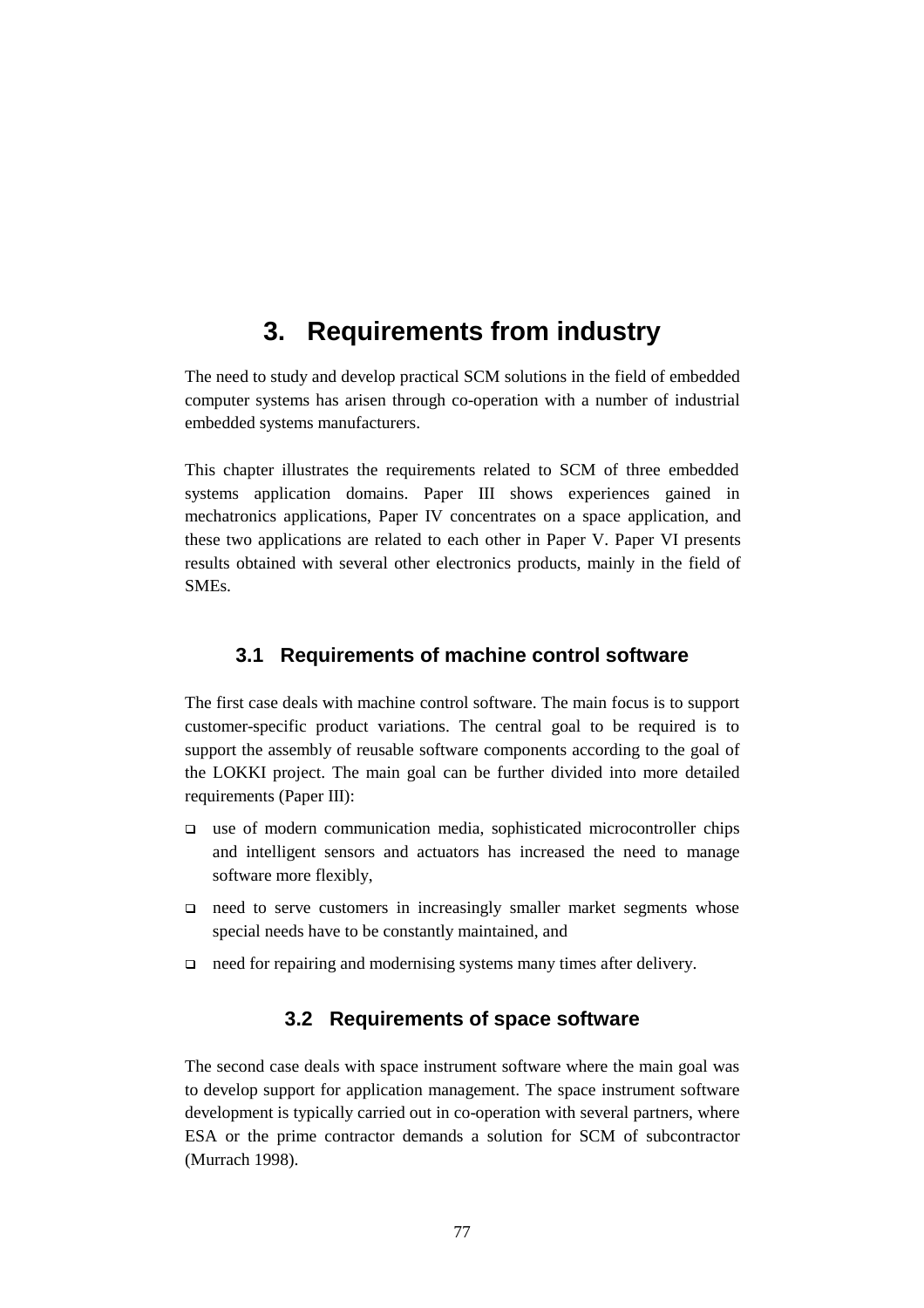The cases, in particular space applications of two project partners, created an essential part of the AMES project from which the SCM-related requirements can be derived (Paper IV):

- $\Box$  need for managing several modernisation cycles,
- $\Box$  need to understand relationships with other product technologies in addition to software, and
- $\Box$  need to take account of better application-specific requirements.

These needs have implicit or explicit relations to SCM, which can be made more visible. This thesis relies on the hypothesis that embedded system has to change throughout its lifetime, so that systematic procedures for evolving industrial SCM schemes are also needed.

## **3.3 Requirements of electronics products**

The third case category includes several embedded software applications. The starting point of the LEIVO project was the preliminary version of the incremental improvement framework, which we used in improvement of SCMrelated aspects, although the associated companies had different starting level of SCM. In addition, the role of software in this case is more essential compared to the first case because of applications. The requirements of these applications ranged from simple version control solutions to fully automatic PDM systems. The requirements identified at the beginning of the LEIVO project can be summarised as follows (Paper VI):

- $\Box$  need for managing parallel changes,
- need for impact analysis, because the hardware is often designed and implemented simultaneously with the software,
- □ need for a better understanding of software.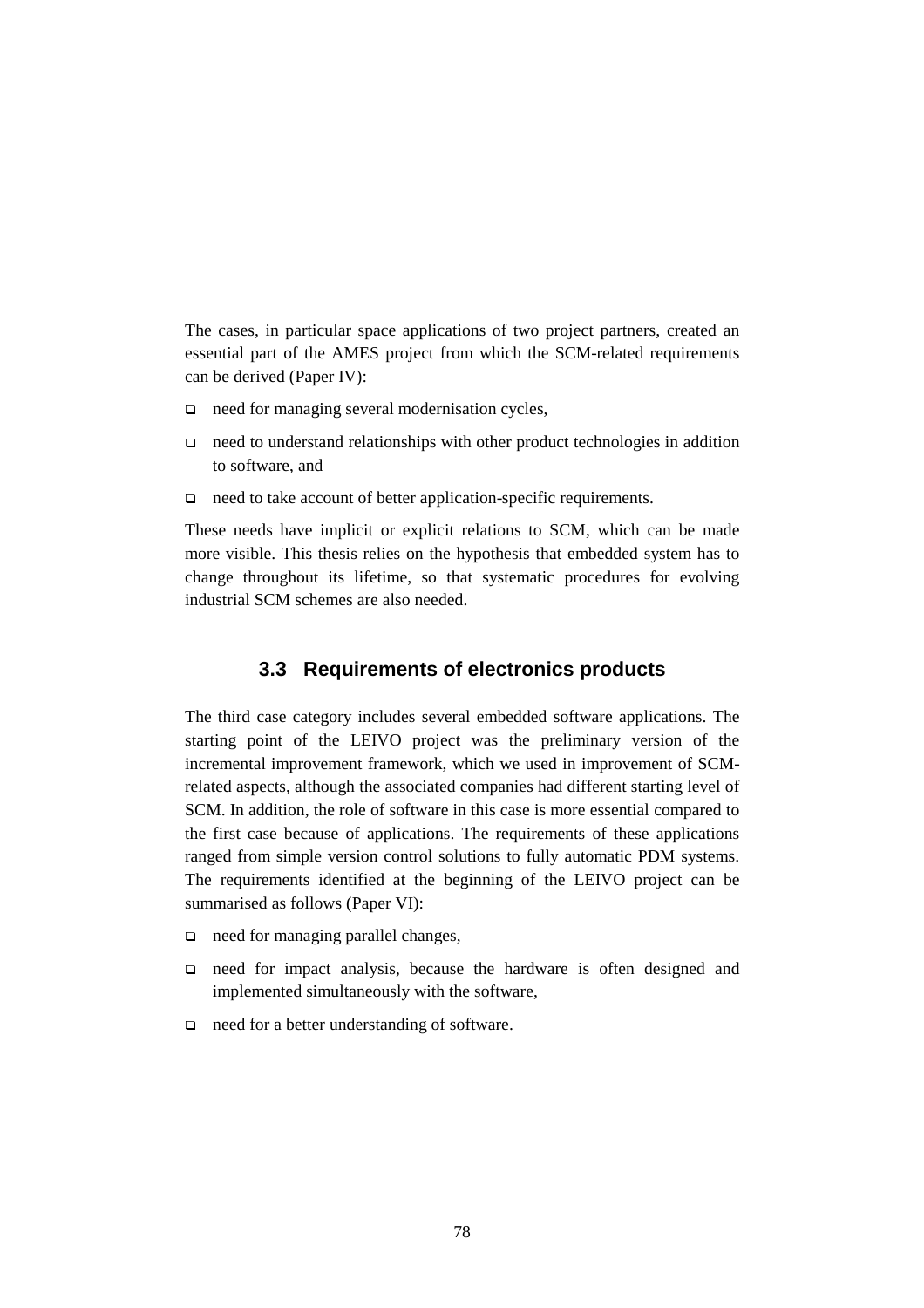# **4. SCM framework**

The previous chapters outlined a view of the concepts of software maintenance and evolution and of SCM. These concepts include cause-and-effect relations, e.g. the fact that the construction of an assembly system for software manufacturing presupposes solutions for version control.

The framework for SCM practices described in this chapter has been driven by the needs of industry shown in the previous chapter. The incremental development of CM practices ranges from version control to product-level CM, and as each step includes specific features, they are illustrated in detail. The definition of the SCM framework demands a specific procedure, for which the levels are created.

The levels of CM are created on the basis of the results presented in Papers III - V (Figure 19). The first version of the approach was published by Taramaa and Seppänen (1995), whose basic goal was to determine the concepts required for practical SCM and to define their content.

The short description related to Figure 19 is given in this main chapter. A more detailed description is provided by the following sections.

The lowest CM levels in Figure 19 represent *the version control solutions*, with the steps in software manufacturing above them on the left. Their common factor is that they involve features concerning software releases but do not especially deal with evolution based on changes and post-delivery functions. These levels create a basis for the development of software evolution and maintenance practices.

The highest level of *release-oriented SCM* in Figure 19, i.e. automated software manufacturing for mass-customisation, can be regarded as running parallel to change-oriented SCM, since the basis for the development of evolution and maintenance practices has already been created. Software assembly systems in many companies are complicated and their development can be distinguished conceptually from change-oriented SCM, since the solutions concentrate on the management of various configurations, the application of reusability and the construction of advanced user interfaces for finding the right component.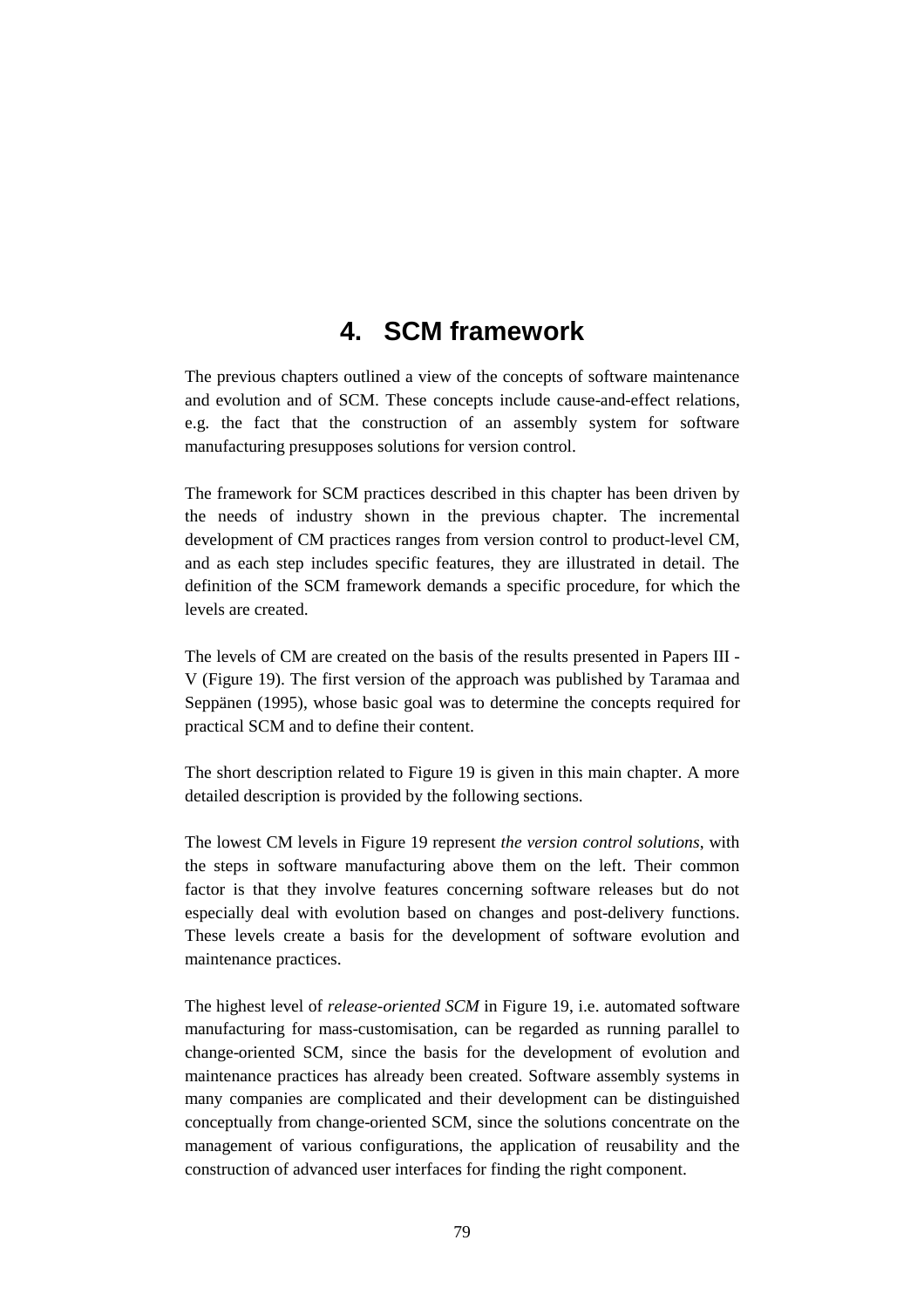

*Figure 19. A framework of CM procedures for the development of embedded systems.*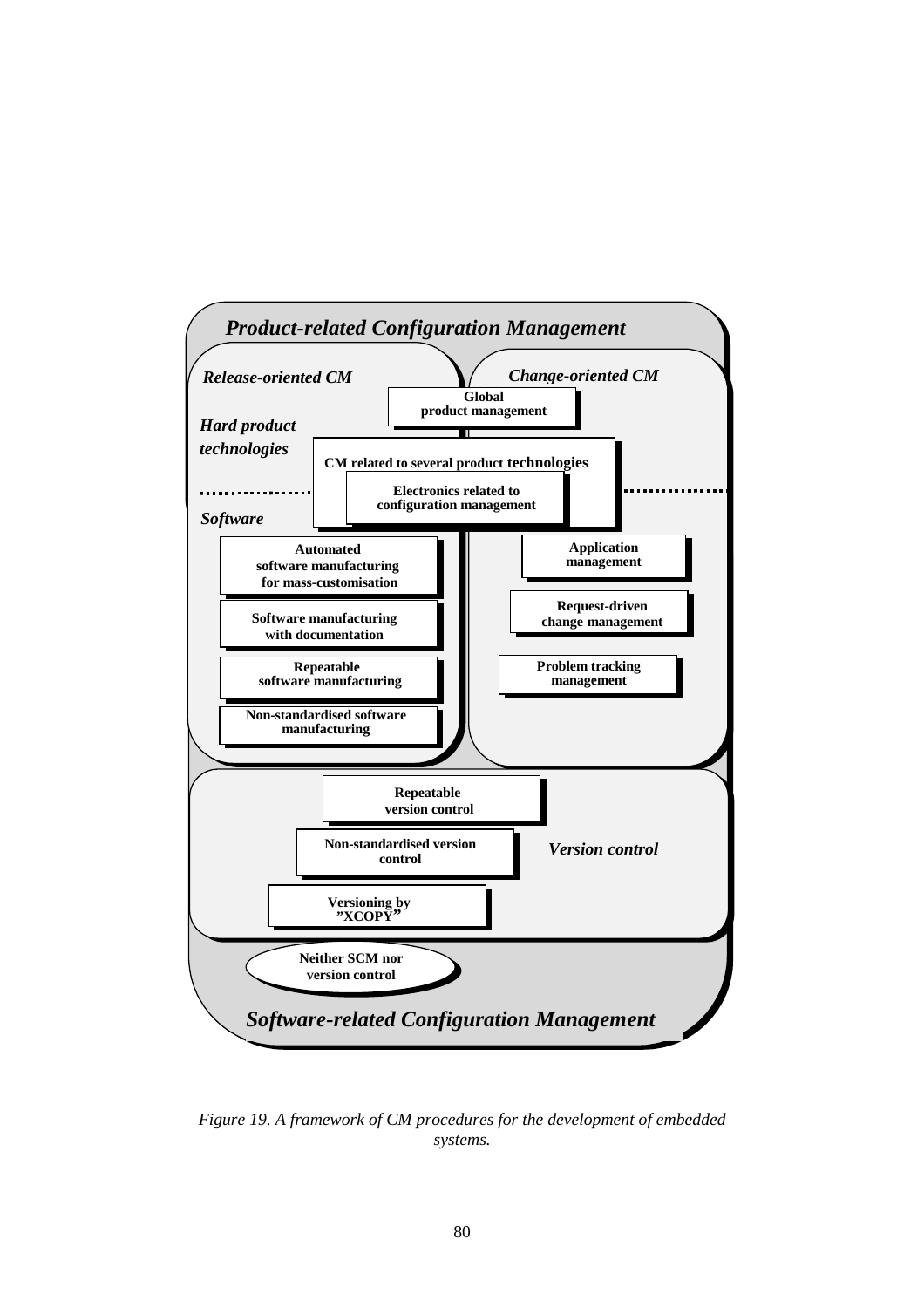*Change-oriented SCM* should be preceded by at least standardised, repeatable software manufacturing, in addition to which the technical solutions of problem tracking have to be created before any change management practices are implemented. Problem tracking management constitutes the lowest level of change-oriented SCM and lays a foundation for the deep problem analysis required for change management.

Change-oriented SCM can be regarded as parallel with release-oriented software manufacturing, which provides the basic software assembly solutions, since there is no direct dependence between them.

Since software development is typically an iterative process, including the evolution needed for achieving the software to be released, a relation must be demonstrated between release and change-oriented CMs. There is no single, obvious order of the levels, as release and change-oriented SCMs can be partly developed independently and in parallel, depending on the resources available. The development of change-oriented SCM features such as various tools consistently presupposes a certain form of software manufacturing. The next subsections will indicate one of the potential orders that can be used in CM development.

When transferring to the product level the main issue is PDM and the solutions supporting it. PDM systems are typically used to manage hardware-oriented configuration performed by computerised design systems such CAD/CAE/CAM. The product-level items are important. The integration of software development into PDM in particular requires the construction of interfaces, i.e. CASE descriptions are then seen as existing on the same level as other computerised design presentations. Modern PDM solutions have not yet addressed the question of software-specific parts.

The highest level shows solutions for distributed configuration mechanisms, which become necessary when the providers of computerised design results are to be located geographically in different places.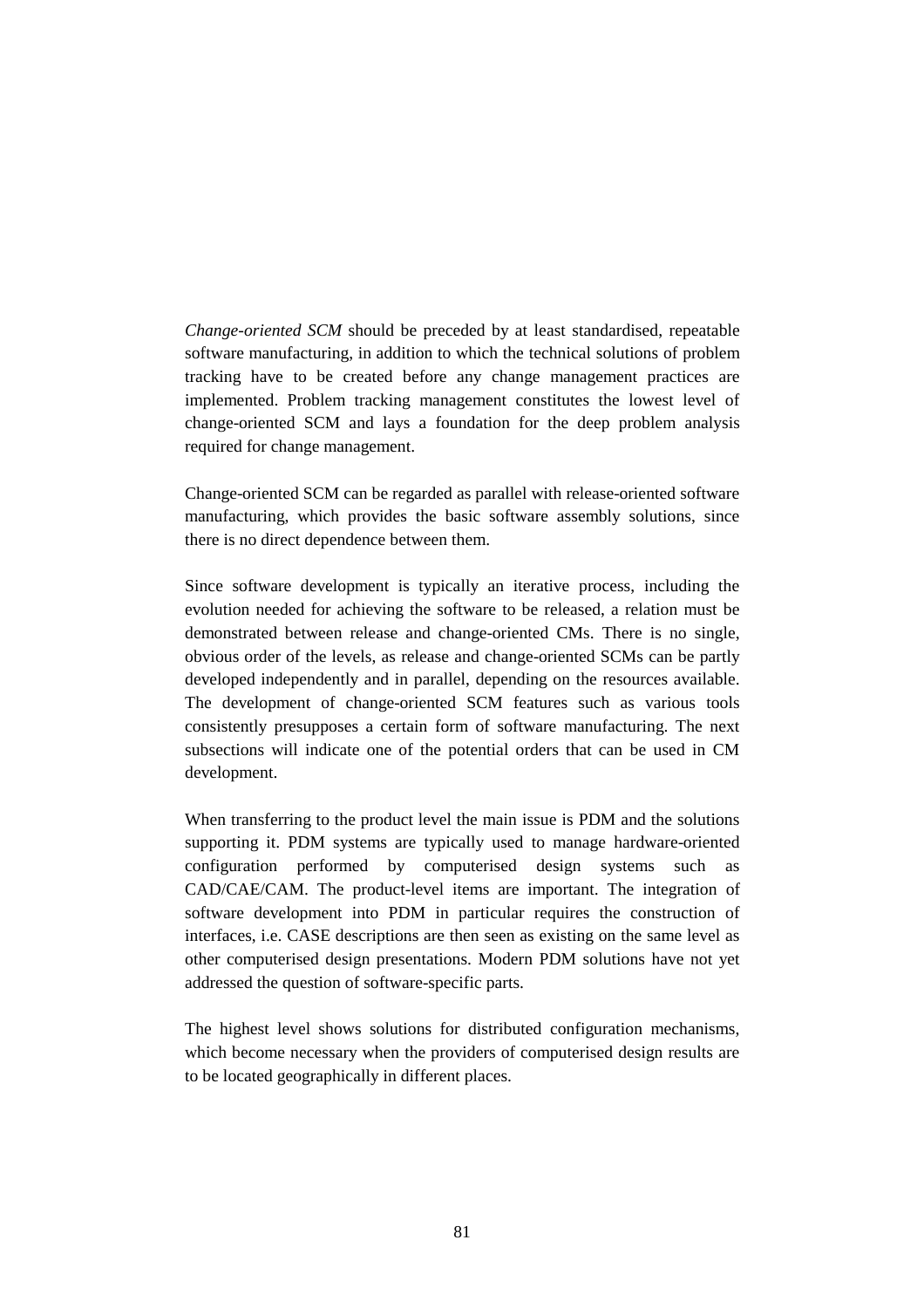## **4.1 Version control**

Copying, e.g. a PC/DOS command XCOPY, represents the lowest-level manual solution for SCM, and the quality of the results depends greatly on the experience and personal capabilities of the software engineers.

Version control provides a means to maintain specific instances of software products developed for different environments, and its use is supported by the saving achieved in memory space and formalised identification practices. Based on experiences gained in two joint projects with Finnish industries, the common practice seems to be that the version control tool is used differently in separate software development projects for the same company. This can be called non-standardised version control. This will, in practice, introduce new problems when parts of the software are needed in other projects, or when the CM process is being improved. Practical experiences with work on embedded systems version control are recounted by Sperry (1992) and Kooshian (1994). The development of a companywide quality system can be supported by making guides for the use of version control, i.e. "standardised and repeatable version control". This can be regarded as a more advanced level (Paper IV).

The embedded features of embedded software can be seen as specific CIs which have to be controlled, such as software-hardware interface documents, hardware-related modules, simulation results as a part of prototyping, images as a result of software manufacturing.

Related to version control, safety and security concerns are reflected in configuration audit, which sets strict requirements to verification and validation mechanisms. These mechanisms provide input for decision making of configuration audit often demanding the fulfilment of various safety and security standards.

## **4.2 Release-oriented SCM**

Release-oriented SCM concentrates in software manufacturing where it is possible to find solutions at different levels ranging from simple individual,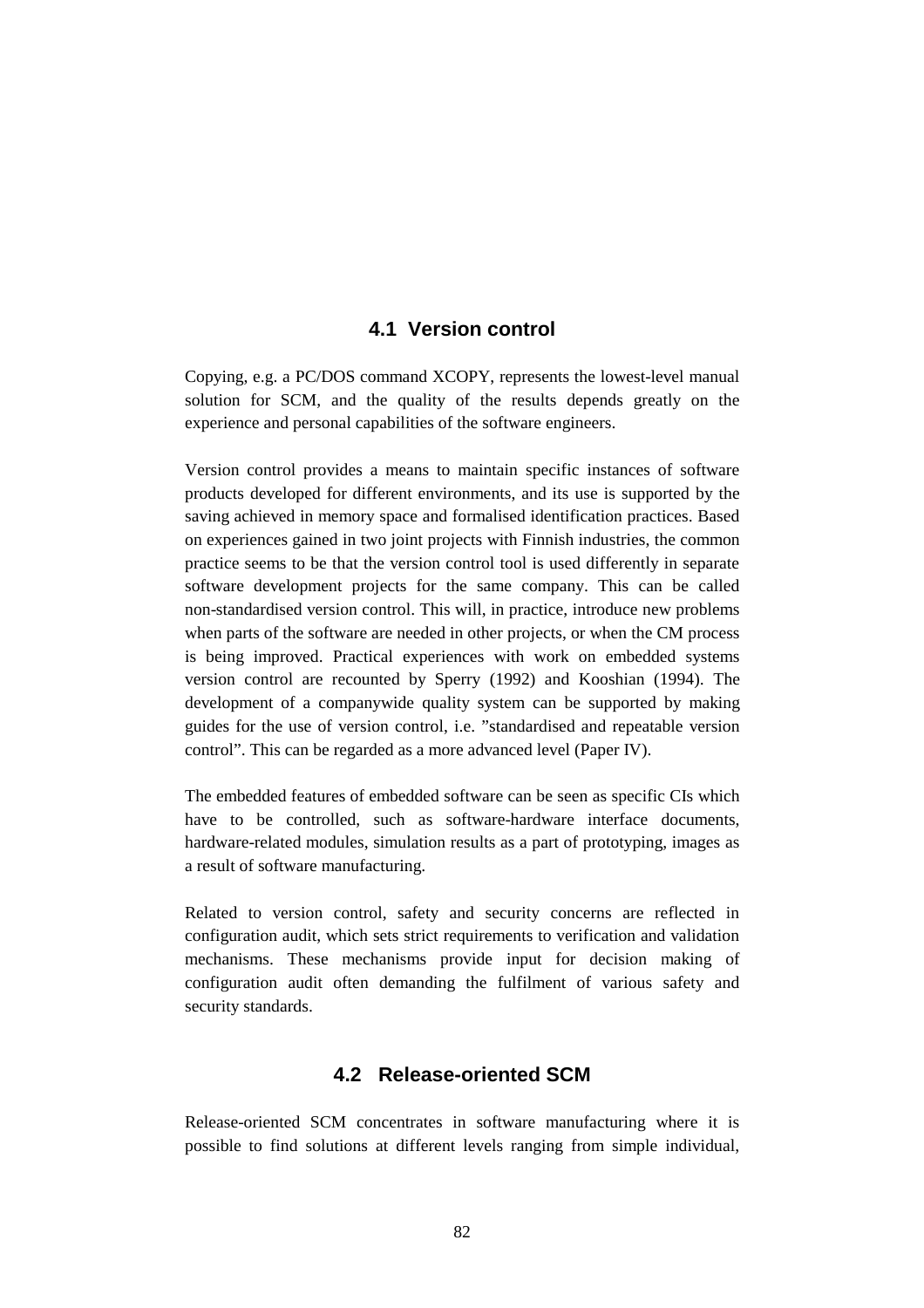non-standardised until automated, comprehensive software manufacturing mechanisms.

#### **4.2.1 Non-standardised and repeatable software manufacturing**

The activities for producing a software release create the own levels of SCM framework. These levels deal with improvement of software manufacturing, i.e. to integrate version control into a software assembly system that contains configuration builders such as compilation and linking tools. Automatic assembly requires the management of a variety of different revisions of files by means of a configuration builder. The most common method of dealing with multiple versions is to add labels to a set of file versions and to compile the whole set using a batch command. Solutions based on makefiles are common in UNIX environments. The programming language-oriented environment such as Borland C++ environment already provides a build mechanism. Examples of the use of makefiles are given in Paper III and by Flynn (1995).

From the viewpoint of embedded software, the main benefit of using automatic configuration builders is to control the complex compilation process. In some cases the software must be pre-processed through three or even four compilers, using different parameters.

Nowadays it is easy to start using SCM systems with build mechanisms, because several such systems are commercially available (Forte 1993). Problems appear if there are several different SCM systems in the same company. As in the standardisation of version control as repeatable, CM also benefits from standardised practises.

## **4.2.2 Software manufacturing with documentation**

The management of various life-cycle documents to be produced during software development is a natural part of software assembly. Typical documents are specifications, designs, user guides and test specifications and results. Embedded software-specific documents are software-hardware interface documents and simulation specifications and corresponding test results.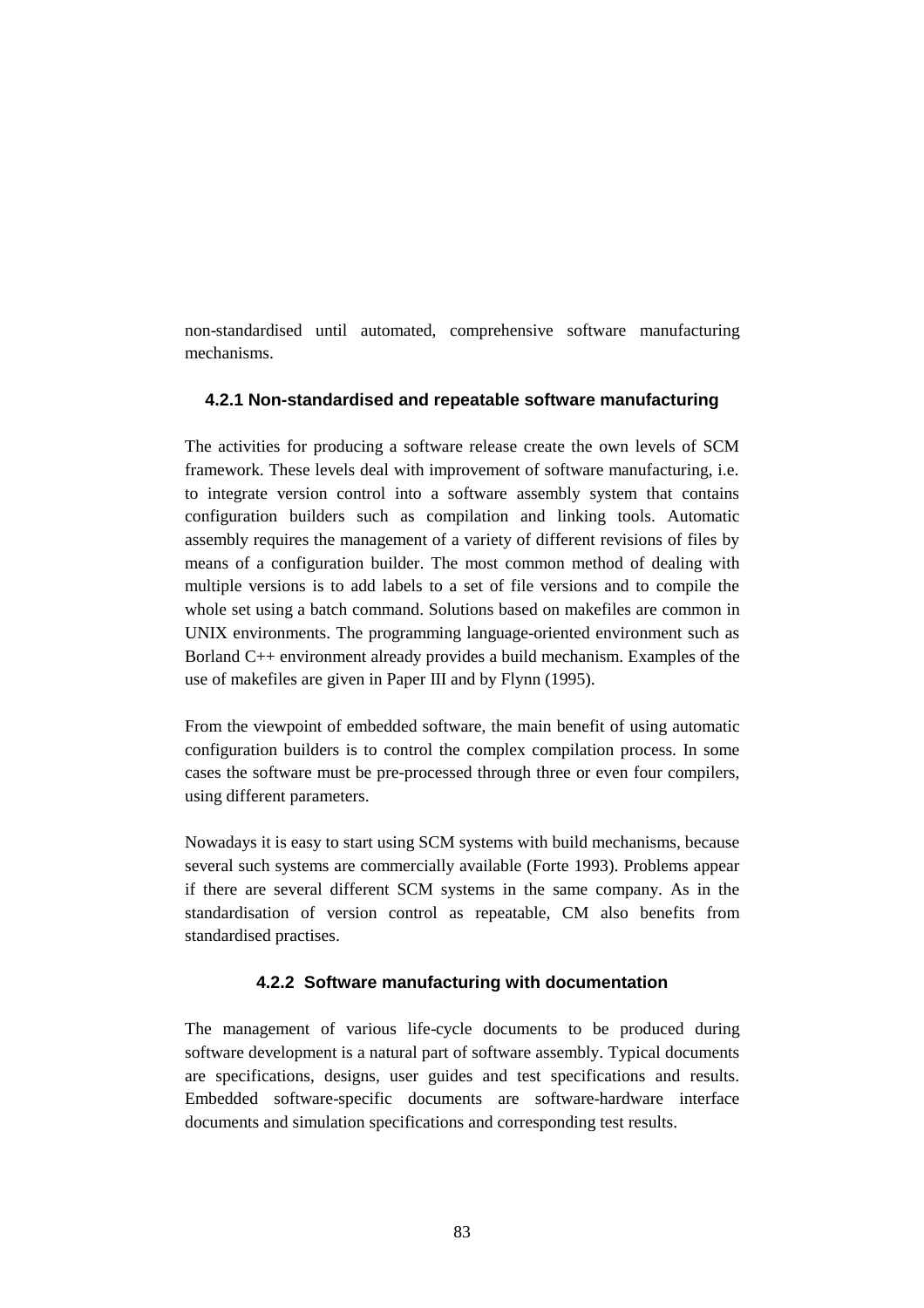In general, all baselines produced during the life-cycle create a software item in configuration. To separate the production of different life-cycle documents from these items would be very laborious, as the documents would not follow the same baselines as the software. The various documents are very often seen as an intermediate result in software development and maintenance. The creation of this practice requires an effort of its own to keep the documentation of all the life-cycle aspects at the same level as the software. The incorporation of documents to configuration descriptions is therefore a consequence of progress in the document management process.

## **4.2.3 Automated software manufacturing for mass-customisation**

Reusability and distribution are important questions in software engineering, and they can be related to SCM once the basic SCM problems such as version control and manufacturing have been solved. They are independent development targets and can be regarded as parallel from the point of view of SCM.

Commercial SCM systems nowadays provide solutions for manufacturing binary files, but companies need specific, tailored solutions for their own environments. This is typically the case with high-volume products in which there are small differences from one order to another and manufacturing is based on a combination of reusable software components and components with new features developed especially for a new specific need.

New software life-cycle paradigms such as prototyping also place similar demands on SCM as reusability, since the result of prototyping may be a component, which has to be linked to the rest of the software for early simulation.

If the embedded software packages to be delivered as parts of products differ from each other, there will be a need to develop practices for collecting the right features for each order but in such a way that the details of the version control mechanism remain hidden. Typical solutions are based on commercial SCM systems, which create the core around which companies construct product-specific features. Knowledge-based solutions have also been shown to be useful in these situations (Hakkarainen et al. 1988). They are also recommended, e.g. Cagan (1994).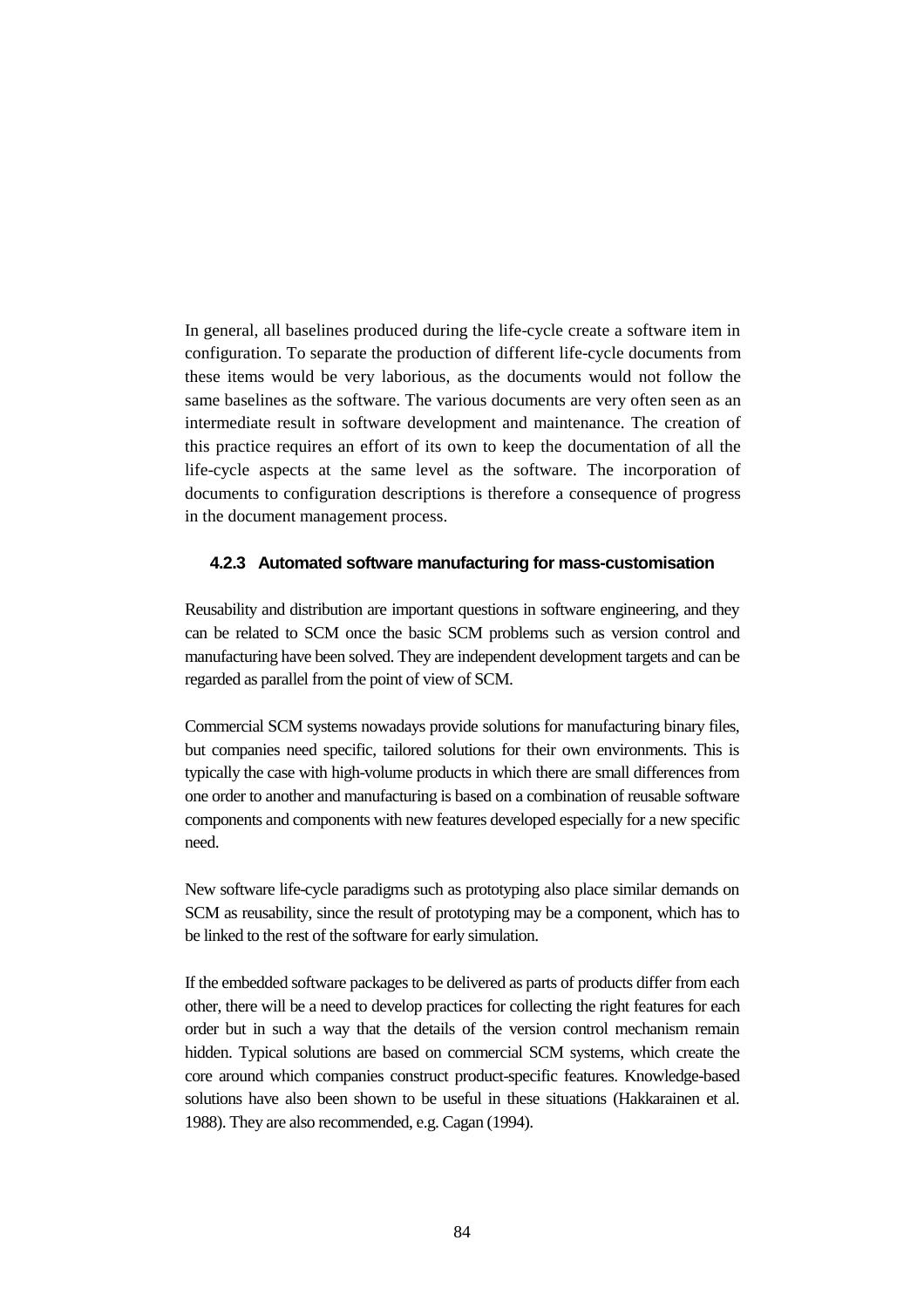Like document management in software manufacturing, reusability forms a specific dimension on which the ways of producing, finding and using reusable components vary considerably. Reusability ranges from design patterns (Buschman et al. 1996) to code generation and parametrization.

In addition to reusability, distribution aspects impose requirements of their own at this level. In distributed applications there may be a need for dynamic configuration of separate nodes, and various MIL languages have been developed for this purpose, languages that contain support features for distributed applications in addition to SCM activities, e.g. support for multilingual and dynamic re-configuration.

# **4.3 Change-oriented SCM**

Change-oriented SCM concentrates in change control or change management where it is also possible to find solutions at different levels ranging from simple problem until application management where the maintenance process is implemented comprehensively.

Change management is a specific task that is often conceptually separated from SCM activities and referred to as the problem/software resolution process. According to definitions (ISO 12207), the problem resolution process is a process for analysing and resolving the problems.

In the most advanced SCM environments change management is included as an inseparable part of the SCM scheme and implemented by means of problem tracking systems which has been also applied in this framework.

## **4.3.1 Problem tracking management**

Problem tracking is the first level of change-oriented SCM. Its solutions range from a simple problem, the recording of an error/bug or defect, to advanced databases, which are, related to the other SCM activities. In simple solutions the recorded error data are used manually in software change activities, whereas the advanced database solutions are an essential and integrated part of the other aspects of SCM. The lowest-level problem tracking systems run parallel to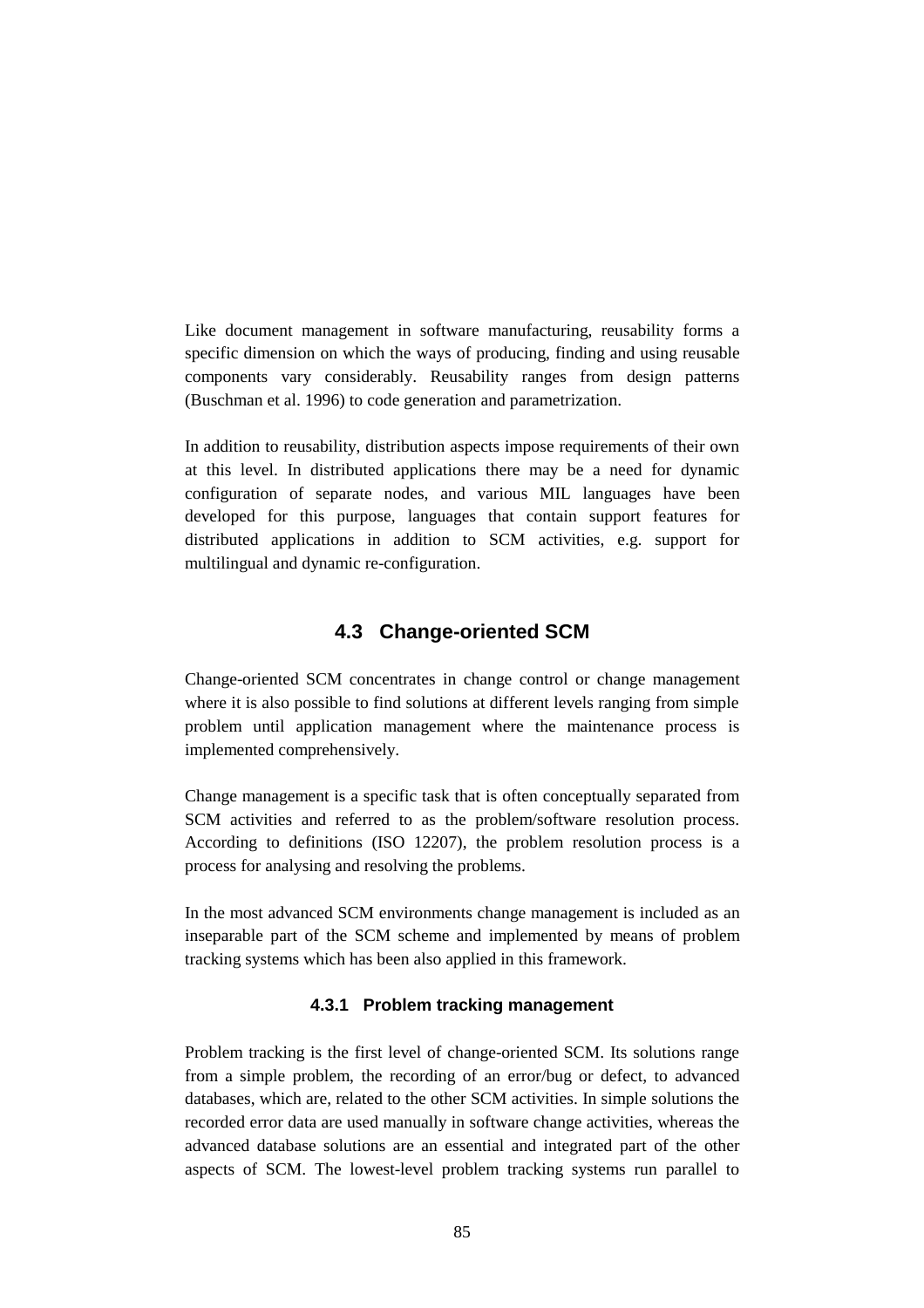release-oriented SCM. In addition, the problem tracking system is a predecessor to request-driven change management.

Modern commercial SCM systems are being expanded by incorporating problem tracking as one feature in them (Forte 1993). Another feature is the connection with process improvement mechanisms, since the problem tracking database is a central element as a source of metrics information when developing process improvement practices.

## **4.3.2 Request-driven change management**

Up to this level version control and SCM incorporate different features. The next level involves the creation of a mechanism for maintenance, i.e. for integrating version control and software manufacturing with change control. We call this request-driven change management. A typical change management system is an in-house database in which change requests are recorded and managed. Often the data base structure is not well organised and does not support any problem/defect tracking.

The long development and maintenance phases of embedded systems imply that the persons maintaining the system are most likely not the ones who developed it. In addition, the initial system documentation may no longer match the actual design and code, which further complicates the maintainer's problem. Different pre-maintenance tools, such as problem understanding, reverse engineering, traceability and impact analysis tools, can also be used. Their use is currently based on the maintainer's own ability to apply them.

## **4.3.3 Application management**

Application management is the extension of SCM by taking the maintenance process into account more comprehensively. The efficient implementation of application management requires process-based solutions, e.g. the examples given by Taramaa and Ketola (1995) based on the work done in the AMES project (AMES 1995).

At the application management level, specific tools are used for subfunctions of the maintenance process such as problem understanding, localisation, impact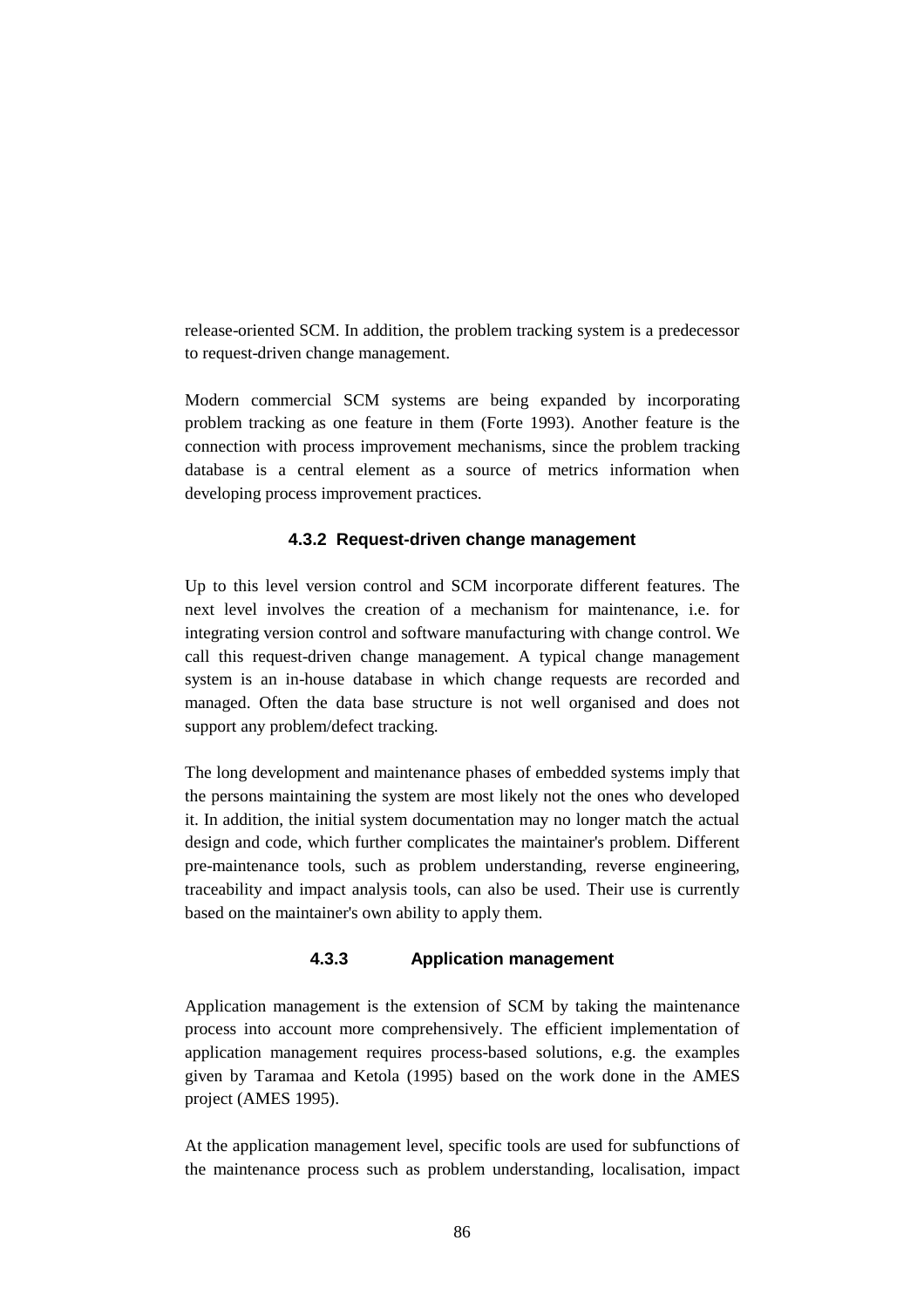analysis and solution analysis which already acted separately in request-driven change management. The main extension compared with request-driven change management is related to process aspects and management at a higher level of abstraction. The process-oriented approach provides an opportunity to manage the use of tools more efficiently than in request-driven management, where the user still has to activate separate tools.

The process approach is a hot topic today. Most process-driven approaches are focused on modelling sequential events, and are typically prescriptive. This kind of process may appear to be restrictive in nature, however. In the process thinking it can be called control-oriented. The process should be more descriptive, providing guidelines for different maintenance situations. Such a process can be called data-oriented.

## **4.4 Product data management**

Product data management can be examined at two levels: management of software and hardware, and management of the whole product, including all product and manufacturing/production technologies.

Typical features facing development teams in product management are:

- $\Box$  location of different product data,
- $\Box$  integration of different PDM and related systems,
- $\Box$  data transfer, its logical and technical alternatives,
- □ various implementation alternatives.

Figure 20 illustrates the alternatives of the relations between PDM and SCM systems. This figure depicts different practical aspects of these environments, i.e. location of product data and distribution of PDM and SCM systems. In the environments the following alternatives can be found:

□ There are various implementations of PDM and SCM locating in different sites and there is need for data transfer (connection 1 between PDM and SCM, and connections 2, 3, 7, 8 and 9 to various implementation).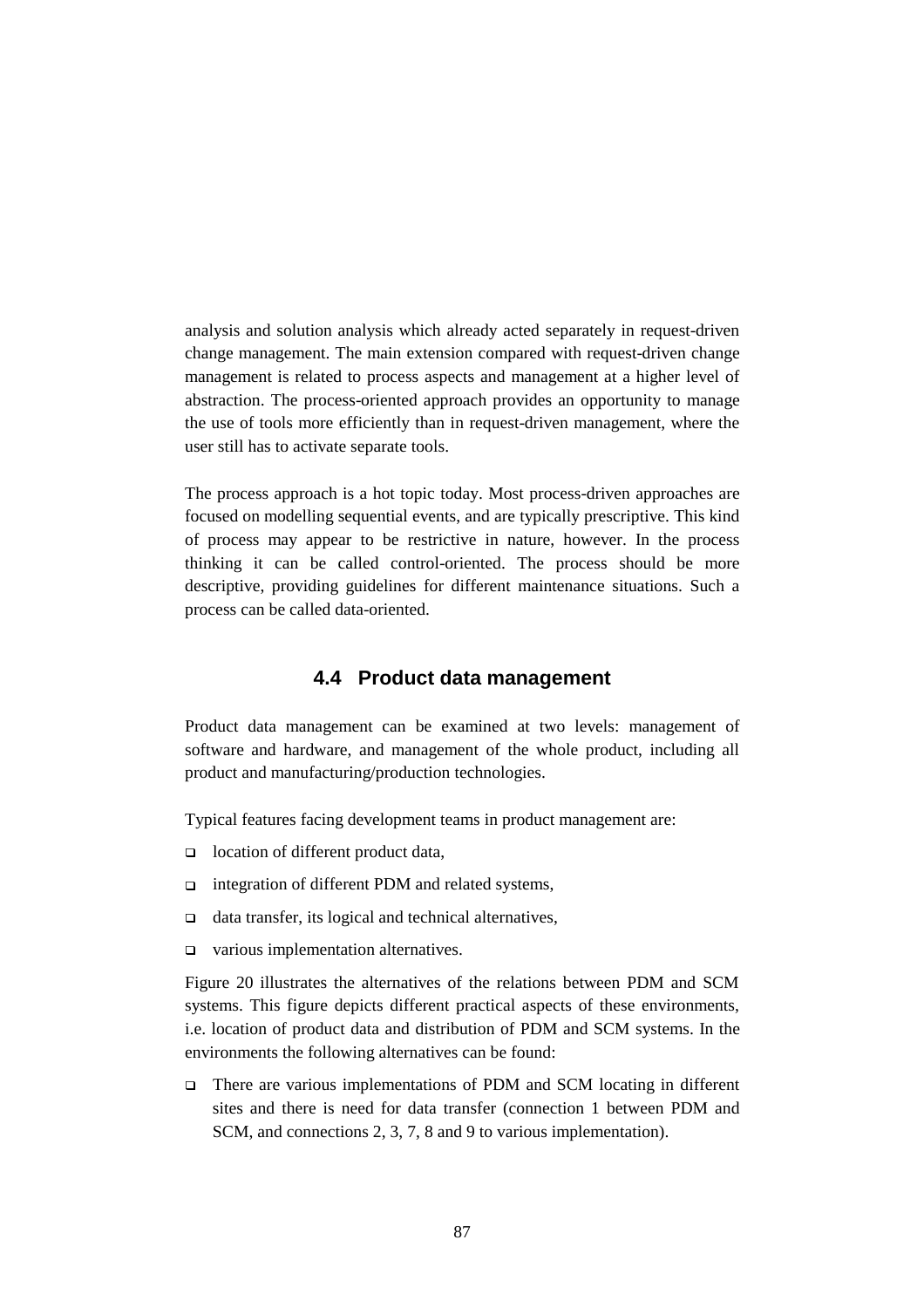- There are separate implementations of PDM and SCM locating in different sites and there is need for data transfer (connection 5 between PDM and SCM, and connections 4 and 6 for distribution are implemented by environment-specific transfer mechanisms).
- □ There is a common implementation of PDM and SCM locating in different sites, where data transfer has been implemented by a common PDM system (connection 10).

## **4.4.1 Electronics related to configuration management**

In the telecommunications field, for example, computer-aided implementation can produce embedded software for digital signal processors and hardware implemented by FPGAs and ASICs for use alongside software implemented by the traditional processor technology. The differences can be found both in CIs, which include a large number of simulation descriptions in addition to normal algorithm models, and in manufacturing, which is based on VHDL. When transferring to system-on-silicon principles, control software is one of the technologies to be used to create the final product.

According to Soininen (1995), less attention has been paid to research into change control in the context of hardware descriptions. The change management tools applicable to maintenance are different because of the descriptions to be updated. In addition, the different simulation descriptions, which are essential in hardware design, entail specific features in the construction of change management.

The concurrent engineering solutions adopted in co-design represent an extensive challenge to process modelling. Heikkinen (1997) addresses the issues that need to be taken into account when developing a SCM environment which supports these complex process features, i.e. prototyping and assumption reconciliations. Although these items cover software and hardware functions, the mechanisms can also be applied when transferring to deal with concurrent engineering related to other items.

The situation between electronics design and SCM is illustrated by connection 1 of Figure 20. Electronics CAD systems create one of the PDM related CAD/CAM/CAE systems.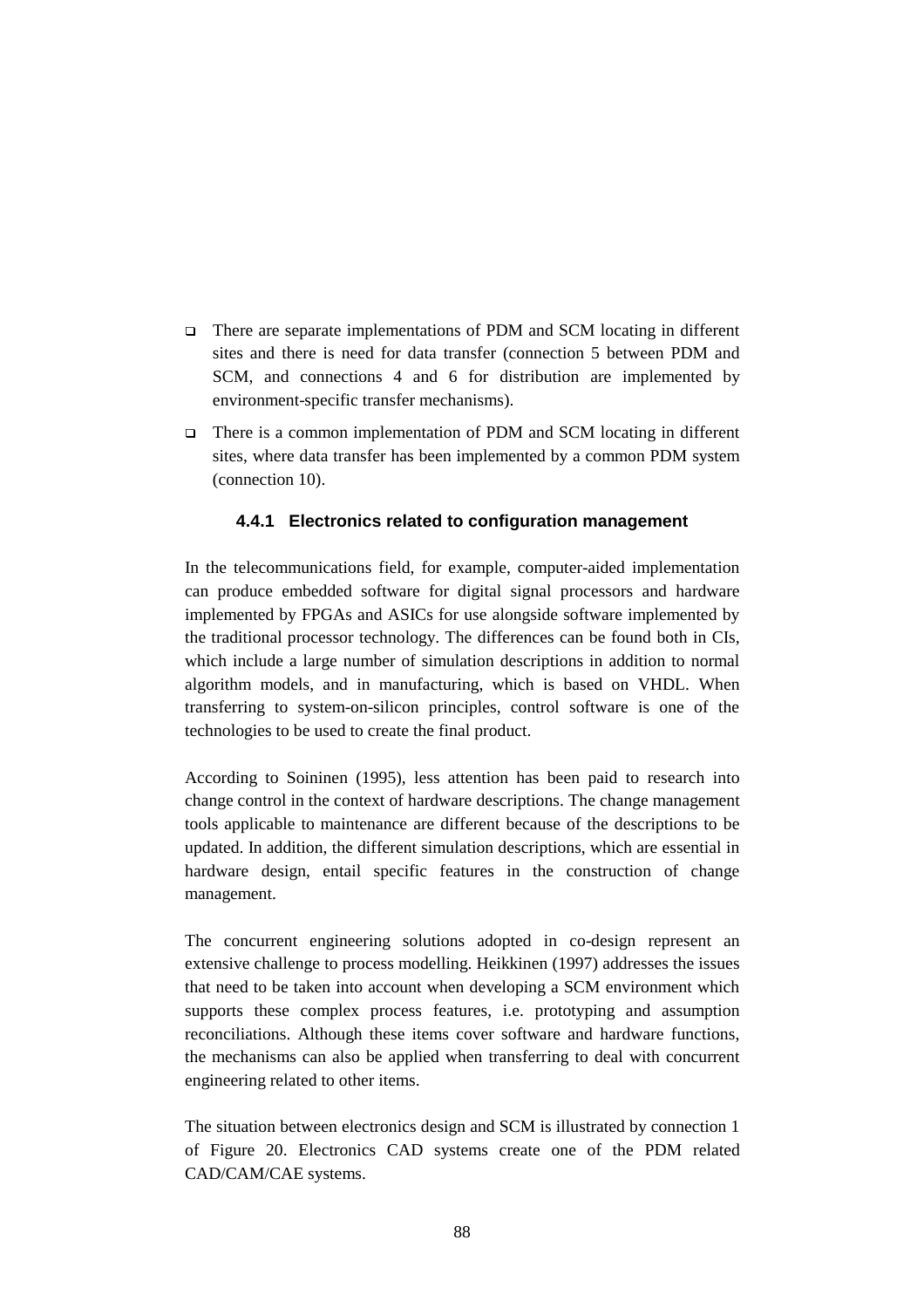

*Figure 20. PDM and SCM solutions with various implementation alternatives.*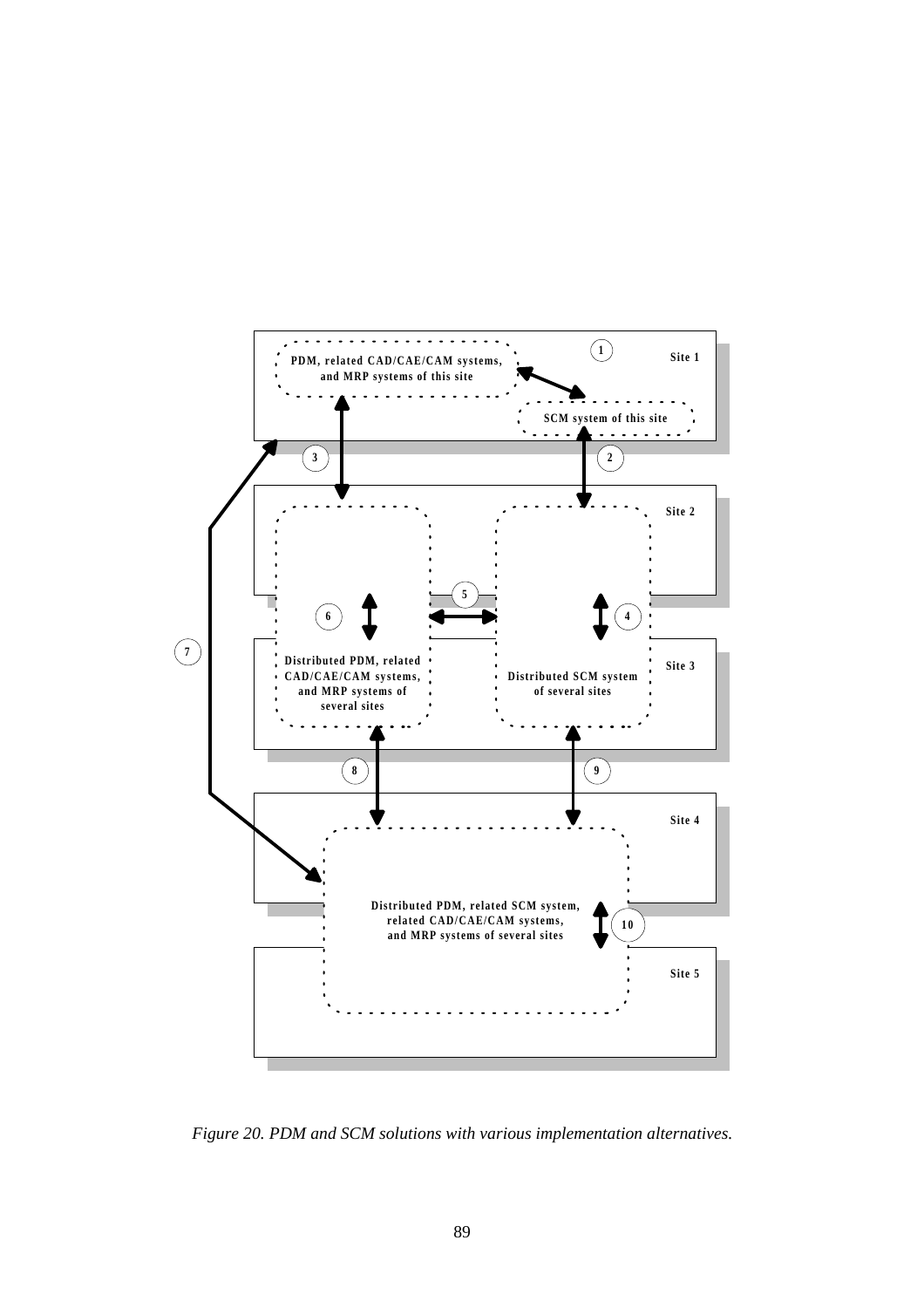## **4.4.2 Configuration management related to several product technologies**

Considered in a wider framework, embedded systems also include other product technologies, such as electrical and mechanical parts designed using specific computer-aided methods and tools (Paper II). The integration of a number of computer-aided tools, which support other development technologies and logistics functions, places SCM developers in a totally new situation.

These technologies can also be developed under the heading of concurrent engineering. One of the first European projects devoted to product-level concurrent engineering is CONSENS, which can be regarded as promising because of its starting point, that there are already viable and usable design technology-based tools which need better formalism for information exchange (Singh and Irvine 1995).

In Figure 20, site 1 illustrates the connection of one site between PDM, its related and SCM systems.

# **4.5 Global product management**

Distributed configuration mechanisms become necessary at this level, since providers of computerised designs may be located geographically in different places.

The concept of virtual corporation has been presented as a solution to the question of global product management (Davidow and Malone 1992). The virtual corporation has been also recognised as essential in software engineering society (Boldyreff et al. 1996; van der Hoek et al. 1996; Noll and Scacchi 1997).

Figure 20 illustrates different possible relations of the heterogeneous PDM and SCM environments. Site 1 of an environment indicates separate technical solutions of PDM and related computerised implementations. Site 2 and 3 show common solutions by which the PDM and related systems have been implemented in several sites.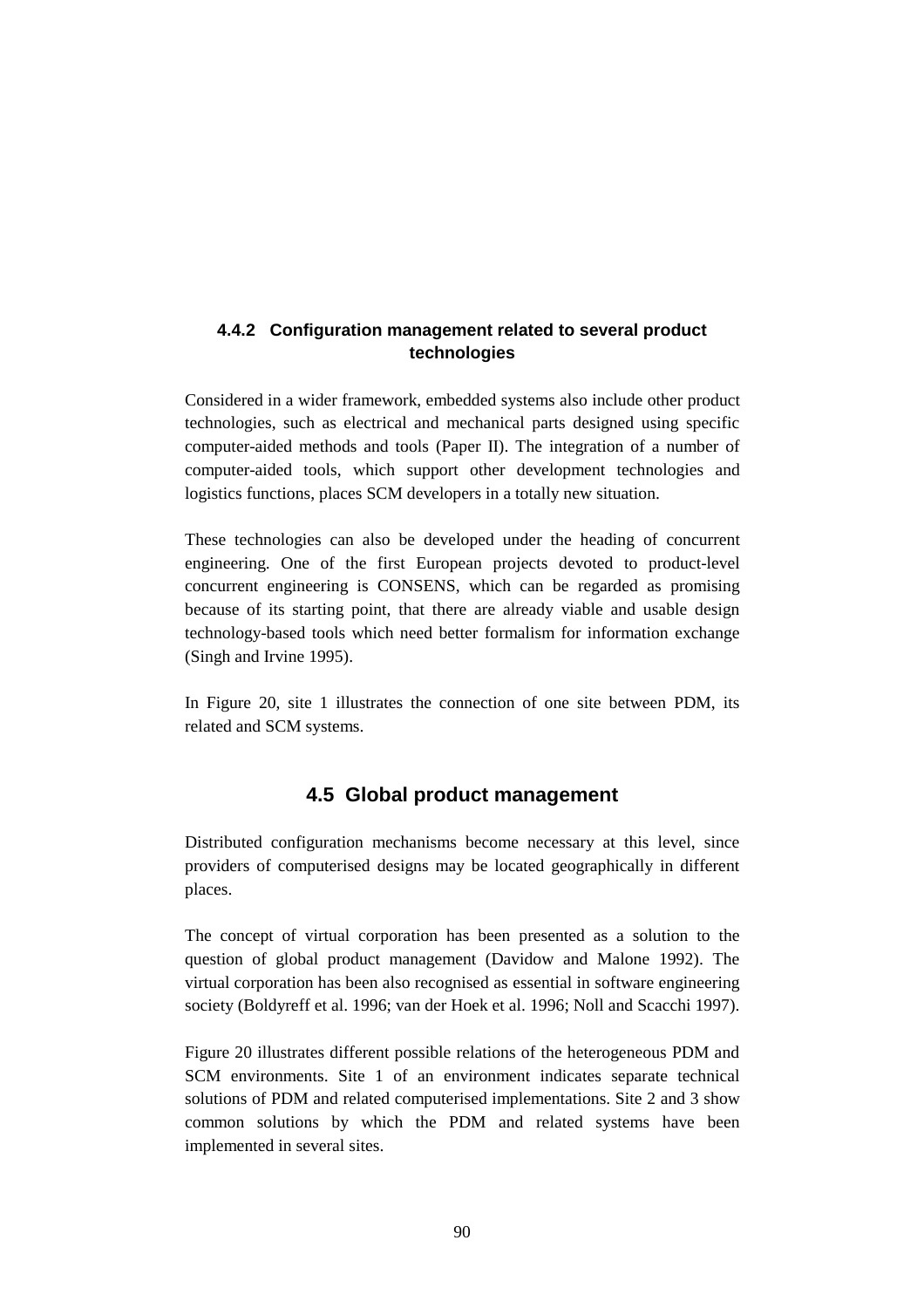In Figure 20, from the SCM point of view the essential relations can be found between SCM and others systems of site 1 (connection 1), between different SCM systems of separate sites (connection 2), within the distributed SCM environment (connection 4), between distributed as well PDM as related systems to the distributed SCM system (connection 5), and PDM and SCM within the PDM system (connection 10).

## **4.6 Discussion**

The elements of the lowest SCM levels can be implemented by buying SCM tools, including version control and building mechanisms, and by defining the usage principles in a companywide software quality system. In addition, problem tracking systems have been commercialised and are required to link their solutions to the rest of the SCM. These solutions create a basis for the more advanced SCM practices. The main effort can then be invested in change-oriented CM, automated mass-customisation and further product-level integration.

Automated SCM based on mass-customisation is assuming a still more central role, in which the main problems to be solved are the role of design patterns, code generation and modelling of various features. All of these are background issues lying behind a sophisticated SCM system.

Change-oriented SCM consists of problem tracking, request-driven change and application management. The main difference when transferring from request-driven change to application management is the role of the software process. Application management is strongly characterised by the process viewpoint, which is adopted in order to manage various change situations.

Although the SCM framework has been presented in terms of levels, these levels have to be tailored separately for each according to the nature of business. Mass- customisation, for example, can assume slightly different role in each company. One company may produce a lot of similar products with very small changes in their functions, whereas another may develop products, which are highly customer-specific, with a small number of common functions. Many companies have made decisions in the past, which restrict their room for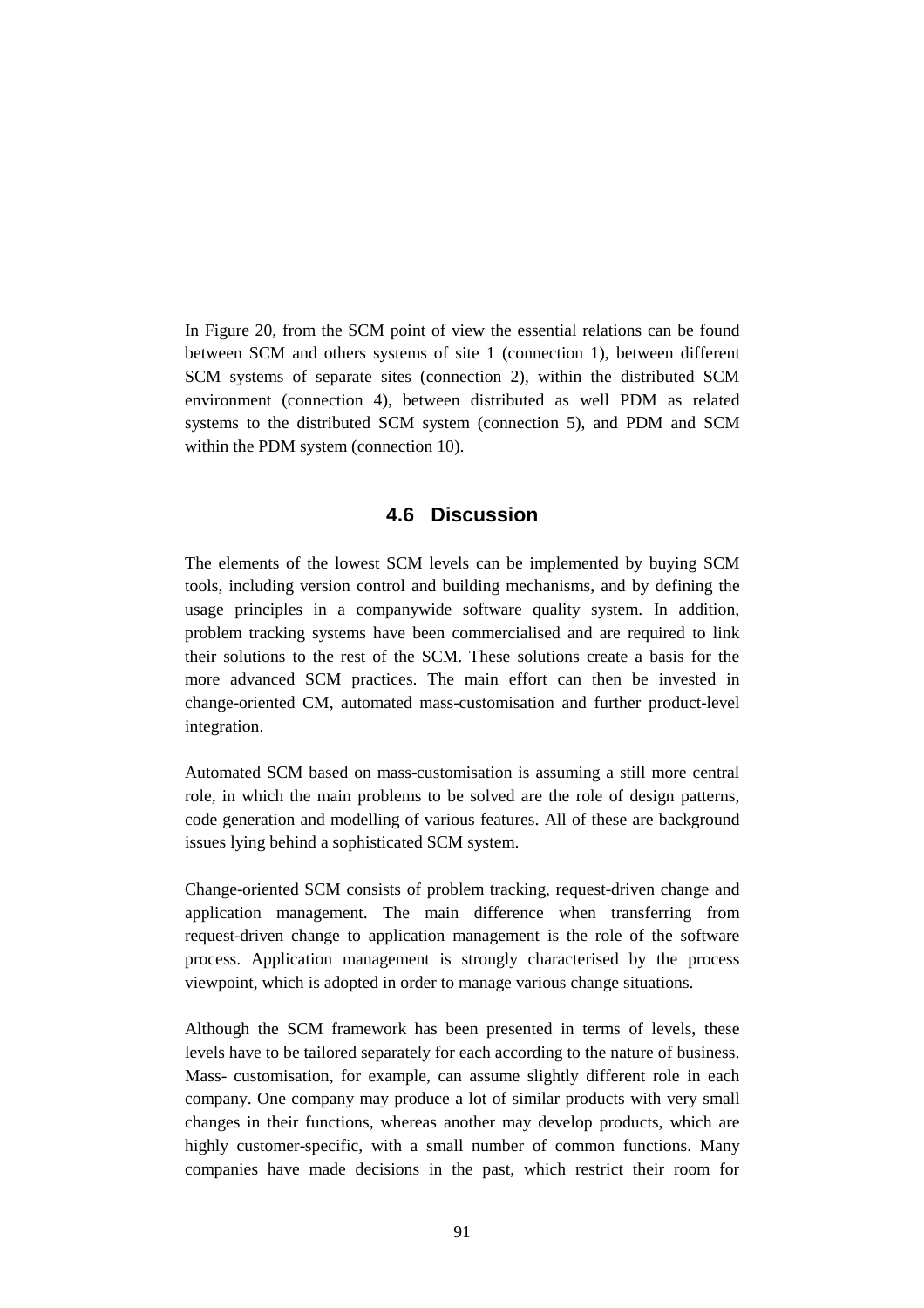manoeuvre in the future. This typically concerns technical solutions, which restrict the available alternatives for future SCM environments.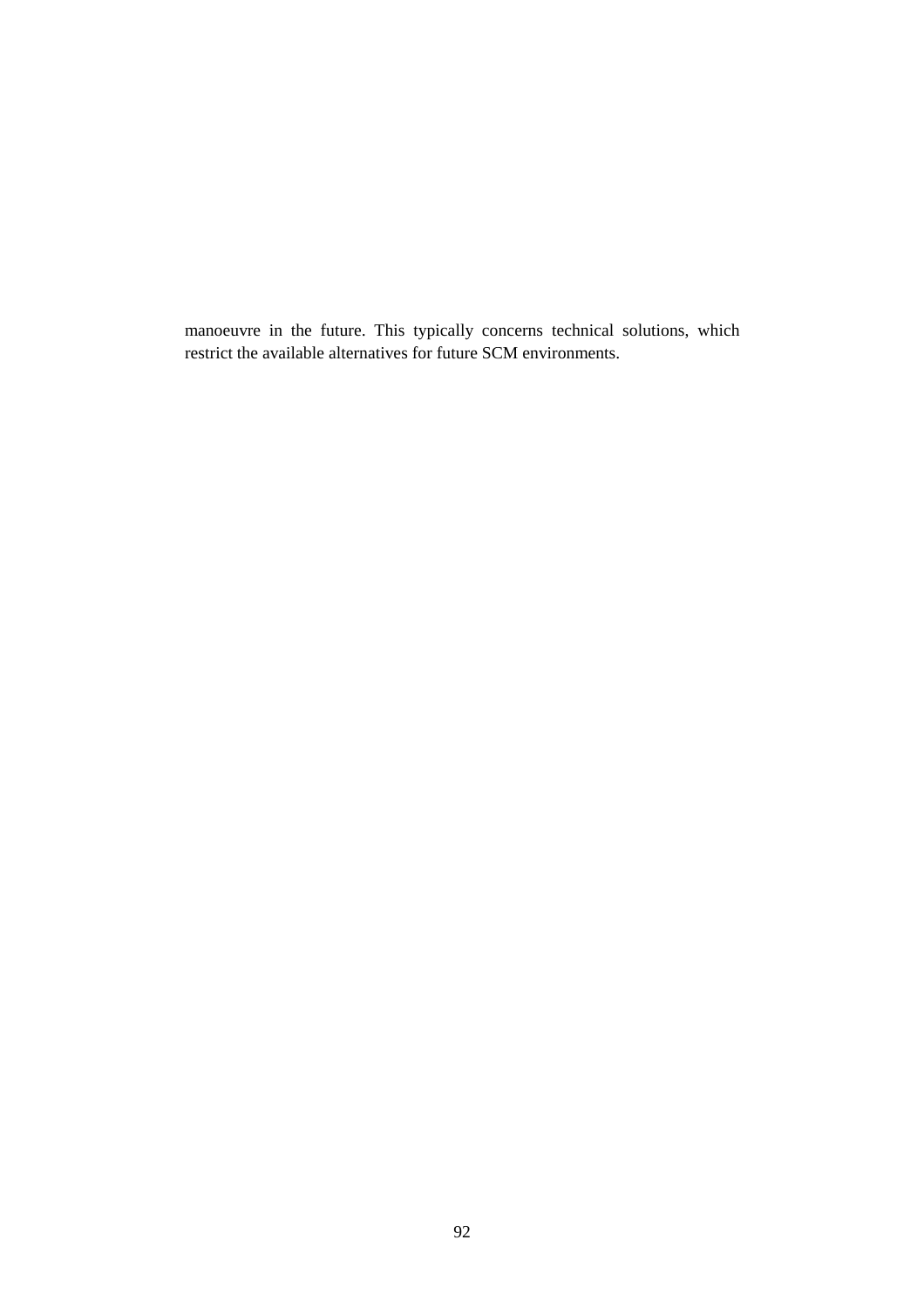# **5. Improvement of SCM**

The importance of SCM is understood in industry, but there is as yet no clear guideline on how to proceed when improving SCM practices. One of the biggest problems is that most organisations have considerable existing software assets to be maintained and this software has almost invariably been produced using a large number of different methods, languages and tools, which makes its management difficult (Paper VI).

Our approach is characterised by co-operation with companies which do not themselves provide fundamental tool or method support for software development and maintenance. Many companies are either SMEs or small software engineering groups within larger companies. Companies with limited software resources have started to employ SCM as a part of general quality engineering practices only within the last few years. The starting point may be very low, at the XCOPY level, as indicated by the project lying behind Paper VI, for example.

On the other hand, there are a number of companies with software engineering staff ranging from tens to hundreds of people (Paper I). These have typically noticed the importance of industrialised software development and maintenance by the mid-1980s improving separately SCM elements of their own software engineering environments (Kemppainen 1986; Mukari 1988). SCM has been one of the targets of this development (Hakkarainen et al. 1988; Lehtinen 1994; Viskari 1995), which explains the higher starting level of some companies in the improvement of SCM.

The SCM framework presented in the previous chapter can be regarded as a descriptive model supporting the understanding and analysis of current SCM practices. However, the improvement procedure to be shown below will establish a starting point for the detailed improvement of SCM practices.

Since improvement can be directed at several SCM and related elements, these elements have been first related to each other. The other part of this chapter is focused on an improvement procedure  $PR<sup>2</sup>IMER$  that provides a general approach for various processes to be improved.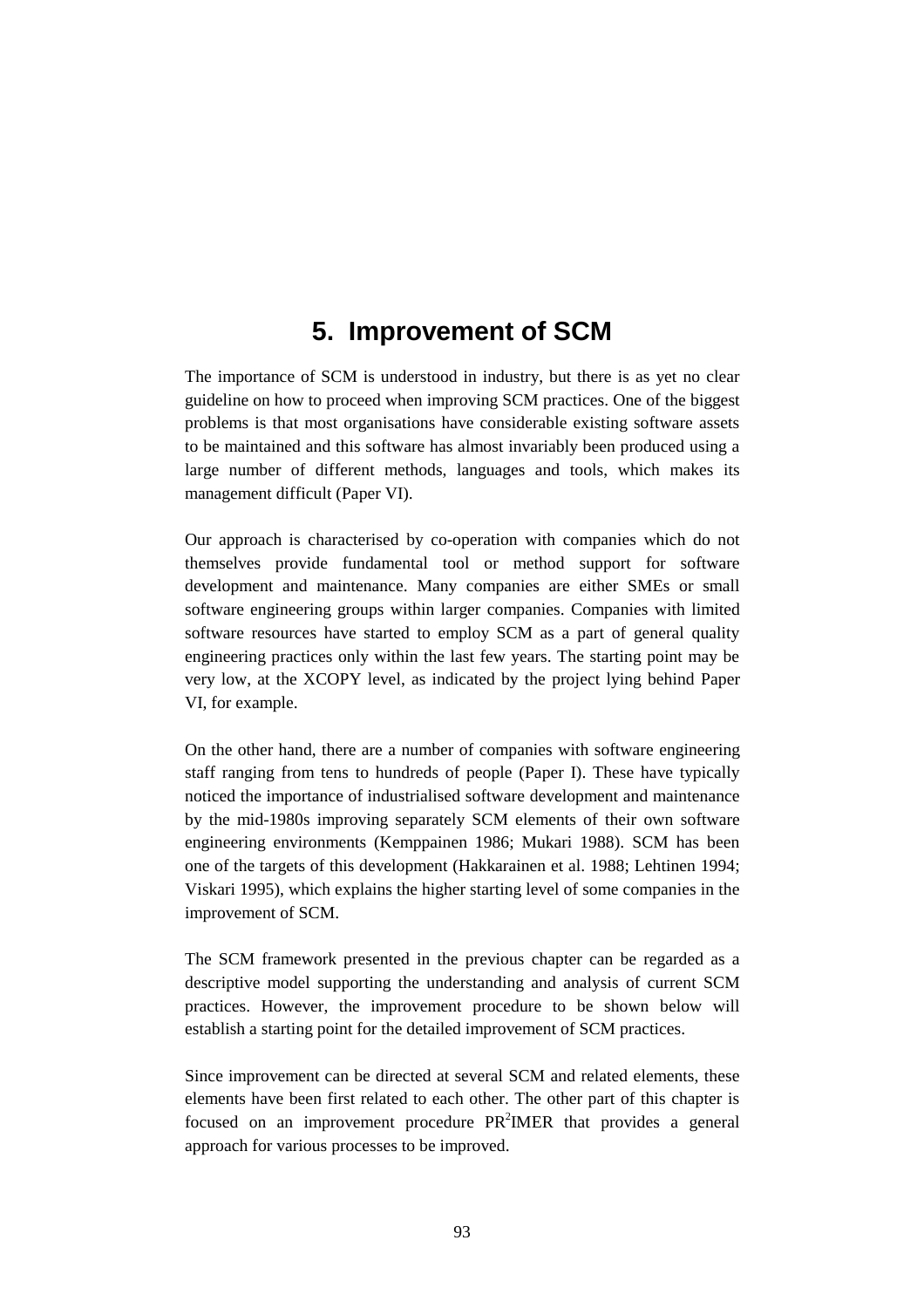## **5.1 Overview of SCM improvement levels**

The improvement envisaged here consists of maturity levels defined by SCM-related elements. The improvement of the SCM-specific elements is partly parallel. Therefore the SCM elements have to be presented by the parallel columns so as to show both parallel and incremental improvement. In addition, we have included logistics-specific features as characterising SCM-related elements to maturity improvement, because they have to be resolved in any comprehensive CM solution. This was already indicated by the experiences presented in Paper III.

In practice, the incremental improvement of SCM starts with an assessment of the SCM process to determine current practices (Paper IV and chapter 4). This is shown in Table 8, which creates a basis for the assessment of the LEIVO project covering several companies at different levels (Paper VI). In addition to version control, software manufacturing and change control, the assessed aspects include order/delivery and customer data management.

These tables are based on previous mentioned experiences with the industrial partners. The first version of the approach was published in Paper VI. The following tables are more formalised and better related to the current presentation than the first version given in Paper VI. The step numbers were defined in the early phase of the LEIVO. Paper VI and this thesis use this division of the steps, although the steps of Total product management have been combined.

## **5.1.1 Version control-oriented levels - from step 1 to step 3**

The levels presented in Table 8 are named according to SCM elements, although they include the development of logistics functions in parallel with CM. The lowest level is called "No product management", which means a largely manual process without any formal storage of configurations, errors or logistics data. When transferring to "Copying activity with manual versioning" version control is assumed to be based on a computerised system and information on the other related elements are recorded manually. At the next level, "Basic version control", the companies are using various version control systems without standardised or repeatable features. In software manufacturing the computerised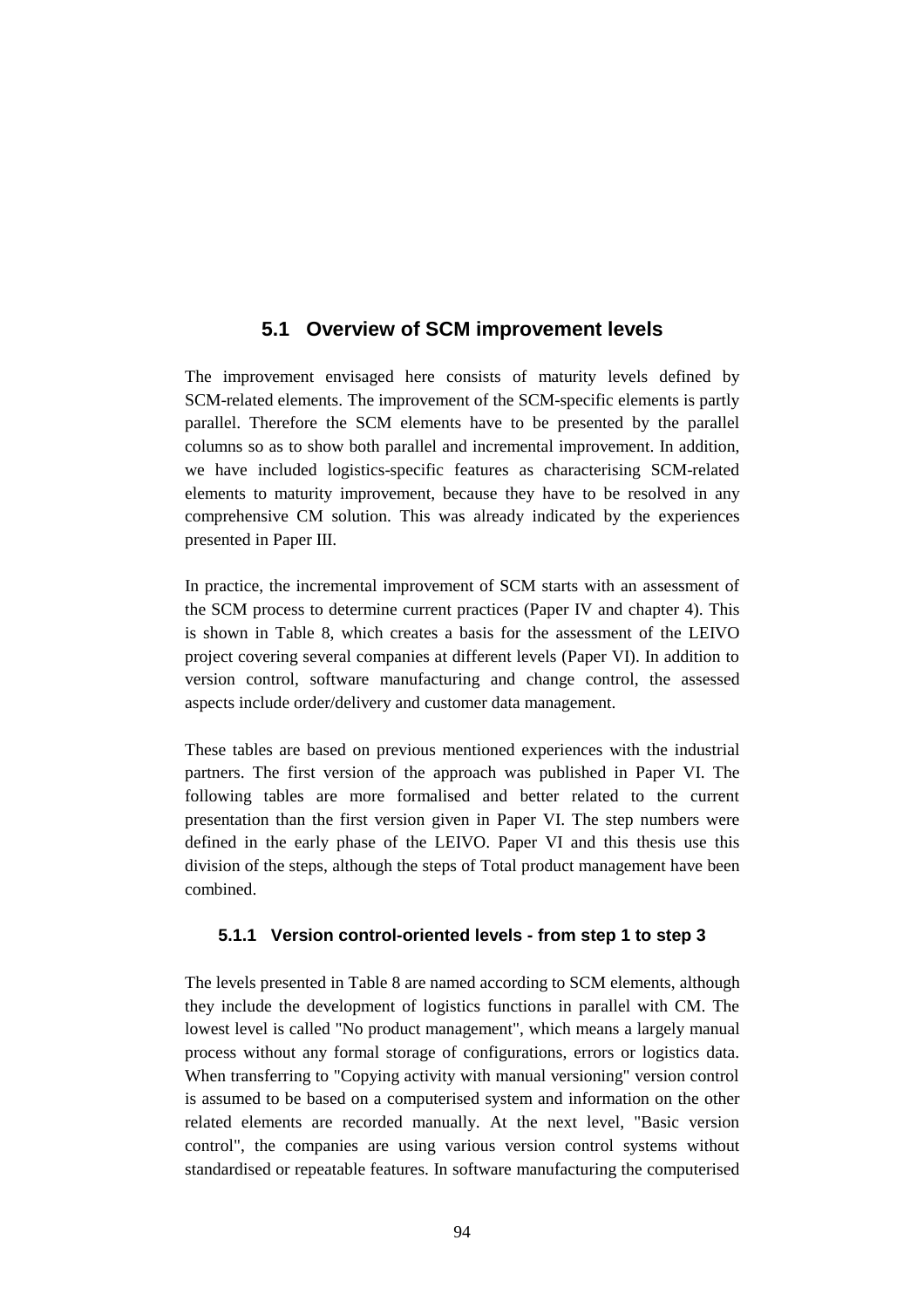assembly systems are based on batch files and the logistics will show the first computerised solutions. On the "Repeatable version control with makefile mechanism" level, version control is standardised and the components in the archive contribute to one project. The solutions in software manufacturing are based on makefile builders, which are under version control, and the problem database at this level is also linked to source files, which are under version control. In the logistics-specific functions the order/delivery and customer data are recorded in specific databases.

## **5.1.2 Software manufacturing-oriented levels - from step 4 to step 5**

At the next SCM maturity levels the development is concentrated on software manufacturing and change control. At the starting level, "Basic configuration management", software manufacturing is totally under version control. The technical solutions adopted in software manufacturing can still differ depending on the product.

|                         | <b>SCM-related elements</b>  |                 |                                                   |                                     |                 |
|-------------------------|------------------------------|-----------------|---------------------------------------------------|-------------------------------------|-----------------|
|                         | <b>SCM-specific elements</b> |                 |                                                   | <b>Logistics-specific processes</b> |                 |
| Levels of               | <b>Version</b>               | <b>Software</b> | <b>Change</b>                                     | Order/Delivery                      | <b>Customer</b> |
| <i>improvement</i>      | control                      | manufacturing   | control                                           | data                                | data            |
|                         |                              |                 |                                                   | management                          | management      |
| No product              | No archiving                 |                 | Manual building   No problem/error No information |                                     | Invoice and     |
| management              |                              | of products     | lists                                             | stored on                           | bookkeeping the |
|                         |                              |                 |                                                   | deliveries                          | only source of  |
|                         |                              |                 |                                                   |                                     | information     |
| 0                       | Backup system                | One "latest"    |                                                   | Invoice $\&$                        |                 |
|                         | may allow return             | version         |                                                   | bookkeeping the                     |                 |
|                         | to older versions            |                 |                                                   | only source of                      |                 |
|                         | One "latest"                 |                 |                                                   | order/delivery                      |                 |
|                         | version                      |                 |                                                   | information                         |                 |
|                         |                              | Step 1          |                                                   |                                     |                 |
| <b>Copying activity</b> | Manual                       | Lists of        | Manual                                            | Manual                              | Manual customer |
| with manual             | archiving using              | configurations  | problem/error                                     | order/delivery                      | files on paper  |
| versioning              | packaging (ZIP)              |                 | lists                                             | file on paper                       |                 |
|                         | or copying                   |                 |                                                   |                                     |                 |
|                         | (XCOPY)                      |                 |                                                   |                                     |                 |
| 1                       | Source codes for             |                 |                                                   |                                     |                 |
|                         | the main delivery            |                 |                                                   |                                     |                 |
|                         | versions are                 |                 |                                                   |                                     |                 |
|                         | stored in a                  |                 |                                                   |                                     |                 |
|                         | common project               |                 |                                                   |                                     |                 |
|                         | directory                    |                 |                                                   |                                     |                 |

*Table 8: The lowest levels of the SCM improvement and CM-related elements.*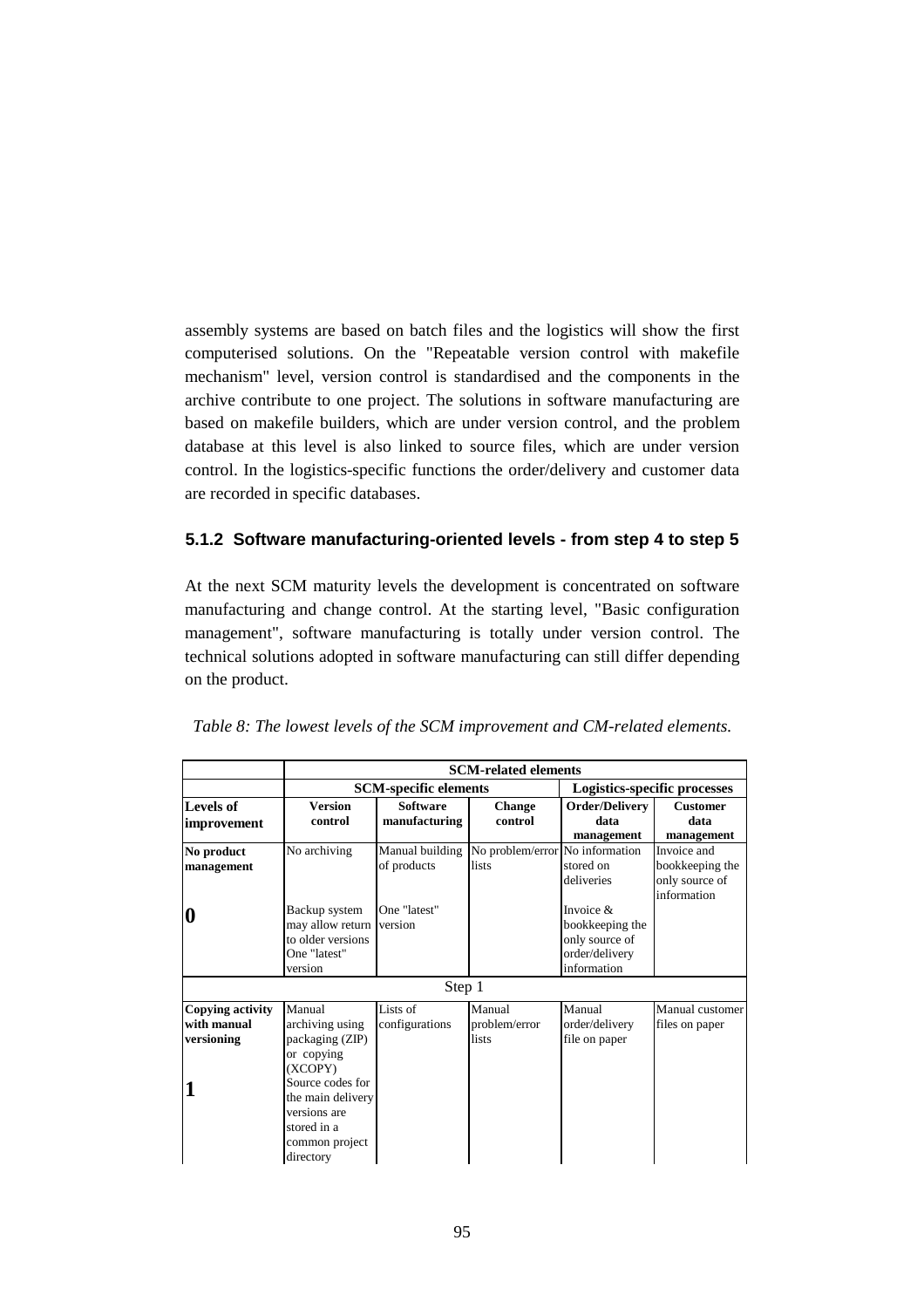| Step 2                                                      |                                                                                  |                                                                                                             |                                                                                                      |                                                                          |                                              |  |
|-------------------------------------------------------------|----------------------------------------------------------------------------------|-------------------------------------------------------------------------------------------------------------|------------------------------------------------------------------------------------------------------|--------------------------------------------------------------------------|----------------------------------------------|--|
|                                                             | <b>SCM-related elements</b>                                                      |                                                                                                             |                                                                                                      |                                                                          |                                              |  |
|                                                             | <b>SCM-specific technical elements</b><br>Logistics-specific processes           |                                                                                                             |                                                                                                      |                                                                          |                                              |  |
| <b>Levels of</b><br>improvement                             | <b>Version</b><br>control                                                        | <b>Software</b><br>manufacturing                                                                            | Change<br>control                                                                                    | <b>Order/Delivery</b><br>data<br>management                              | <b>Customer</b><br>data<br>management        |  |
| <b>Basic</b>                                                | Product has its                                                                  | Change                                                                                                      | Computerised                                                                                         | Computerised                                                             | Computerised                                 |  |
| version control                                             | own archive                                                                      | information on<br>each CI is<br>documented<br>manually                                                      | problem/error<br>data base                                                                           | order/delivery<br>register                                               | customer register                            |  |
| 2                                                           | All source<br>revisions<br>retained and<br>accessible                            | Batch files used<br>in builds<br>Release is<br>produced<br>automatically<br>from version<br>controlled code | Problem/error<br>counting metric                                                                     | Order handling<br>& invoicing<br>systems<br>(purchase order<br>systems)  |                                              |  |
|                                                             | Design<br>documentation<br>and user<br>documentation<br>under version<br>control | All releases and<br>test versions are<br>produced<br>automatically<br>from version-<br>controlled code      |                                                                                                      |                                                                          |                                              |  |
|                                                             |                                                                                  | Step 3                                                                                                      |                                                                                                      |                                                                          |                                              |  |
| Repeatable<br>version control<br>with makefile<br>mechanism | Archive<br>organised into<br>components                                          | Products are<br>built using<br>makefile<br>mechanism                                                        | Problem/error<br>base with<br>problems linked<br>to source file                                      | Order/Delivery<br>database                                               | Database<br>contains delivery<br>information |  |
| 3                                                           | Components<br>designed to be<br>reused within<br>one project                     | Makefile is<br>under version<br>control                                                                     | Problems are<br>reported and<br>collected directly<br>to specific<br>product and<br>module versions. |                                                                          | All customer<br>contacts are<br>recorded     |  |
| Step 4                                                      |                                                                                  |                                                                                                             |                                                                                                      |                                                                          |                                              |  |
| <b>Basic</b><br>configuration<br>management                 |                                                                                  | Makefile<br>dependencies<br>reach all the way<br>to version<br>control                                      |                                                                                                      | Order/Delivery<br>data contain<br>detailed<br>information on<br>products | Service request<br>concept<br>formalised     |  |
| 4                                                           |                                                                                  |                                                                                                             |                                                                                                      | supplied                                                                 |                                              |  |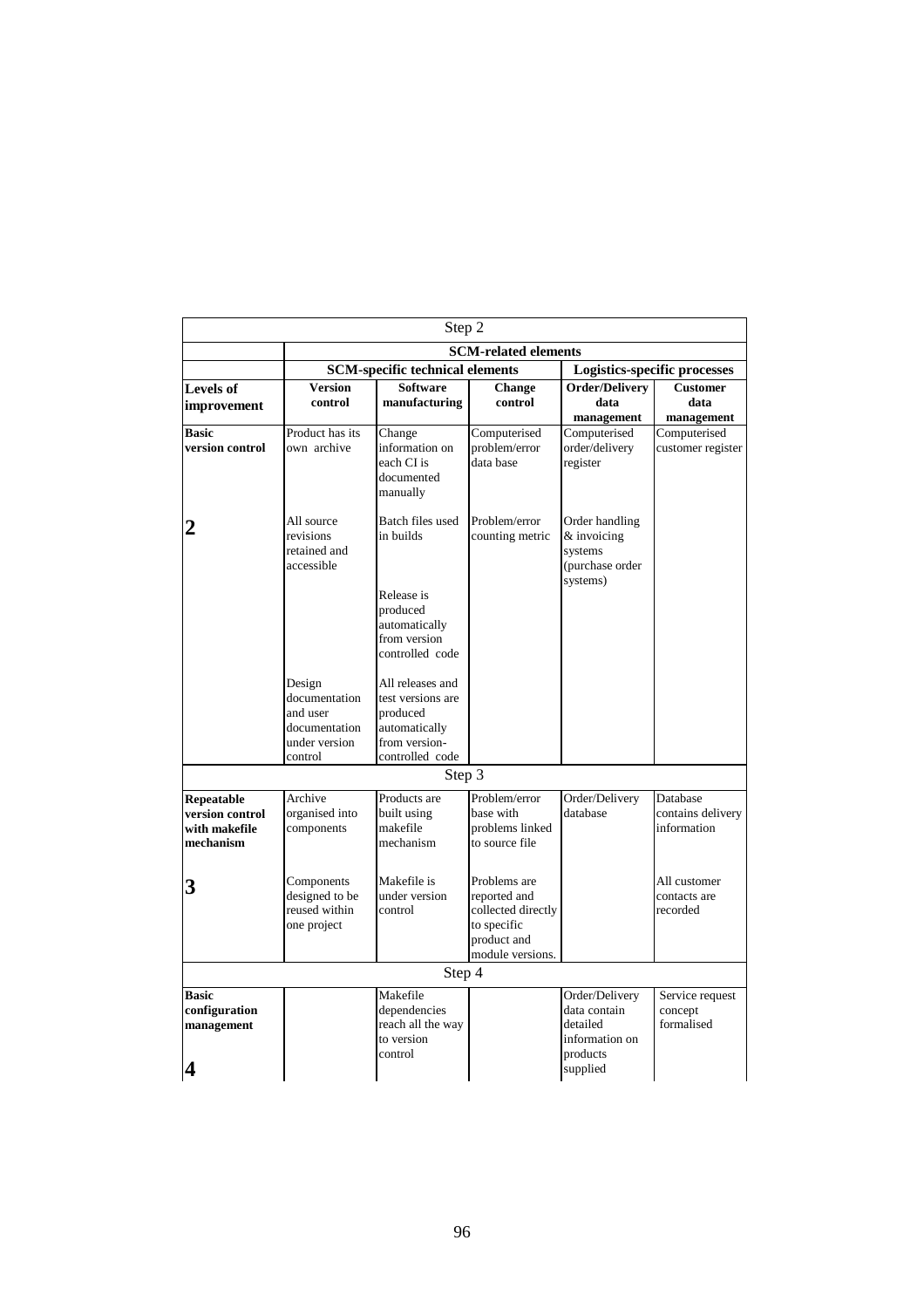| Step 5                                         |                                                                                                    |                                                                                        |                                                                                                                     |                                                                                                 |                                     |  |
|------------------------------------------------|----------------------------------------------------------------------------------------------------|----------------------------------------------------------------------------------------|---------------------------------------------------------------------------------------------------------------------|-------------------------------------------------------------------------------------------------|-------------------------------------|--|
|                                                | <b>SCM-related elements</b>                                                                        |                                                                                        |                                                                                                                     |                                                                                                 |                                     |  |
|                                                | <b>SCM-specific technical elements</b>                                                             |                                                                                        |                                                                                                                     |                                                                                                 | <b>Logistics-specific processes</b> |  |
| <b>Levels of</b>                               | <b>Version</b>                                                                                     | <b>Software</b>                                                                        | <b>Change</b>                                                                                                       | Order/Delivery                                                                                  | <b>Customer</b>                     |  |
| improvement                                    | control                                                                                            | manufacturing                                                                          | control                                                                                                             | data                                                                                            | data                                |  |
|                                                |                                                                                                    | Automated                                                                              | Problems linked                                                                                                     | management<br>A11                                                                               | management                          |  |
| Repeatable<br>configuration<br>management<br>5 | Project<br>management<br>documentation<br>and quality<br>documentation<br>under version<br>control | dependency<br>generation                                                               | to specific<br>revisions of<br>source files                                                                         | orders/deliveries<br>to each customer<br>can be traced, to<br>individual source<br>code modules |                                     |  |
|                                                |                                                                                                    |                                                                                        | Problem<br>classification<br>system used to<br>produce<br>feedback to<br>inspection,<br>testing & coding            |                                                                                                 |                                     |  |
|                                                |                                                                                                    | Step 6                                                                                 |                                                                                                                     |                                                                                                 |                                     |  |
| <b>Basic product</b><br>management<br>6        | All versions of<br>build tools<br>retained<br>All<br>documentation<br>including                    | <b>Build</b><br>environment<br>configurations<br>are described in<br>makefiles         | Problems linked<br>to specific<br>revisions of all<br>affected<br>documentation,<br>such as source<br>files, change | Delivered<br>products can be<br>fully rebuilt later                                             |                                     |  |
|                                                | hardware and<br>other product<br>technologies in a<br>version-<br>controlled<br>database           |                                                                                        | requests,<br>specifications,<br>etc.                                                                                |                                                                                                 |                                     |  |
|                                                |                                                                                                    | <b>Build</b><br>configuration is<br>stored in<br>database                              | Problem reports<br>used<br>are<br>to<br>optimise<br>the<br>residual problem<br>level and testing                    |                                                                                                 |                                     |  |
|                                                |                                                                                                    | Build record<br>database (stores<br>source file<br>revisions used in<br>each assembly) | Request-driven<br>change control                                                                                    |                                                                                                 |                                     |  |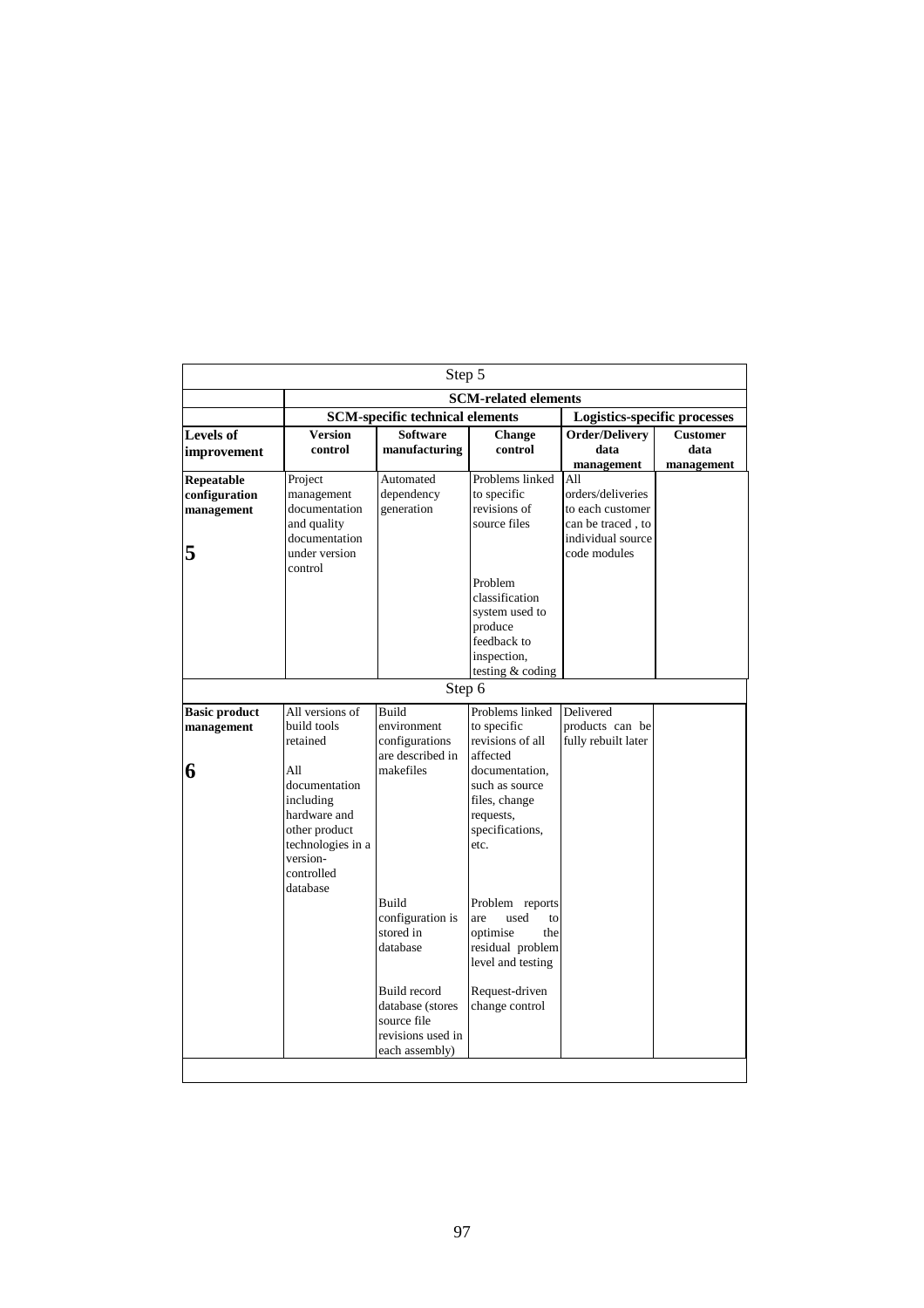|                      | <b>SCM-related elements</b>            |                  |                  |                              |                     |  |
|----------------------|----------------------------------------|------------------|------------------|------------------------------|---------------------|--|
|                      | <b>SCM-specific technical elements</b> |                  |                  | Logistics-specific processes |                     |  |
| <b>Levels of</b>     | <b>Version</b>                         | <b>Software</b>  | <b>Change</b>    | <b>Order/Delivery</b>        | <b>Customer</b>     |  |
| improvement          | control                                | manufacturing    | control          | data                         | data                |  |
|                      |                                        |                  |                  | management                   | management          |  |
| <b>Total product</b> | Software                               | Automated        | Problem reports  | Delivery                     | Service request     |  |
| management           | components are                         | configurable     | are used to      | database with                | contains links to   |  |
|                      | reusable across                        | assembly         | optimise the     | links to build               | all affected        |  |
|                      | several products                       | systems          | software process | records and build            | source, design      |  |
| 7-11                 |                                        |                  |                  | configuration                | and product         |  |
|                      |                                        |                  |                  | records                      | management<br>files |  |
|                      | The whole                              | Build            | Application      | Information                  |                     |  |
|                      | product is                             | configuration    | management-      | about customers'             |                     |  |
|                      | configured                             | tools of all     | oriented change  | environments is              |                     |  |
|                      | automatically                          | assemblies are   | control          | stored                       |                     |  |
|                      |                                        | uniquely         |                  |                              |                     |  |
|                      |                                        | identifiable     |                  |                              |                     |  |
|                      |                                        |                  |                  |                              |                     |  |
|                      |                                        | Assembly         |                  |                              |                     |  |
|                      |                                        | systems are      |                  |                              |                     |  |
|                      |                                        | based on MIL     |                  |                              |                     |  |
|                      |                                        | languages        |                  |                              |                     |  |
|                      |                                        | supporting       |                  |                              |                     |  |
|                      |                                        | distribution     |                  |                              |                     |  |
|                      |                                        | Step 12          |                  |                              |                     |  |
| Global product       | Components are                         | Automatic        |                  |                              |                     |  |
| management           | reusable across                        | configuration of |                  |                              |                     |  |
|                      | several                                | third party      |                  |                              |                     |  |
|                      | companies                              | products         |                  |                              |                     |  |
| 12                   |                                        |                  |                  |                              |                     |  |
|                      |                                        |                  |                  |                              |                     |  |
|                      | Software                               | Software         |                  |                              |                     |  |
|                      | components are                         | configuration is |                  |                              |                     |  |
|                      | only one                               | only one         |                  |                              |                     |  |
|                      | category of                            | assembly         |                  |                              |                     |  |
|                      | product                                | category         |                  |                              |                     |  |
|                      | components                             |                  |                  |                              |                     |  |
|                      |                                        |                  |                  |                              |                     |  |

Steps 7-11

In "Repeatable configuration management", version control can be extended to cover project management and quality documentation. The automation used in software manufacturing is comprehensive, i.e. all the assembly activities are predefined using the make file mechanism and version control. The treatment of error data is more detailed at this level, i.e. problems are linked to specific revisions of the source file. The solutions to logistics functions at this level are linked to the source code supplied.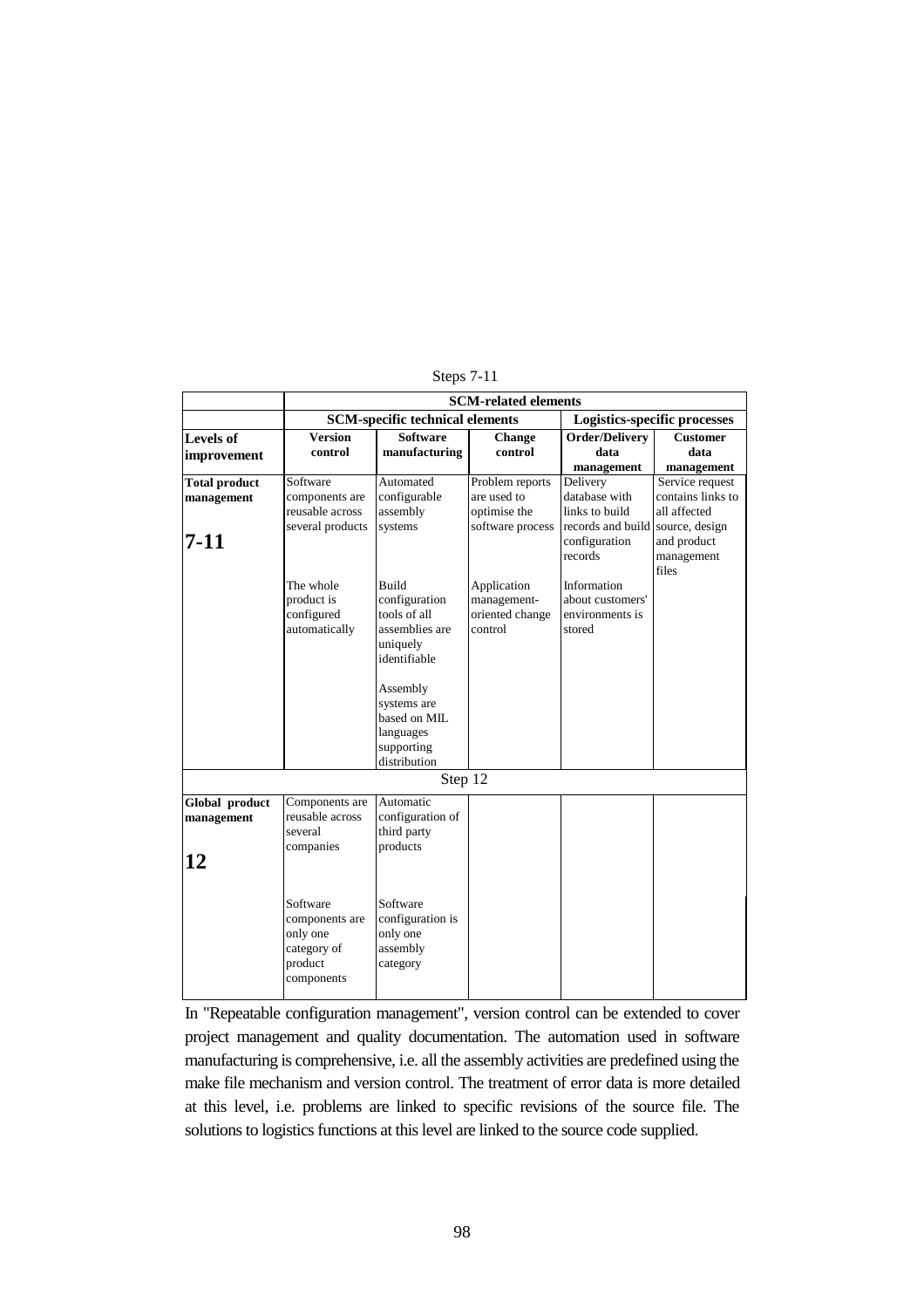#### **5.1.3 Change-oriented level - step 6**

At the "Basic product management" level some items such as build tools and part of the documentation can still lie outside version control. A comprehensive version control is required in order to achieve this level. The extensions of software manufacturing deal with the use of a more flexible build mechanism and a database that includes all the configurations. Change control includes the first solutions for supporting software evolution and maintenance, although the tools are separate entities. The problem tracking management solutions are linked to software documentation, and the problem tracking system is beginning to be used in the optimisation.

#### **5.1.4 Total product management level - step 7 to step 11**

The total product management level covers efficient usage of reusable components, an automated, configurable assembly system and applications management.

The first two features form the basis for automated software manufacturing, including mass customisation. Applications management includes extensions of change control in which the tools are related to a predefined process description. This level is not subdivided in Table 8, but one possible division is presented in Figure 1 of Paper VI. At this level the solutions to the logistics functions are closely related to the SCM solutions.

## **5.1.5 Global product management level - step 12**

The geographical distribution is one of the key factors when transferring to global product management. The main impacts of global product management were indicated to be PDM, related CAD/CAE/CAM, and MRP systems, which are in the focus of Table 8.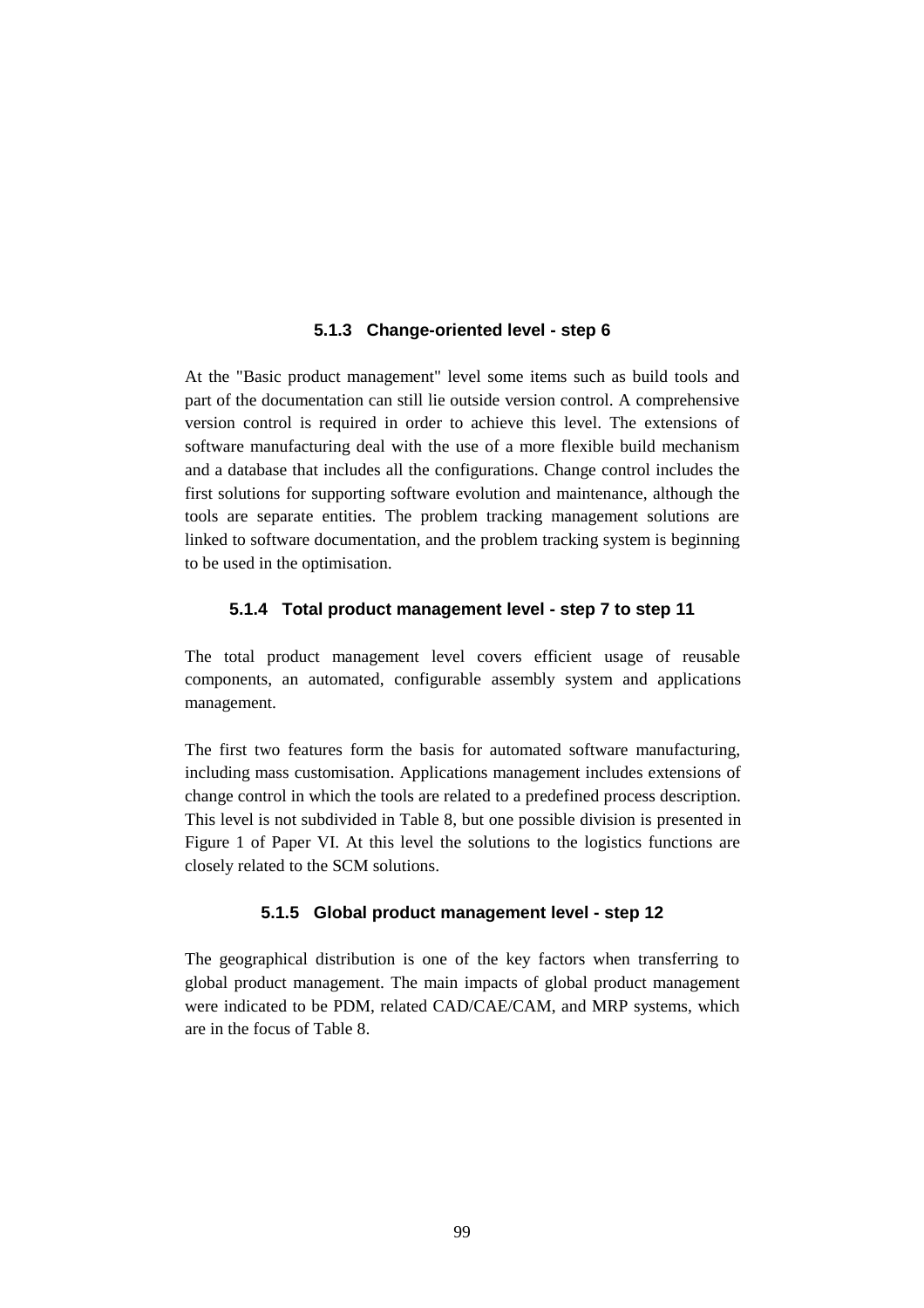## **5.2 Improvement procedure for SCM**

The improvement to SCM applied in this thesis is based on an inductive approach in which the starting point is an understanding of the organisation and its problems in order to set goals for making improvements. The understanding is based on the SCM framework by which separate SCM elements can be understand better in an industrial organisation. The  $PR<sup>2</sup>IMER$  (Practical Process Improvement for Embedded Real-Time Software) approach for developing application management solutions (Karjalainen et al. 1996) as presented in Paper IV (Figure 21) can be regarded as an instance of the  $PR<sup>2</sup>IMER concept$ , since it did not employ all the  $PR<sup>2</sup>IMER$  features.



*Figure 21. Process improvement using the PR<sup>2</sup> IMER framework (Karjalainen et al. 1996).*

PR<sup>2</sup>IMER integrates software process analysis, modelling, improvement, and measurement techniques to meet the critical quality requirements for developing embedded systems. It consists of the following steps:

- 1. Quantitative and/or qualitative analysis of current software development practices,
- 2. Definition of measurable goals for improving those practices,
- 3. Planning of successive and practical process improvement steps,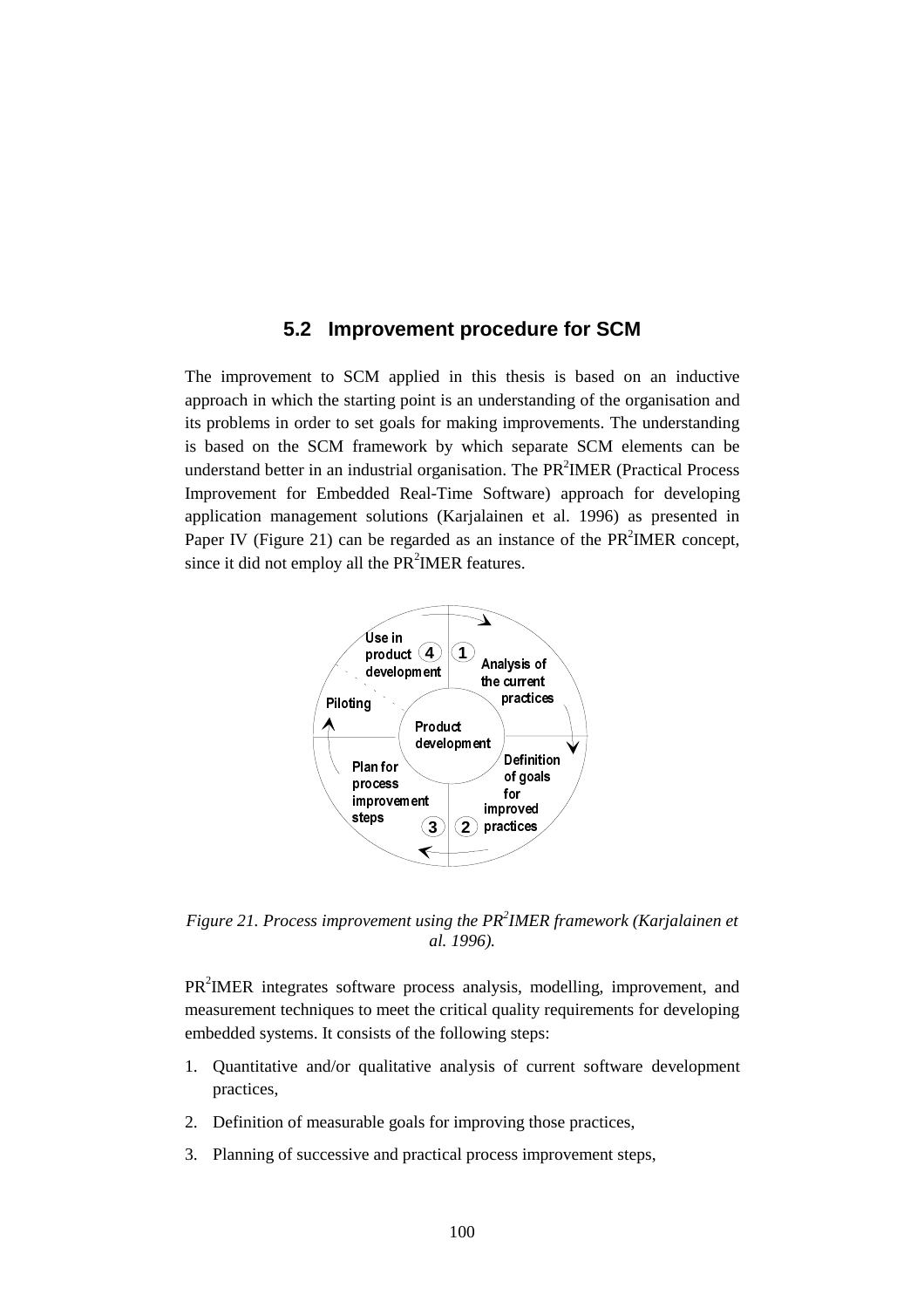4. Piloting and trial use of the improved practices in product development projects.

The purpose of software process analysis is to describe current software development practices, to identify problems and to define objectives for improvements. In our case, the objective was predefined as improvement of the SCM/CM process. In addition, current SCM/CM practices were analysed using the SCM framework presented in this thesis. The problem was therefore focused on elements defined by the SCM framework.

The problems identified and requirements stated during the analysis of current software development practices create the basis for the definition of measurable goals. The GQM-based approach provides a way to develop new practices in order to achieve the goals set and to produce metrics for measuring the improvement in the process.

Since software process improvement measures are implemented stepwise, it is necessary to have a clear view of the process to be improved. In this case the SCM framework provides a starting point for analysing and understanding the separate SCM elements. The improvement itself consists of SCM-oriented elements, including specific technical solutions in accordance with the previous section.

The revised software development process and related methods and tools were further adopted in pilot projects. Improvements were measured according to the GQM-based measurement.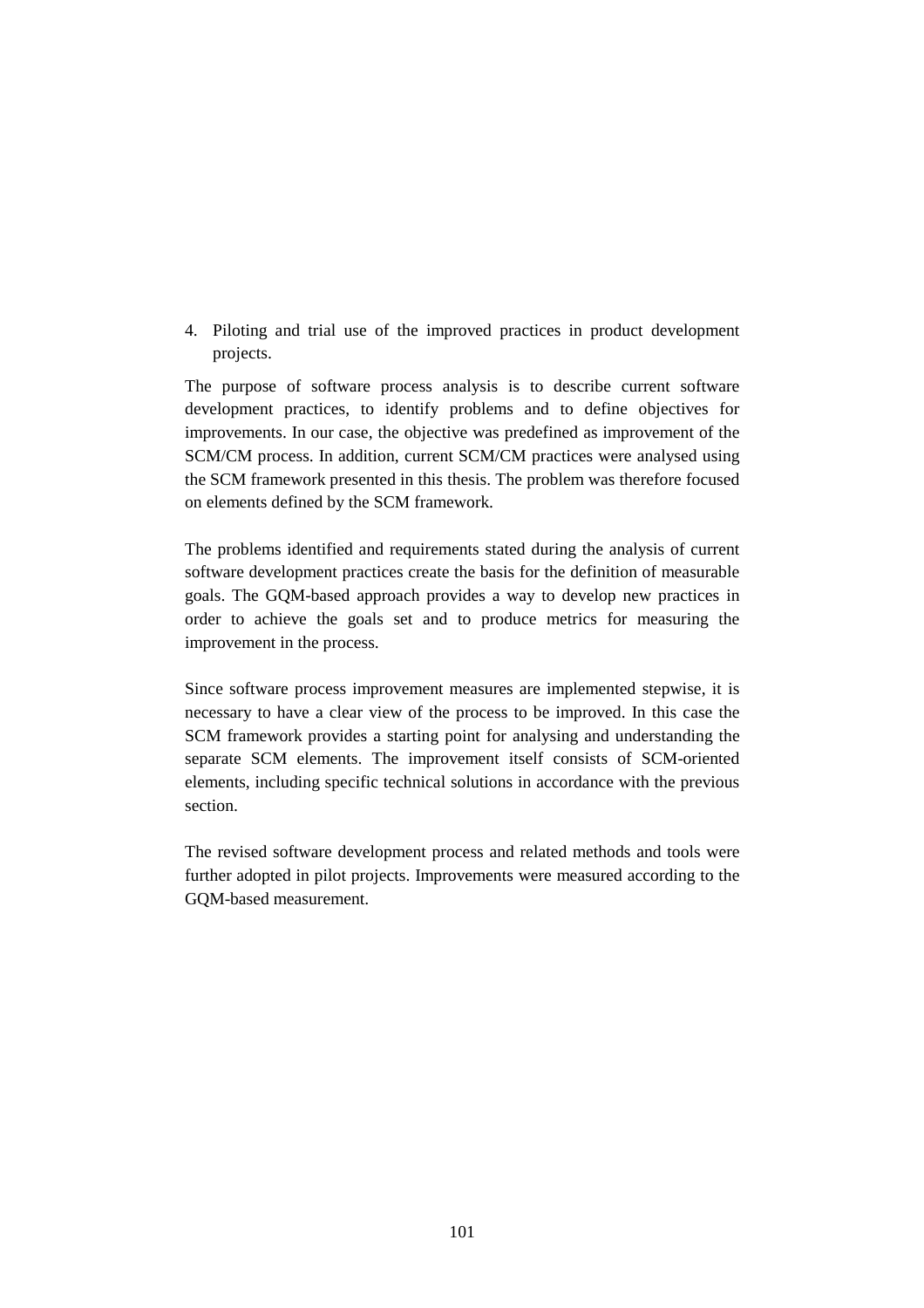# **6. Validation**

This chapter illustrates validation of the SCM framework and the first improvement experiences.

The SCM framework has been applied in three embedded systems application domains. Paper III describes experiences gained in mechatronics applications, Paper IV concentrates on a space application, and these two applications are related to each other in Paper V. Paper VI shows experiences of electronics applications.

In addition, the first improvement experiences have been provided via two applications, space and electronics. Paper VII shows quantitative measurements of tools applied in space applications. Paper VI presents results obtained with several electronics products, mainly in the field of SMEs, related to maturity improvement levels.

## **6.1 Cases in SCM framework validation**

The SCM framework validation was based on three cases:

- $\Box$  SCM solutions in mechatronics applications (Papers III and V),
- $\Box$  Application management for a space application (Papers IV and V), and
- $\Box$  The more comprehensive validation with other applications of electronics products (Paper VI).

In parallel, the SCM framework has also been applied in the EU/ESSI (European Software System Initiative) project TPM (Total Product Management in Technopolis) (Kilpi 1996).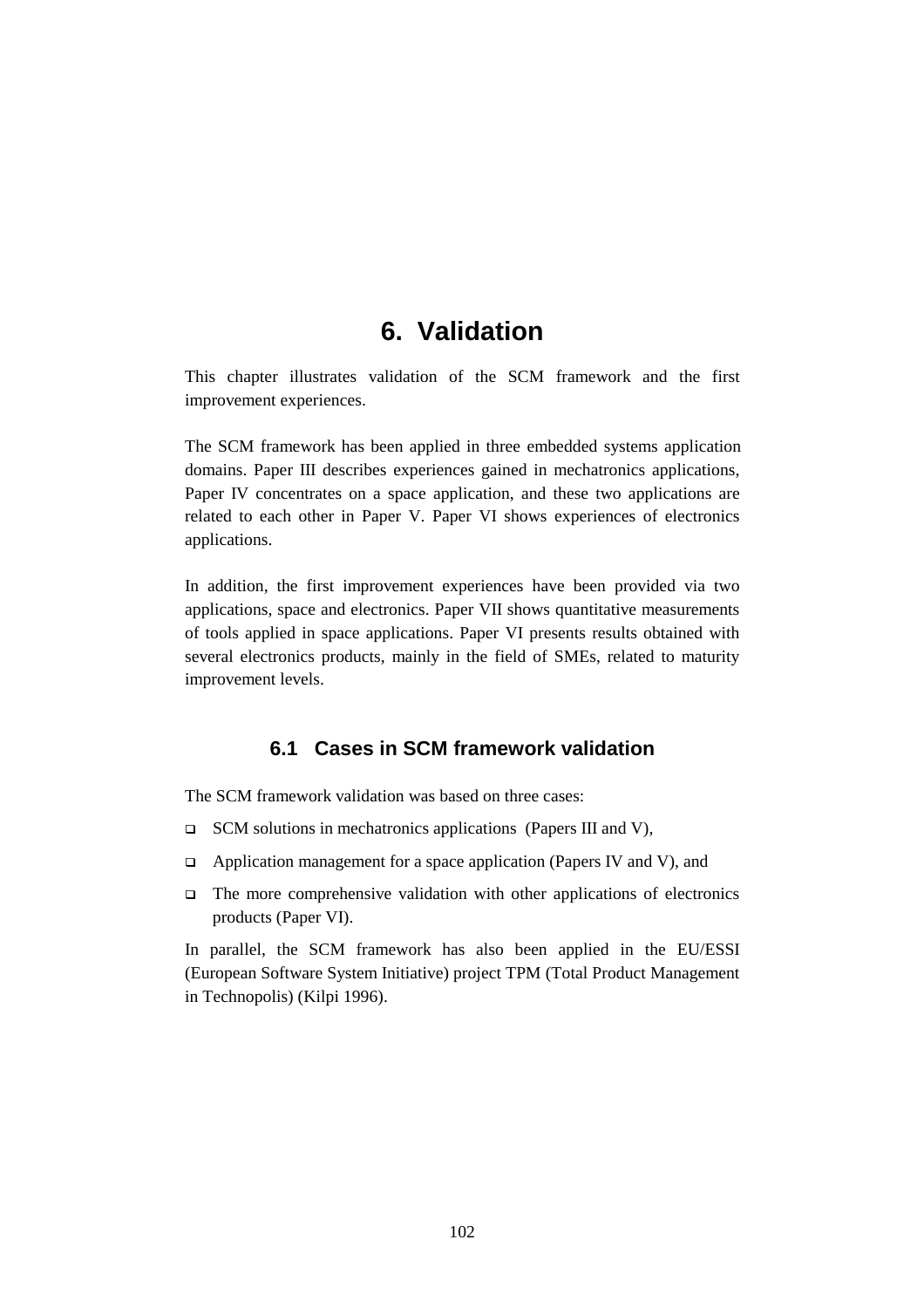## **6.1.1 Mechatronic application**

The starting point was the lowest SCM level, XCOPY, and improvement was based on the use of a commercial SCM system PVCS. Although version control was used by the software itself and its relation to the quality system was understood, insufficient guidance had been produced for its use. The main effort was directed at the development of software manufacturing features for release-oriented SCM. The prototype environment provided support for the configuration of assembly systems. The work also produced the first results of reusable software for the further improvement of release-oriented SCM.

The other parts of the development framework were beyond the scope in this case, but order/delivery management and customer data management were observed to be important elements of SCM development, e.g. the links between product-level and SCM were recognised. The case disclosed the need to develop the PDM system related to SCM. This result created a starting point to the ideas, which enabled further development of the SCM framework.

The development of basic solutions for version control and advanced solutions for software manufacturing in relation to the requirements provided an opportunity to manage the software better. Table 5 is a result of this development illustrating the potential assembly alternatives, i.e. configurations.

As a part of SCM development, a demonstration environment was constructed for a mechatronics company (Paper III), in order to extend the separate commercial tools to take into account requirements dictated by the application, such as use of version control, documents and software to be archived, construction of configurations and role of a build mechanism, as shown in Figure 22.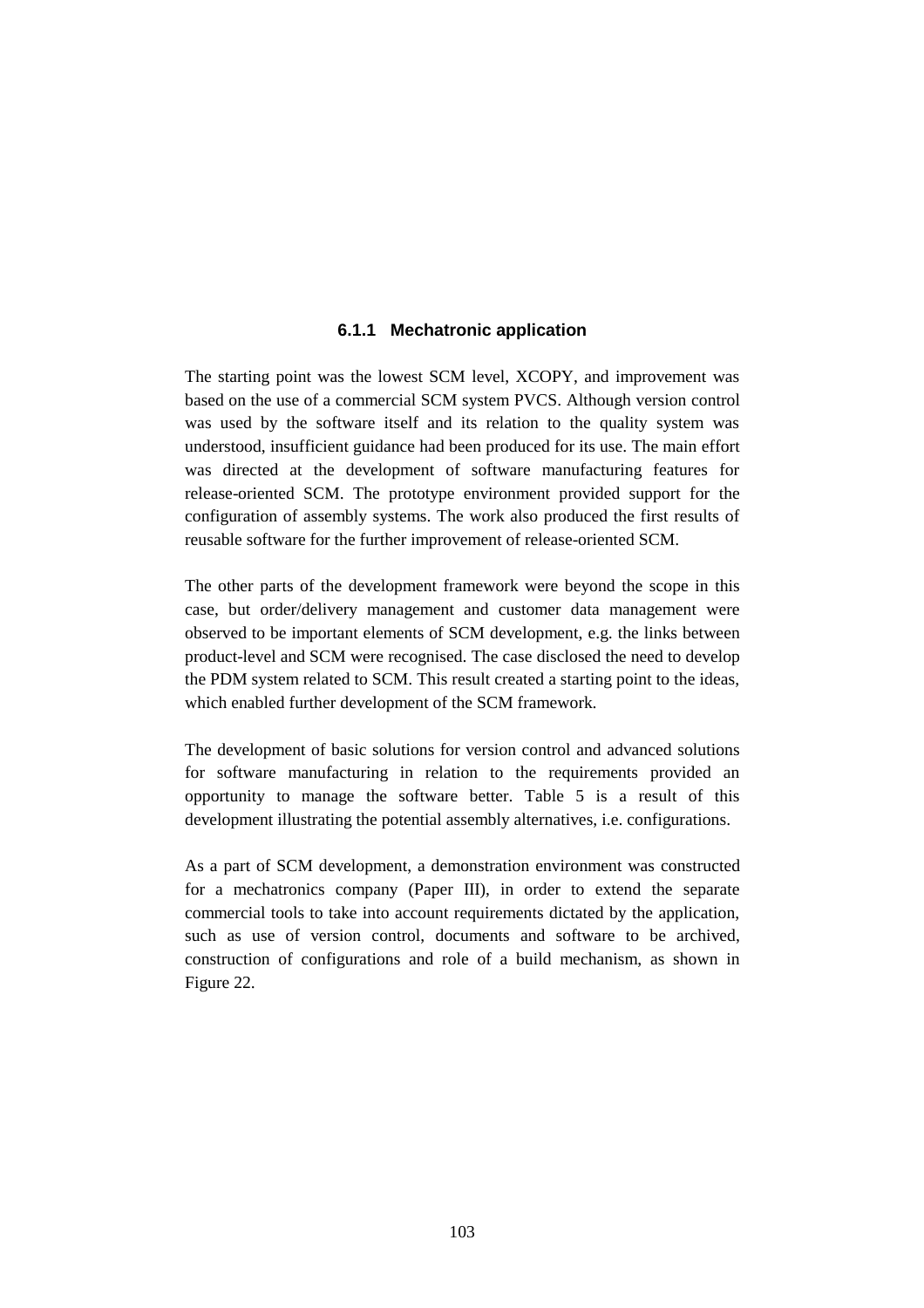

*Figure 22. A prototype of an assembly system.*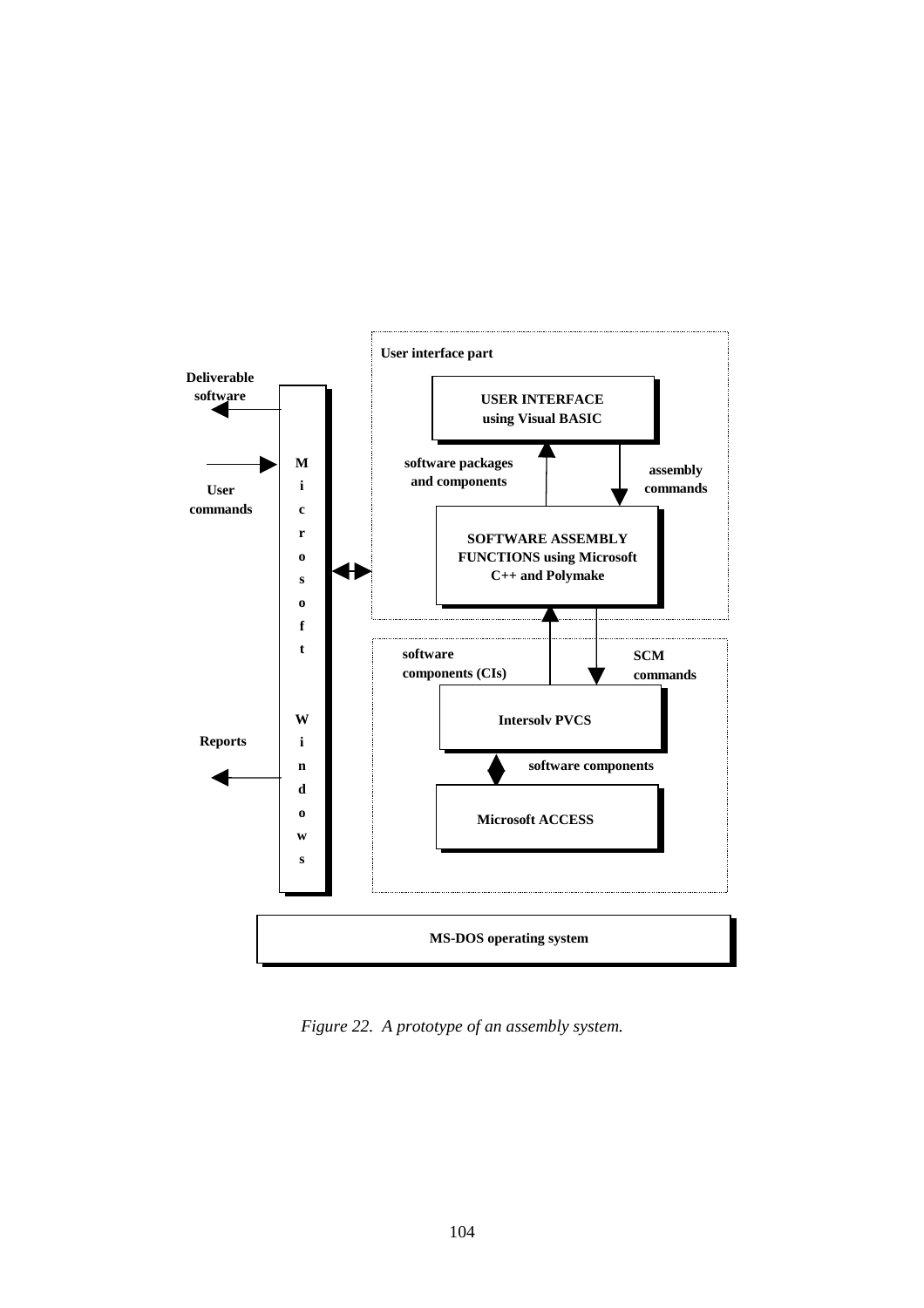## **6.1.2 Space application**

Space applications are evolutive, since development takes many years and includes numerous adaptive, corrective and perfective changes before delivery, after which changes are difficult to implement.

The space applications form a specific area in software manufacturing, since the embedded software to be developed is unique. Normally it will be not reused in company after delivery. The reusable aspects are not so important because of the unique nature of the developed software. The major emphasis is in change control during the evolutive software development.

This application displayed a repeatable version control level, since both software and design and user documentation were under version control. Software manufacturing in the context of release-oriented SCM was not an important, since a simple assembly system based on SCCS and makefile was sufficient for this application area. Order/delivery management and customer data management were beyond the scope of this case.

The application management architecture was developed as a part of the AMES project in accordance with Figure 23. The work concentrated on defining and implementing the application management process and the tools to be developed.

Because the AMES project belonged to the ESPRIT programme, it included the emphases favoured by all the partners. The author and the colleagues of his home and Finnish case company concentrated on a space application and the construction of the AMES environment according to the requirements of this application. The case study provided input for defining the AMES environment and the relation between the SCM and maintenance concepts. Papers IV and V give a more detailed description of the development work. Finally, the applicability of the resulting tools was evaluated, as presented by Laitinen et al. (1997) and Paper VII.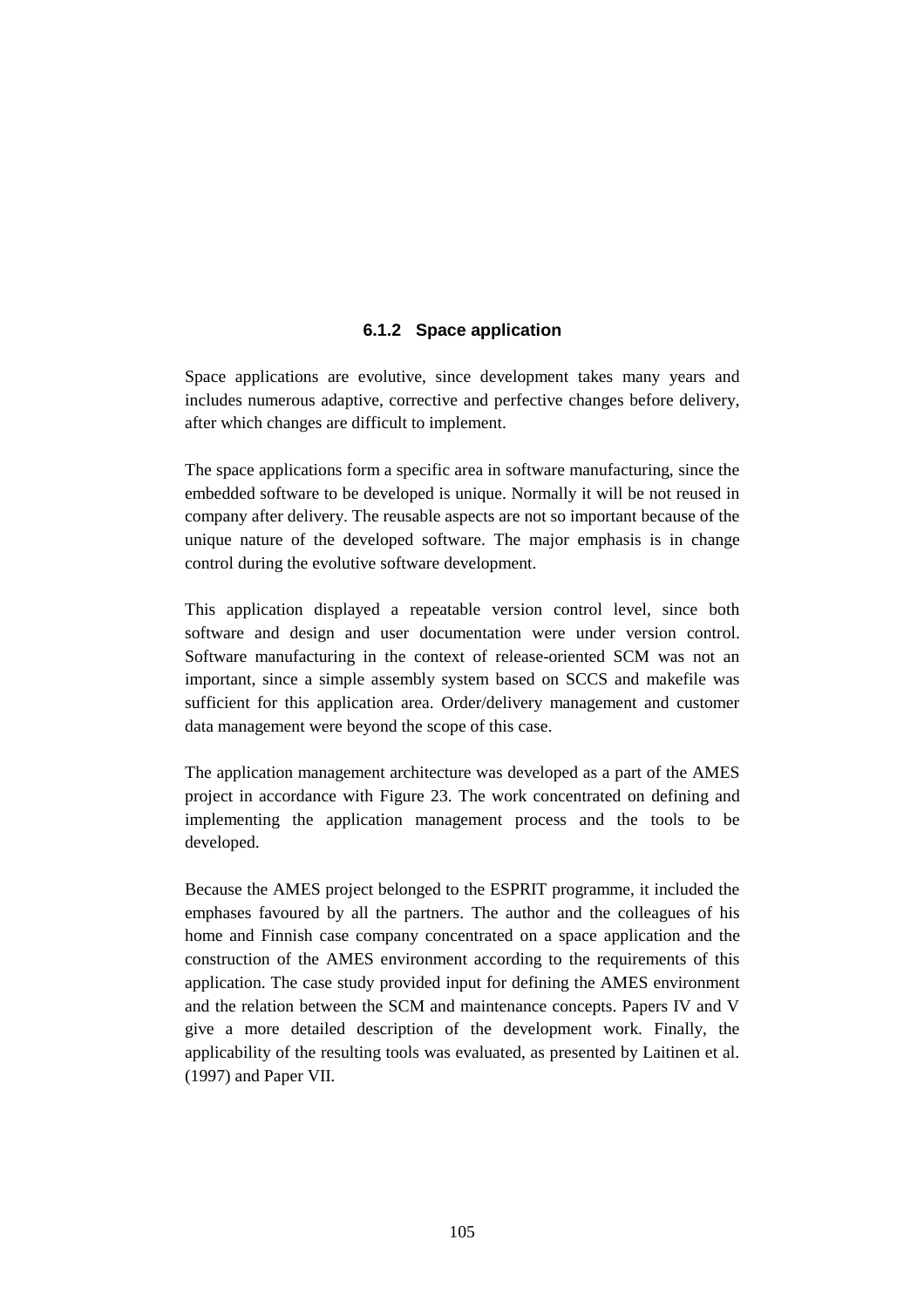

*Figure 23. Application management architecture.*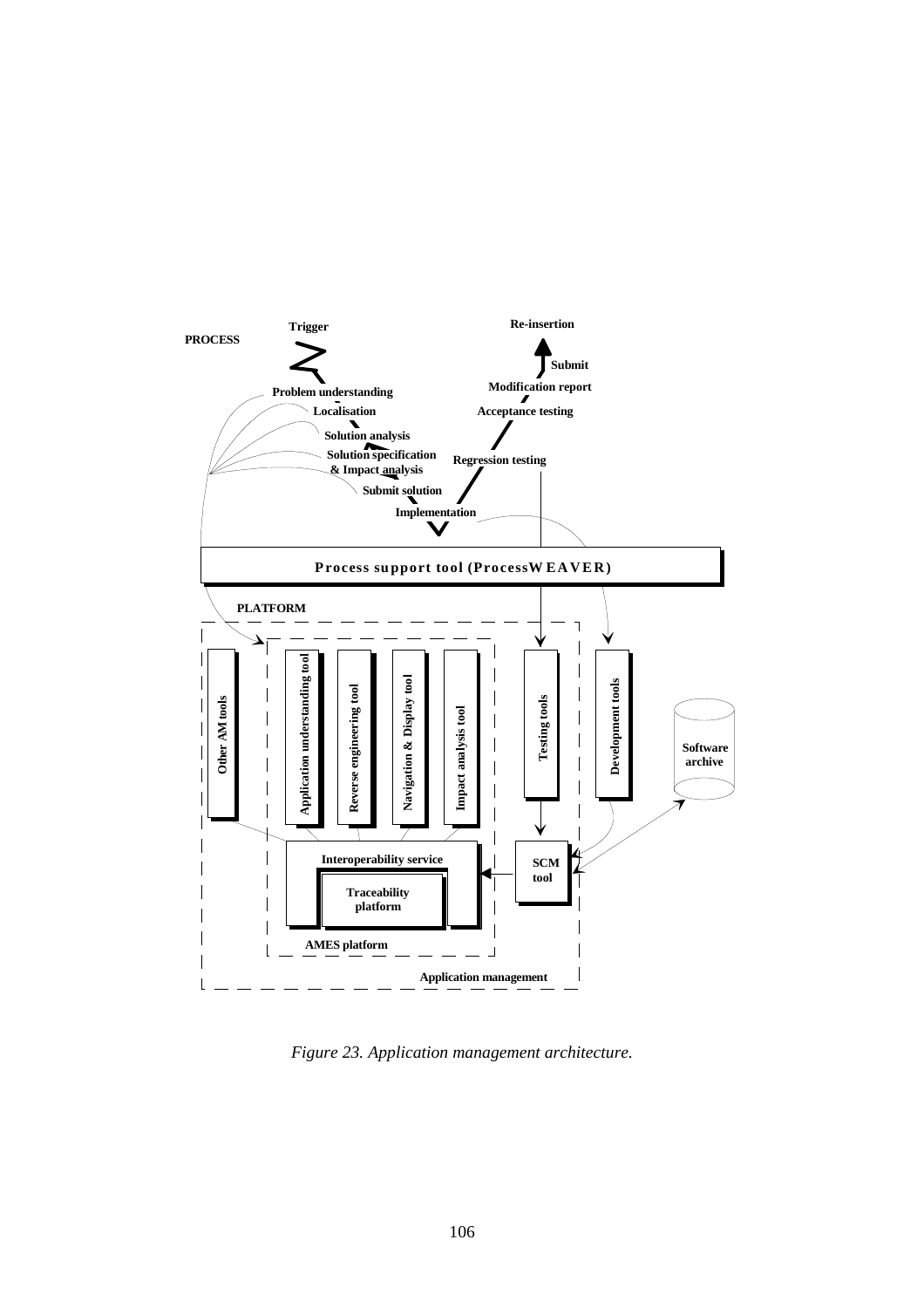## **6.1.3 Other applications of electronics products**

The final case studies were made in several companies with applications in electronics, telecommunications and machine and process automation. These case studies provided the input for the development of the revised maturity framework to be presented in the next chapter.

The starting point here was to analyse the current status of the SCM practices according to the PR<sup>2</sup>IMER framework. This provided an overall view of the SCM elements. Since several companies with quite different SCM requirements participated in the project, we first had to establish a general view of current SCM practices. With this in mind, the SCM framework provided a way of analysing SCM practices. More detailed requirements for SCM improvement were formulated during the project.

## **6.1.4 Discussion of SCM framework validation**

The above applications and their SCM development showed that it is necessary to understand each main SCM element and to deal with these elements separately. In most applications the separate improvement of SCM elements was unavoidable, since:

- Insufficient resources were available for parallel improvement of the SCM elements.
- There were dependency relations between SCM elements. E.g. version control and software manufacturing have to achieve a standardised procedure before an efficient improvement can be achieved in change control.
- Improvement of software manufacturing also requires advanced solutions with regard to documentation. Linking documents to configuration requires procedures for guaranteeing the consistency of documents with software.
- Improvement of change control requires a documented maintenance process in each company.
- Transfer to product data management requires that SCM solutions should have been reached with regard to version control, software manufacturing and change control.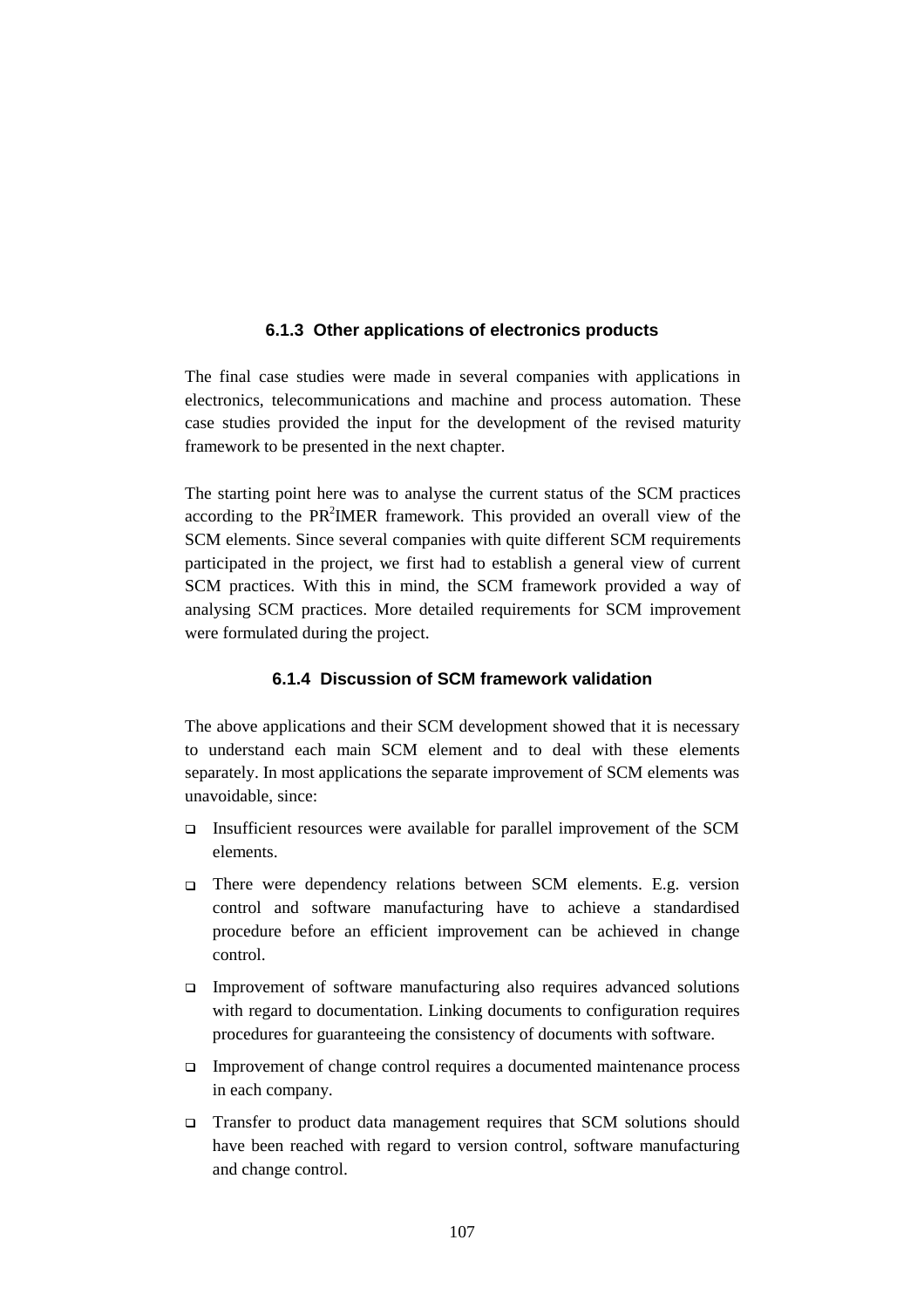## **6.2 Initial improvement experiences**

The SCM improvements were validated in two projects, AMES (AMES 1995) and LEIVO (Paper VI). The first only concentrated on change control as a part of application tools and management for space applications (Paper VII). The other concentrated on version control, software manufacturing and order/delivery data management in connection with a number of electronics products (Paper VI). The validation of the first project was based on use of qualitative analysis of current practices, GQM for goals definition, quantitative measurements derived from GQM plan. The validation in the other project was based on qualitative evaluation.

## **6.2.1 The AMES project: Improvement of change control**

The functional relationships perceived in the development of the change control-oriented environment are shown by Figure 24. The AMES project proceeded in three lines: applications analysis, tools development, and application management process development.

Applications requirements derived from application analysis created a basis for tools evaluation, which were made using scenarios, which described briefly the evaluation steps. The process development was one of the tasks. It was based on the previous ESA's process modelling work. The main effort of the AMES project was invested to tools development (section 2.4.1) where one of the tools should be a connecting part for all AMES and other tools covering process aspects. The process support was not successfully implemented and it could have not been really tested.

#### *Analysis of the current practices*

The preliminary version of the  $PR<sup>2</sup>IMER$  framework was used to develop a space application, as a part of the AMES project. The analysis of current practices was based on a qualitative method (Mäkäräinen and Taramaa 1995), involving focused interviews with developers of both product and software development environments. A sample of these results is shown by Paper IV.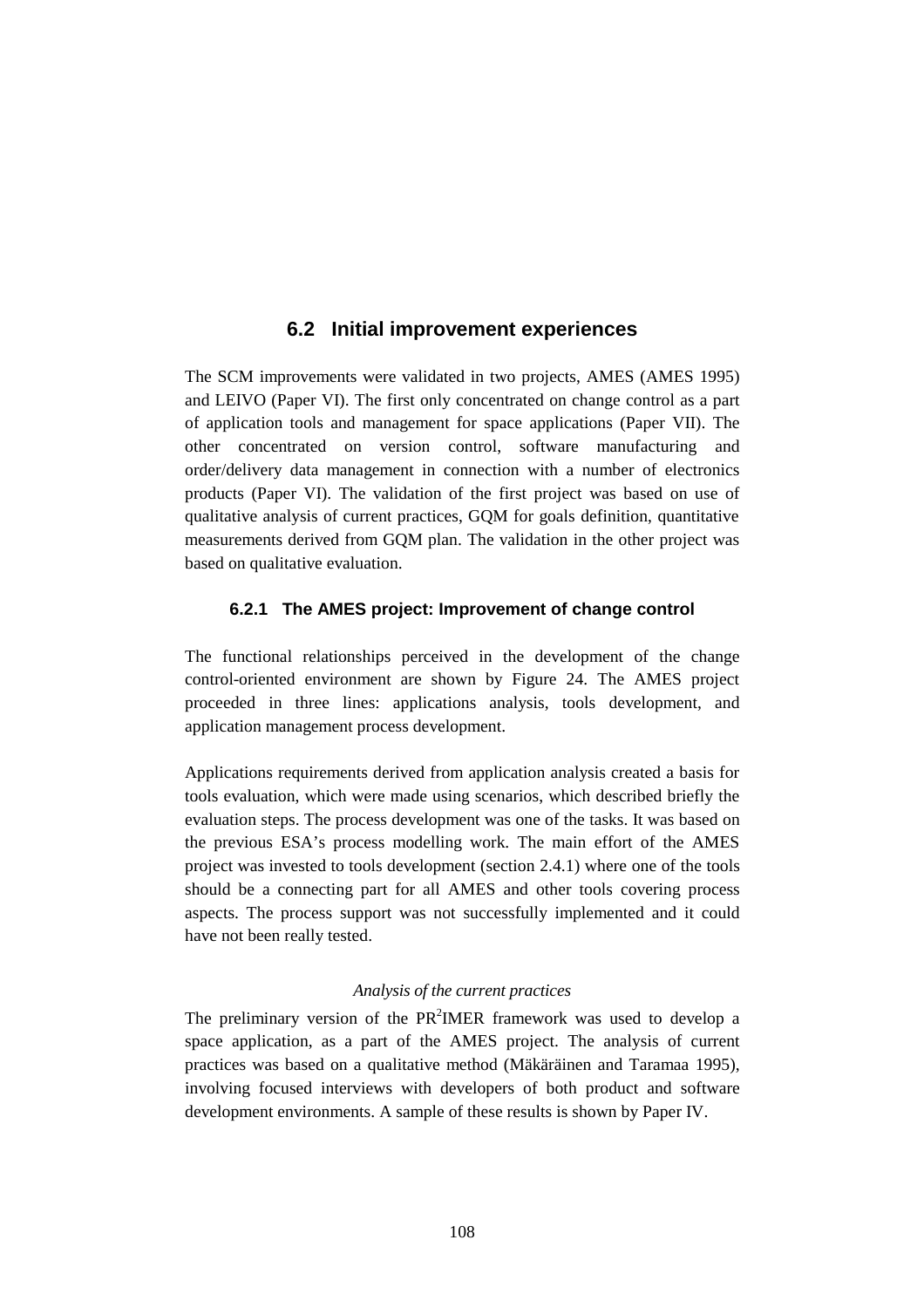#### *Definition of goals for improved practices*

The definition of improvement goals was based on requirements formulated together with product developers (Mäkäräinen 1996). The plan for improving applications management was implemented by scenarios where the application understanding toolset was one of the evaluated tools (AMES 1994b).

#### *Improvement and its analysis*

The process enactment tool ProcessWEAVER (Fernström 1993) was used in the pilot phase in accordance with Paper IV. The comprehensive view of the prototype environment illustrated by Figure 23 provided support for application management implemented with several specific tools. At the very end of the project, the benefit was assessed via these tools using the GQM method (Paper VII). According to GQM, defining metrics starts from goal definition as indicated in Table 9.

| <b>Basic statement:</b> | Instantiation:                      |
|-------------------------|-------------------------------------|
| <b>Analyse</b>          | the products (AU, ReverseNICE, IAS) |
| In order to             | evaluate them                       |
| With respect to         | the tool value                      |
| From the viewpoint of   | the maintainer.                     |

#### *Table 9: The basic template for the goal definition in GQM.*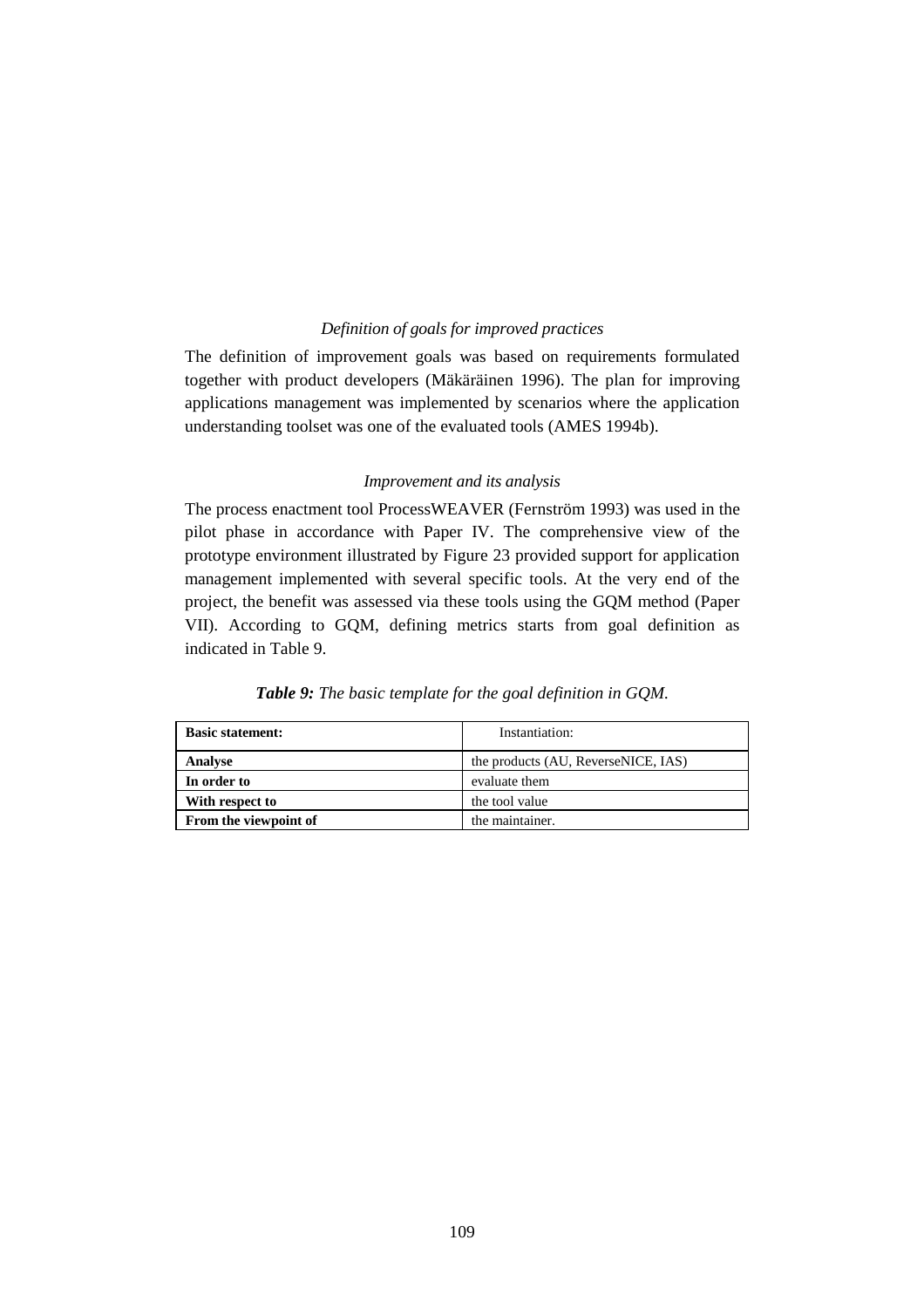

*Figure 24. Tools evaluation as a part of the change control improvement project in AMES.*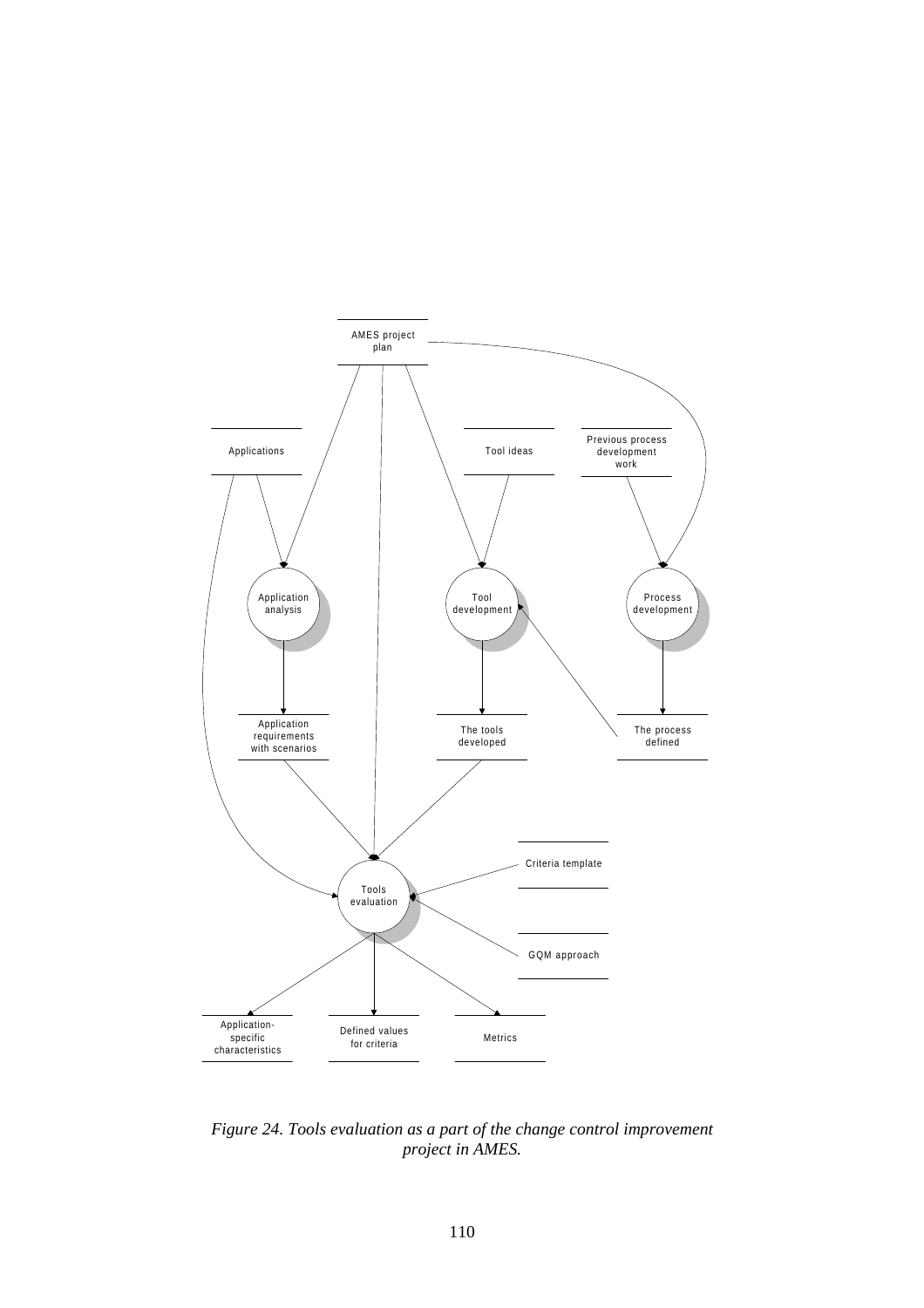The evaluation was based on a framework, which included:

- **n** criteria, and
- $\Box$  goals with explanatory questions and specific metrics.

The structure of the relationship is described in Figure 25.



*Figure 25. The tools evaluation framework.*

The evaluation is based on defined criteria in terms of factors, such as performance, ease of use, tool integration/data exchange, robustness, functionality, and documentation. Three levels of evaluation were used: LOW, NORMAL or GOOD. LOW indicates that the tool does not have this function/property or is poor. NORMAL indicates that the tool has the function/property in question but it is hard to use and the results do not encourage continuous usage. GOOD means that the tool has this property/function and it is well supported.

The criteria themselves are not sufficient, since the justifications are vague, i.e. LOW, NORMAL or GOOD. Therefore the GQM approach was adopted to provide a more explicit justification for the tool evaluation. The results of a GQM analysis generally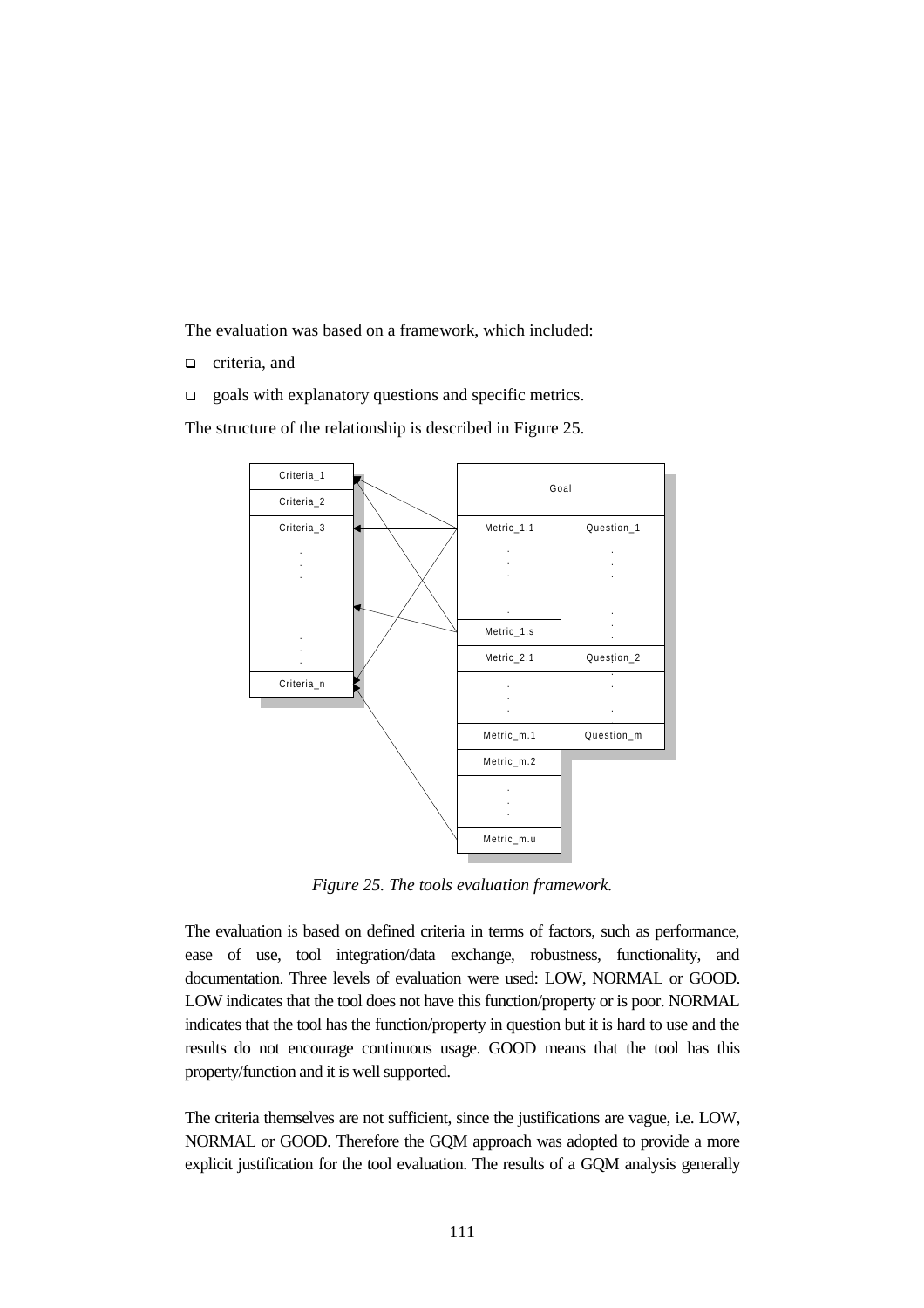consist of various values related to the criteria by a n:m relation. It means that the same metrics can justify several criteria and one criterion can use several metrics as its justification.

The criteria were used to design questions and metrics for the evaluation, which means that a list of questions and related metrics was created. Table 10 describes all the questions and their associated metrics. The metrics can be partly tool-specific, e.g. M3.1, which is specific to the AU toolset (AU), the reverse engineering tool ReverseNICE (RN), and the impact analysis toolset (IAS).

| Question       | Metric | Definition                                                   |  |  |
|----------------|--------|--------------------------------------------------------------|--|--|
| Q1             |        | What do the tools require from the system?                   |  |  |
|                | M1.1   | Disk space required for the tool                             |  |  |
|                | M1.2   | Disk space required for additional tools                     |  |  |
|                | M1.3   | Resource usage                                               |  |  |
|                | M1.4   | Memory usage                                                 |  |  |
|                | M1.5   | Number of available platforms                                |  |  |
| Q <sub>2</sub> |        | What do the tools require from the user during installation? |  |  |
|                | M2.1   | Number of parameters to be configured                        |  |  |
| Q <sub>3</sub> |        | How much time does the tool need for its functions?          |  |  |
| AU             | M3.1   | Time to create code dependencies                             |  |  |
| AU             | M3.2   | Number of dependencies found                                 |  |  |
| AU             | M3.3   | False dependencies found                                     |  |  |
| AU             | M3.4   | Time to create HTML data from code                           |  |  |
| AU             | M3.5   | Number of HTML code files                                    |  |  |
| AU             | M3.6   | Number of HTML code lines                                    |  |  |
| <b>RN</b>      | M3.1   | Number of files                                              |  |  |
| $\cdots$       |        |                                                              |  |  |
| <b>IAS</b>     | M3.1   | ReverseNICE TDIF (Transfer Data Interface) file size         |  |  |
| $\ldots$       |        |                                                              |  |  |
| Q4             |        | How does the tool support ease of use?                       |  |  |
|                | M4.1   | Input models value                                           |  |  |
|                | M4.2   | Navigation value                                             |  |  |
|                | M4.3   | Selection value                                              |  |  |
|                | M4.4   | Component activation value                                   |  |  |
|                | M4.5   | Application design principles value                          |  |  |
|                | M4.6   | Controls, groups and models value                            |  |  |
|                |        |                                                              |  |  |

*Table 10: A sample of the GQM-based questions and metrics.*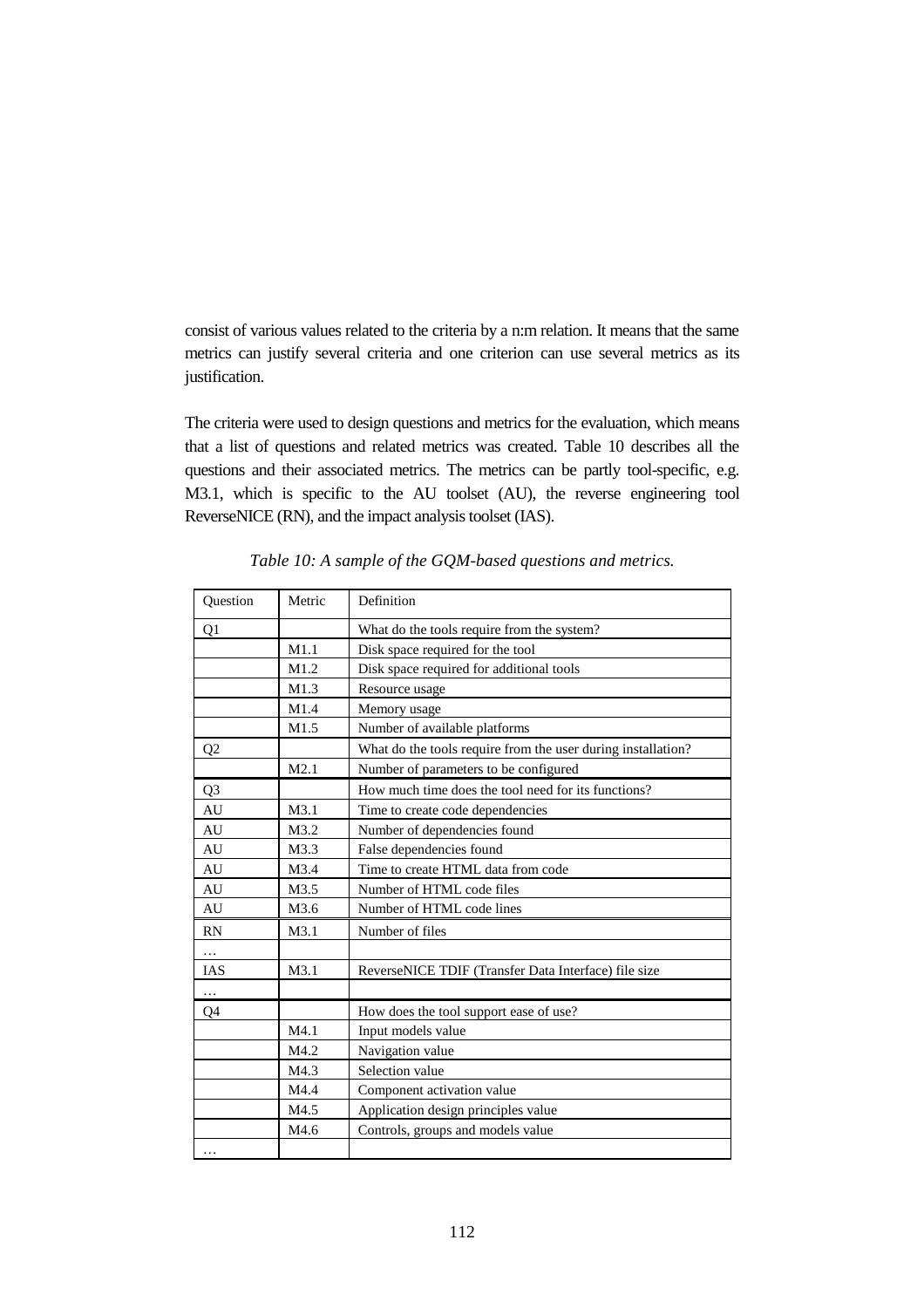A sample of actual measurements in the AU toolset evaluation is shown in Table 11.

| No   | Metric                        | Value          | <b>Notes</b>                  |
|------|-------------------------------|----------------|-------------------------------|
| M1.1 | Disk space required           | 13.9 MB        |                               |
|      | for the tool                  |                |                               |
| M1.2 | Disk space required for       | 25 MB          | Webmaker                      |
|      | additional tools              | 1 MB           | Robochart                     |
| M1.3 | Resource usage                | $1-2$ MB       | Webmaker:                     |
|      |                               | during         | 18-25 MB                      |
|      |                               | scripts,       | 35-82% CPU                    |
|      |                               | <b>1% CPU</b>  | Robochart 2 MB                |
| M1.4 | Memory usage                  | 1.3 MB         | Webmaker 240 KB               |
|      |                               |                | Robochart 684 KB              |
| M1.5 | Number of available platforms | $\mathbf{1}$   | SunOS, domain analysis part   |
|      |                               |                | has Windows version           |
| M2.1 | Number of parameters to be    | $\mathbf{1}$   | Assuming external tools are   |
|      | configured                    |                | in path                       |
| M4.1 | Input models value            | 3              | Input is well supported for   |
|      |                               |                | mouse. Focus is sometimes     |
|      |                               |                | confusing.                    |
| M4.2 | Navigation value              | $\overline{4}$ | Navigation is well supported, |
|      |                               |                | some problems with menu       |
|      |                               |                | functionalities.              |
| M4.3 | Selection value               | $\overline{2}$ | There are only a few          |
|      |                               |                | advanced features.            |
| M4.4 | Component activation value    | $\mathbf{1}$   | No mnemonics or short-cuts.   |
| M4.5 | Application design principles | $\mathbf{1}$   | Menus are not according to    |
|      | value                         |                | standards. The options are    |
|      |                               |                | not shown via dialogue        |
|      |                               |                | boxes.                        |
| M4.6 | Controls, groups and models   | 3              | Generally according to        |
|      | value                         |                | standards.                    |

*Table 11: A sample of the metrics collected from the AU toolset.*

Each metric was calculated, and the results were used to support the evaluation of the criteria. Each table indicates the metrics, results and possible additional notes. The notes column includes information about the separate AU tools used as a part of the AU toolset, such as Webmaker and Robochart. In addition,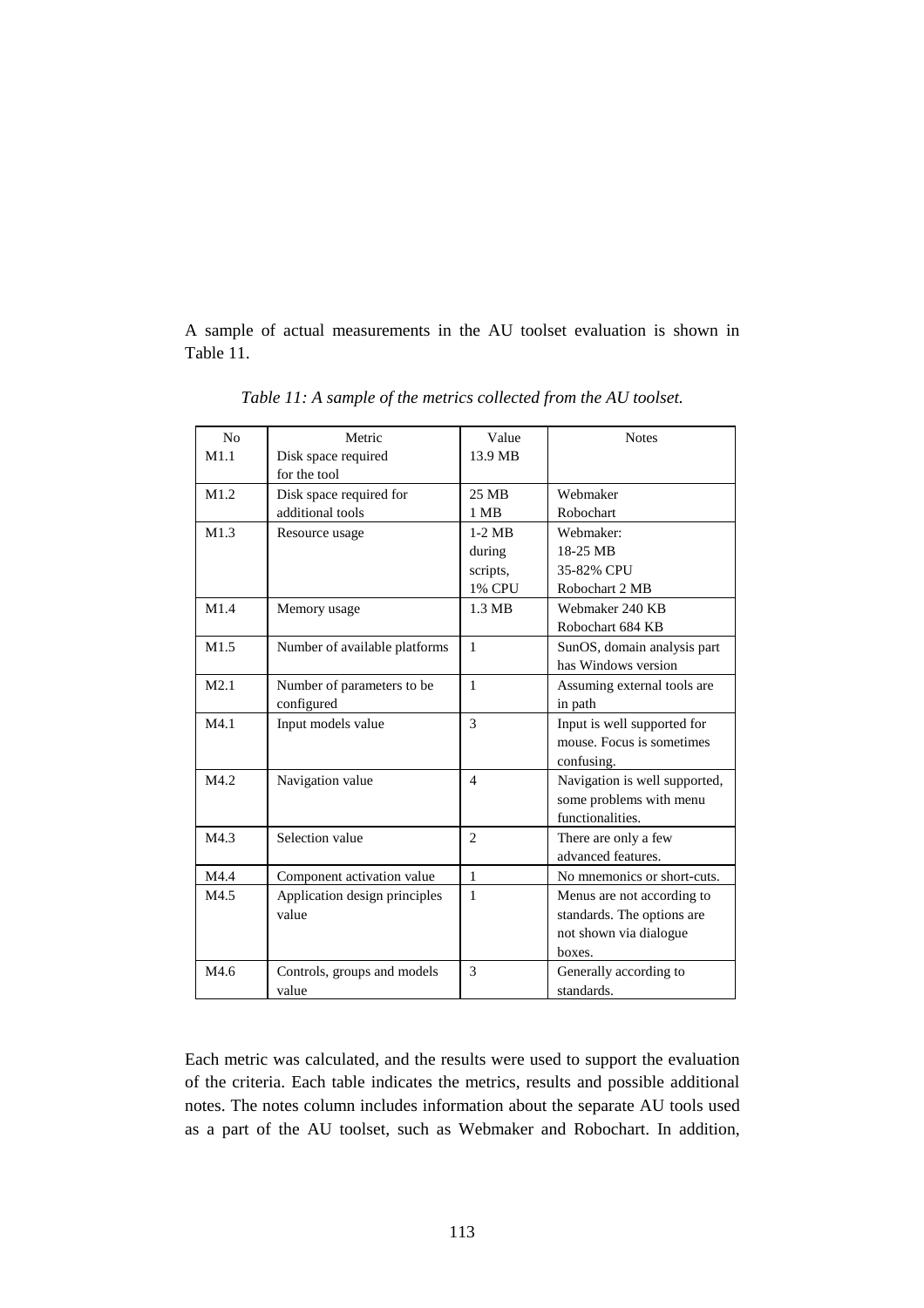metrics M3.1-M3.6 of the AU toolset were defined for each assessed software (Paper VII, Table 5).

The final results included the rating of six criteria on the scale LOW, NORMAL or GOOD. The following list is a sample of performance criteria, including subcriteria, such as response time, installation, start up, capacity, efficiency, and tool portability. Our evaluation produced the following rates:

Response Time: NORMAL

The response time of the AU tools is considered satisfactory. Webmaker is the only tool, which requires a slightly longer execution time. A graphical interface for the AU tools was created with Tcl/Tk. Because Tcl/Tk is an interpretative language, the response times are slightly longer than with interfaces using interpretative languages.

*Reference metrics:* M3.1 - M3.6

Installation: NORMAL

Installation of the tools is straightforward because most of them are in the same directory. The AU tools do not check the system to locate third-party utilities. The separate tools can be installed by the system administrator or the user.

*Reference metrics:* M1.1, M1.5, M2.1

#### *Conclusions*

The research and experiments showed that the tools evaluation is needed but it should be linked better to process where its is used. From the point of view of process improvement the problem was that companies should describe their software processes more explicitly for the requirements set in advance, such as the need for managing several modernisation cycles and for taking better into account of application-specific requirements.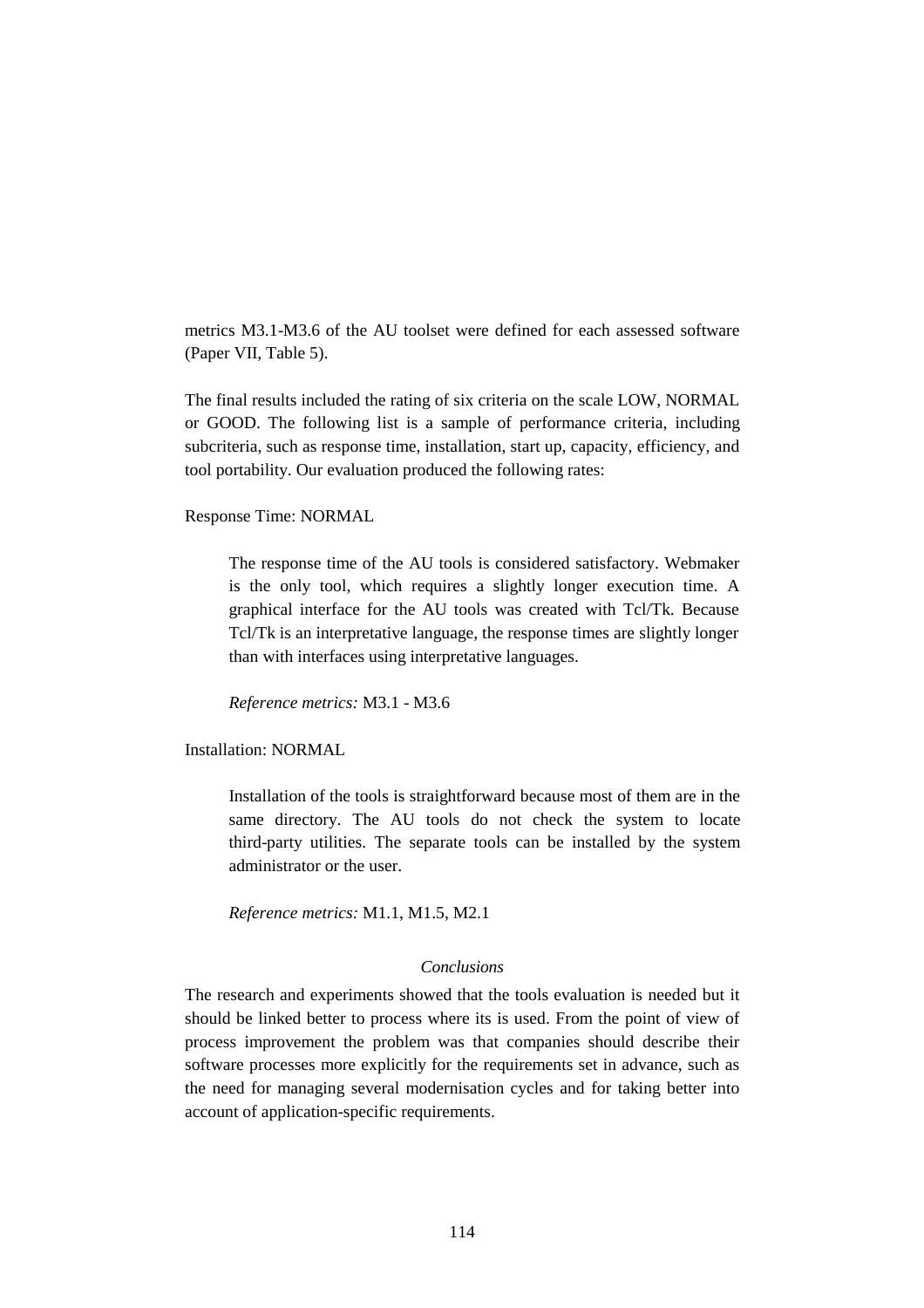ESA has defined a process model for space on-board software development, for example for change control, but it demands tailoring in each organisation. However, the tools evaluation provided practical results in the participating organisations.

### **6.2.2 The LEIVO project: Improvement of version control, software manufacturing and delivery**

As the case studies in the other project included several parts, the role of the analysis of the current practices was important. The improvement of SCM and related elements was directed at version control, software manufacturing and order/delivery data management. Change management was beyond the scope, since these two SCM elements, version control and software manufacturing, were sufficient, taking into account the effort to be expended. In some of the case studies order/delivery data management was so essential that there was a need preliminarily to relate it to the SCM improvement.

#### *Analysis of the current practices*

The analysis adopted a qualitative approach providing a non-formal way of collecting information on current practices. The SCM framework nevertheless provided a context to analyse the separate SCM elements. In this phase of the SCM improvement the SCM elements of each company were related to the SCM maturity levels defining the state-of-the art in version control and software manufacturing. This phase of the LEIVO project also made results from all seven companies commensurable. The potential commercial tools were also analysed in parallel with this subphase, since they provided acceptable foundations for companywide SCM environments.

#### *Definition of goals for improved practices*

The goals for each company were very varied when defining goals of each company, because of the companies' backgrounds and their previous investments in SCM. The goals included the following items:

1. To evaluate the solution presented in Paper III and its possible utilisation in a new SCM environment.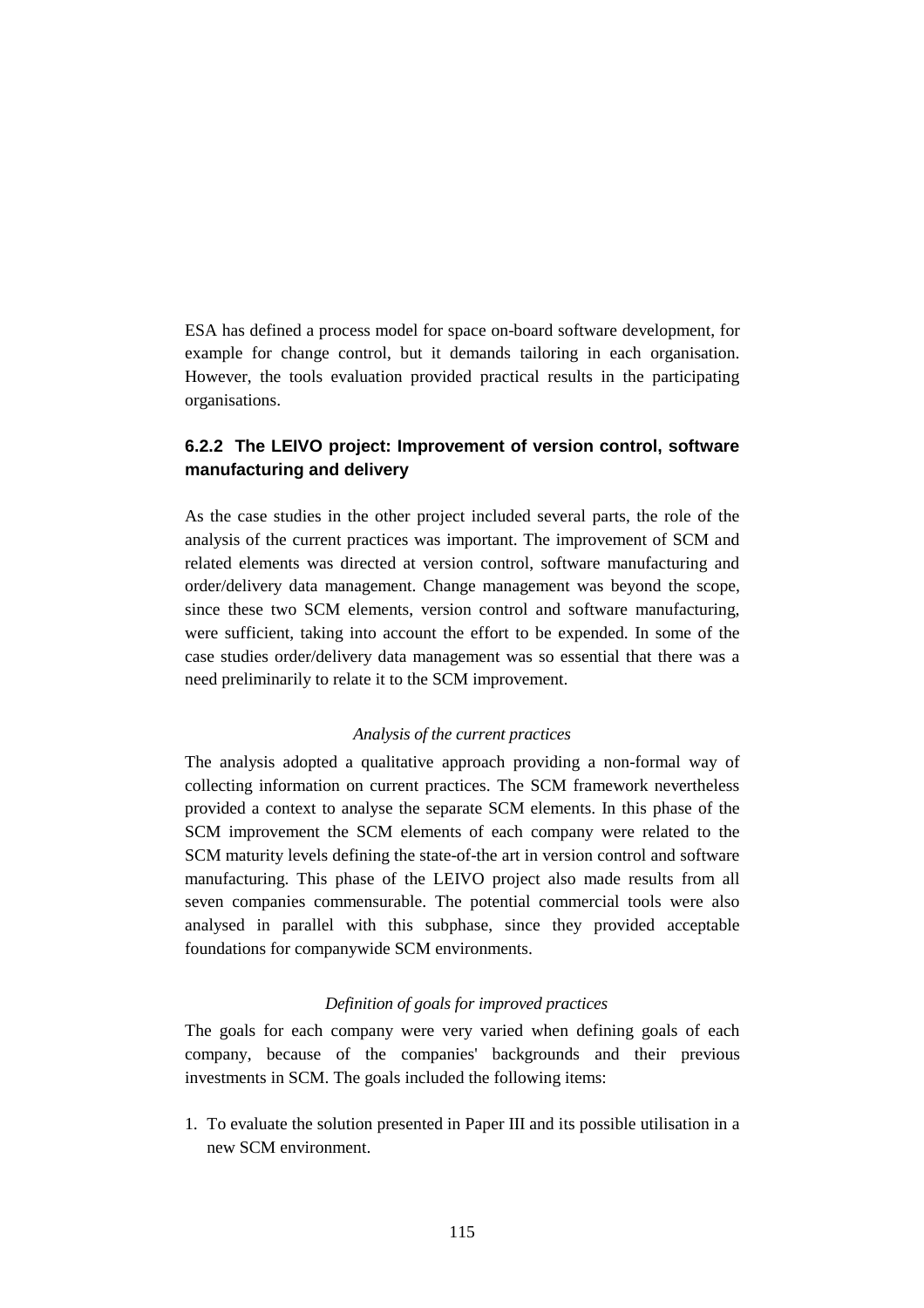- 2. To increase adaptability, relating it to the current environment, which implements SCM elements.
- 3. To improve the management of software products that do not belong to the deliverable software itself.
- 4. To develop the automated mass-customisation of software manufacturing.
- 5. To develop repeatable SCM, including version control and software manufacturing solutions.

The first goal dealt with a SCM environment totally based on commercial tools, e.g. PVCS, Polymake or MS-ACCESS (Figure 22). In addition to version control and software manufacturing aspects, the possible use of these tools required an analysis of usability, platform, security and reliability with regard to companies' current arrangements.

#### *Improvement and its analysis*

The results are shown in Table 12, where the dotted lines indicate the improvement of a SCM or related element in each company. Some companies concentrated entirely on improving their existing SCM environment by replacing an old solution with a new one. Therefore there is no need to use any dotted line indication in Table 12.

The SCM improvement can be assessed with regard to separate SCM-related elements. In most cases the companies had already adopted a commercial version control tool, although the version control solutions ranged from a low-level version control (level 0) to basic product management solutions (level 6) where version control also covered a large amount of documentation. In software manufacturing the companies concentrated at least on the definition and use of standardised makefile-builders under version control (level 3), although the common long-term goal was to create more flexible software manufacturing solutions (level 6). Although order/delivery management and customer data management were regarded as important, none companies had not yet the ability to improve this element.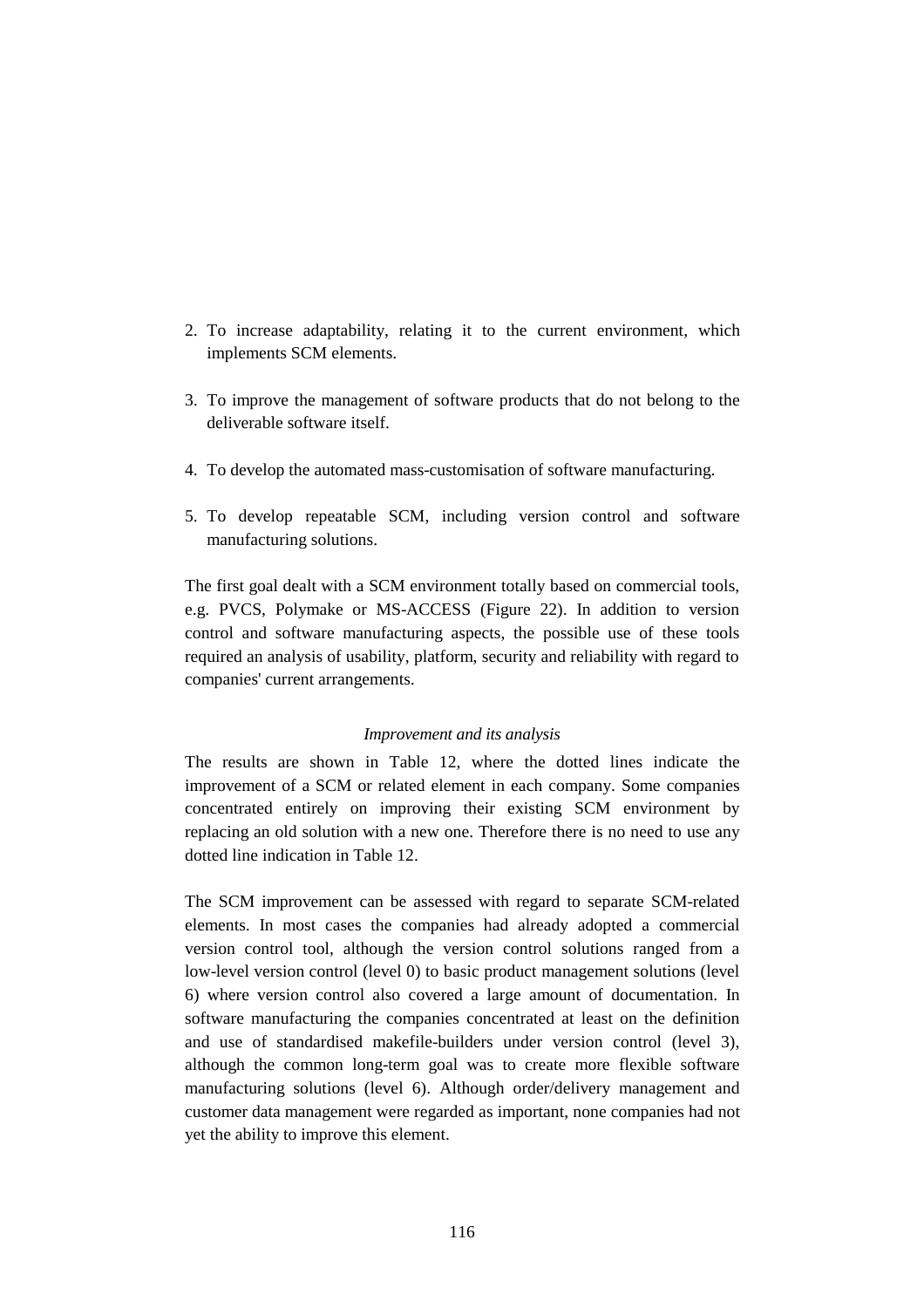|                                                    | <b>CM-related elements</b>                                                                                                                    |                                             |                                                                                                              |  |  |
|----------------------------------------------------|-----------------------------------------------------------------------------------------------------------------------------------------------|---------------------------------------------|--------------------------------------------------------------------------------------------------------------|--|--|
|                                                    | <b>SCM-specific elements</b>                                                                                                                  | Logistics-specific<br>process               |                                                                                                              |  |  |
| <b>Levels</b> of<br>improvement                    | <b>Version control</b>                                                                                                                        | Software manufacturing                      | Order/delivery<br>data<br>management                                                                         |  |  |
| No product management<br>$\boldsymbol{0}$          | Electronics company-1                                                                                                                         | Electronics company-1                       | Electronics company-1                                                                                        |  |  |
|                                                    | Step 1                                                                                                                                        |                                             |                                                                                                              |  |  |
| Copying activity<br>with manual versioning<br>1    | Machine/Process automation<br>company-1                                                                                                       | Machine/Process<br>automation company-3     |                                                                                                              |  |  |
|                                                    | Step 2                                                                                                                                        |                                             |                                                                                                              |  |  |
| <b>Basic version control</b>                       |                                                                                                                                               | Machine/Process<br>automation company-3     | Machine/Process<br>automation company-1                                                                      |  |  |
| 2                                                  |                                                                                                                                               |                                             |                                                                                                              |  |  |
|                                                    | Step 3                                                                                                                                        |                                             |                                                                                                              |  |  |
| <b>Repeatable version control</b><br>3             | Electronics company-1<br>Machine/Process automation<br>company-1<br>Telecommunication<br>company-1<br>Machine/Process automation<br>company-3 | Electronics company-1                       | Telecommunication<br>company-1.<br>Machine/Process<br>automation company-3<br>Telecommunication<br>company-2 |  |  |
|                                                    | Step 4                                                                                                                                        |                                             |                                                                                                              |  |  |
| <b>Basic configuration</b><br>management           | Telecom nication<br>company $\overline{X}$ , 2 and 3                                                                                          | Telecommunication<br>company-1, $2$ and $3$ | Telecommittication<br>company-Nand 3                                                                         |  |  |
| 4                                                  | Machine/Process automation<br>company-2                                                                                                       | Machine/Process<br>automation company-2     | Machine/Process<br>automation company-2                                                                      |  |  |
|                                                    | Step 5                                                                                                                                        |                                             |                                                                                                              |  |  |
| <b>Repeatable configuration</b><br>management<br>5 |                                                                                                                                               |                                             |                                                                                                              |  |  |
| Step 6                                             |                                                                                                                                               |                                             |                                                                                                              |  |  |
| <b>Basic product management</b><br>6               | Telecommunication<br>company-3                                                                                                                | Telecommunication<br>company-1              |                                                                                                              |  |  |
|                                                    | Step 7                                                                                                                                        |                                             |                                                                                                              |  |  |
| <b>Total product management</b><br>7-11            |                                                                                                                                               | Machine/Process<br>automation company-3     | Machine/Process<br>automation company-3                                                                      |  |  |

*Table 12: The results of the evaluation of SCM practices and their improvement.*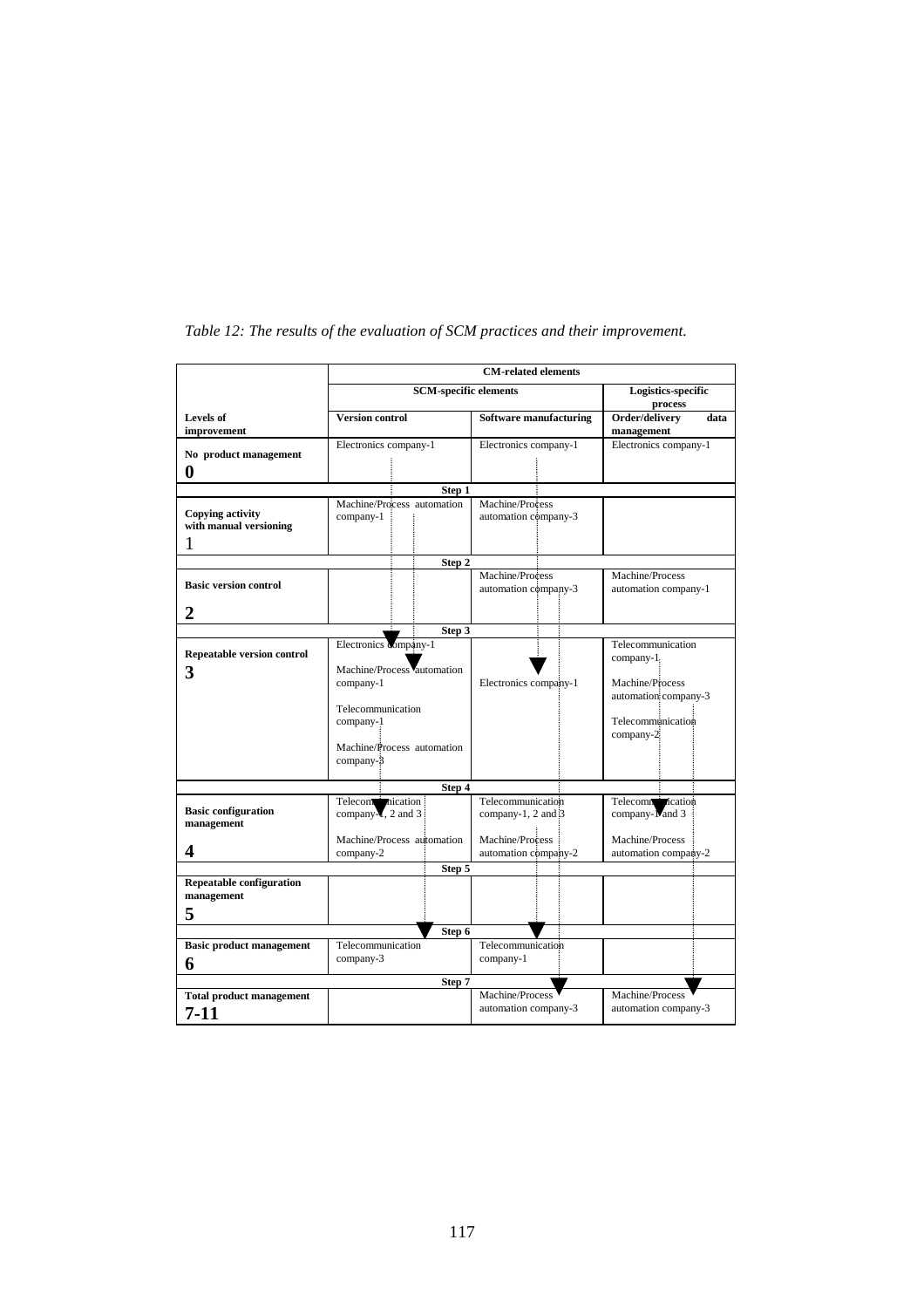#### *Conclusions*

This case project covered several companies and their SCM practices. This made improvement more complex. In this situation the SCM improvement levels and their SCM- and logistics-specific elements provided a way to discuss more focused about company-specific solutions.

As the common feature was to increase repeatability and adaptability of the SCM environments. This approach provided the possibility to focus more on version control and software manufacturing solutions.

The approach also showed the need to analyse separately CIs of the companies, which they have to store and relate to configurations. Since there was not yet final solutions with them, the discussion about product-level CIs and their relations with software configurations was not possible.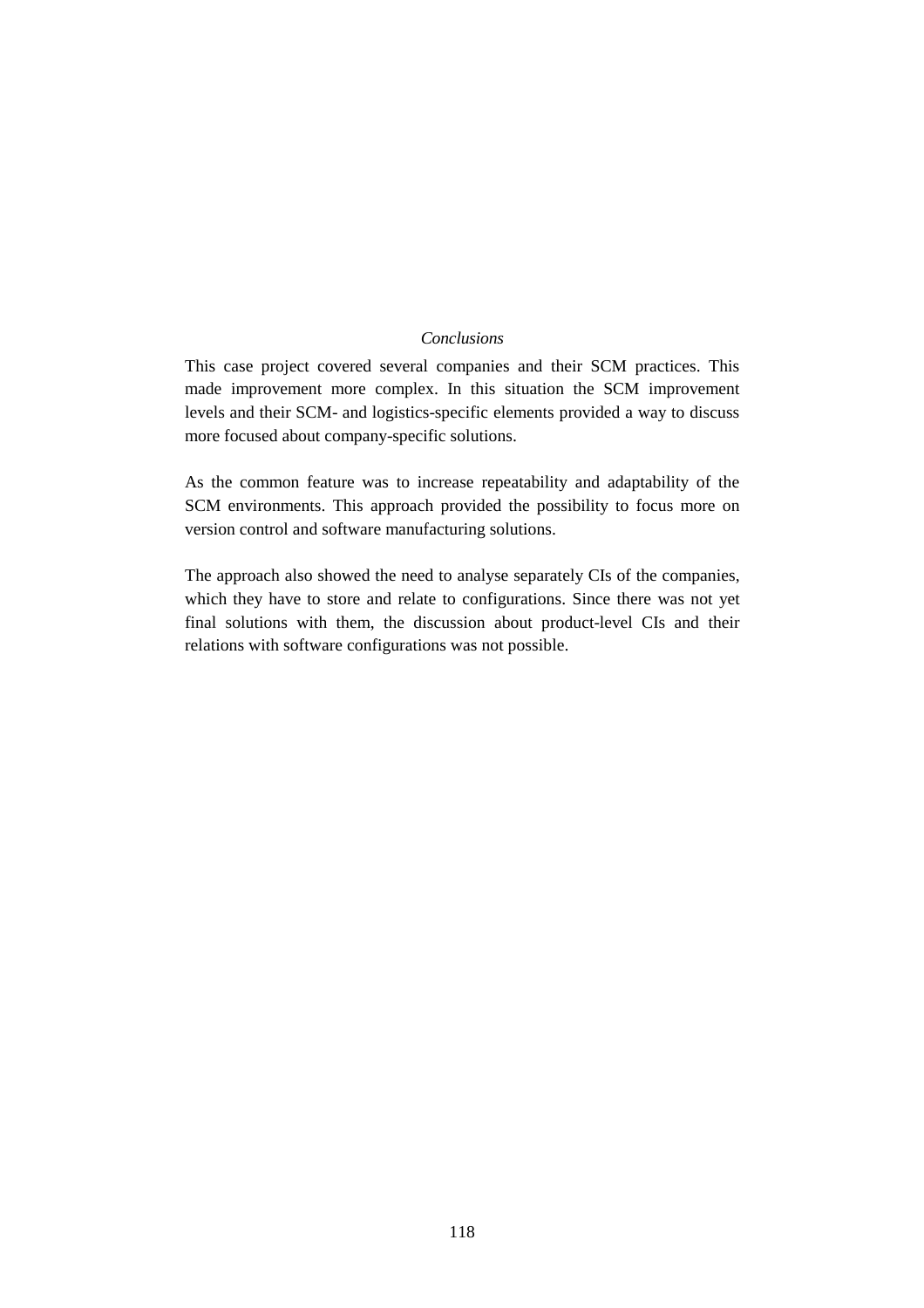# **7. Introduction to papers**

This chapter gives an introduction to the original publications included in this dissertation (Papers I - VII). They have all been accepted in scientific journals and volumes of conference proceedings within a four-year period. Paper I provides the motive for the research and emphasises the importance of software maintenance and related technical aspects. Papers II and VII describe technical solutions developed for software maintenance. Paper III presents a solution for SCM in the area of mechatronic systems, indicating at the same time the problems affecting software engineering in a situation in which there are other product technologies to be developed, and Paper IV considers process aspects as a part of the development of software maintenance. Paper IV also outlines the SCM improvement framework. Papers V and VI relate together various aspects arising in the previous papers, providing details of the incremental development steps in SCM and discussing experiences with the incremental approach. Paper VII provides results of quantitative measurements, particularly concerning tools for change control. The papers correspond to the research activities in the manner set out in Table 13.

| <b>Research</b><br>question | <b>Description of the research</b><br>activity                                                                                           | Paper(s)    | <b>Published in</b> |
|-----------------------------|------------------------------------------------------------------------------------------------------------------------------------------|-------------|---------------------|
| Q <sub>1</sub>              | Relate the role of software<br>evolution and maintenance to<br><b>SCM</b>                                                                | T           | 1993                |
| Q <sub>2</sub>              | Investigate activities that can be.<br>distinguished in SCM                                                                              | II, III     | 1993, 1994          |
| Q <sub>3</sub>              | Construct a SCM framework for<br>developing software evolution<br>and maintenance practices and<br>provide evidence of its<br>usefulness | V           | 1996                |
| Q4                          | Investigate SCM improvement<br>and conduct the first<br>experiments to show its<br>usefulness                                            | IV, VI, VII | 1995, 1996, 1998    |

*Table 13: Relations between research activities and the original papers.*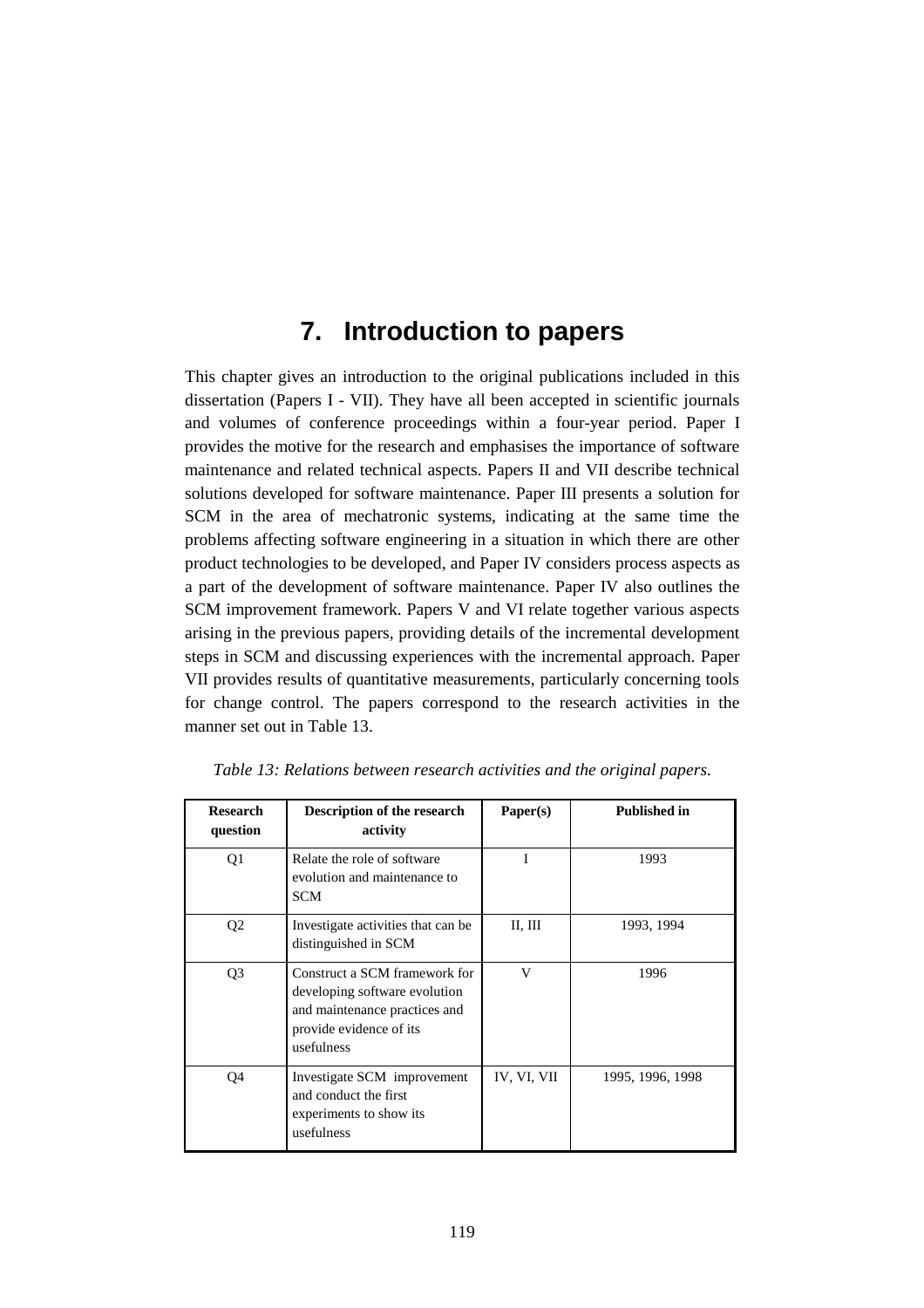## **7.1 Paper I, evaluation of software maintenance and its improvement**

Paper I describes a CMM type evaluation of the role of software maintenance of embedded systems. The evaluation included 27 small and medium size companies whose products ranged from simple instruments to large telecommunication systems. The paper describes the evaluation method and shows, how the evaluation results can be analysed and packaged for future use. Packaging of the evaluation results was based on the work made by Oivo and Basili (Oivo and Basili 1992; Oivo 1994). The main points in Paper I are:

- $\Box$  to describe the nature of software maintenance in the case of embedded software,
- □ to show the importance of SCM in industry, and
- $\Box$  to relate the results to the improvement paradigm.

The work creates a basis for research into the roles of software maintenance and SCM and shows that software engineering requires specific forms of understanding, one of which is SCM.

## **7.2 Paper II, tool for software evolution and maintenance**

Paper II provides a case in solving practical maintenance problems, when there is need to better understand the existing software. The background of this paper was to develop a reverse engineering tool for understanding of the old, weakly documented software. The input for the reverse engineering process is PL/M software. It is transformed to SA/SD-RT design models. The study concentrates on:

- outlining a solution by which it is possible to support software comprehension,
- to show the different code-level factors when developing more abstract descriptions of software that do not depend on the programming language used, and
- to acquire more information on the special characteristics of the maintenance of embedded software.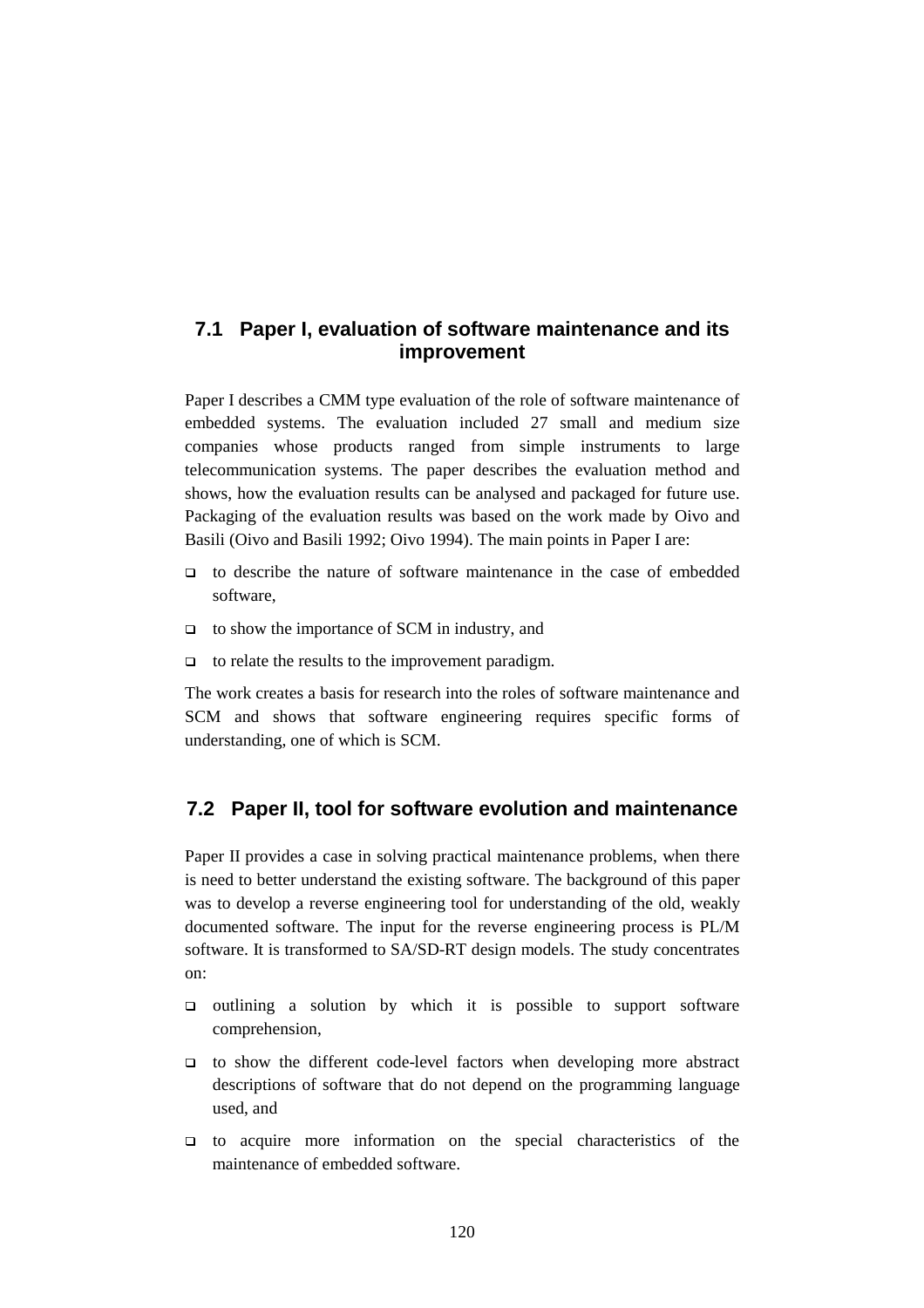## **7.3 Paper III, a solution to the software configuration management problem**

Paper III outlines a practical approach to the configuration and supply of machine control systems. A configuration system for the management and assembly of machine control software was built. This work emphasised the need for the incremental development of SCM practices. In addition to software, a need was found to consider other product technologies when developing the management and assembly of machine control software.

This paper describes:

- $\Box$  product technologies to be developed in parallel with software,
- $\Box$  logistics functions to be taken into account, and
- $\Box$  features of the assembly system.

## **7.4 Paper IV, process aspects of software maintenance**

Paper IV concentrates on an on-board space application which acted as one of the cases for an application management environment called AMES. This paper describes the framework where the AMES environment was developed. The major elements of this paper consist of:

- **a** qualitative improvement framework,
- $\Box$  the analysis results of the application,
- $\Box$  the description of the AMES solution, and
- $\Box$  the description of a process model application management.

## **7.5 Paper V, levels of SCM practice improvement**

Paper IV provides a basis for the incremental SCM improvement. This paper includes a first version and examples applying the improvement procedure. In this paper we relate both the mechatronics application presented in Paper III and the space application presented in Paper IV to the incremental SCM improvement.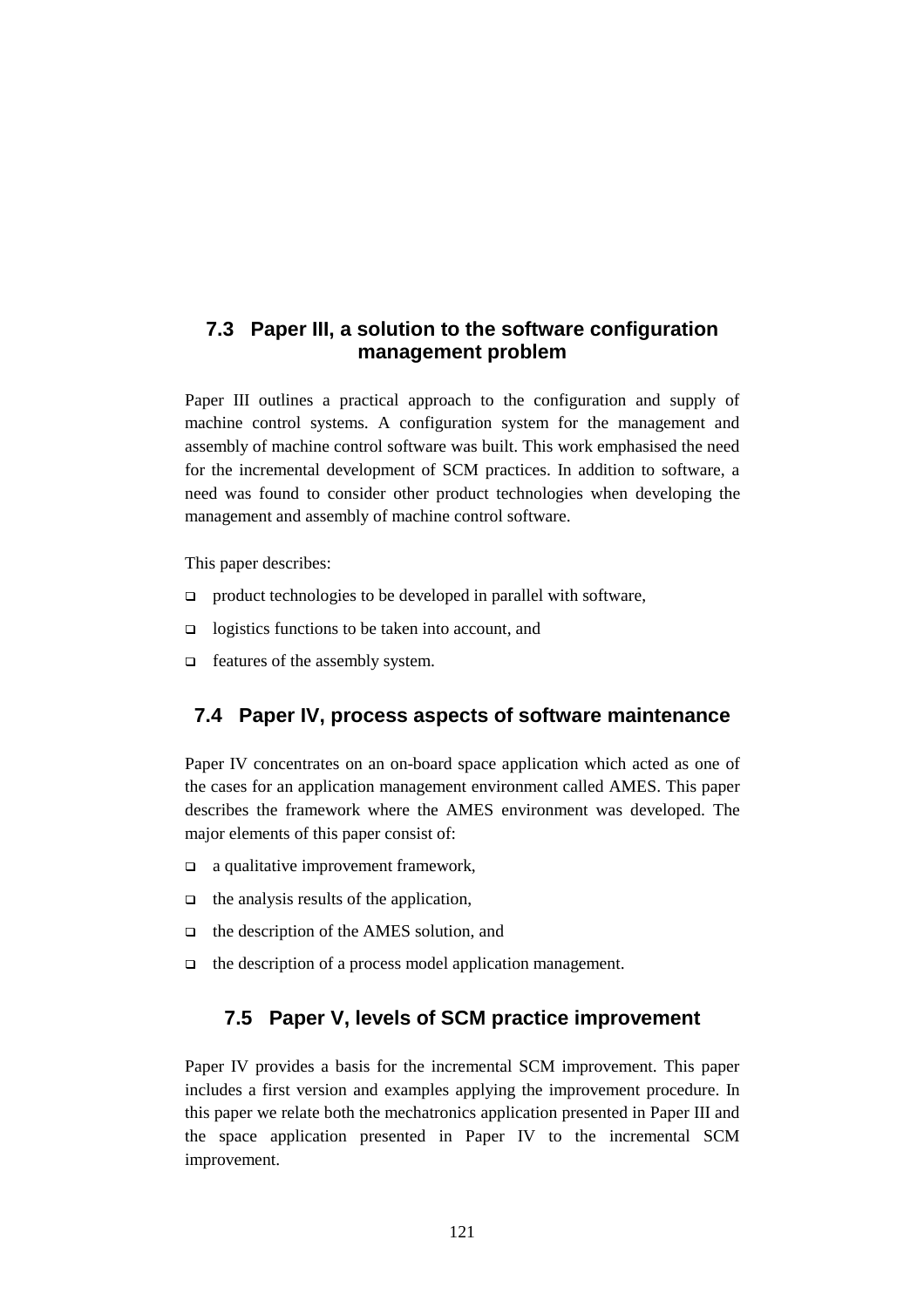The major aspects of this paper consist of:

- $\Box$  the description of the incremental SCM improvement, and
- $\Box$  the relation to the qualitative analysis as part of SCM improvement.

## **7.6 Paper VI, experiences of the improvement framework using qualitative analysis**

Paper VI discusses the experiences, which have been obtained in co-operation with companies. The participating companies had very different SCM starting levels point to SCM ranging from simple manual version control to fullautomatic CM systems with on-line change control. The use of commercial CM systems was also increasing, although companies had already used various basic version control systems in most cases. This provided a challenge and, on the other hand, the framework formed a suitable starting point for the analysis of each company.

The contents of this paper can be categorised into:

- $\Box$  the presentation of the improvement framework,
- $\Box$  the presentation of different elements related to CM, and
- $\Box$  the experiences provided by the companies.

## **7.7 Paper VII, experiences of the improvement framework using quantitative analysis**

Paper VII provides the experiences, which have been obtained in the final evaluation of the tools of application management environment. The central element of the evaluation has been a new framework including evaluation criteria and Goal/Question/Metric (GQM)-based approach. They have produced detailed information about each tool. The paper describes:

- $\Box$  the tools evaluated.
- □ GOM-based evaluation framework, and
- □ sample of evaluation results.

The results are a part of a detailed report of the AMES project.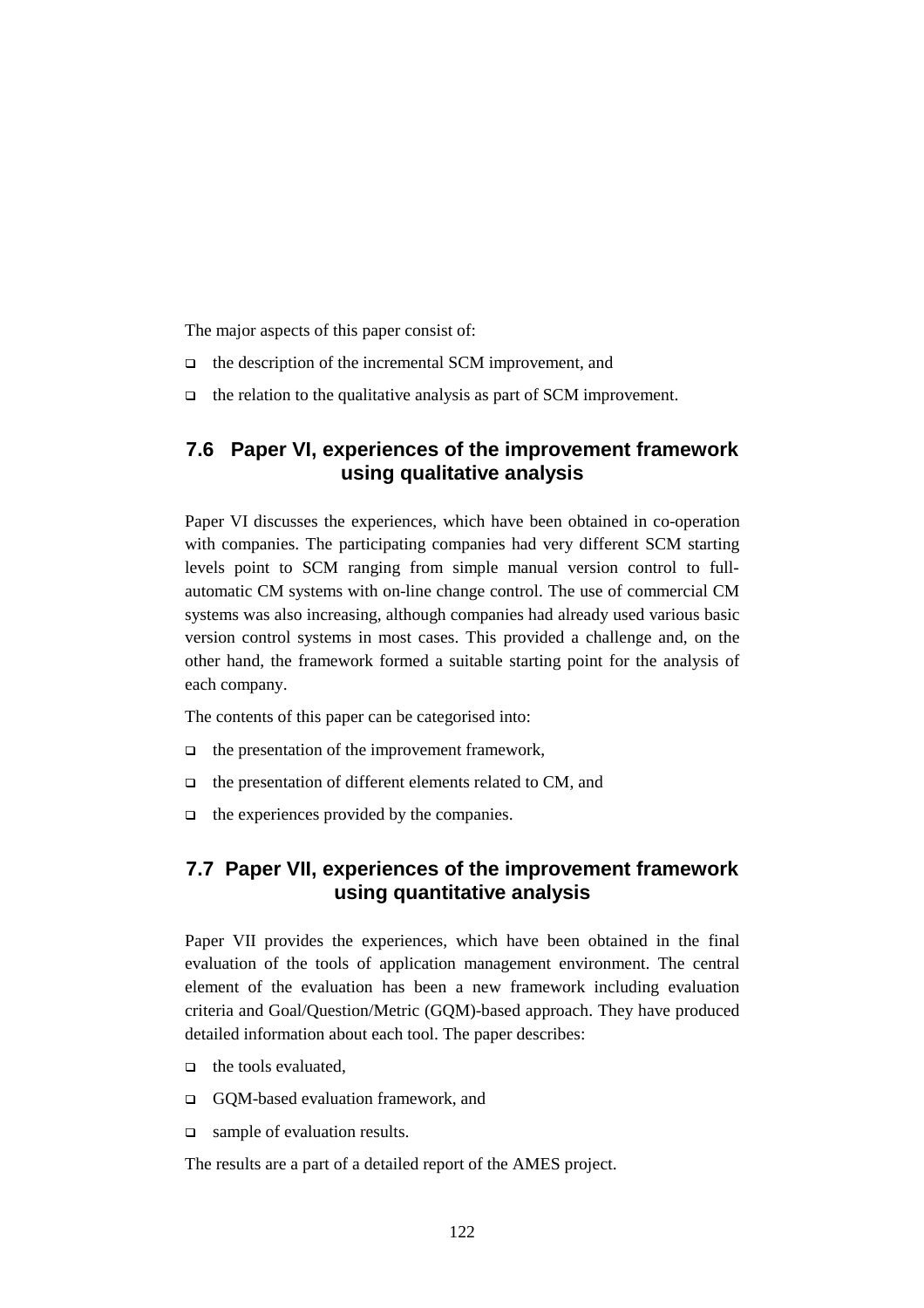## **8. Conclusions and further research**

The development of SCM is one of the solutions for problems concerning development and maintenance of more complicated embedded systems. However, SCM requires improvements. The problem is to find the right procedures to apply and further develop SCM in practice.

The goal of this research was to create an incremental approach for improving SCM support and practices in the case of embedded systems, taking into account the requirements imposed by evolution and maintenance of embedded systems. This research has analysed SCM producing a SCM framework, which was validated by industrial cases. In addition, the SCM framework provided a starting point for the further development of a SCM maturity model, which was also validated by industrial cases.

The SCM framework presented above was evaluated and applied in co-operation with several manufacturers of industrial embedded systems in the fields of mechatronics, space and other electronics applications. The main focus was on software-specific issues, although a preliminary consideration was also given of product and global data management.

The SCM framework consists of SCM-specific elements such as version control, software manufacturing, change control, and of SCM-related logistic processes. The maturity levels of this framework range from low-level version control to global product management including parallel solutions for SCM elements. Comparisons with some well-known approaches based on software process assessment, software process modelling and SCM practices provided indications of their positions in relation to SCM elements and SCM improvement. These approaches typically include SCM elements together with comprehensive solutions for process improvement, but they do not include such a specific description of SCM maturity levels in relation to individual SCM elements. In addition, the continuation to product level issues such as other technologies lies beyond the scope of this thesis.

Although the SCM concepts are in principle well-known, this research convinced the author of the difficulty of finding entirely unified concepts. Version control and software manufacturing are becoming well understood, but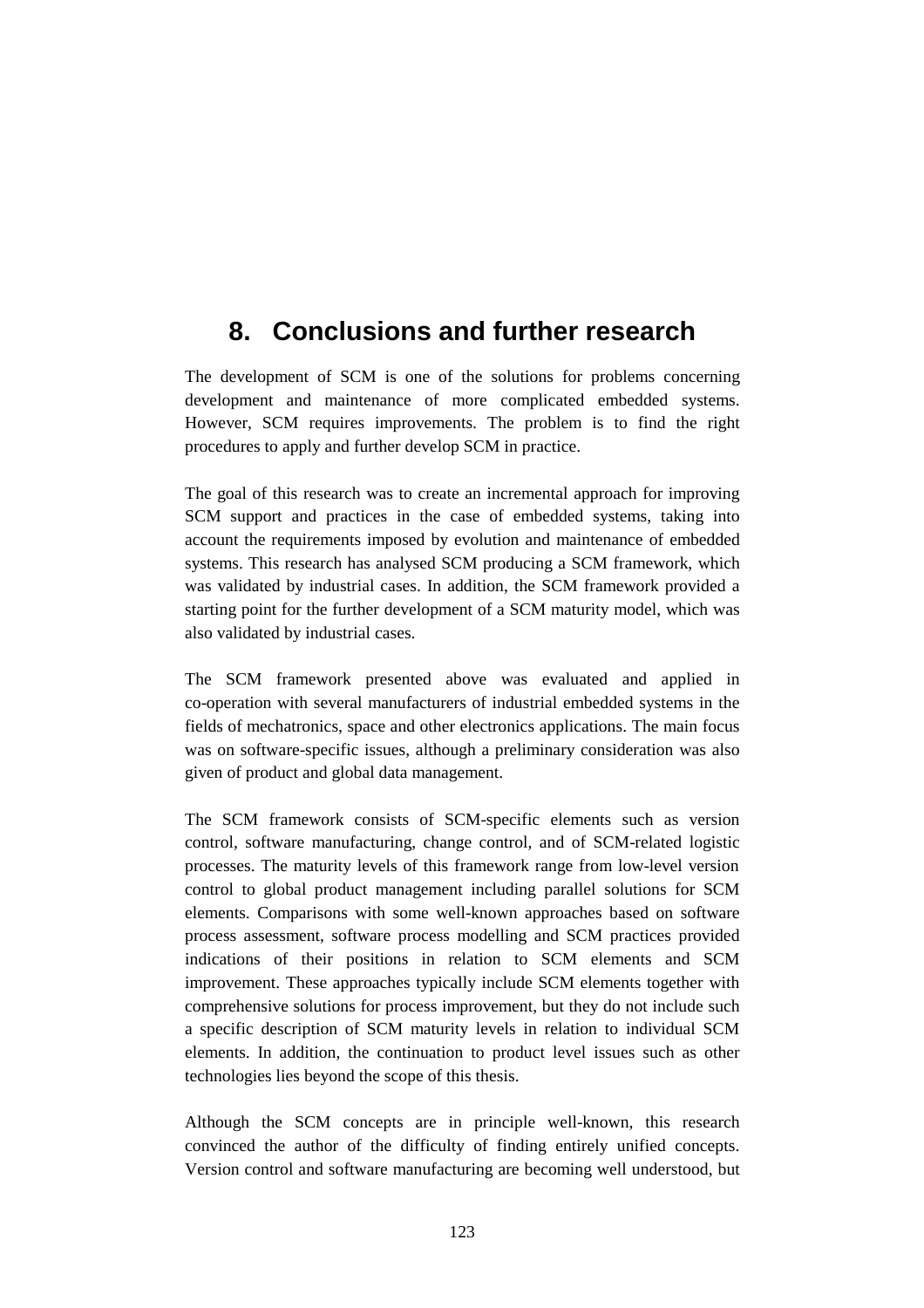the relation between release and change-oriented SCM is vague, as emerges when relating separate SCM items to each other. In addition, although there are already several problem tracking tools commercially available, the role of the database behind the problem tracking mechanism is not totally clear, since this database is related to both SCM and process improvement.

Companies have several computer-based design solutions which support product development, manufacturing and customer-related activities. The management of product level data is undergoing major changes at present, because companies are integrating the management of computer-based design solutions and software is one of the fields that can be integrated better at the product level. The highest level entails the global product aspects to be managed, including the virtual corporation, which the future product development business will have to take into account.

The approach adopted in this research followed a constructive model, including both conceptual and technical realisations. The industrial co-operation projects supported this approach, since the incremental development of SCM practices requires a conceptual view of each technical part, such as version control, release and change-oriented SCM parts. The technical realisations of version control and software manufacturing are based on commercial tools. Change-oriented SCM, excluding problem tracking databases, is still largely based on the precommercial solutions described in this research. The advanced commercial tool environment, such as ClearCase and Continuus, have produced their own solutions.

Although each company had specific SCM goals, the main target was standardised version control and software manufacturing practices, in spite of the fact that change control solutions will assume the main role in future SCM improvement. In release-oriented SCM the main interest will be in masscustomisation, where MIL-based descriptions will be used in assembly systems which require distributed solutions. The improvement of release production can be regarded as running parallel to change control. The companies have to resolve in which order improvements are to be made, as all of them are more expending effort and time in adopting and transferring old solutions to a new, advanced SCM environment. There are already commercial systems available, but the main problem in adopting may well be the expensive involved. It is also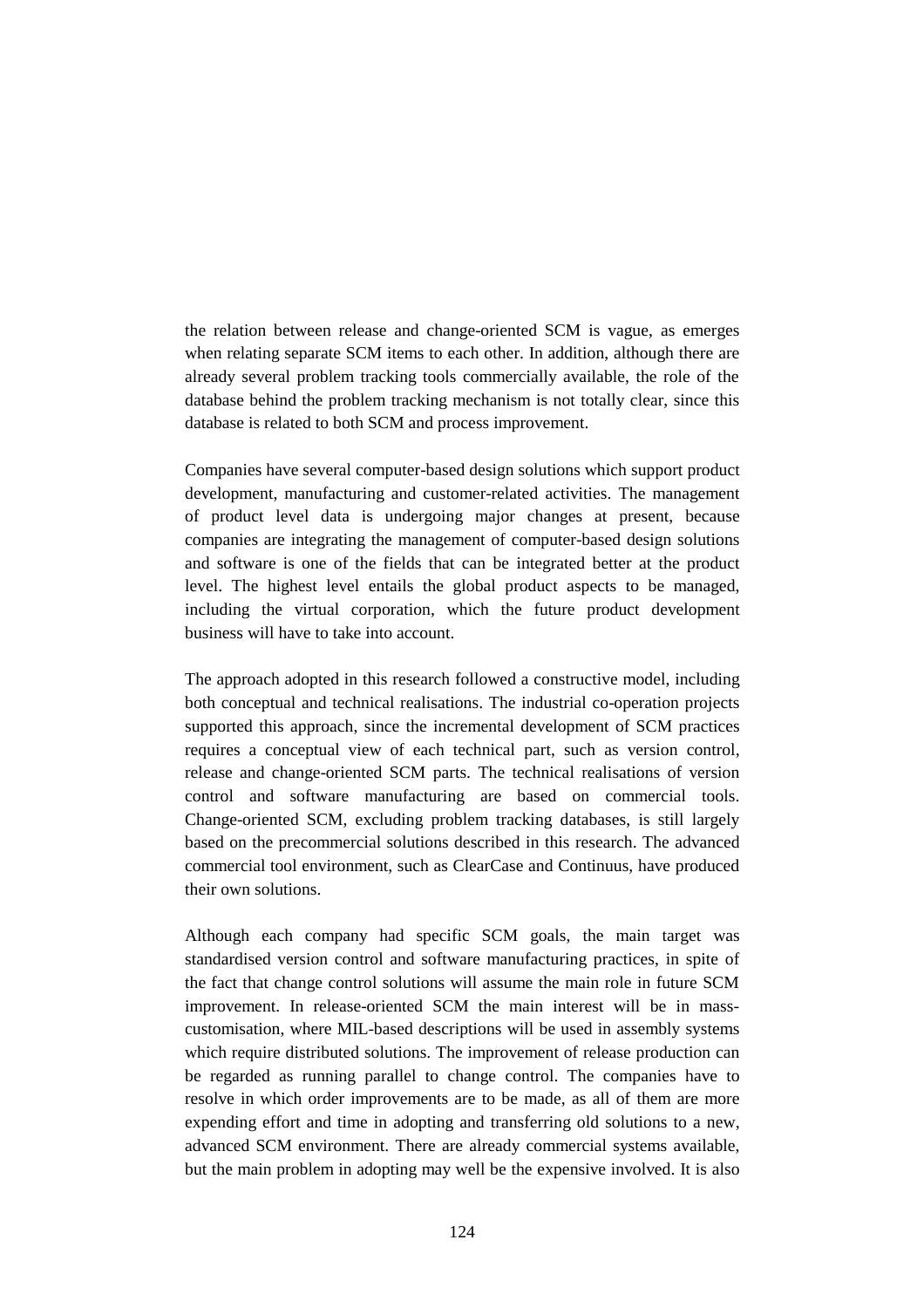essential for SME companies to adopt an incremental approach. In addition, there was a need to develop related processes, such as logistic and software resolution-specific ones, and this makes improvement quite complicated.

Improvement of the SCM process also requires a software process improvement (SPI) procedure of its own. In our case we adopted an inductive approach. This procedure proved to be beneficial, since the development of specific software processes such as SCM calls for concentration on SCM-specific features in particular. In addition, process improvement will be one of the essential development targets in software engineering in the future. Thus, each process, including SCM, requires a specific analysis, as demonstrated in this research. Different processes such as SCM requires their own maturity steps, and these are examined in this thesis. SCM forms one of the processes to be improved in the PR<sup>2</sup>IMER concept. PR<sup>2</sup>IMER provides a way to proceed in the improvement process, but SCM-specific features have to be better understood and related to each other. Our results will be transferred to part of the service package SCM-PR<sup>2</sup>IMER, which will form a basis for industrial co-operation when developing companywide SCM solutions.

The work presented in this thesis has produced the following new research initiatives for the future:

- *Increased SCM usage*: The development of SCM related software technology to other product technologies. Experiences from research and industrial work up to now have been used to develop software and other technologies for individual CM solutions. This will lead to difficulties in the future, as companies want to produce more integrated products.
- *Distributed SCM:* New business solutions such as the virtual corporation will also place new requirements on software engineering. This activity will increase because of more use of subcontracting and because of better communication mechanisms. A new EU/ESPRIT project VISCOUNT is being launched partly on the basis of ideas presented in this paper to develop distributed CM support.
- *SCM as a support for distributed product solutions:* Since masscustomisation will characterise much of software manufacturing and the solutions become more distributed, MIL languages will be increasingly used. Commercial SCM systems will have to consider distribution of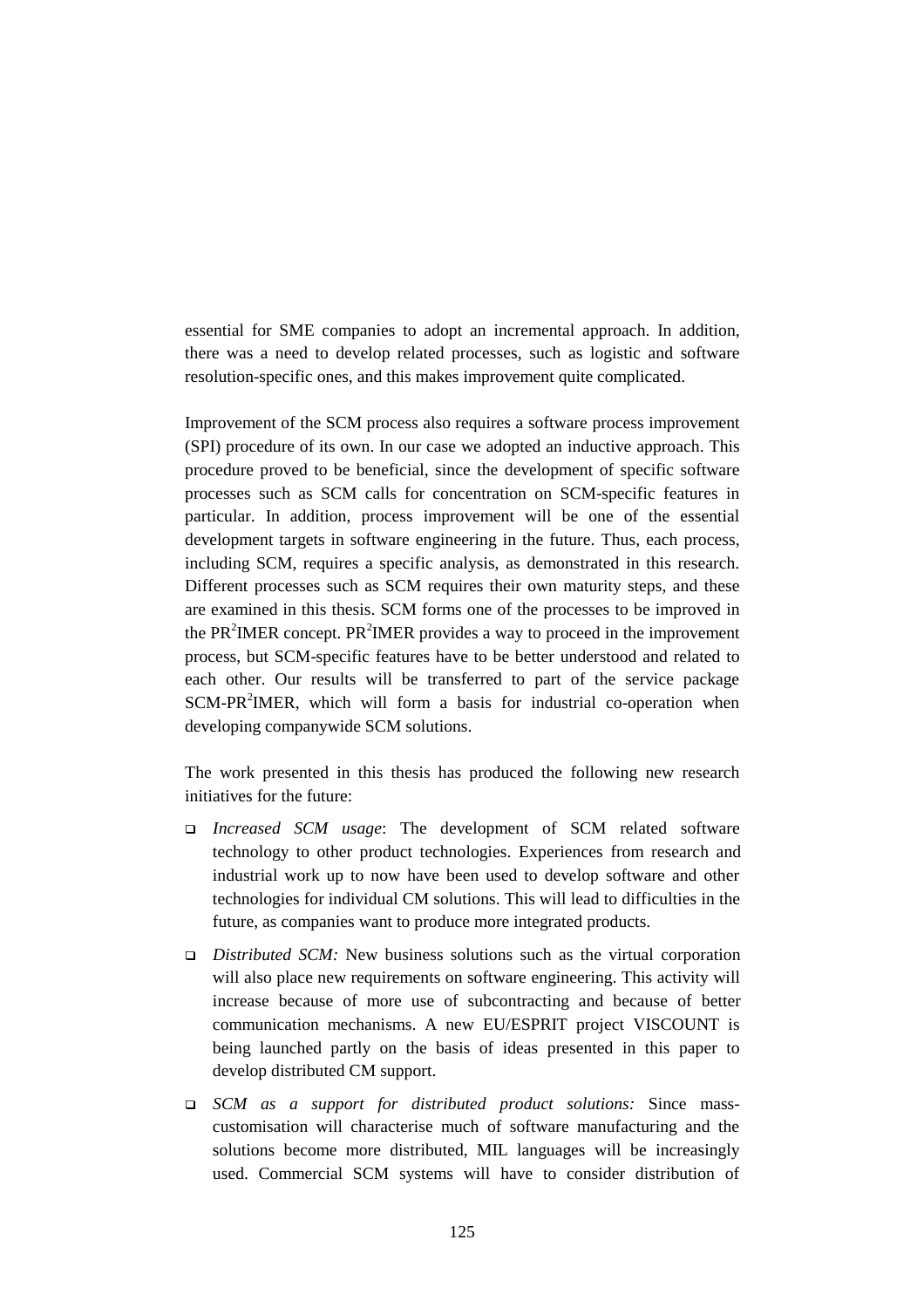embedded systems, and MIL technology will provide a worthy alternative solution for it.

 *SPI for SCM:* The SCM improvement procedure will become part of the SCM-PR<sup>2</sup>IMER service package. In addition to problems in understanding the technical dependencies between different SCM elements, it is difficult to understand the investments, effort and time required to achieve the desired level. The procedure presented in this thesis can be regarded as an initial way of visualising and assessing each SCM improvement activity. One of the goals of the VISCOUNT project will be to evolve the SCM-PR<sup>2</sup>IMER concept to meet future industrial improvement requirements.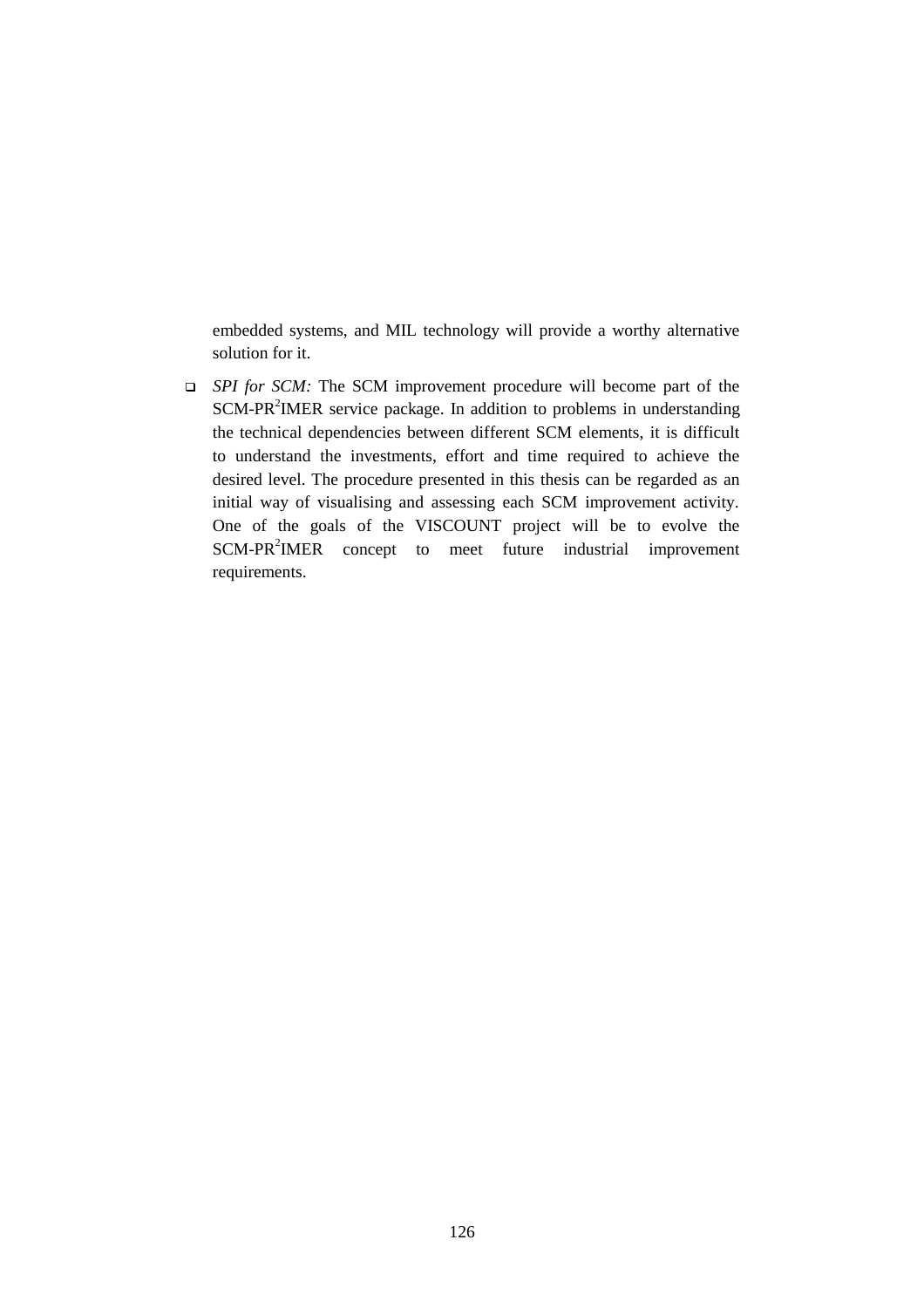## **References**

Adamson, M. 1990. Small Real-Time Design: from Microcontrollers to RISC Processors. Sigma Press, Wilmslow, UK. 191 p.

Agresti, W. 1986. What Are the New Paradigms? In: Agresti, W. (ed.), New Paradigms for Software Development. IEEE Computer Society Press, Washington, D.C. Pp. 6 - 10.

Alonso, A. and de la Puente, J.A. 1993. Dynamic Replacement of Software in Hard Real-Time Systems. In: Proceedings on the Fifth Euromicro Workshop on Real-Time Systems, Oulu, Finland, June 1993. IEEE Computer Society Press, Los Alamitos, California. Pp. 76 - 81.

Ambriola, V., Bendix, L. and Ciancarini, P. 1990. The Evolution of Configuration Management and Version Control. Software Engineering Journal, Vol. 5, No. 6, pp. 303 - 310.

AMES 1994a. AMES - Methodology and Process Model. AMES Participants, Cap Gemini Innovation, Grenoble, France. Esprit 3 Project 8156, AMES Deliverable D111, version 2.0, May 1994. 93 p.

AMES 1994b. AMES - Evaluation Scenarios. AMES Participants, Cap Gemini Innovation, Grenoble, France. Esprit 3 Project 8156 AMES Deliverable D42, version 1.0, December 1994. 101 p.

AMES 1995. AMES - Application Management Environments and Support. Cap Gemini Innovation, Grenoble, France. Esprit 3 Project 8156, Technical Annex, Version 3.0, November 1995. 85 p.

Arthur, L. 1988. Software Evolution: The Software Maintenance Challenge. John Wiley & Sons, New York. 254 p.

Aumaitre, J.-M., Harjani, D.-R. and Dowson, M. 1993. PROMESSE - Final Report, PROMESSE Project ESA 10081/92/NL presented in section 3.2.1 JG(SC). 51 p.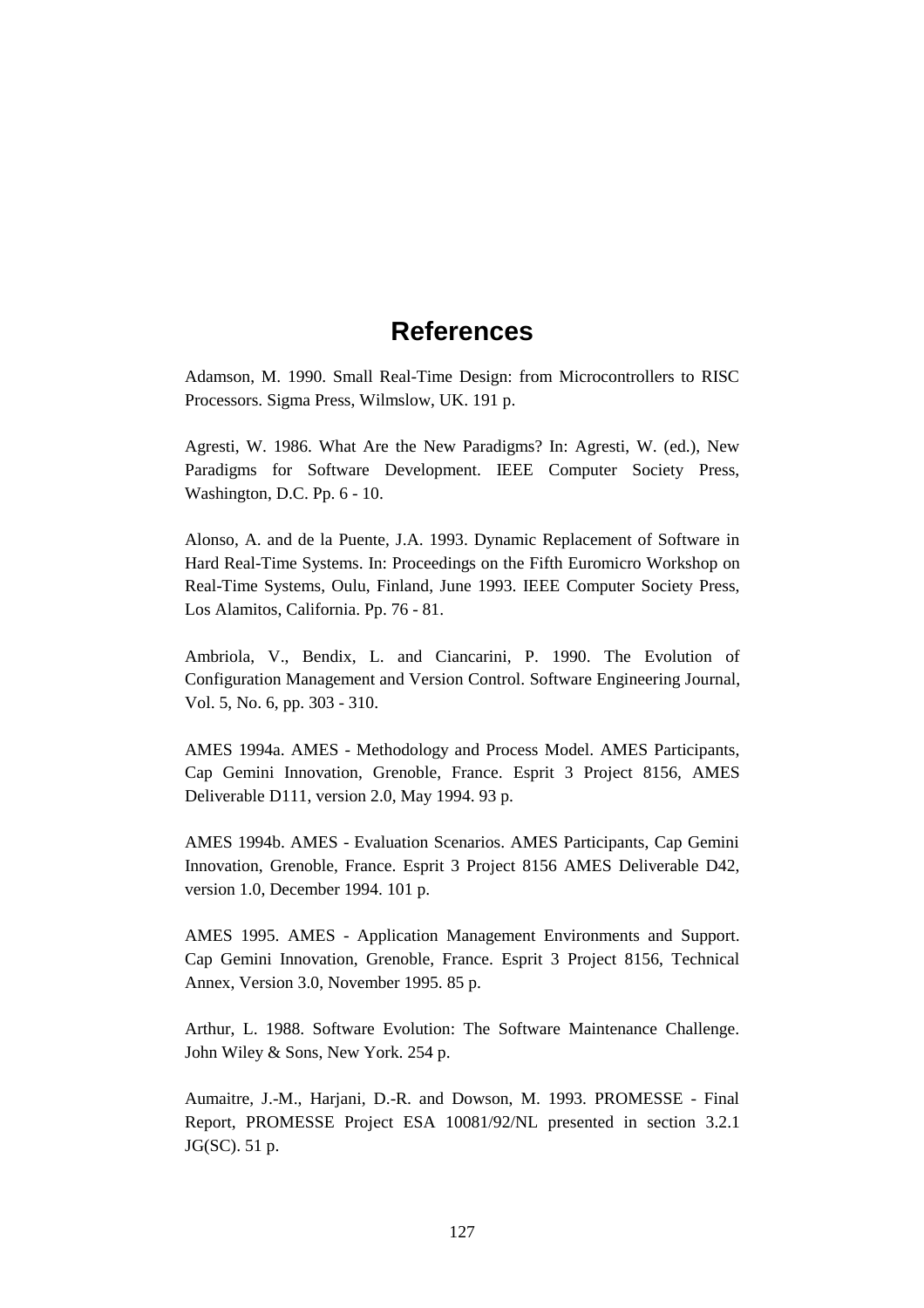Barros, S., Bodhuin, Th., Escudié, A., Queille, J.-P. and Voidrot, J.F. 1995. Supporting Impact Analysis: a Semi-Automated Technique and Associated Tool. In: Caldiera G. and Bennett, K. (eds.), Proceedings of the International Conference on Software Maintenance (ICSM'95), Opio (Nice), France, October 1995. IEEE Computer Society Press, Los Alamitos, California. Pp. 52 - 61.

Battaglia M. and Savoia, G. 1997. ReverseNICE: A Nice Way to Reengineer Legacy Systems. In: T.-D. Guyenne (ed.), Proceedings of the 2nd International Conference on Data Systems in Aerospace (DASIA'97), Seville, Spain, May 1997. European Space Agency (ESA) SP-409, Noordwijk, the Netherlands. Pp. 195 - 201.

Belady, L.A. and Lehman, M.A. 1976. A Model of Large Program Development. IBM Systems Journal, Vol. 15, No. 3, pp. 225 - 252.

Belkhatir, N., Estublier, J. and Melo. W. 1994. ADELE-TEMPO: An Environment to Support Process Modelling and Enaction. In: Finkelstein, A., Kramer, J. and Nuseibeh, B. (eds.), Software Process Modelling and Technology. Research Studies Press Ltd, Taunton, Somerset, UK. Pp. 187 - 222.

Bell 1994, TRILLIUM - Telecom Product Development Process Capability, Version 3.0. Bell Canada, December 1994. 116 p.

Bennett, K. 1993. An Overview of Maintenance and Reverse Engineering. In: van Zuylen, H. (ed.), The REDO Handbook - A Compendium of Reverse Engineering for Software Maintenance. John Wiley & Sons, Chichester, UK, Chapter 2. Pp. 43 - 60.

Bennett, K., Cornelius, B., Munro, M. and Robson, D. 1991. Software Maintenance. In: McDermid, J.A. (ed.), Software Engineer's Reference Book, Butterworth-Heinemann, Oxford, UK. Chapter 20. 18 p.

Berlack, R. 1992. Software Configuration Management. John Wiley & Sons, New York. 346 p.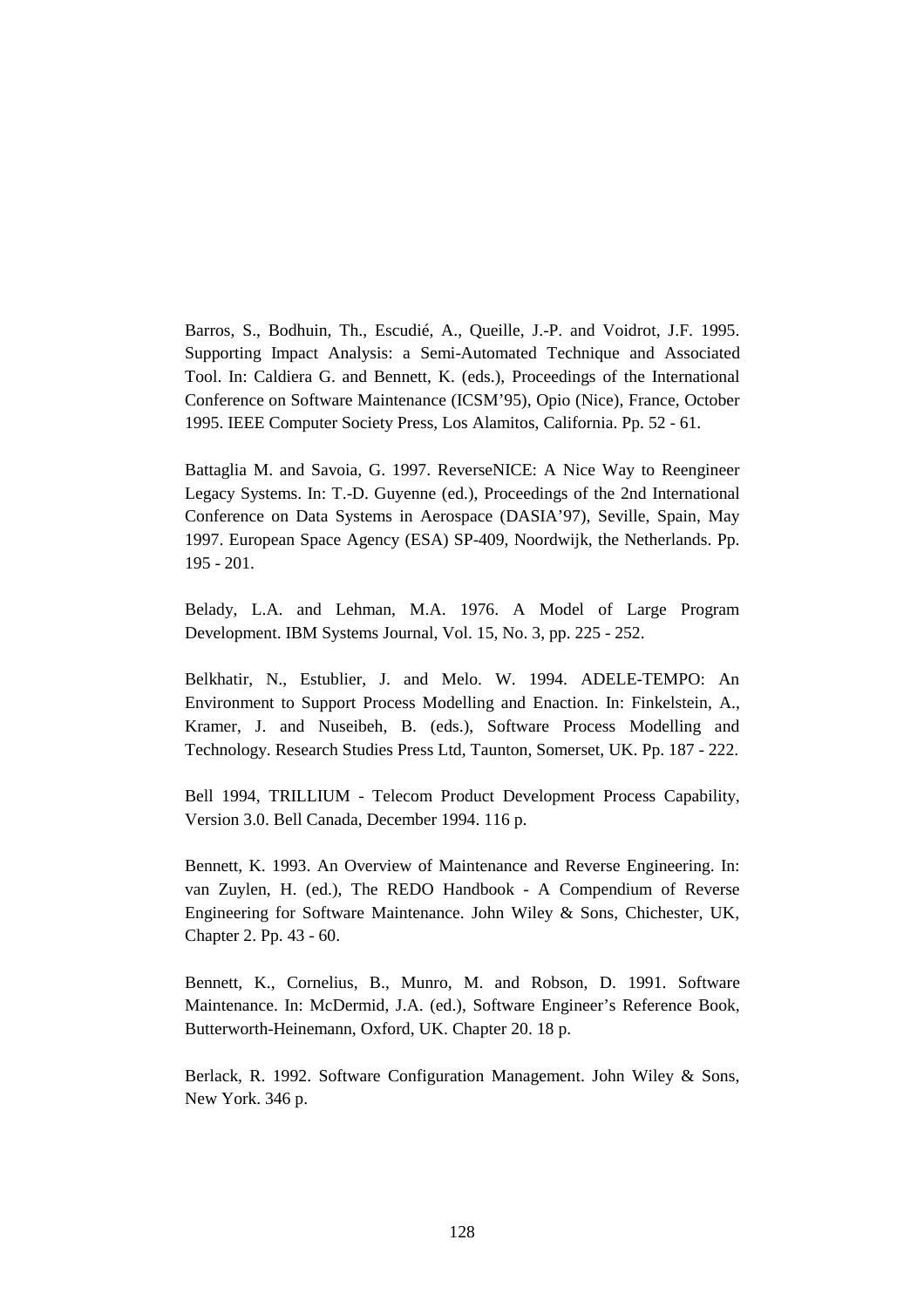Bershoff, E.H., Henderson, V.D. and Siegel., S.G. 1979. Principles of Software Configuration Management. Prentice-Hall, Englewood Cliffs, New Jersey. 385 p.

Bishop, J.M. 1994. Languages for Configuration Programming: a Comparison. University of Pretoria, South Africa. Technical Report 94/04. 27 p.

Boehm, B.W. 1976. Software Engineering. IEEE Transactions on Computing, Vol. 2, pp. 1226 - 1242.

Boehm, B.W. 1988. A Spiral Model of Software Development and Enhancement. IEEE Computer, Vol. 21, No. 5, pp. 61 - 72.

Boldyreff, C., Burd, E.L. and Hather, R.M. 1994. An Evaluation of the State of the Art for Application Management. In: Muller H.A. and Georges, M. (eds.), Proceedings of the International Conference on Software Maintenance (ICSM'94), Victoria, Canada, September 1994. IEEE Computer Society Press, Los Alamitos, California. Pp. 161 - 169.

Boldyreff, C., Burd, E.L., Hather, R.M., Mortimer, R.E., Munro, M. and Younger, E.J. 1995. The AMES Approach to Application Understanding: a case study. In: Caldiera G. and Bennett, K. (eds.), Proceedings of the International Conference on Software Maintenance (ICSM'95), Opio (Nice), France, October 1995. IEEE Computer Society Press, Los Alamitos, California. Pp. 182 - 191.

Boldyreff, B., Newman, J. and Taramaa, J. 1996. Managing Process Improvement in Virtual Software Corporations. In: Proceedings of the Fifth Workshops on Enabling Technologies: Infrastructure for Collaborative Enterprises (WET ICE), Stanford, California, June 1996. IEEE Computer Society Press, Los Alamitos, California. Pp. 142 - 147.

Brown, A.W., Christie, A.M. and Dart, S.A. 1995. An Examination of Software Maintenance Practices in a U.S. Government Organization. Journal of Software Maintenance, Vol. 7, No. 4, pp. 223 - 238.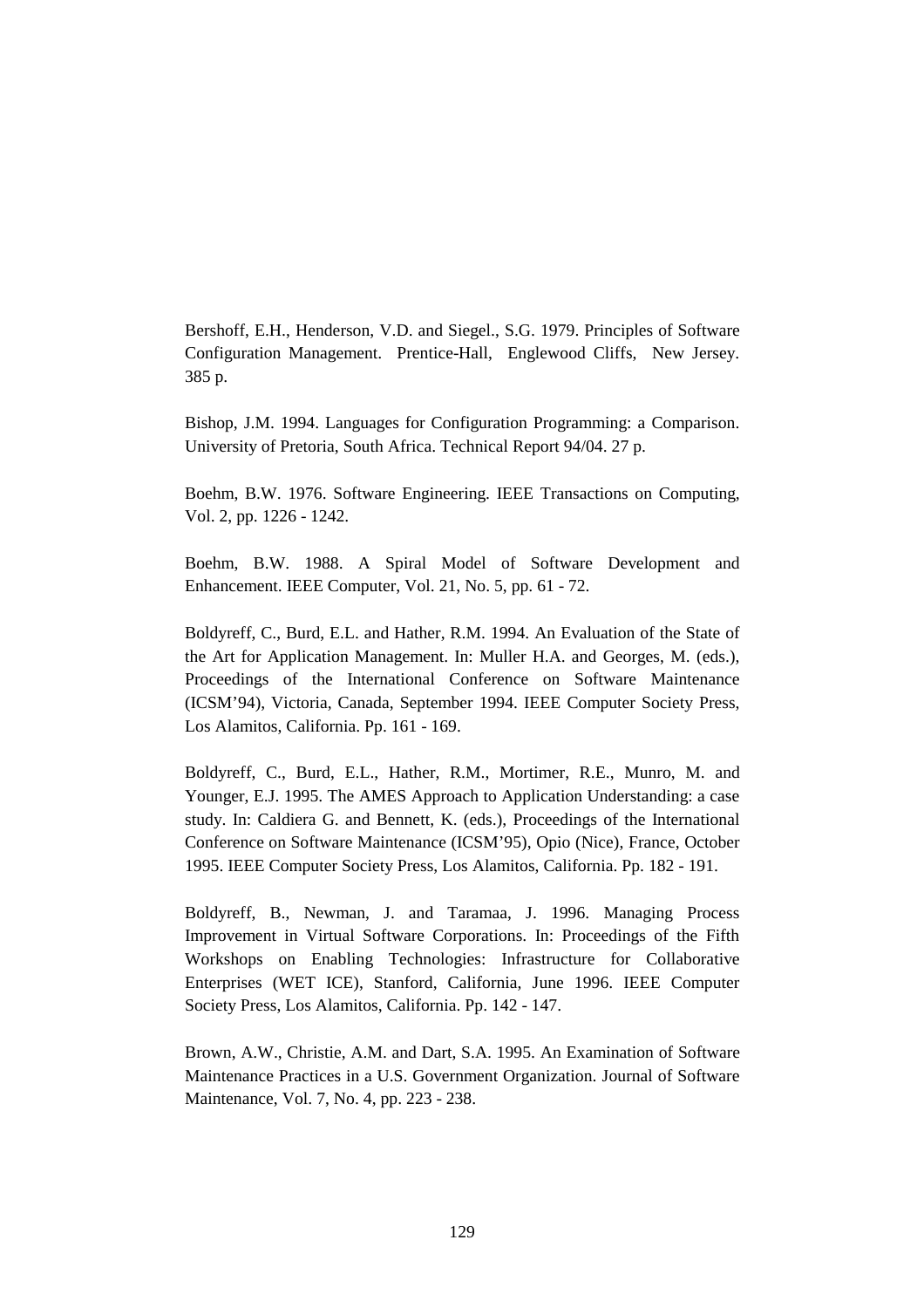Buckley, F.J. 1996. Implementing Configuration Management - Hardware, Software and Firmware, Second Edition. IEEE Computer Society Press, Los Alamitos, California. 380 p.

Buschman, F., Meunier, R., Rohnert, H., Sommerlad, P and Stal, M. 1996. Pattern-oriented Software Architecture, a System of Patterns. John Wiley & Sons, Chichester, UK. 457 p.

Cagan, M. 1994. Untangling Configuration Management - Mechanism and Methodology in SCM Systems. In: Estublier, J. (ed.), Software Configuration Management: ICSE SCM-4 and SCM-5 Workshops Selected Papers, Lecture Notes 1005 in Computer Science, International Workshop on Software Configuration Management (SCM4), Baltimore, Maryland, May 1994. Springer-Verlag, Heidelberg, Germany. Pp. 35 - 52.

Capretz, M.A.M. and Munro, M. 1992. COMFORM - A Software Maintenance Method Based on the Software Configuration Management Discipline. In: Kellner, M. (ed.), Proceedings of the International Conference on Software Maintenance (ICSM'92), Orlando, Florida, November 1992. IEEE Computer Society Press, Los Alamitos, California. Pp. 183 - 192.

Chapin, N. 1989. Changes in Change Control. In: Proceedings of the International Conference on Software Maintenance (ICSM'89), Miami, Florida, October 1989. IEEE Computer Society Press, Los Alamitos, California. Pp. 246  $-253.$ 

Chikofsky, E.J. and Cross, J.H. 1990. Reverse Engineering and Design Recovery: A Taxonomy. IEEE Software, Vol. 7, No. 1, pp. 13 - 17.

Christie, A.M. 1994. A Practical Guide to the Technology and Adoption of Software Process Automation. Carnegie-Mellon University, Pittsburgh, Pennsylvania. Technical Report CMU/SEI-94-007. 128 p.

CIMdata Inc. 1996. What Is Product Data Management? http://www.std.com/Newbury/CIMdata/pages/what\_is\_pdm.htm. 2 p.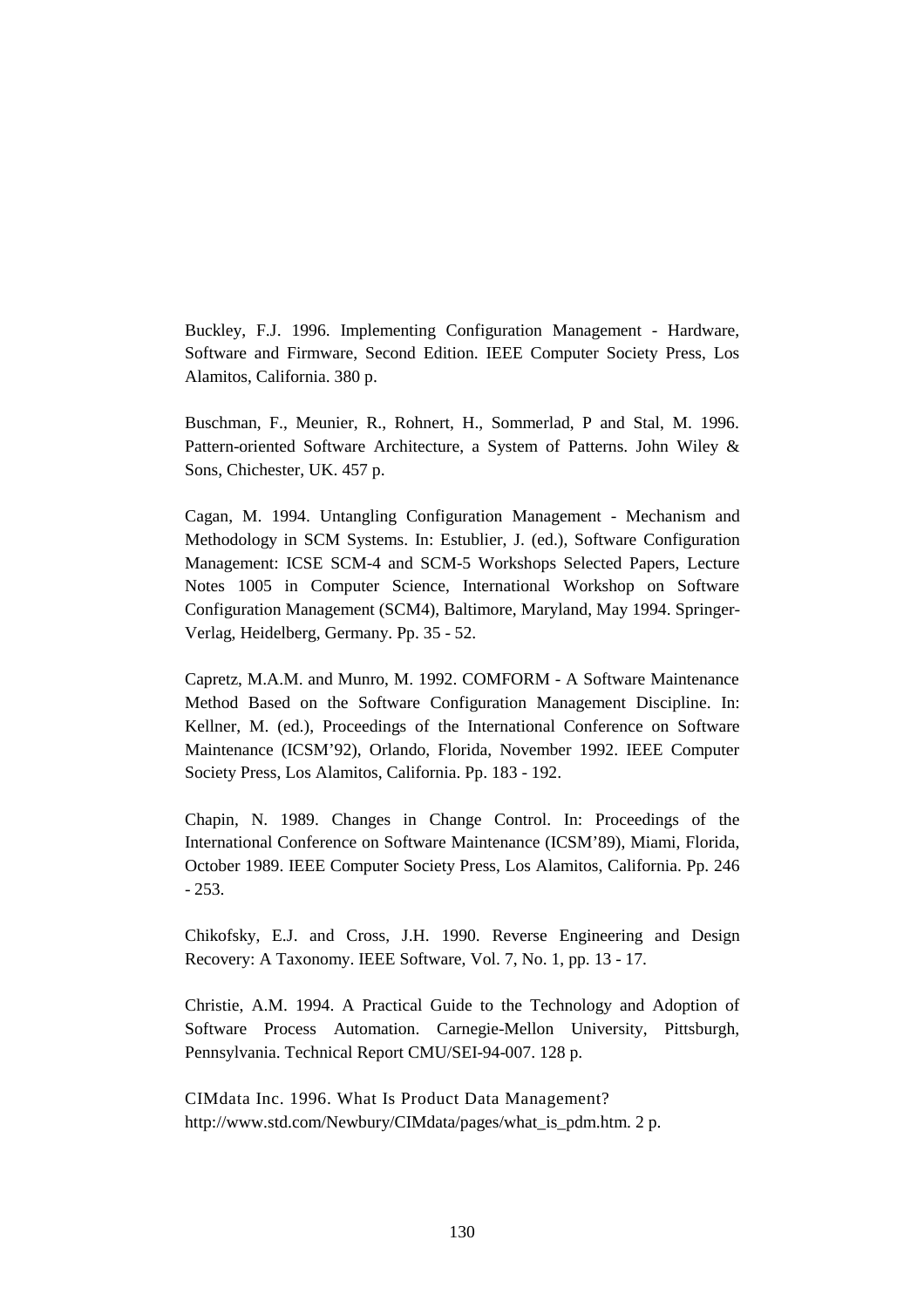Coene, Y. 1992. A Generic Model for ESSDE Software Configuration Management. ESSDE/STREP/A21, ESSDE Reference Facility Project, ESA 8900/90/NL/US(SC). 94 p.

Conradi, R., Fernström, C. and Fuggetta, A. 1994. Concepts for Evolving Software Processes. In: Finkelstein, A., Kramer, J. and Nuseibeh, B. (eds.), Software Process Modelling and Technology. John Wiley & Sons Inc., Chichester, UK. Pp. 9 - 31.

Conradi, R. and Westfechtel, B. 1998. Version Models for Software Configuration Management. ACM Computing Surveys, Vol. 30, No. 2, pp. 232 - 282.

Dart, S.A. 1990. Spectrum of Functionality in Configuration Management Systems. Carnegie-Mellon University, Pittsburgh, Pennsylvania. Technical Report CMU/SEI-90-11. 38 p.

Dart, S.A. 1991. Concepts in Configuration Management Systems. In: Feiler, P.H. (ed.), Proceedings of the 3rd International Workshop on Software Configuration Management (SCM3), Trondheim, Norway, June 1991. ACM Press, Baltimore, Maryland. Pp. 1 - 18.

Dart, S.A. 1992a. Past, Present and Future of CM Systems. Carnegie Mellon University, Pittsburgh, Pennsylvania. Technical Report CMU/SEI-92-8. 28 p.

Dart, S.A. 1992b. Parallels in Computer-Aided Design Framework and Software Development Environments Efforts. In: Newman, M. and Rhyne, T. (eds.), Proceedings of the Third IFIP WG 10.2/WG 10.5 Workshop on Electronic Design Automation Frameworks, Bad Lippspringe, Germany, March 1992. North Holland, Amsterdam, the Netherlands. Pp. 175 - 189.

Dart, S.A. 1995. Adopting an Automated Configuration Management Solution. In: the Eight International Workshop on Computer-Aided Software Engineering (CASE'95), Toronto, Ontario, July 1995, an invited speech. 15 p.

Dart, S.A. 1996. Best Practice for a Configuration Management Solution. In: Sommerville, I. (ed.), Software Configuration Management ICSE SCM-6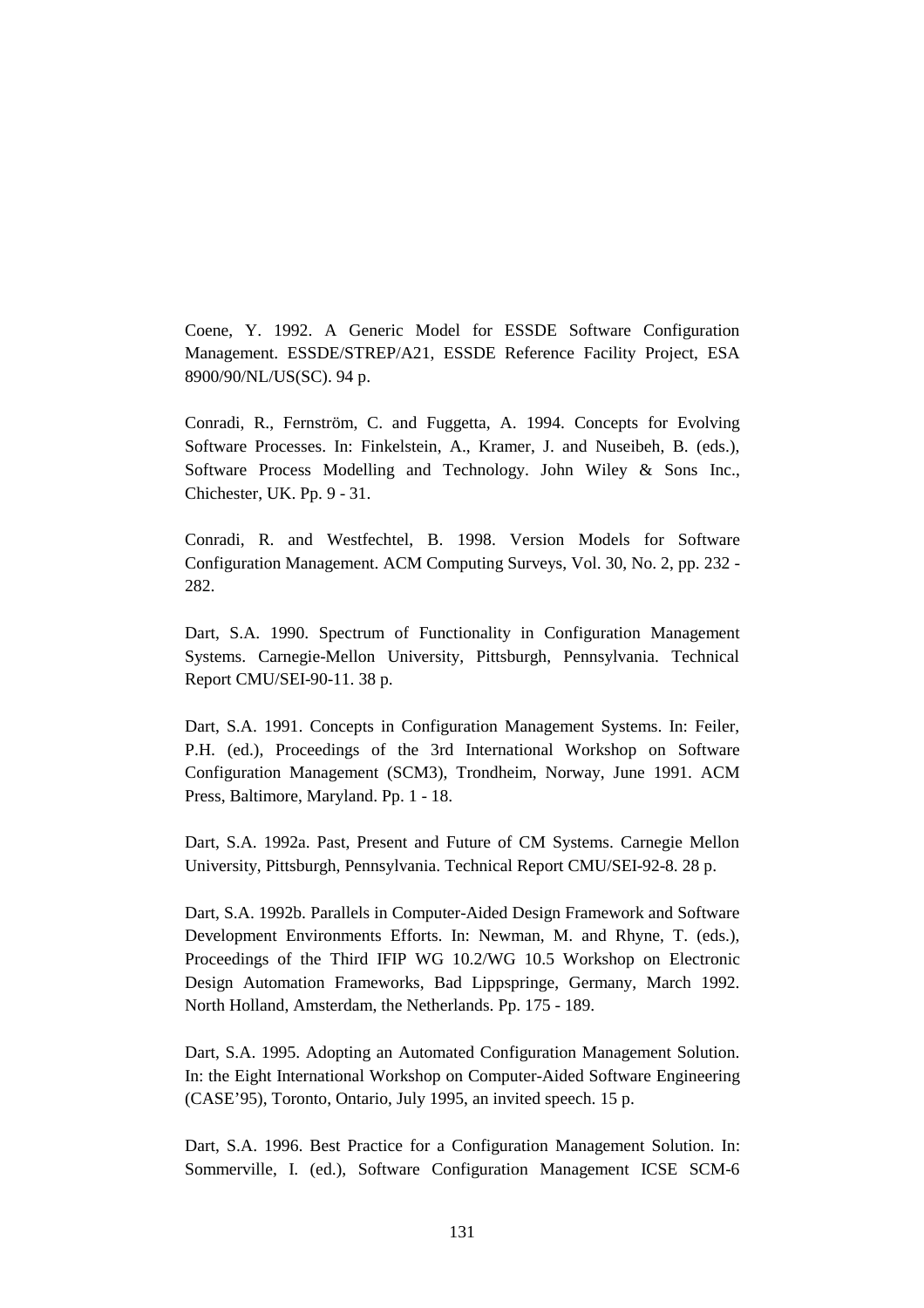Workshop Selected Papers, Lecture Notes 1167 in Computer Science, Proceedings of the 6th International Workshop on Software Configuration Management (SCM6), Berlin, Germany, March 1996. Springer-Verlag, Heidelberg, Germany. Pp. 239 - 255.

Davidow, W.H. and Malone, M.S. 1992. The Virtual Corporation: Structuring and Revitalizing the Corporation for the 21st Century. Harper Business, New York. 294 p.

Davis, A.M. 1990. Software Requirements - Analysis & Specification. Prentice-Hall, Englewood Cliffs, New Jersey. 512 p.

Davis, A.M. and Bershoff, E.H. 1991. Impacts of Lifecycle Models on Software Configuration Management. Communications of the ACM, Vol. 34, No. 8, pp. 104 - 118.

Deitz, D. 1990. Pulling The Data Together. Mechanical Engineering, Vol. 112, No. 2, pp. 56 - 57.

De Micheli, D. 1996. Hardware Software Co-Design: Application Domains and Design Technologies. In: De Micheli G. and Sami, M. (eds.), Hardware/Software Co-Design, NATO ASI Series, Vol. 210. Kluwer Academic Publishers, Dordrecht, the Netherlands. Pp. 1 - 28.

Deming, W.E. 1982. Out of the Crisis. MIT Centre for Advanced Engineering Study, Cambridge, MA.

DeRemer, F. and Kron, H.H. 1976. Programming-in-the-Large Versus Programming-in-the-Small. IEEE Transactions on Software Engineering, Vol. 2, No. 2, pp. 80 - 86.

DoD 1988. DoD-STD-2167A, Defense System Software Development, Department of Defense, February 1988.

Doize, M.-S., Voidrot, J.-F. and Escudie, A. 1994. Traceability Data Models. AMES Project Deliverable D213, version 2.0, Grenoble, France: Cap Gemini Innovation and Matra Marconi Space, November 1994. 75 p.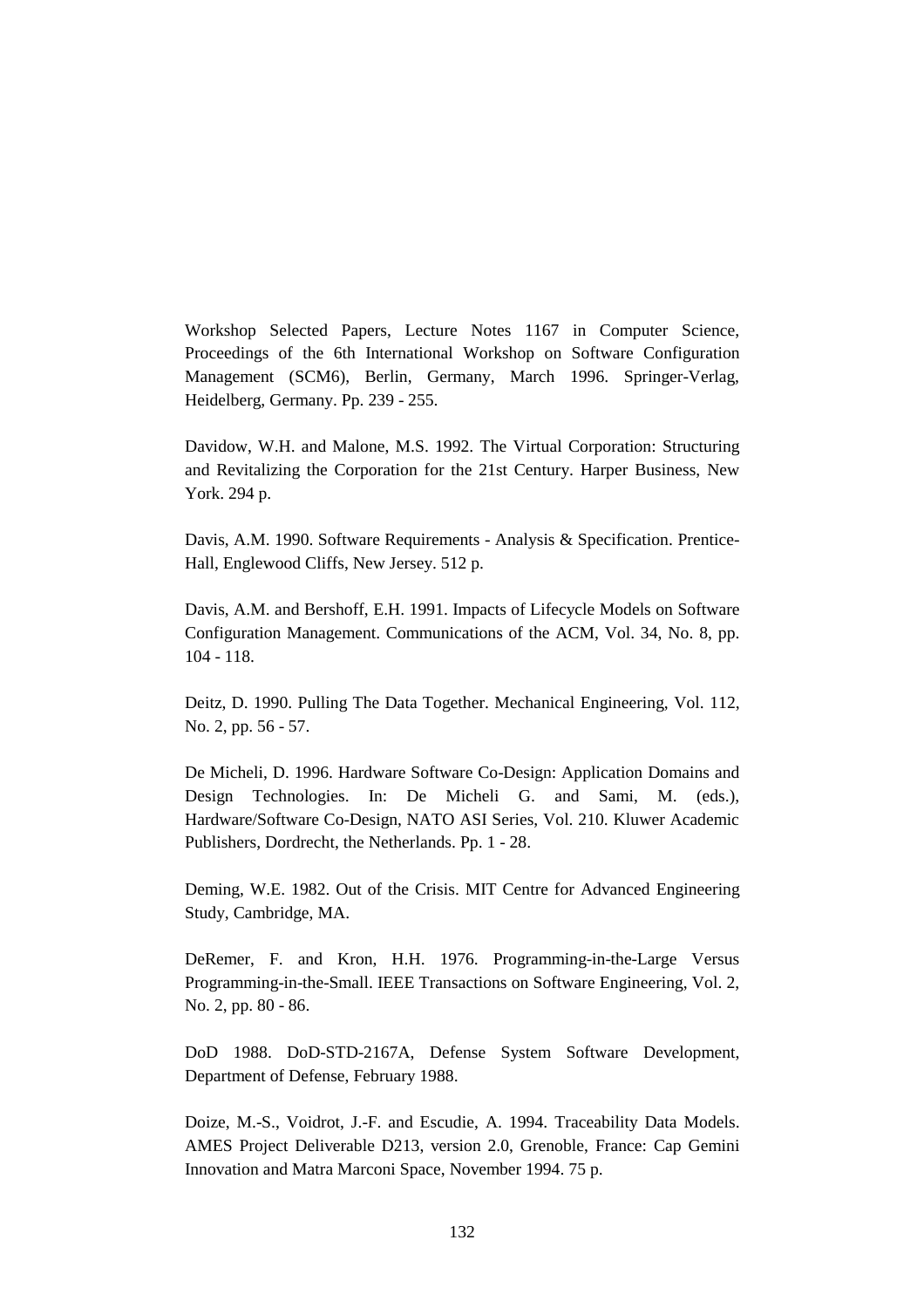ESA 1989. PSS-01-11 issue 1, Configuration Management and Control for ESA Space Systems. European Space Agency, Noordwijk, the Netherlands. 93 p.

ESA. 1991. PSS-05-0 issue 2. ESA Software Engineering Standards, Issue 2. European Space Agency, Noordwijk, the Netherlands. 130 p.

Estublier, J. and Casallas, R. 1994. The Adele Configuration Manager. In: Tichy, W.F. (ed.), Configuration Management. John Wiley & Sons, Chichester, UK. Pp. 99 - 133.

Estublier, J., Favre, J-M. and Morat, P. 1998. Toward SCM / PDM integration? In: Magnusson, B. (Ed.), System Configuration Management, Lecture Notes 1439 in Computer Science, International Symposium on System Configuration Management (SCM8), Brussels, Belgium, July 1998. Springer-Verlag, Heidelberg, Germany. Pp. 75 - 94.

Favaro, J., Coene, Y. and Casucci, M. 1994. The European Space Software Development Environment Reference Facility Project: A Status Report. ACM SIGSOFT, Software Engineering Notes, Vol. 19, No. 2, pp. 68 - 71.

Feiler, P. and Downey, G. 1990. Transaction-Oriented Configuration Management. Carnegie Mellon University, Pittsburgh, Pennsylvania. Technical Report CMU/SEI-90-7. 60 p.

Feiler, P. H. 1991. Configuration Management Models in Commercial Environments. Carnegie Mellon University, Pittsburgh, Pennsylvania. Technical Report CMU/SEI-91-7. 54 p.

Feldman, S.I. 1979. Make - A Program for Maintaining Computer Programs. Software - Practice and Experience, Vol. 9, No. 3, pp. 255 - 265.

Fernström, C. 1993. ProcessWEAVER: Adding Process Support to UNIX. In: Osterweil L. (ed.), Proceedings of the 2nd International Conference on the Software Process, Berlin, Germany, February 1993. IEEE Computer Society Press, Los Alamitos, California. Pp. 28 - 40.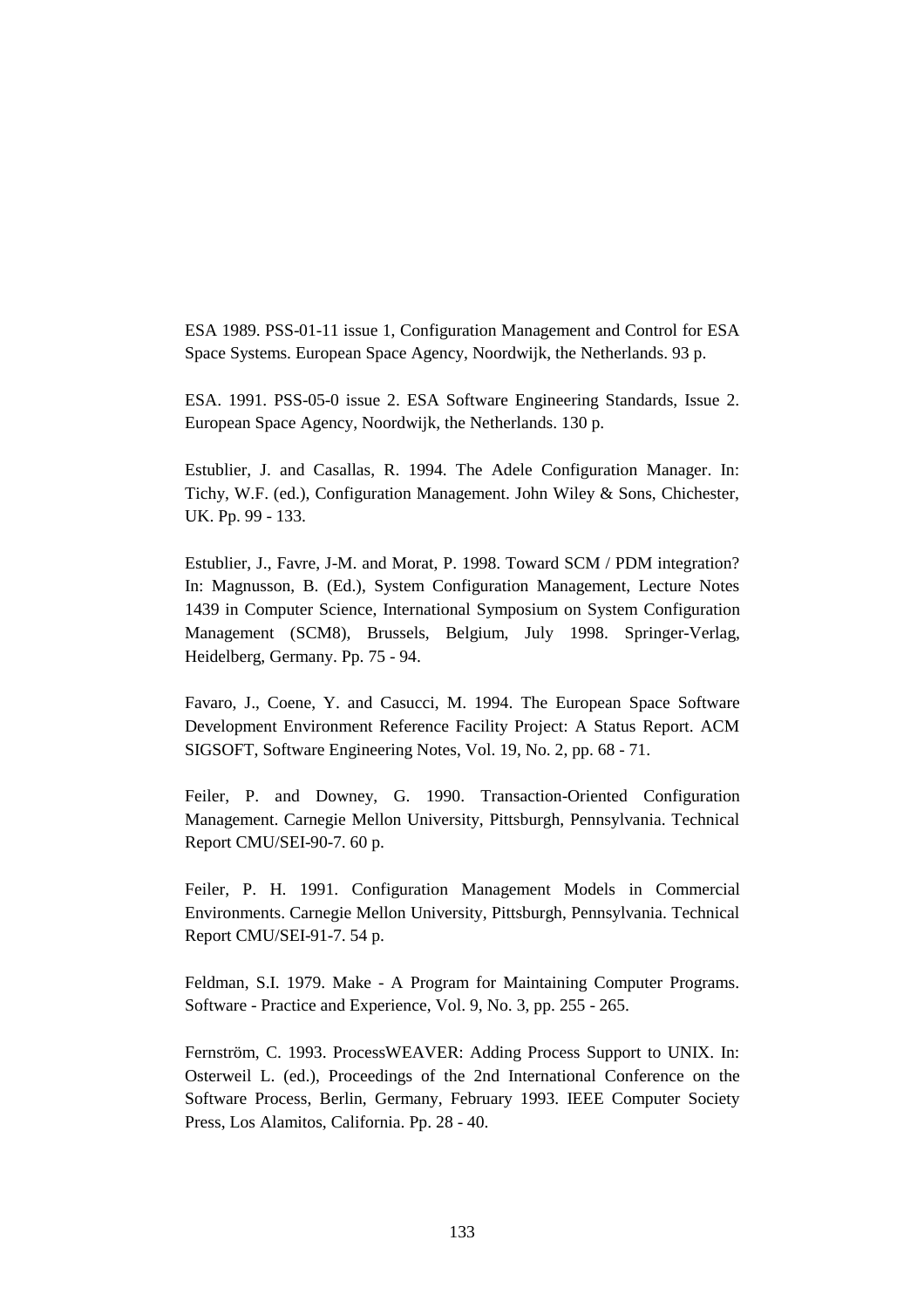Flynn, J.M. 1995. MAKEing Projects. Embedded Systems Programming, Vol. 8, No. 9, pp. 42 - 65.

Forte, G. 1993. Software Configuration Management. CASE OUTLOOK, Vol. 7, No. 2, pp. 3 - 45.

Foster, J.F. 1993. Cost Factors in Software Maintenance. University of Durham, School of Engineering and Computer Science, UK. Ph.D. Thesis. 138 p.

Foster, J.R., Jolly, A.E.P. and Norris, T. 1989. An Overview of Software Maintenance. British Telecom Technology Journal, Vol. 7, No. 4, pp. 37 - 46.

Frakes, W.B. and Isoda, S. 1994. Success Factors of Systematic Reuse. IEEE Software, Vol. 11, No. 9, pp. 15 - 19.

Frieder, O., Herman, G.E., Mansfield, W.H. and Segal, M.E. 1989. Dynamic Program Modification in Telecommunication Systems. In: Proceedings of the Seventh International Conference on Software Engineering for Telecommunication Switching Systems (SETSS89), Bournemouth, UK, July 1989. IEE, London, UK. Pp. 168 - 172.

George, G.W. and Kryal, E. 1996. The Perception and Use of Standards and Components in Embedded Software Development - A report for the OMI Software Architecture Forum, July 1996, Draft, 28 p, in the www address: http://www.osaf.org/library/market.pdf.

Gomaa, H. 1993. A Reuse-Oriented Approach for Structuring and Configuring Distributed Applications. Software Engineering Journal, Vol. 8, No. 2, pp. 61 - 71.

Grundmann, W. 1997. Flash Memory Technology and Techniques. In: Proceedings of the Embedded Systems Conference, September 1997, Santa Jose, California, Volume 1. Miller Freeman Inc., San Francisco, California. Pp. 393 - 414.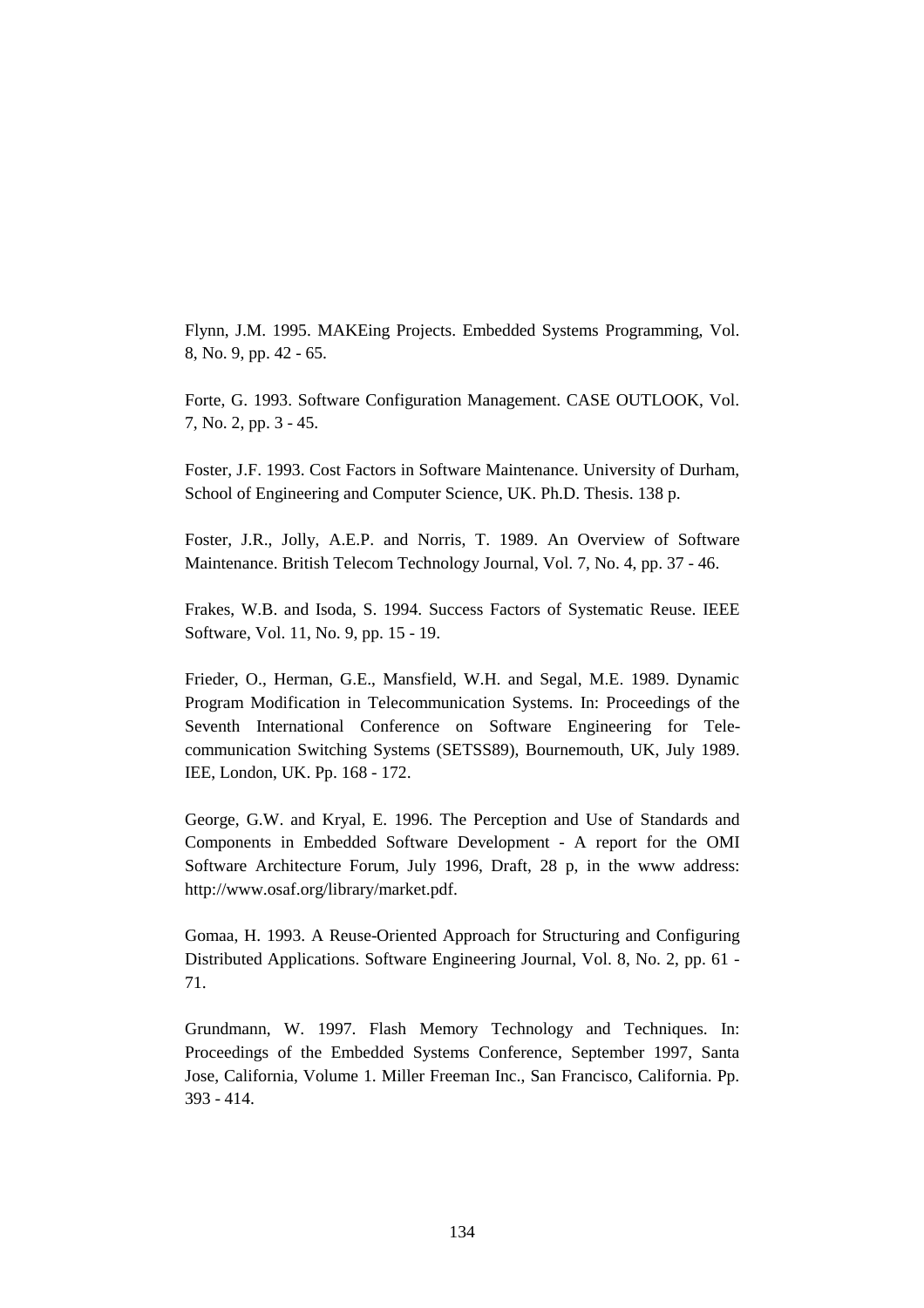Gulla, B., Martinsen, S.-A. and Dahlsengen E. 1993. Survey of SCM and Make tools. SINTEF, Trondheim, Norway. PROTEUS Project Technical Report P-WP-A223-BG001-SIN.4, January 1993. 34 p.

Habermann, A.N. and Notkin, D. 1986. Gandalf: Software Development Environments. IEEE Transactions on Software Engineering, Vol. 12, No. 12, pp. 1117 - 1127.

Hakkarainen, K. Kemppainen, P. and Karjalainen, A. 1988. A Knowledge-Based Configurer for Embedded Computer Systems Software - Real Life Experience. In: Proceedings of the International Workshop on Artificial Intelligence for Industrial Application, Hitachi City, Japan, May 1988. IEEE Computer Society Press, Washington, D.C. Pp. 608 - 613.

Harjani, D-R. and Queille, J-P. 1992. A Process Model for the Maintenance of Large Space Systems Software. In: Proceedings of the International Conference on Software Maintenance (ICSM'92), Orlando, Florida, November 1992. IEEE Computer Society Press, Los Alamitos, California. Pp. 127 - 136.

Harjani, D.-R. 1993. PROMESSE - ESA Software Development Process Models Specification. PROMESSE Project ESA 10081/92/NL/JG(SC). 181 p.

Harjani, D.-R., Queille, J.-P., Taramaa, J. and Ketola, T. 1995a. AMES Methodology and Process Model for the Aerospace Domain. Esprit 3 Project 8156 AMES Deliverable D1.2.1, April 1995. 51 p.

Harjani, D.-R., Martelli, A. and Aquilino, D. 1995b. Lessons Learnt from Putting Process Modelling Techniques into Practice. In: Proceedings of Software. 5 p.

Hauptmann, S. and Wasel, J. 1996. On-line Maintenance with On-the-fly Software Replacement. In: Proceedings of the 3rd International Conference on Configurable Distributed Systems (CDS96), Annapolis, Maryland, May 1996. IEEE Computer Society Press, Los Alamitos, California. Pp. 70 - 80.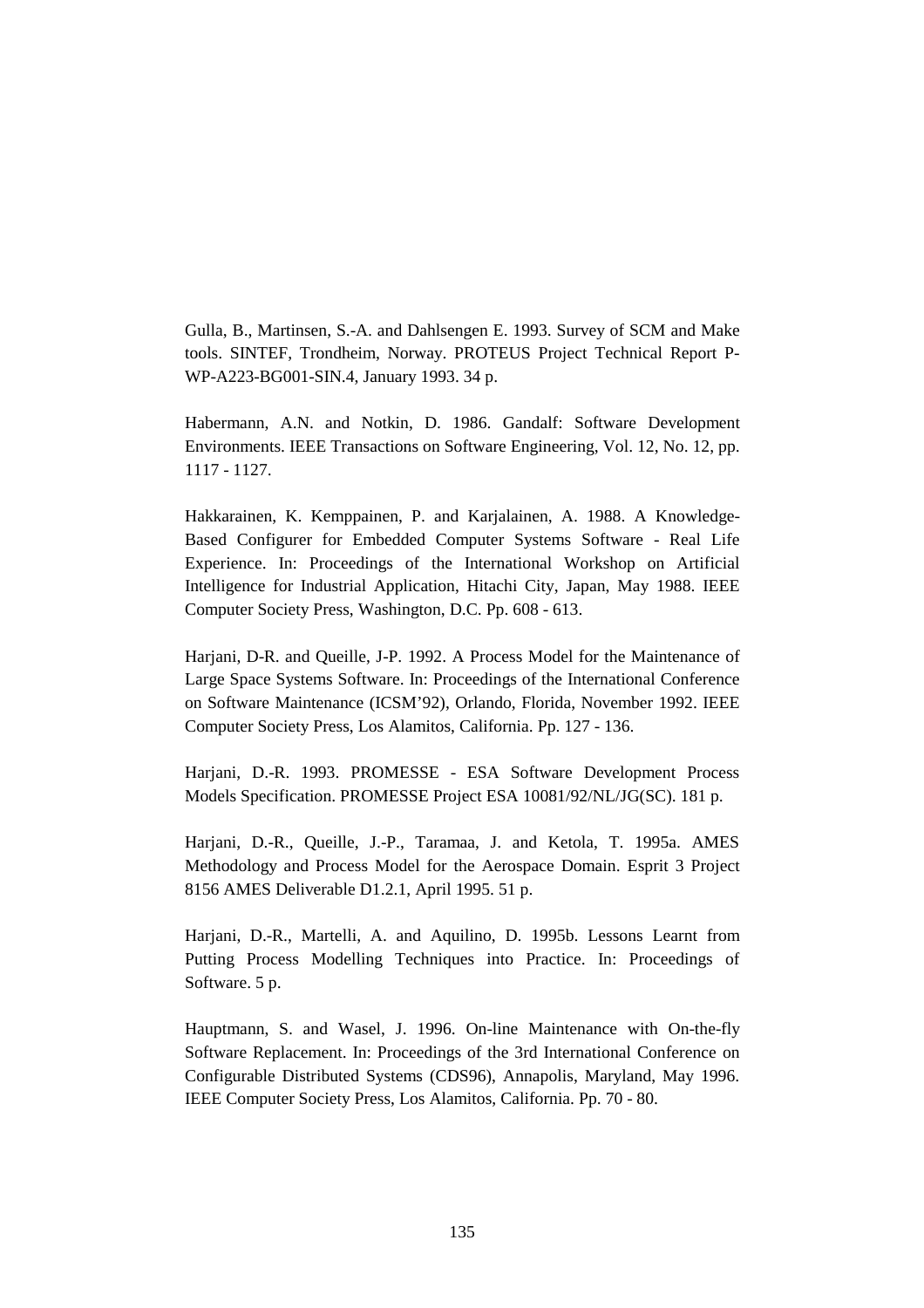Heikkinen, M. 1997. A Concurrent Engineering Process for Embedded Systems Development. VTT Publications 313. Espoo, Finland: Technical Research Centre of Finland (VTT). Licentiate Thesis. 93 p.

Heusala, H. and Tiensyrjä, K. 1995. Covalidation Approaches According to Embedded System Classification. In: Computer-Aided Validation Engineering (CAVE'95) Workshop, Kenmare, Ireland, December 1995. 3 p.

van der Hoek, A., Heimbigner, D. and Wolf, A.L. 1996. A Generic, Peer-to-Peer Repository for Distributed Configuration Management. In: Proceedings of the 18th International Conference on Software Engineering (ICSE18), Berlin, Germany, March 1996. IEEE Computer Society, Los Alamitos, California. Pp. 308 - 317.

Honka, H. 1990. A Simulation-based Approach to Testing Embedded Software. VTT Publications 124. Espoo, Finland: Technical Research Centre of Finland (VTT). Licentiate Thesis. 118 p.

Humphrey, W.S. 1988. Characterizing the Software Process: A Maturity Framework. IEEE Software, Vol. 5, No. 3, pp. 73 - 79.

Hunt, J.J., Vo. K.-P. and Tichy, W.F. 1996. An Empirical Study of Delta Algorithms. In: Sommerville, I. (ed.), Software Configuration Management ICSE SCM-6 Workshop Selected Papers, Lecture Notes 1167 in Computer Science, Proceedings of the 6th International Workshop on Software Configuration Management (SCM6), Berlin, Germany, March 1996. Springer-Verlag, Heidelberg, Germany. Pp. 49 - 66.

Hurst, W. and Dennis, J. 1996. Report on the Major Issues and Concerns of Industry Group Associations and Their Members on the Future Use of Embedded Microprocessors with Their Respective Industries - A report for the OMI Software Architecture Forum, July 1996, Draft, 53 p, in the www address: http://www.osaf.org/library/issues.pdf.

IEEE 1042-1987. IEEE Guide to Software Configuration Management Plans (ANSI). The Institute of Electrical and Electronics Engineers, Piscataway, New Jersey. 92 p.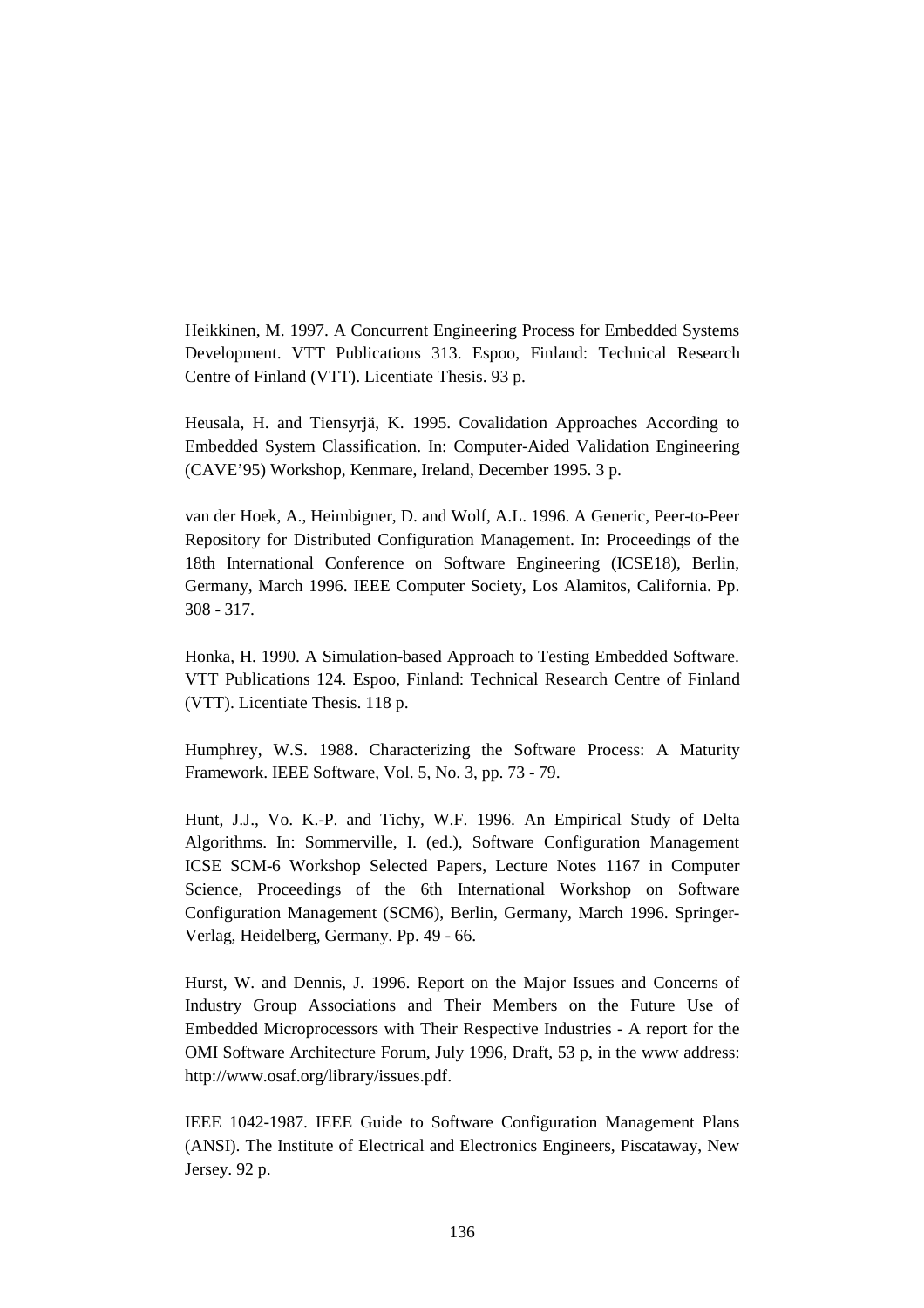IEEE 610.12-1990. IEEE Standard Glossary of Software Engineering Terminology (ANSI). The Institute of Electrical and Electronics Engineers, Piscataway, New Jersey. 83 p.

IEEE 828-1990. IEEE Standard for Software Configuration Management Plans (ANSI). The Institute of Electrical and Electronics Engineers, Piscataway, New Jersey. 16 p.

IEEE 1219-1992. IEEE Standard for Software Maintenance (ANSI). The Institute of Electrical and Electronics Engineers, Piscataway, New Jersey. 39 p.

Iivari, J. 1991. A Paradigmatic Analysis of Contemporary Schools of IS Development. The European Journal of Information Systems, Vol. 1, No. 4, pp. 249 - 272.

ISO 9000-3. 1991. Quality Management and Quality Assurance Standards - Part 3: Guidelines for the Application of ISO 9001 on the Development, Supply and Maintenance of Software. ISO/IEC Copyright Office, Geneva, Switzerland. 13 p.

ISO 10303-1. 1994. Industrial Automation Systems and Integration - Product Data Representation and Exchange - Part 1: Overview and Fundamental Principles. ISO/IEC Copyright Office, Geneva, Switzerland. 17 p.

ISO 10303-11. 1994. Industrial Automation Systems and Integration - Product Data Representation and Exchange - Part 11: Description Methods: The EXPRESS Language Reference Manual. ISO/IEC Copyright Office, Geneva, Switzerland. 208 p.

ISO/IEC 12207. 1995. Informational Technology - Software Life Cycle Processes, International Standard. ISO/IEC Copyright Office, Geneva, Switzerland. 57 p.

ISO/IEC 15504. 1995. SPICE - Software Process Assessment - Part 5: Construction, Selection and Use of Assessment Instruments and Tools, Version 1.00. ISO/IEC Copyright Office, Geneva, Switzerland. 130 p.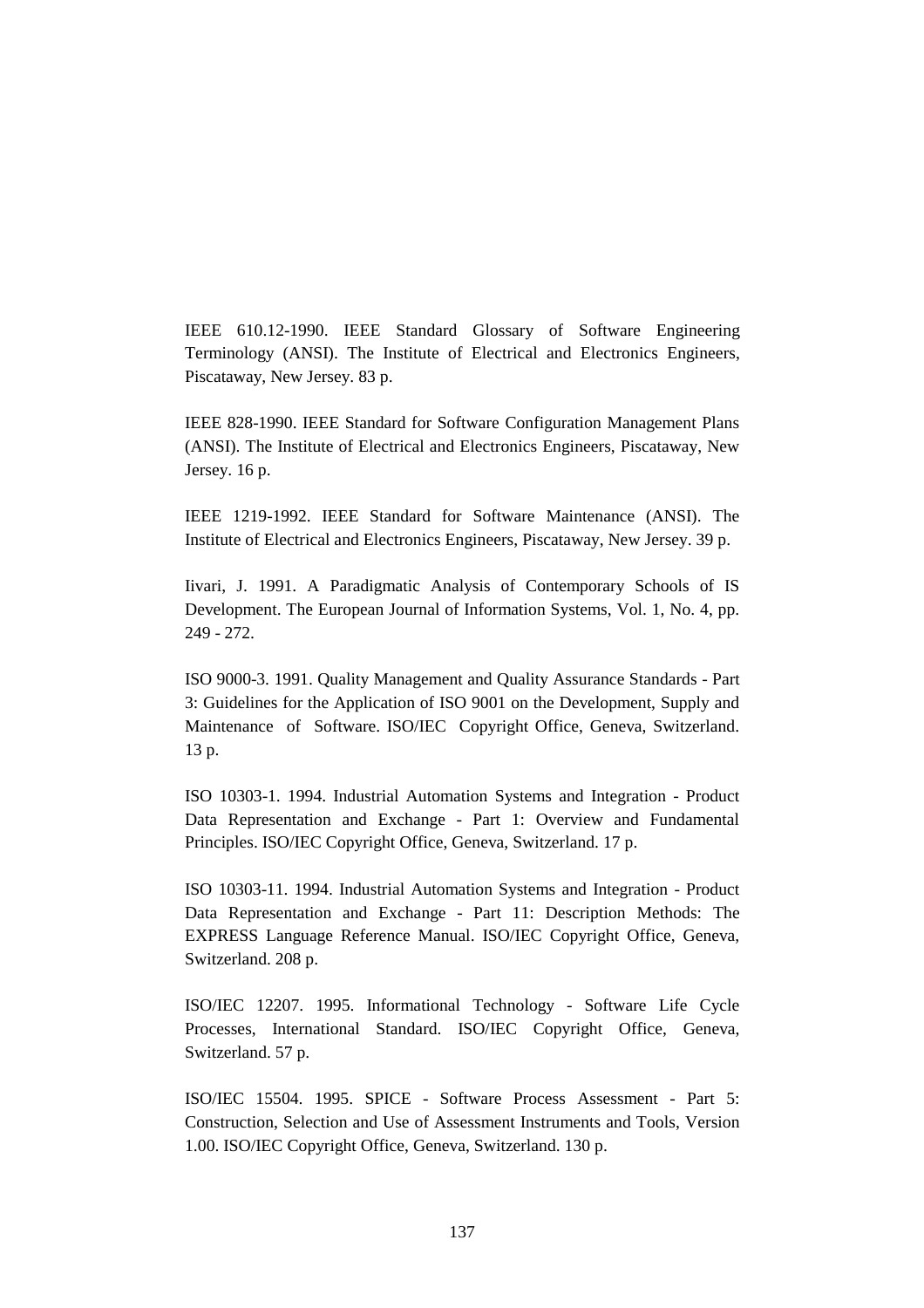Juopperi, J., Lehtola, A., Pihlajamaa, O., Sladek, A. and Veijalainen, J. 1995. Usability of Some Workflow Products in an Inter-organizational Setting. In: Proceedings of IFIP WG8.1 Working Conference on Information Systems for Decentralized Organizations, Trondheim, Norway, August 1995. Chapman & Hall, London, UK. Pp. 81 - 95.

Järvinen, P. and Järvinen, A. 1995. On Methods in Research Work. Tampere, Finland: Opinpaja. 140 p. (in Finnish)

Karjalainen, J. 1987. A Classification Scheme for Embedded Computer Systems. In: Proceedings of the 14th Annual Conference of IEEE Industrial Electronics Society (IECON'88), October 198, Singapore. IEEE Society Press, Washington, D.C. Pp. 427 - 435.

Karjalainen, J., Mäkäräinen, M., Komi-Sirviö, S. and Seppänen, V. 1996. Practical Process Improvement for Embedded Real-Time Software. The Journal of Quality Engineering, Vol. 8, No. 4, pp. 565 - 573.

Kemppainen, P. 1986. An Environment for High-Volume Production of Embedded Systems Software. Department of Electrical Engineering, University of Oulu, Finland. Licentiate Thesis. 75 p. + app. 20 p.

Kilpi, T. 1996. Evaluating the Maturity of Software Product Management: A Case Study in Three Companies. In: Proceedings of the Ninth Australian Software Engineering Conference (ASWEC'96), July 1996, IREE Society. 9 p.

Kooshian, S. 1994. Managing Software Teams in a Hardware-Oriented Company. In: Proceedings of the Sixth Annual Embedded Systems Conference, September 1994, Santa Clara, California, Volume 1. Miller Freeman Inc., San Francisco, California. Pp. 495 - 501.

Krogstie, J. and Sölvberg, A. 1994. Software Maintenance in Norway: A Survey Investigation. In: Muller H.A. and Georges, M. (eds.), Proceedings of the International Conference on Software Maintenance (ICSM'94), September 1994, Victoria, Canada. IEEE Computer Society Press, Los Alamitos, California. Pp. 304 - 313.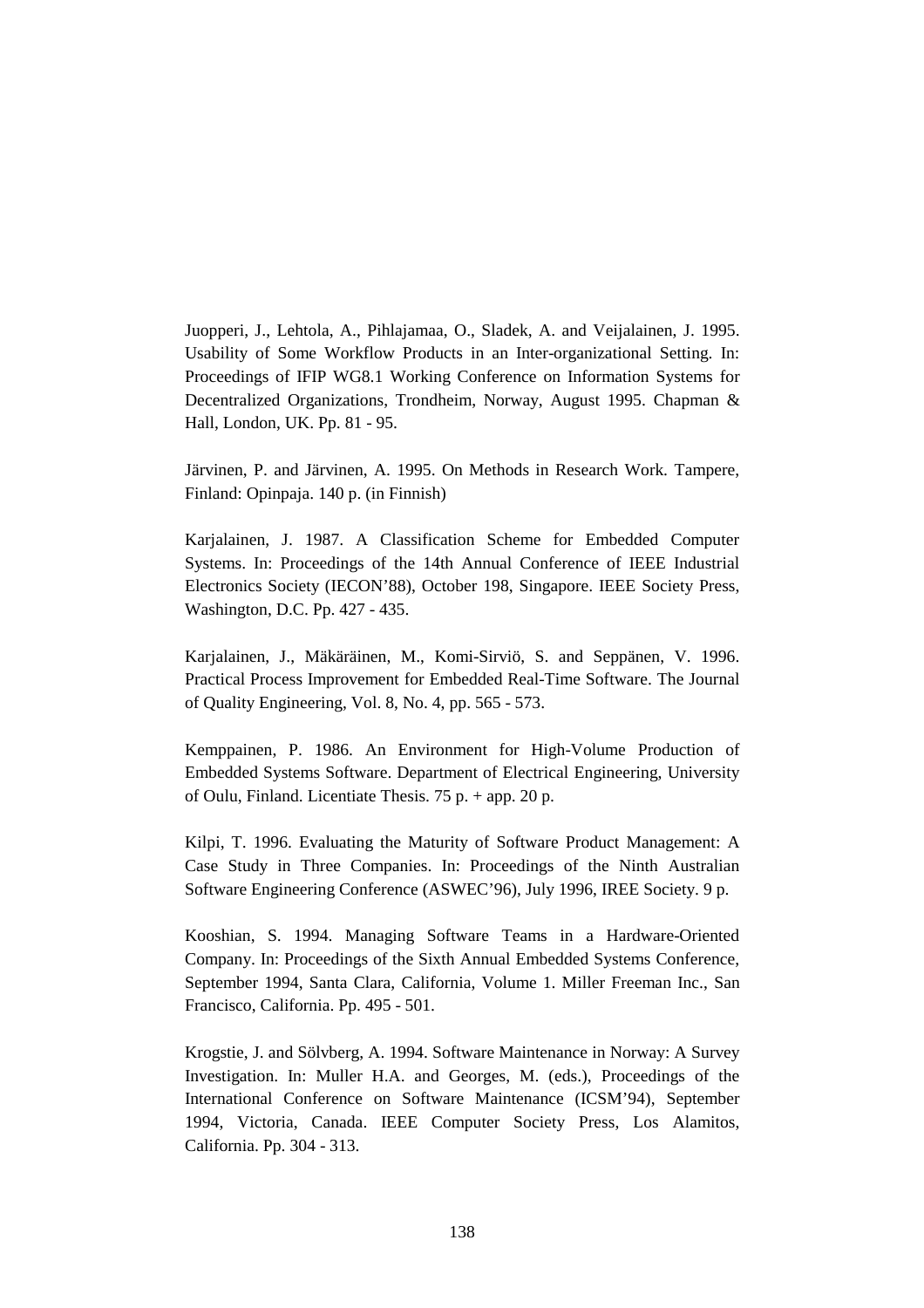Kuvaja, P., Similä, J., Kraznik L., Bicego A., Saukkonen S. and Koch, G. 1994. Bootstrap: Europe's Assessment Method. Blackwell, Oxford, UK. 149 p.

Laitinen, K. 1995. Natural Naming in Software Development and Maintenance. VTT Publications 243. Espoo, Finland: Technical Research Centre of Finland (VTT). Ph.D. Thesis.  $99 p. + app. 70 p.$ 

Laitinen, K., Taramaa, J., Heikkilä, M. and Rowe, N.C. 1997. Enhancing Maintainability of Source Programs through Disabbreviation. The Journal of Systems and Software, Vol. 17, No. 5, pp. 117 - 128.

Latvakoski, J. 1997. Integration Test Automation of Embedded Communication Software. VTT Publications 318, Espoo, Finland: Technical Research Centre of Finland (VTT). Licentiate Thesis. 98 p. + app. 28 p.

Lehman, M. 1980. Program, Life-cycles and Laws of Software Evolution. Proceedings of IEEE, Vol. 68, No. 9, pp. 1060 - 1076.

Lehtinen, K. 1994. Software Configuration Management for Embedded Software in Mobile Phone. Department of Information Technology, Lappeenranta University of Technology, Finland. Master's Thesis.  $64 \text{ p} + 21$ app. (in Finnish)

Leveson, N. G. 1986. Software Safety: Why, What and How? ACM Computing Surveys, Vol. 18, No. 2, pp. 125 - 163.

Liddiard, J. 1994. An Introduction to Safety Critical Systems. Embedded System Engineering, Vol. 2, No. 2, pp. 38 - 42.

Lientz, B. and Swanson, S. 1980. Software Maintenance Management - A Study of the Maintenance of Computer Application Software in 487 Data Processing Organizations. Addison-Wesley Publishing Company, Reading, Massachusetts. 213 p.

Lopéz, P. and Rodríguez, A.I. 1995. Patching On-Board Ada Software. In: T.-D. Guyenne (ed.), Proceedings of an International Symposium on On-Board Real-Time Software (ISOBRTS'95), Noordwijk, the Netherlands, November 1995.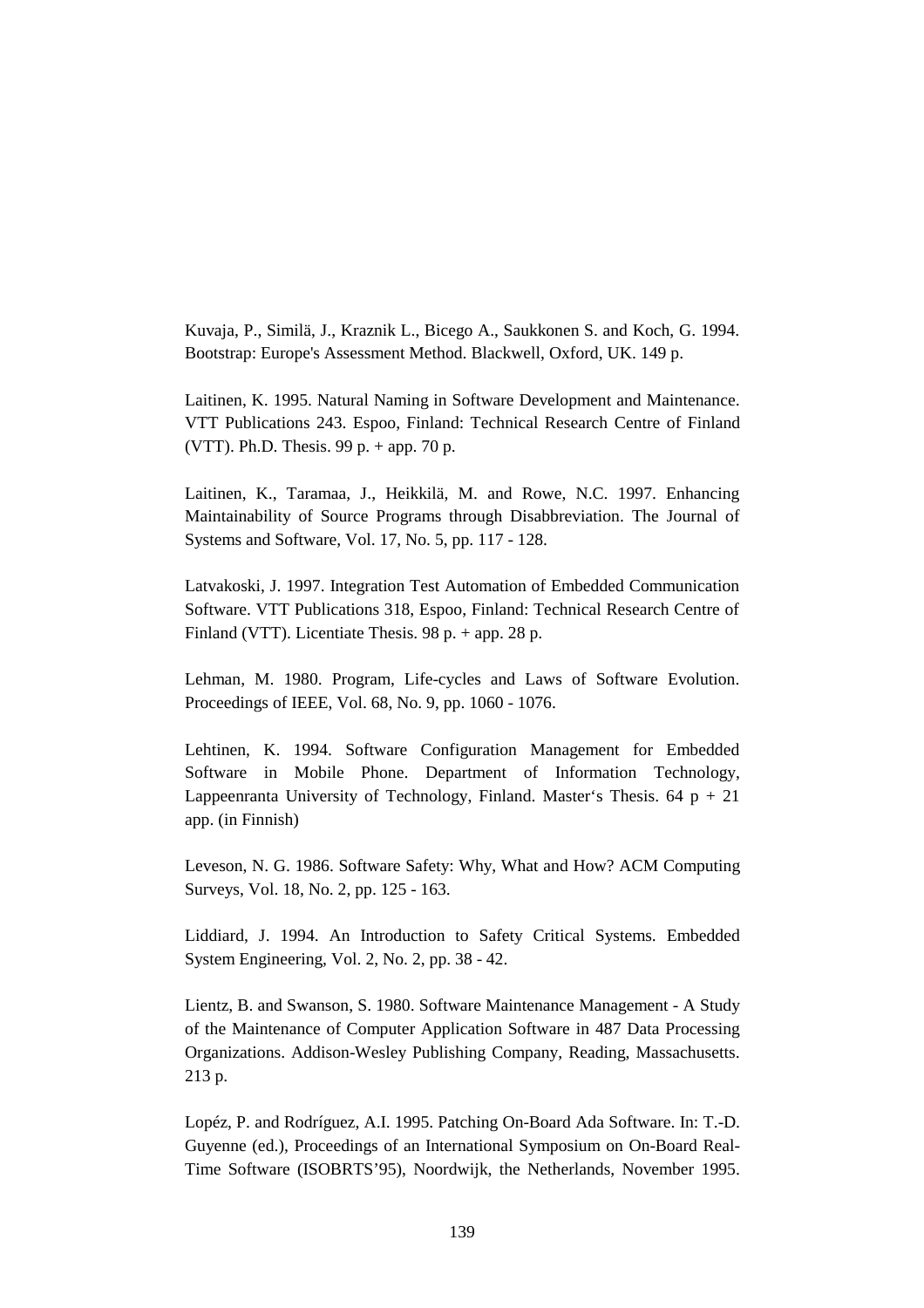European Space Agency (ESA) SP-375, Noordwijk, the Netherlands. Pp. 69 - 75.

Lyon, D.D. 1997. Practical CM, Draft Revision L of Publication. Raven Publishing Company, Pittsfield, MA. 301 p.

MacKay, S.A. 1995. The State of the Art in Concurrent, Distributed Configuration Management. In: Estublier, J. (ed.), Software Configuration Management: ICSE SCM-4 and SCM-5 Workshops Selected Papers, Lecture Notes 1005 in Computer Science, International Workshop on Software Configuration Management (SCM5), Seattle, Washington, April 1995. Springer-Verlag, Heidelberg, Germany. Pp. 180 - 193.

Madhavji, N.H. 1991. The Process Cycle. Software Engineering Journal, Vol. 6, No. 5, pp. 234 - 242.

Mittag, L. 1996. Trends in Hardware/Software Codesign. Embedded Systems Programming, Vol. 9, No. 1, pp. 36 - 45.

Mortensen, U. 1995. Opening Address. In: T.-D. Guyenne (ed.), Proceedings of an International Symposium on On-Board Real-Time Software (ISOBRTS'95), Noordwijk, the Netherlands, November 1995. European Space Agency (ESA) SP-375, Noordwijk, the Netherlands. Pp. 7 - 8.

Mukari, T. 1988. Software Production for Cellular Mobile Phone Systems. Department of Electrical Engineering, University of Oulu, Finland. Licentiate Thesis.  $64$  p. + app. 15 p.

Murrach, W. 1998. Configuration Control for Embedded System, In: Proceedings of the 3rd International Conference on Data Systems in Aerospace (DASIA'98), Athens, Greece, May 1998. European Space Agency (ESA) SP-422, Noordwijk, the Netherlands. Pp. 223 - 229.

Mäkäräinen, M. and Taramaa, J. 1995. Quality Aspects in Evolution of Real-Time Embedded Software. In: Ross. M., Brebbia, C.A., Staples, G. and Stapleton, J. (eds.), Quality Management. Software Quality Management III Vol. 1, Proceedings of the 3rd International Conference on Software Quality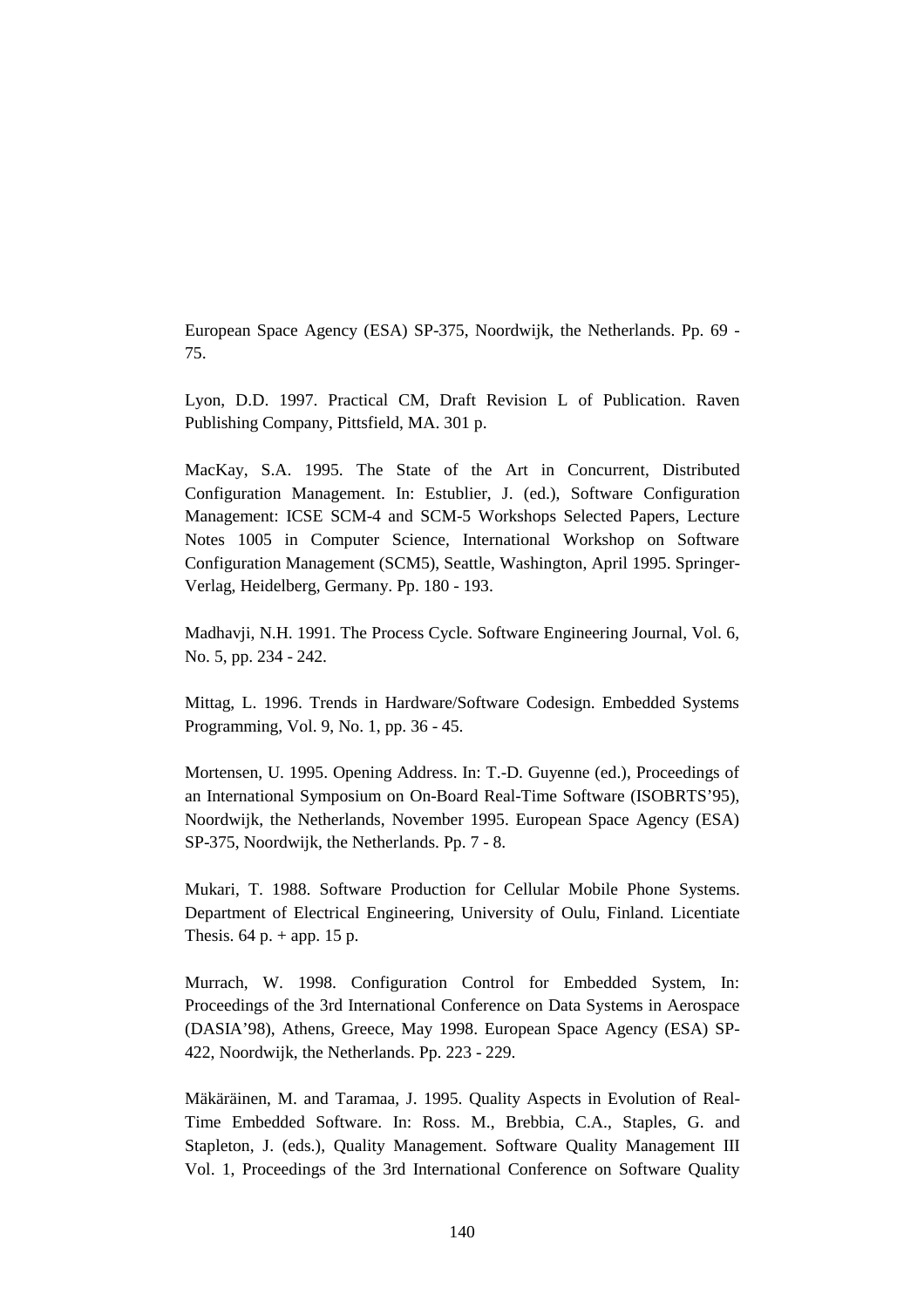Management, Seville, Spain, April 1995. Computational Mechanics Publications, Southampton, UK. Pp. 313 - 320.

Mäkäräinen, M. 1996. Application Management Requirements of Embedded Software. VTT Publications 286, Espoo, Finland: Technical Research Centre of Finland (VTT). Licentiate Thesis. 99 p.

Niemelä, E., Taramaa, J. and Seppänen, V. 1995. Integration of Prototyping and Target System Development for Embedded Machine Control Software. In: Hamza, M.H. (ed.), Proceedings of the 14th IASTED International Conference, IGLS, Austria, February 1995. International Association of Science and Technology for Development - IASTED, Anaheim, California. Pp. 12 - 17.

Noll, J. and Scacchi, W. 1997. Supporting Distributed Configuration Management in Virtual Enterprises. In: Conradi, R. (ed.), Software Configuration Management: ICSE'97 SCM-7 Workshop, Lecture Notes 1235 in Computer Science, International Workshop on Software Configuration Management (SCM7), Boston, Massachusetts, May 1997. Springer-Verlag, Heidelberg, Germany. Pp. 142 - 160.

Nummelin, G. 1998. Succeeded Implementation of PDM System. In: PDM Summit'98 Seminar, Espoo, Finland, June 1998. IIR Finland, Helsinki. Handouts. 26 p (in Finnish).

Oivo, M. and Basili, V.R. 1992. Representing Software Engineering models: The TAME Goal Oriented Approach. IEEE Transactions on Software Engineering, Vol. 14, No. 6, pp. 758 - 773.

Oivo, M. 1994. Quantitative Management of Software Production Using Objectoriented Models. VTT Publications 169, Espoo, Finland: Technical Research Centre of Finland (VTT). Ph.D. Thesis.  $72 p. + app. 67 p.$ 

Oman, P., Hagemeister, J. and Ash, D. 1992. A Definition and Taxonomy for Software Maintainability. University of Idaho, Software Engineering Lab, Idaho. Technical Report 91-08. 30 p.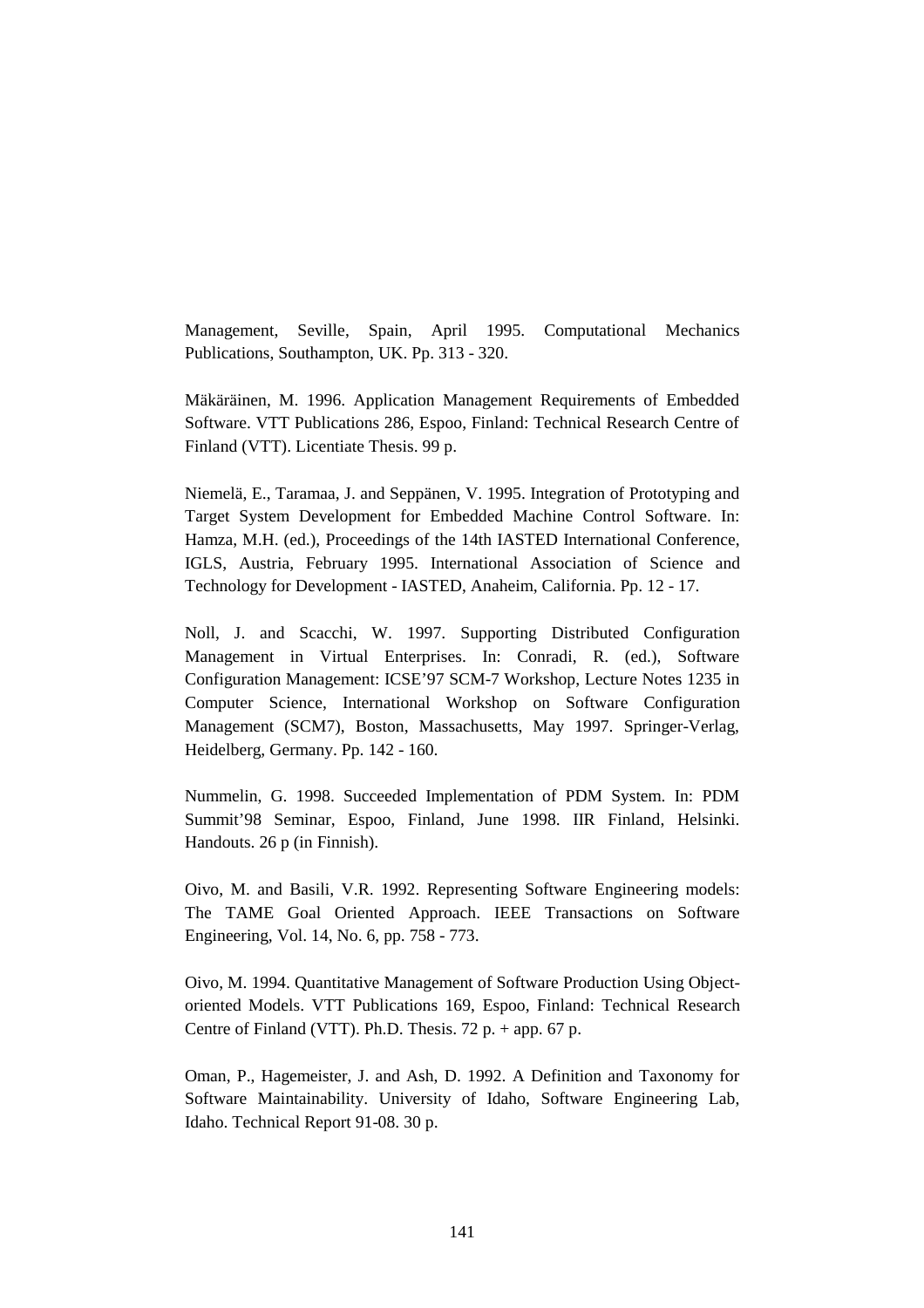Osterweil, L. 1987. Software Processes Are Software Too. In: Proceedings of the 9th International Conference on Software Engineering (ICSE9), Monterey, California, March 1987. IEEE Computer Society Press, Los Alamitos, California. Pp. 2 - 13.

Paulk, M.C., Weber, C.V., Curtis, B. and Chrissis, M.B. 1995. The Capability Maturity Model: Guidelines for Improving the Software Process. Addison-Wesley, Reading, Massachusetts. The SEI Series in Software Engineering. 441 p.

Pressman, R.S. 1996. Software Engineering - A Practitioner's Approach, Forth Edition. McGraw-Hill, New York. 852 p.

Prieto-Diaz, R. and Neighbours, J. 1986. Module Interconnection Languages. Journal of Systems and Software, Vol. 6, No. 4, pp. 307 - 334.

Pulli, P. 1991. A Interpreter for Heterogeneous Prototypes. VTT Publications 79, Espoo, Finland: Technical Research Centre of Finland (VTT). Ph.D. Thesis. 46 p.  $+$  app. 76 p.

Pulli, P. and Heikkinen, M. 1993. Concurrent Engineering for Real-Time Systems. IEEE Software, Vol. 10, No. 11, pp. 39 - 44.

Purtilo, J.M. 1994. The Polylith Software Bus. ACM Transactions on Programming Languages and Systems, Vol. 16, No. 1, pp. 151 - 174.

Rigg, W., Burrows, C. and Ingram, P. 1995. Ovum Evaluates: Configuration Management Tools, OVUM report. OVUM, London, UK. 364 p.

Rochkind, M.J. 1975. The Source Code Control System. IEEE Transactions on Software Engineering, Vol. 1, No. 4, pp. 364 - 370.

Rosch, W.L. 1994. The Hardware Bible, Third Edition. Sams Publishing, Indianapolis, Indiana. 1202 p.

Rytilä, H. 1994. Reverse Engineering Technology as a Tool of Embedded Software - A solution from PL/M code to Structure Charts. VTT Research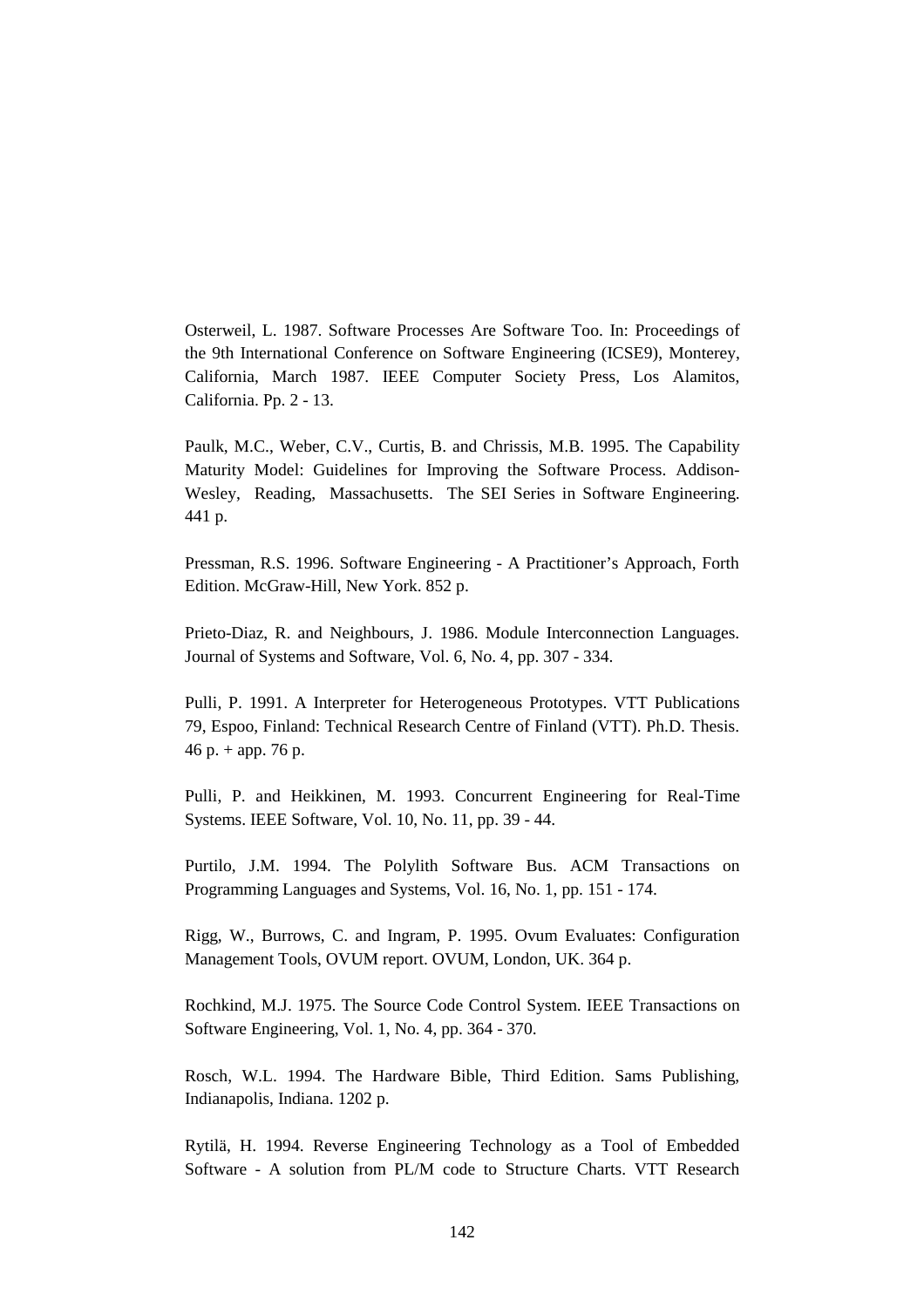Notes 1593. Espoo, Finland: Technical Research Centre of Finland (VTT). Master's Thesis.  $84 p. + app. 16 p.$ 

Savola, R., Pulli, P., Heikkinen, M., Seppänen, V., Kurki, M. and Taramaa, J. 1995. Concurrent Development of Multi-Technology Products - Integrating Virtual and Executable Models. In: Sobolewski, A.J. (ed.), Proceedings of the Concurrent Engineering 95 (CE95), Johnstown, Pennsylvania, June 1995. Concurrent Technologies Corporation, Oakland, California. Pp. 645 - 651.

Segal, M.E. and Frieder, O. 1993. On-the-Fly Program Modification: Systems for Dynamic Updating. IEEE Software, Vol. 10, No. 2, pp. 53 - 65.

Seppänen, V. 1990. Acquisition and Reuse of Knowledge to Design Embedded Software. VTT Publications 66, Espoo, Finland: Technical Research Centre of Finland (VTT). Ph.D. Thesis. 218 p.  $+$  app. 10 p.

Seppänen, V., Matsumoto, Y. and Pesonen, P. 1993. Conceptual Modeling of Families of Real-Time Systems. In: Proceedings of the 5th Euromicro Workshop on Real-Time Systems, Oulu, Finland, June 1993. IEEE Computer Society Press, Los Alamitos, California. Pp. 14 - 19.

Seppänen, V. Tuomikoski, T., Hintikka, P., Seppänen, P. and Väänänen, K. 1994. Embedded Software Engineering Megatrends, Technical Report of the SULAKO project. VTT Electronics, Oulu, Finland. 47 p.

Seppänen, V., Niemelä, E. and Taramaa, J. 1995. CACE + CASE = Better Reuse of Mechatronic Software. In: Muller, H.A. and Norman, R.J. (eds.), Proceedings of the Eight International Workshop on Computer-Aided Software Engineering (CASE'95), Toronto, Ontario, July 1995. IEEE Computer Society Press, Los Alamitos, California. Pp. 289 - 295.

Seppänen, V., Kähkönen, A-M., Oivo, M., Perunka, H., Isomursu, P. and Pulli, P. 1996. Strategic Needs and Future Trends of Embedded Software. TEKES Technology Review 48/96, Helsinki, Finland. 94 p.

Sherpa Corporation. 1995. Discipline in Software Development - White Paper, WPCC001 version 1, January 1995. 7 p.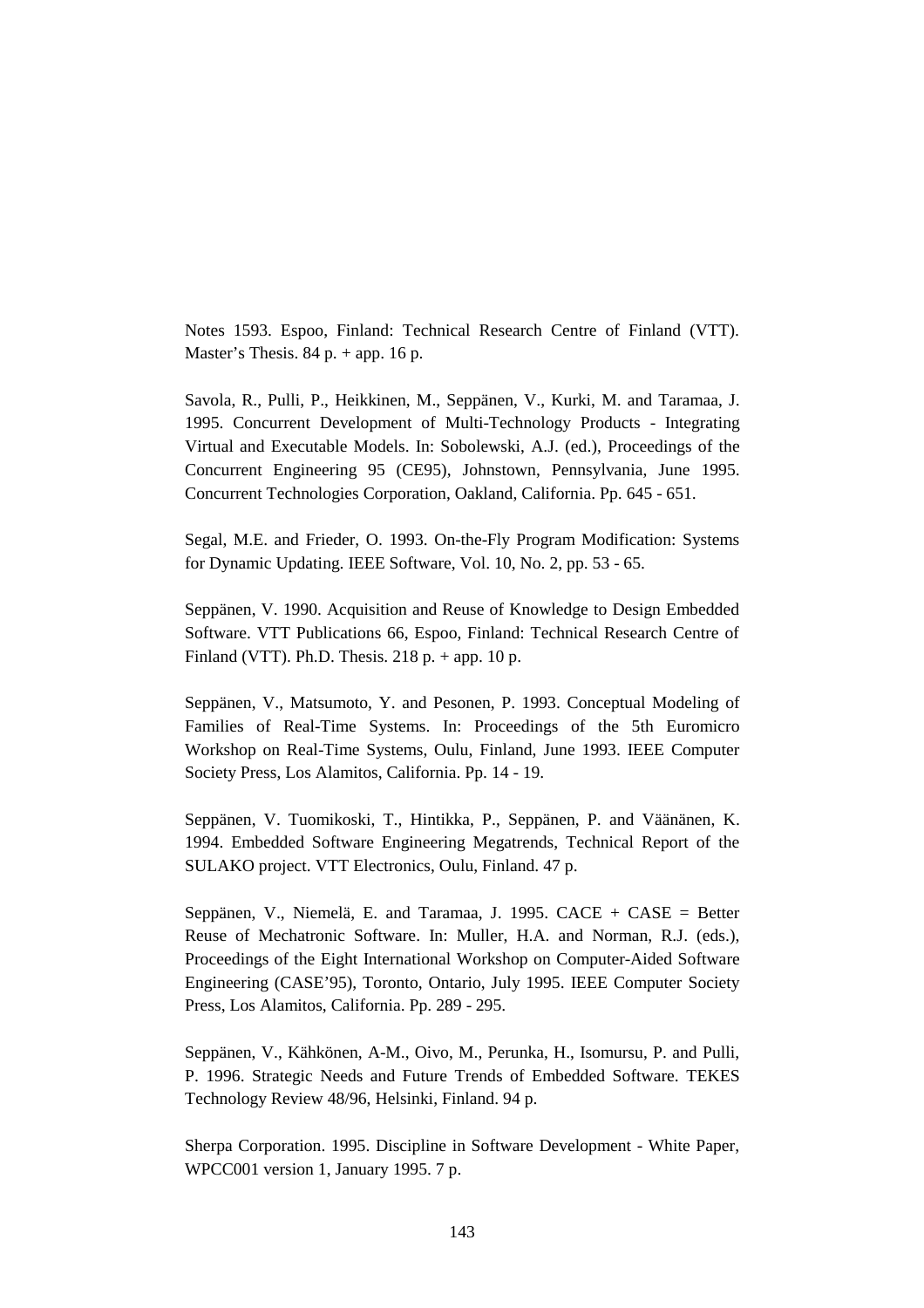Singh, A.K. and Irvine, M.D. 1995. CONSENS - An IT Solution for Concurrent Engineering. In: Sobolewski, A.J. (ed.), Proceedings of the Concurrent Engineering 95 (CE95), Johnstown, Pennsylvania, June 1995. Concurrent Technologies Corporation, Oakland, California. Pp. 635 - 644.

Soininen, J-P. 1995. VHDL and Software Maintenance. VTT Electronics, Oulu, Finland. Technical Report. 16 p. (in Finnish)

Sommerville, I. 1995. Software Engineering, Fifth Edition. Addison-Wesley Publishing Company, Wokingham, UK. 742 p.

Sommerville, I. and Dean, G. 1996. PCL: A Configuration Language for Modelling Evolving System Architecture. Software Engineering Journal, Vol. 11, No. 2, pp. 111 - 121.

Sperry, T. 1992. Checking out Version Control. Embedded Systems Programming, Vol. 5, No. 6, pp. 67 - 69.

Stankovic, J.A. 1996. Real-Time and Embedded Systems. ACM Computing Surveys, Vol. 28, No. 1, pp. 205 - 208.

Stefanelli, L. and Stroobants, L. 1991. Investigation of O&M activities, ESSDE Reference Facility Project ESTEC/ESSDE/STREAP/A11, Issue 1.1. 55 p.

Stragapede, A., Sarlo, L. and Coppola, P. 1997. Software & Systems Process Modelling in the European Industrial Space Standardization Context. In: T.-D. Guyenne (ed.), Proceedings of the 2nd International Conference on Data Systems in Aerospace (DASIA'97), Seville, Spain, May 1997. European Space Agency (ESA) SP-409, Noordwijk, the Netherlands. Pp. 449 - 454.

Swanson, E.B. 1976. The Dimensions of Maintenance. In: Proceedings of the 2nd International Conference on Software Engineering (ICSE2), San Francisco, California, October 1976. IEEE Computer Society Press, Washington, D.C. Pp. 492 - 497.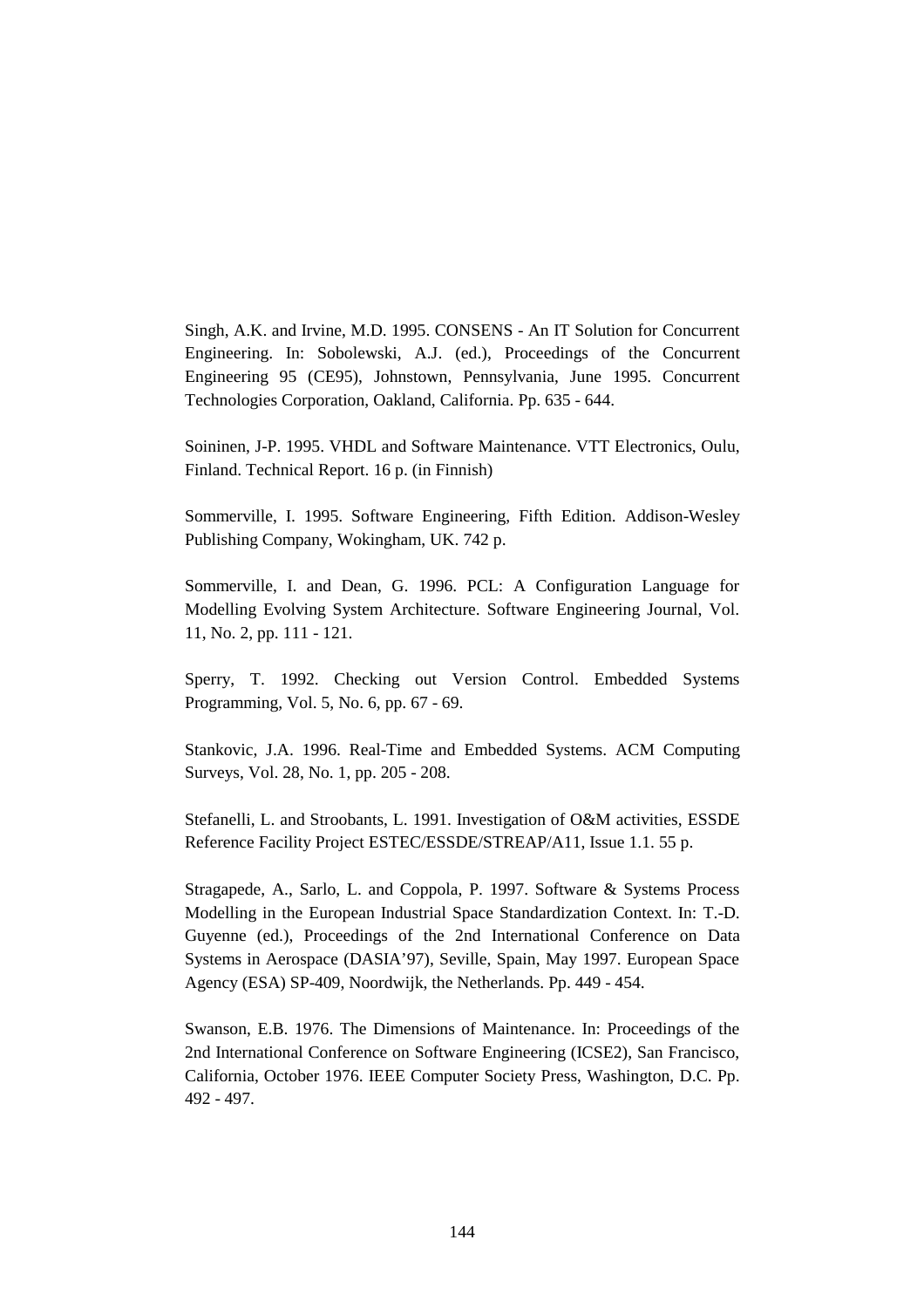Swinehart, P.T., Zellweger, R., Beach, J. and Hagmann, R.B. 1986. A Structural View of the Cedar Programming Environment. ACM Transactions on Programming Languages and Systems, Vol. 8, No. 4, pp. 419 - 490.

Taramaa. J. and Purtilo J. 1990. Development of Embedded Software Using Interconnection Technology. University of Maryland, College Park, Maryland. Technical Report Series, UMIACS-TR-90-55, CS-TR-2455. 27 p.

Taramaa, J. and Seppänen, V. 1995. A Roadmap from Configuration to Application Management. In: Ross. M., Brebbia, C.A., Staples, G. and Stapleton, J. (eds.), Quality Management. Software Quality Management III Vol. 1, the 3rd International Conference on Software Quality Management, Seville, Spain, 3-5 April 1995. Computational Mechanics Publications, Southampton, UK. Pp. 111 - 120.

Taramaa, J. and Ketola, T. 1995. Process Modelling and Software Maintenance Aspects from the Point of View of Subcontractor in a Space Application. In: T.- D. Guyenne (ed.), Proceedings of an International Symposium on On-Board Real-Time Software (ISOBRTS'95), November 1995. European Space Agency (ESA) SP-375, Noordwijk, The Netherlands. Pp. 145 - 152.

Taramaa, J. 1997. Evaluation of an Extended Software Process Model for Space Applications. In: T.-D. Guyenne (ed.), Proceedings of the 2nd International Conference on Data Systems in Aerospace (DASIA'97), Seville, Spain, May 1997. European Space Agency (ESA) SP-409, Noordwijk, the Netherlands. Pp. 455 - 460.

Tervonen, I. 1994. Quality-Driven Assessment: A Pre-review Method for Object-Oriented Software Development. University of Oulu, Department of Information Processing Science, Research Papers, Series A 19, Oulu, Finland. Ph.D. Thesis. 133 p. + app. 7 p.

Thornton, J.D. 1996. Practical Description of Configurations for Distributed Systems Management. In: Proceedings of the 3rd International Conference on Configurable Distributed Systems (CDS96), Annapolis, Maryland, May 1996. IEEE Computer Society Press, Los Alamitos, California. Pp. 36 - 43.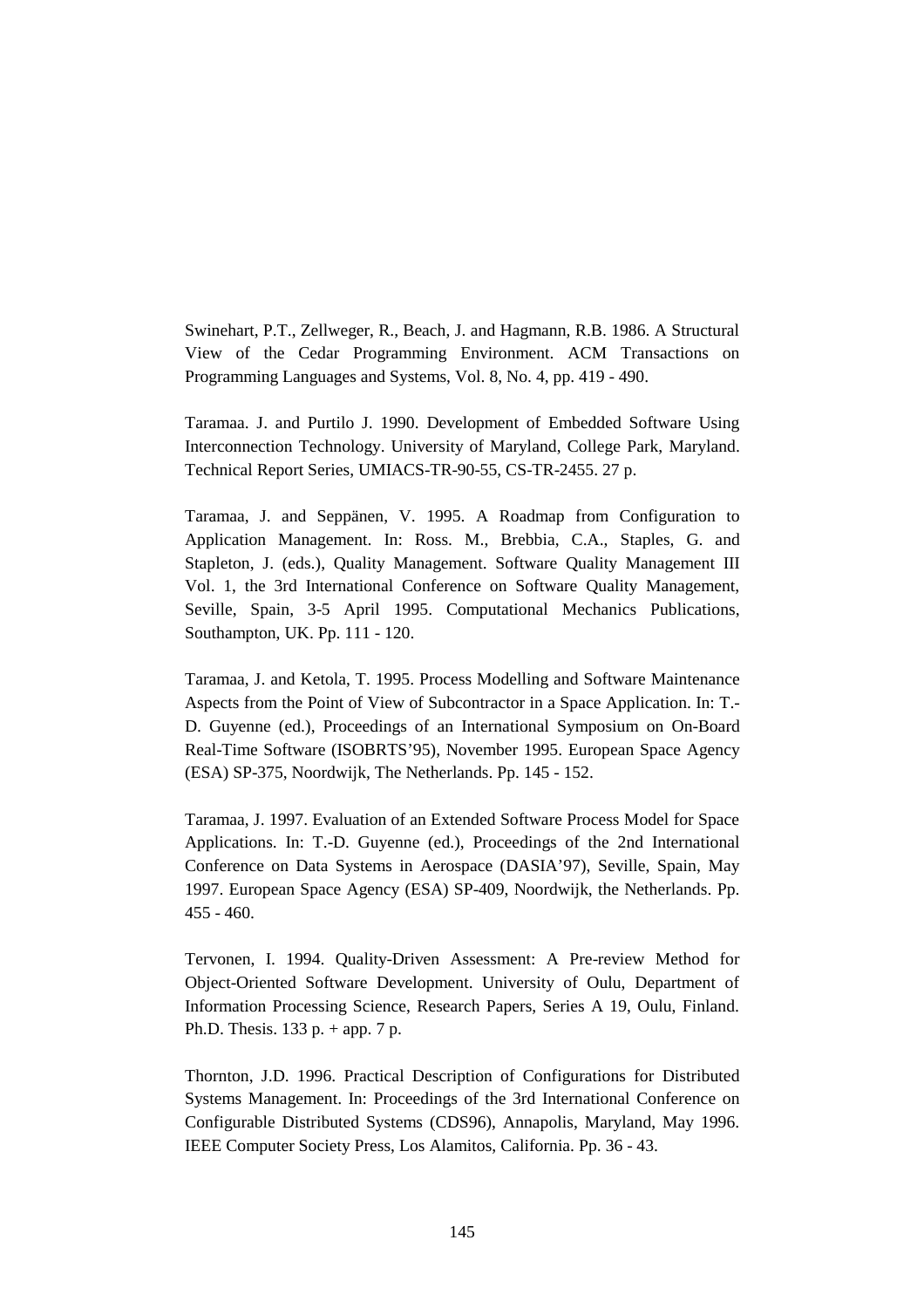Tichy, W. 1985. RCS - A System for Version Control. Software - Practice and Experience, Vol. 15, No. 7, pp. 637 - 654.

Tichy, W. 1988. Tools for Software Configuration Management. In: Winkler J.F.H. (ed.), the German Chapter of the ACM Vol. 30, International Workshop on Software Version and Configuration Control, Grassau, Germany, January 1988. Teubner Verlag, Stuttgart, Germany. Pp. 1 - 20.

Tichy, W.F. 1994. Preface of Configuration Management. In: Tichy, W.F. (ed.) Configuration Management. John Wiley & Sons, Chichester, UK. 2 p.

Tiihonen, J., Soininen, T., Männistö, T. and Sulonen, R. 1995. State-of-the-Practice in Product Configuration - A Survey of 10 Cases in Finnish Industry. In: Tomiyama, M., Mäntylä, M. and Finger, S. (eds.), Proceedings of the First IFIP WG 5.2 Workshop on Knowledge Intensive CAD-1 (KIC-1), Espoo, Finland, September 1995. Pp. 147 - 164.

Tryggeseth, E., Gulla, B. and Conradi, R. 1995. Modelling Systems with Variability Using the PROTEUS Configuration Language. In: Estublier, J. (ed.), Lecture Notes 1005 in Computer Science, Software Configuration Management: ICSE SCM-4 and SCM-5 Workshops Selected Papers, International Workshop on Software Configuration Management (SCM5), Seattle, Washington, April 1995. Springer-Verlag, Heidelberg, Germany. Pp. 216 - 240.

Vierimaa, M. 1996. A Hypertext Approach to Application Understanding: A Maintenance Perspective. VTT Publications 274, Espoo, Finland: Technical Research Centre of Finland (VTT). Master's Thesis. 76 p.

Vidovic, N. and Ready, J. 1993. A Design Framework for Hardware-Software Co-Design of Embedded Systems. Real-Time Magazine 93/4, pp. 77 - 92.

Viskari, J. 1995. A Rationale for Automated Configuration Status Accounting. In: Estublier, J. (ed.), Software Configuration Management: ICSE SCM-4 and SCM-5 Workshops Selected Papers, Lecture Notes 1005 in Computer Science, International Workshop on Software Configuration Management (SCM5), Seattle, Washington, April 1995. Springer-Verlag, Heidelberg, Germany. Pp. 180 - 193.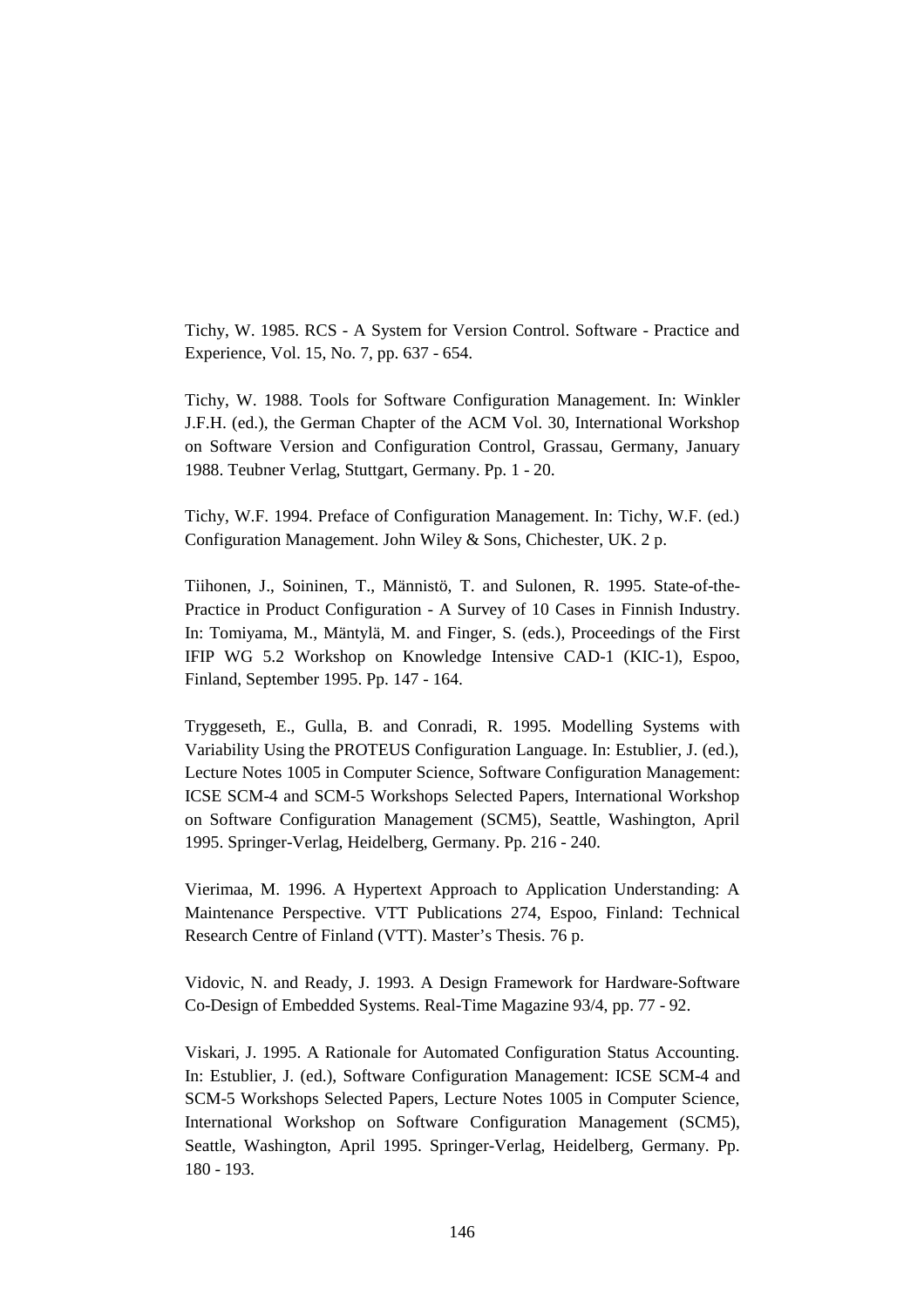Wein, M., MacKay, W.M., Gentleman, W.M., Stewart, D.A. and Gauthier, C.A. 1995. Evolution is Essential for Software Tool Development. In: Muller, H.A. and Norman, R.J. (eds.), Proceedings of the Eight International Workshop on Computer-Aided Software Engineering (CASE'95), Toronto, Ontario, July 1995. IEEE Computer Society Press, Los Alamitos, California. Pp. 196 - 205.

Weider, D., Yu, D., Smith, P. and Haung, S.T. 1990. Software Productivity Measurements. AT&T Technical Journal, Vol. 69, No. 3, pp. 110 - 120.

Westfechtel, B. and Conradi, R. 1998. Software Configuration Management and Engineering Data Management: Differences and Similarities. In: Magnusson, B. (Ed.), System Configuration Management, Lecture Notes 1439 in Computer Science, International Symposium on Software Configuration Management (SCM8), Brussels, Belgium, July 1998. Springer-Verlag, Heidelberg, Germany. Pp. 95 - 106.

Whitgift, D. 1991. Methods and Tools for Software Configuration Management. John Wiley & Sons, New York. 252 p.

Östlund, L. and Forssander, S. 1996. Management of a Flexible Software Production Based on Reusable Components. In: Proceedings of the Fifth European Conference on Software Quality, Dublin, Ireland, September 1996. Irish Quality Association and European Organization for Quality, Dublin, Ireland. Pp. 395 - 407.

*Appendices of this publication are not included in the PDF version. Please order the printed version to get the complete publication (http://www.inf.vtt.fi/pdf/publications/1998)*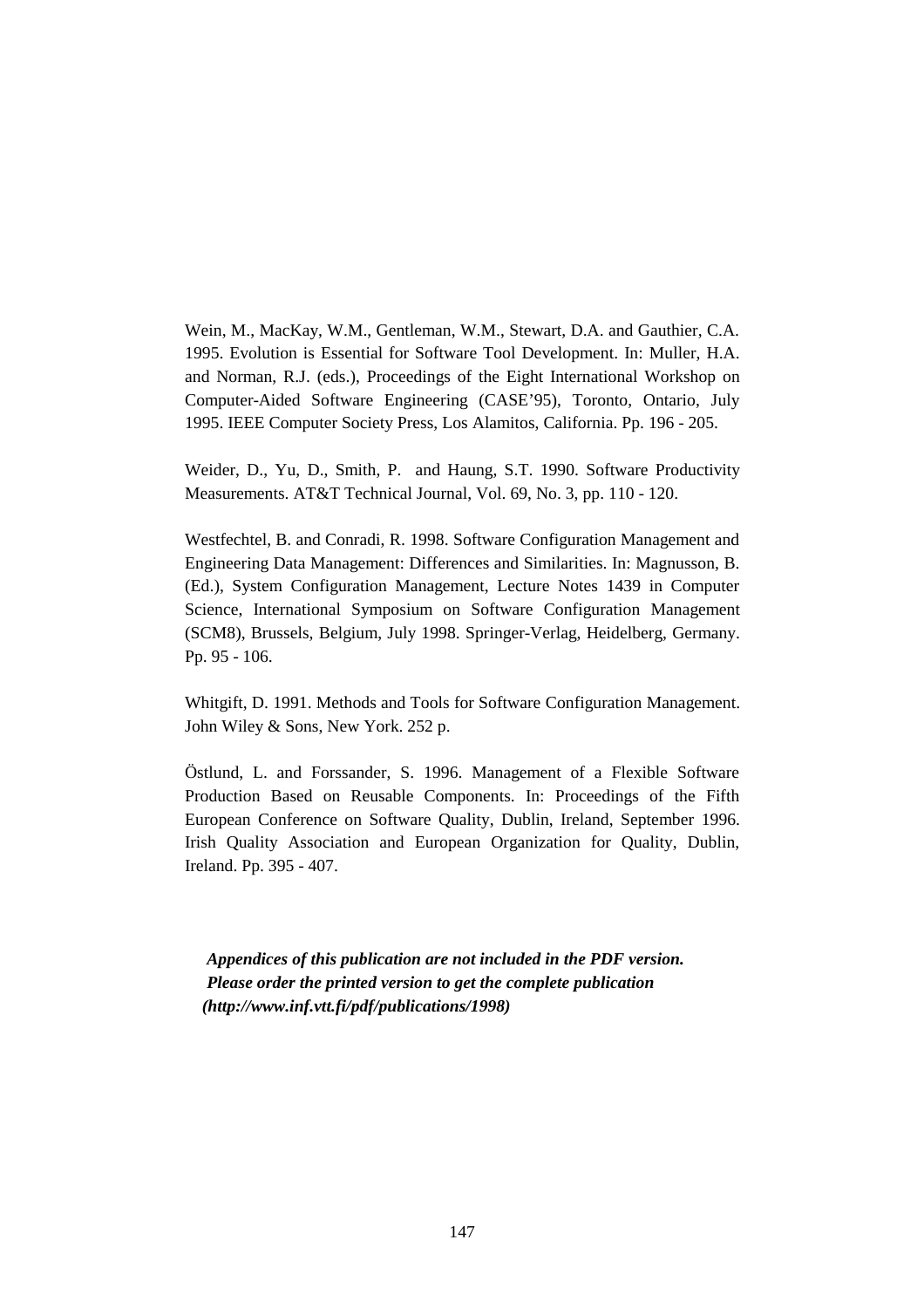## **Errata**

| Cover page                         | Is:<br>Practical development of software configuration<br>management for embedded system                                                                                                                                                                                                                                                                                                                                                         |  |
|------------------------------------|--------------------------------------------------------------------------------------------------------------------------------------------------------------------------------------------------------------------------------------------------------------------------------------------------------------------------------------------------------------------------------------------------------------------------------------------------|--|
|                                    | Should be:<br>Practical development of software configuration<br>management for embedded systems                                                                                                                                                                                                                                                                                                                                                 |  |
| Page 55, First chapter<br>of 2.4.1 | Is:<br>Bennett et al. 19910<br>Should be:<br>Bennett et al. 1991                                                                                                                                                                                                                                                                                                                                                                                 |  |
| Page 135, Reference                | Is:<br>Harjani, D.-R., Martelli, A. and Aquilino, D. 1995b. Lessons<br>Learnt from Putting Process Modelling Techniques into Practice.<br>In: Proceedings of Software. 5 p.<br>Should be:<br>Harjani, D.-R., Martelli, A. and Aquilino, D. 1995b. Lessons<br>Learnt from Putting Process Modelling Techniques into Practice,<br>In: Proceedings of Software Process Improvement Conference<br>(SPI'95), Barcelona, Spain, December 1995, EU/ESSI |  |
| Table 3 of Paper VI                | Conference, 5 p.<br>Arrows are missing<br>The following page shows the arrows of Table 3 of Paper VI                                                                                                                                                                                                                                                                                                                                             |  |